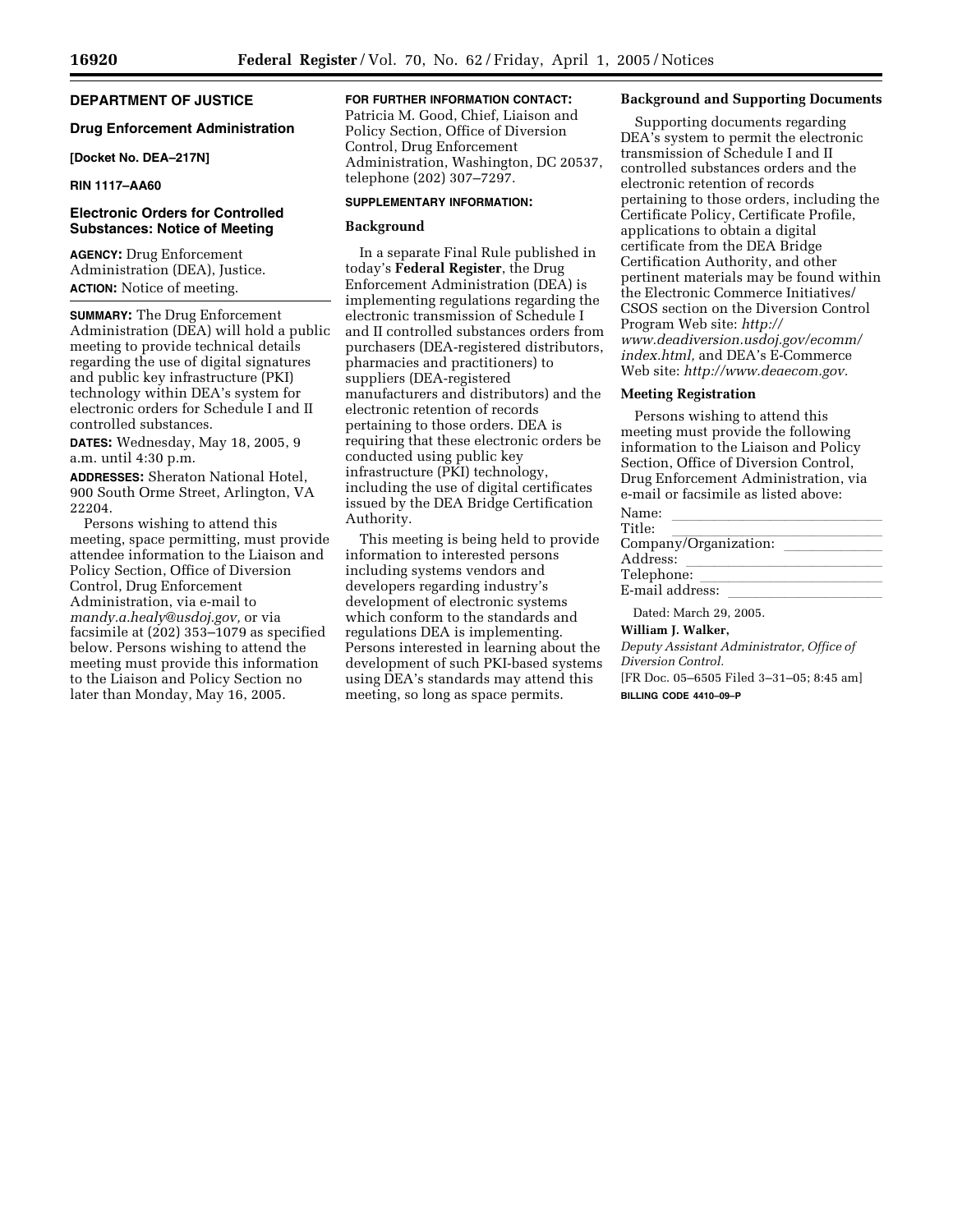

 $\bigcirc$ 

**Friday, April 1, 2005**

# **Part II**

# **Department of Justice**

**Drug Enforcement Administration** 

**21 CFR Parts 1305 and 1311 Electronic Orders for Controlled Substances and Notice of Meeting; Final Rule and Notice**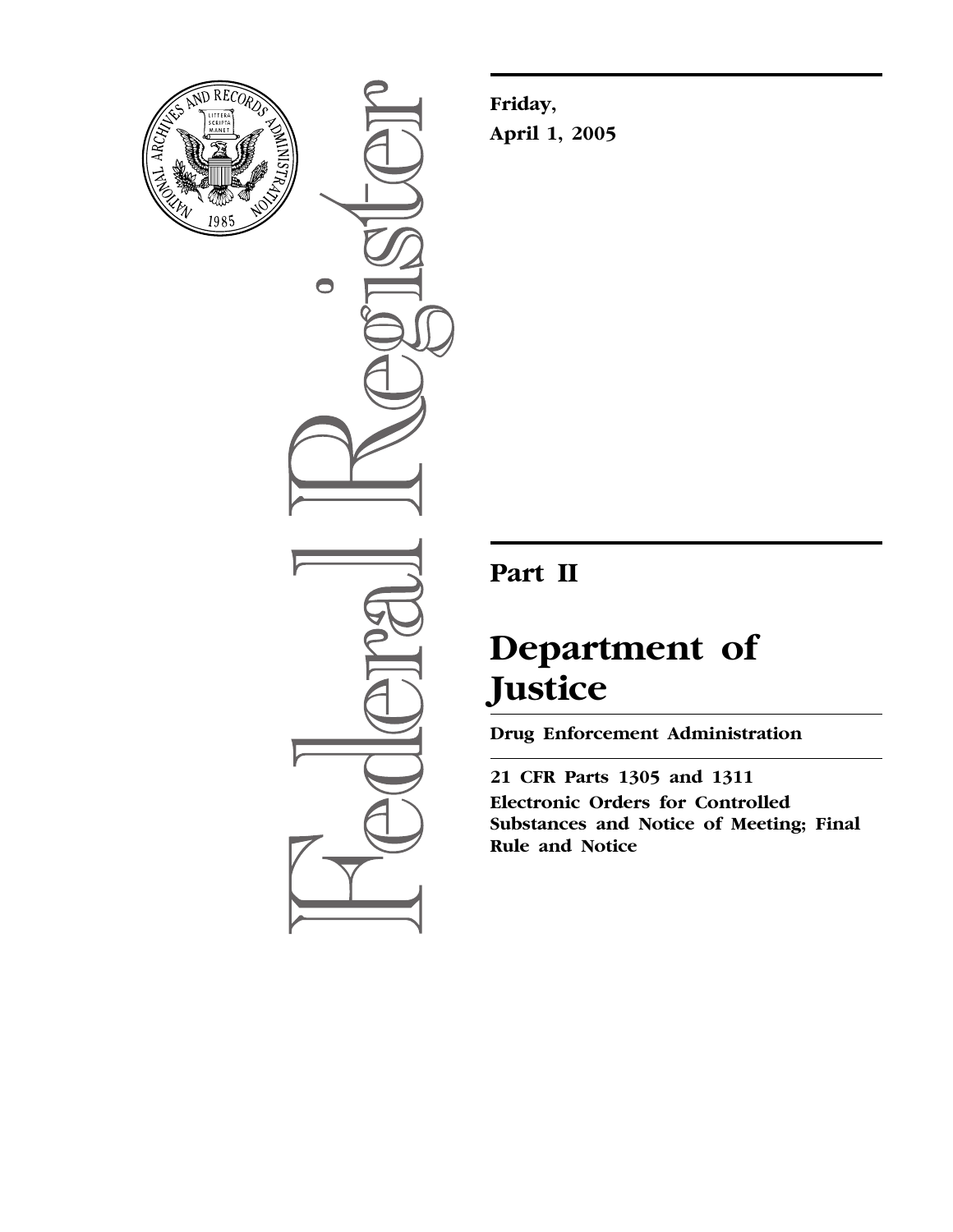# **DEPARTMENT OF JUSTICE**

# **Drug Enforcement Administration**

# **21 CFR Parts 1305 and 1311**

### **[Docket No. DEA–217F]**

### **RIN 1117–AA60**

### **Electronic Orders for Controlled Substances**

**AGENCY:** Drug Enforcement Administration (DEA), Justice.

#### **ACTION:** Final rule.

**SUMMARY:** DEA is revising its regulations to provide an electronic equivalent to the DEA official order form, which is legally required for all distributions involving Schedule I and II controlled substances. These regulations will allow, but not require, registrants to order Schedule I and II substances electronically and maintain the records of these orders electronically. The regulations will reduce paperwork and transaction times for DEA registrants who handle, sell, or buy these controlled substances. This rule has no effect on patients' ability to receive prescriptions for controlled substances from practitioners, nor on their ability to have those prescriptions filled at pharmacies.

**DATES:** *Effective Date:* This rule is effective on May 31, 2005. The incorporation by reference of certain publications listed in the rule is approved by the Director of the Federal Register as of May 31, 2005.

### **FOR FURTHER INFORMATION CONTACT:**

Patricia M. Good, Chief, Liaison and Policy Section, Office of Diversion Control, Drug Enforcement Administration, Washington, DC 20537, Telephone (202) 307–7297.

### **SUPPLEMENTARY INFORMATION:**

#### **I. Background**

#### *DEA's Legal Authority for These Regulations*

DEA enforces the Controlled Substances Act (CSA) (21 U.S.C. 801 *et seq.*), as amended. DEA regulations implementing this statute are published in Title 21 of the Code of Federal Regulations (CFR), Part 1300 to 1399. These regulations are designed to establish a framework for the legal distribution of controlled substances to deter their diversion to illegal purposes and to ensure that there is a sufficient supply of these drugs for legitimate medical purposes.

# *Requirements for Distributing Schedule I and II Controlled Substances*

The CSA prohibits distribution of Schedule I and II controlled substances except in response to a written order from the purchaser on a form DEA issues (21 U.S.C. 828(a)). DEA issues Form 222 to registrants for this purpose, preprinting on each form the registrant's name, registered location, DEA registration number, schedules, and business activity. DEA serially numbers the forms and requires registrants to maintain and account for all forms issued. Executed and unexecuted Forms 222 must be available for DEA inspection. The CSA requires that executed Forms 222 be maintained for two years (21 U.S.C. 828(c)).

When ordering a Schedule I or II substance, the purchaser must provide two copies of the Form 222 to the supplier and retain one copy. Upon filling the order, the supplier must annotate both copies of the form with details of the controlled substances distributed, retain one copy as the official record of the distribution, and send the second copy of the annotated Form 222 to DEA. Upon receipt of the order, the purchasers must also annotate their copy, noting the quantity of controlled substances received and date of receipt.

#### *Regulatory History*

Although the paper-based regulatory structure limits diversion, it does not address or provide for the use of modern computer technologies. DEA issued more than six million individual order forms in fiscal year 2003. Because both the purchaser and supplier must maintain copies of the form for two years, the order system requires the maintenance of more than 24 million forms. Many, if not most, of the registrants using Form 222 place all their orders for Schedules III–V controlled substances electronically. Many suppliers receive electronic notice from their purchasers of their intention to place Schedule I and II orders, but the orders cannot be filled until the supplier receives the DEA-issued Form 222 from the purchaser. The processing of the Form 222 takes one to three days from the time the form is completed to the time the order is delivered; electronic orders can be processed and filled immediately.

#### *DEA Pilot Project*

Industry asked DEA to provide an electronic means to satisfy the legal requirements for order forms. DEA began discussions with the regulated industry regarding CSOS standards in

1999. On January 11, 2002, DEA published a notice in the **Federal Register** expressing its intent to conduct a pilot project to conduct performance verification testing of public key infrastructure enabled controlled substances orders. This pilot project was conducted in partnership with two industry associations—the Health Care Distribution Management Association and the National Association of Chain Drug Stores. A total of 22 DEA registrants were listed as initial pilot participants. Initial pilot objectives were to ascertain the level of compatibility and usability of CSOS standards for electronic controlled substances ordering applications and to test industry's ability to deploy these systems. All technical test objectives were successfully realized in early phases of the pilot with registrants demonstrating the ability to retrieve and manage their CSOS digital certificates. Where participants expressed difficulty or reported undue burden with processes (*e.g.*, with initial notarization requirements for enrollment) proposed technical standards were reviewed and modified, where possible, without compromising necessary nonrepudiation and security services objectives.

In August 2002, pilot participants began using CSOS certificates in simulated environments with DEA providing access to a test suite of CSOS certificates. Pilot participants demonstrated the ability to send, receive and validate digitally signed controlled substances orders in a test environment, and also demonstrated the ability to accurately reject orders, as appropriate. Pilot outcomes allowed DEA to identify and resolve potential challenges before the controlled substances ordering system was proposed. DEA continues to provide test resources to industry through the use of its pilot system, allowing continued refinement of CSOS applications.

#### *Summary of Proposed Rule*

On June 27, 2003, DEA issued a Notice of Proposed Rulemaking (NPRM) in which DEA proposed revisions to its regulations to allow electronic orders if those orders were signed using an electronic signature that met three criteria—authentication, nonrepudiation, and record integrity (68 FR 38558). Because only digital signatures based on certificates issued by a Certification Authority as part of a public key infrastructure (PKI) meet all three criteria, DEA proposed requirements that apply to obtaining and using digital certificates.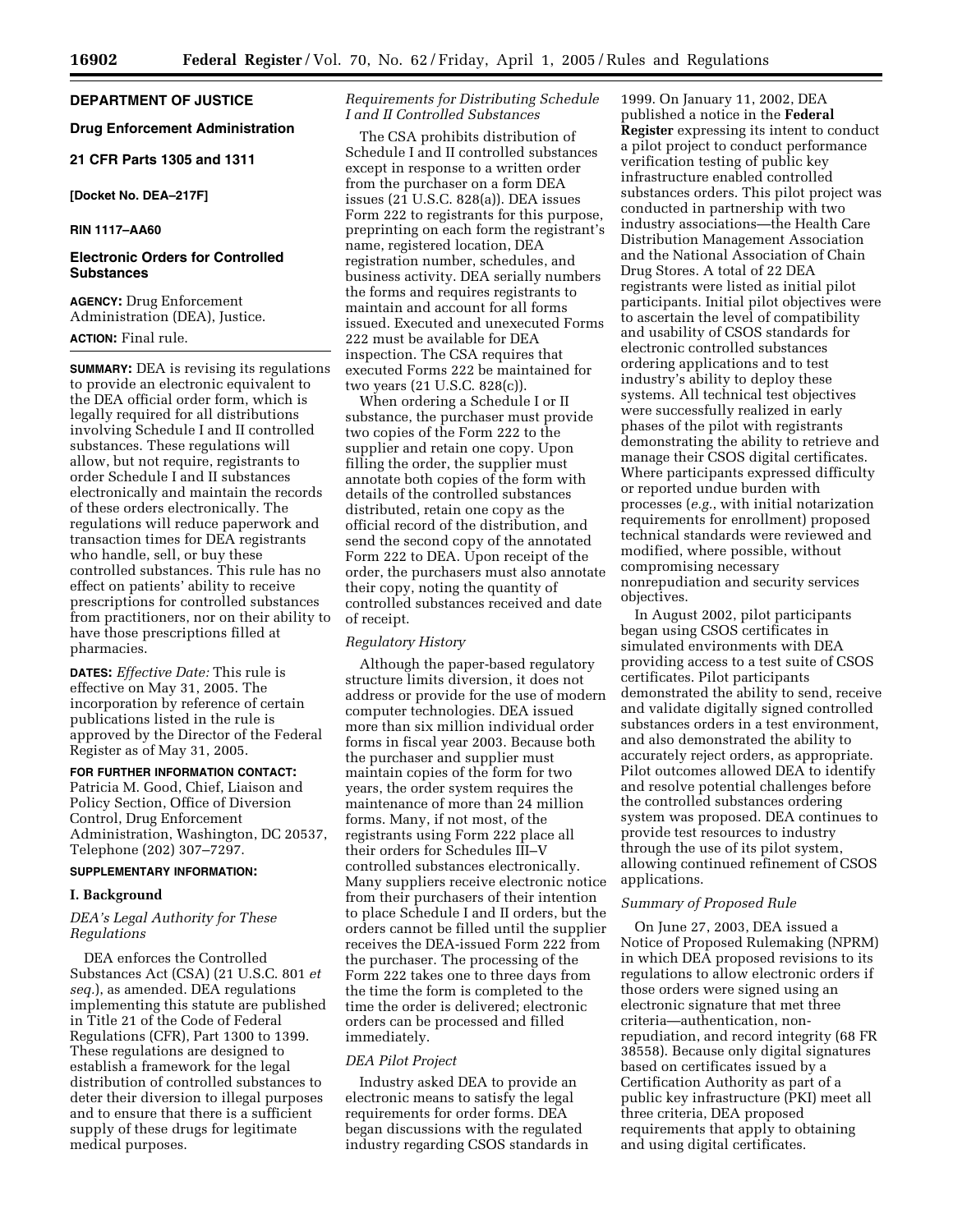DEA proposed allowing regulated entities who are eligible to order Schedule I and II controlled substances to issue and process electronic orders if those orders are signed using a digital certificate issued by a Certification Authority run by DEA; the approach is called the Controlled Substance Ordering System or CSOS. Use of electronic orders is optional; registrants may continue to issue orders on Form 222.

DEA proposed minor organizational revisions to the existing requirements in Part 1305 to create subparts. Subpart A includes those requirements that apply to all orders. Subpart B covers the requirements for handling Form 222 orders. Other than minor editorial changes to make the regulations easier to read, the existing requirements for paper orders are unchanged. A new subpart C was proposed to cover the requirements for issuing and filling electronic orders. These requirements parallel those for Form 222 orders, but include some differences based on the different constraints on the two systems. For example, the regulation specifies the data elements required on an electronic order; because these elements are part of the Form 222, they are not specified for paper orders. Orders submitted on paper must be filled by a single registered location because the original order form must be maintained at the distribution location in support of the distribution; electronic orders may be divided and filled from separate registered locations owned by the same company, since the order can be retrieved directly in verifiable form at each distributing location.

In addition to its revision of Part 1305, DEA proposed a new Part 1311 that includes the requirements for obtaining, storing, using, and renewing digital certificates. Registrants and people granted power of attorney by registrants to sign orders will be eligible to obtain digital certificates. A registrant must appoint a CSOS coordinator who will serve as that registrant's recognized agent regarding issues pertaining to issuance of, revocation of, and changes to digital certificates issued under that registrant's DEA registration. These individuals serve as knowledgeable liaisons between one or more DEA registered locations and the CSOS Certification Authority (CA). The coordinators will collect applications, ensure that they include all of the required information, and send them to the CA. Part 1311 also specifies the requirements that the digital signature software will have to meet to ensure that it is capable of creating and validating digitally signed orders.

# *Procedures for Obtaining a Digital Certificate*

Procedures for enrolling to obtain a digital certificate are available on the DEA Diversion Control Program Web site, *[http://www.deadiversion.usdoj.gov,](http://www.deadiversion.usdoj.gov)* and on the DEA E-Commerce Web site at *[http://www.deaecom.gov.](http://www.deaecom.gov)* Applicants can download the Diversion PKI CSOS Enrollment document and the CSOS Subscriber's Manual for guidance on enrollment procedures. DEA will begin accepting applications to obtain digital certificates May 31, 2005. Upon receiving a completed application DEA estimates that it will take the Certification Authority 10 business days to process the application. DEA's Certification Authority will maintain a support line to assist applicants and subscribers with issues pertaining to certificate enrollment, issuance, revocation, and renewal.

#### *PKI and Digital Certificates*

A public key infrastructure is comprised of a Certification Authority, which must verify the identity of applicants before issuing digital certificates, and public-private key pairs. PKI systems are based on asymmetric cryptography: the holder of the digital certificate has a private key, which only the certificate holder can access, and a public key, which is available to anyone. What one key encrypts, only the other key can decrypt. It is computationally infeasible for the two keys to be derived from each other. Only one public key will validate signatures made using its corresponding private key. Because the private key is held by only one person, it is that person's responsibility to ensure that it is not divulged or compromised.

The DEA Certification Authority (CA) will issue digital certificates, which will serve as an electronic equivalent of the Form 222. DEA must serve as the CA because a digital certificate is the functional equivalent of a Form 222 that the CSA requires DEA to issue. In the same manner as DEA pre-prints the registration information on the paper order forms that are issued to registrants, DEA will enter the registration information in extensions within the certificates that are issued to registrants and those granted power of attorney by registrants.

As DEA explained in the NPRM, the process of digitally signing an order is technically complicated (the software uses several complex algorithms to create an encrypted digest of the text), but the user needs only to activate the key and then enter one or two key strokes to sign an order or validate it.

Existing electronic order systems will have to be PKI-enabled, which can be done with commercially available toolkits. DEA has been working with industry to develop systems and procedures that allow PKI-enabling existing systems to reduce the cost of implementation.

#### *CSOS Certificates*

All of the information currently preprinted on the Form 222 will be part of the extension data of the CSOS digital certificate, which will be included with each order that is digitally signed. Attaching the digital certificate, with the registration information in the extension data, to an electronic order signed with the digital signature is the functional equivalent to DEA pre-printing the registrant information on the paper forms, thus creating an electronic equivalent of the Form 222.

A CSOS certificate will be valid until the DEA registration under which it is issued expires or until the CSOS CA is notified that the certificate should be revoked. Certificates will be revoked if the certificate holder is no longer authorized to sign Schedule I and II orders for the registrant, if the information on which the certificate is based changes, or if access to the private key has been compromised or lost.

#### **II. Discussion of Comments on the NPRM**

DEA received 11 comments on its proposed rule. Commenters included the major trade associations representing pharmacies and distributors as well as individual companies and one vendor. This section summarizes the comments and provides DEA's response.

*Listed schedules.* Several commenters were concerned with proposed rule language that implied that the digital certificate would include extension data that indicated the schedules the certificate holder rather than the registrant was authorized to order. The commenters stated that it would be an additional burden on suppliers if they had to verify the eligibility of the signer, as well as the registrant, to order specific schedules.

DEA has revised the rule language to clarify that only the registrant's authorized schedules will be included in the extension data. If a registrant limits an individual's signing authority, it is incumbent on the registrant to ensure that the individual does not sign orders for schedules he/she is not authorized to order. The supplier is not required to verify information on schedules beyond confirming that the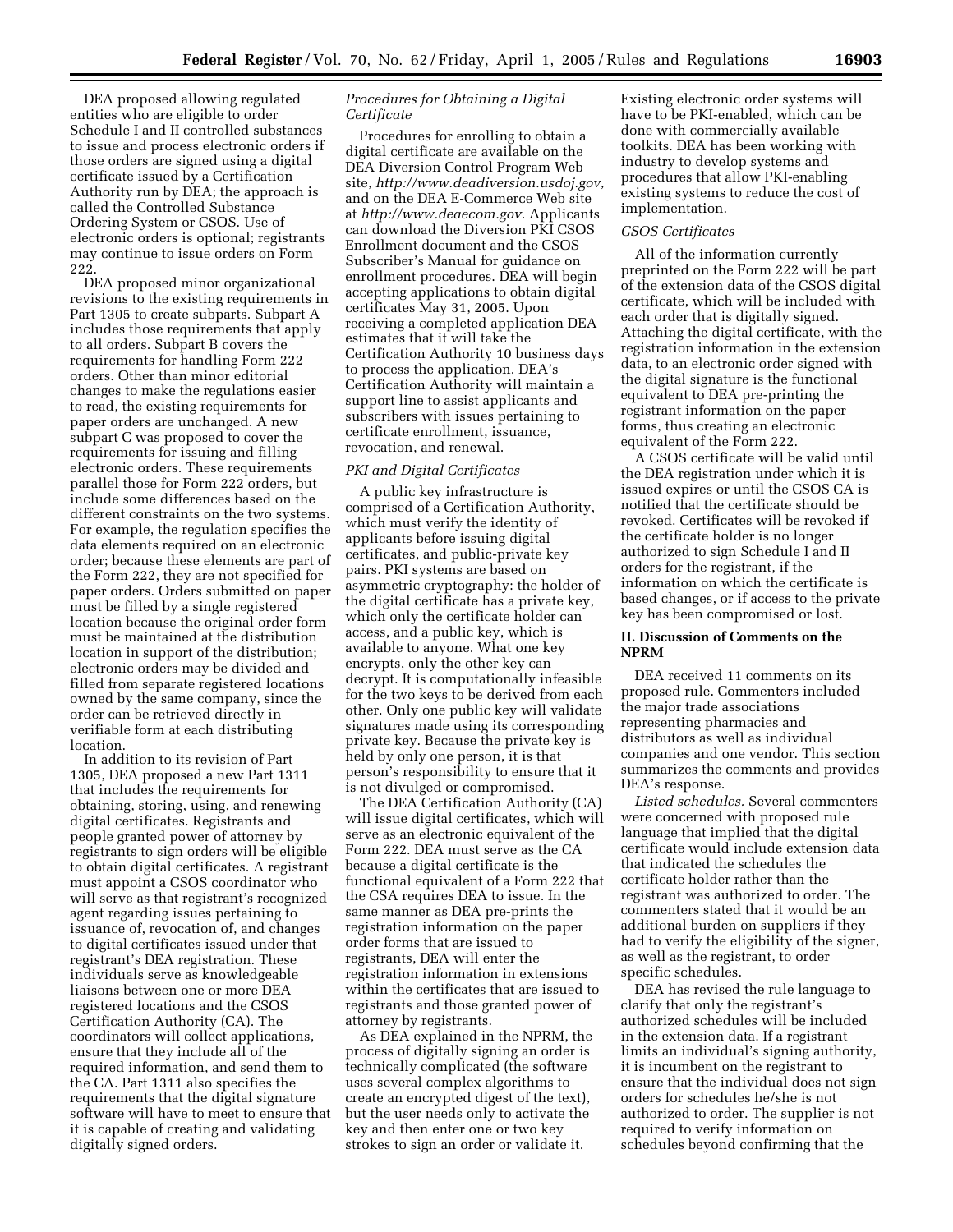registrant is authorized to order the schedules.

*Attaching the digital certificate.* One commenter expressed concern about the statements in the preamble that a digital certificate be attached to each order.

Because the digital certificate serves as the equivalent of the CSA-mandated form, the certificate, with its extension data, must be attached to each order. Including the certificate with each order ensures that, just as with the paper forms, an accurate copy of the DEA registration information for the customer is with the order. It should be noted that the requirement that the digital certificate be attached to the order applies to when the order is transmitted by the purchaser to the supplier. Once orders have been archived, each order does not have to have the specific digital certificate attached, as long as the certificate is associated with the order. Thus, an archive may have one copy of a specific certificate that is associated with a number of orders that have been archived, provided that retrieval of an order includes a copy of the certificate.

*FIPS 140–1.* Commenters noted that the proposed rule referenced FIPS 140– 2, but did not mention FIPS 140–1, causing concern that systems validated and approved under 140–1 might not be allowed under the new standard. They were further concerned because the rule did not specify the security level required. Commenters stated that requiring a standard beyond security level 1 would cause difficulties for participants.

FIPS 140–2 grandfathers FIPS 140–1; any system validated and approved under FIPS 140–1 is considered to be approved and validated under FIPS 140–2. Therefore, the regulatory provision that implementations be certified under FIPS 140–2 incorporates, by reference, any implementations previously certified under FIPS 140–1. With respect to the security level required, DEA agrees with comments that Security Level 1 is appropriate and has included it in the final rule.

Commenters objected to the requirement that the private keys be stored on a FIPS-approved module. As DEA explained in the NPRM, government agencies must adopt FIPS requirements for any federal system, such as CSOS. DEA, therefore, must require that storage of keys be on FIPSapproved systems. While DEA encourages the use of smartcards, biometrics, or other secure hardware devices for private key storage within the CSOS architecture, use of such devices is voluntary. The regulations only require that the private key be

stored on a FIPS-approved cryptographic module.

*Power of Attorney.* A number of commenters raised issues related to the power of attorney (POA) provisions. Several suggested that the existing requirement that the POA letter be signed by the person who signed the most recent registration application is impractical for companies that have national or regional distribution operations. Other commenters suggested that the application for a digital certificate, handled through the CSOS coordinator, could replace the POA letter and process.

The intent of this rulemaking is to establish an electronic means of satisfying the order form requirements not to change the existing order form requirements. DEA did not propose to change the POA requirement or process, which was established to ensure that all activities by a registrant with respect to order forms be under the ultimate control of one responsible individual within the registrant. Any concerns regarding existing requirements with respect to POA will have to be considered in a separate action; they are beyond the scope of this CSOS rulemaking.

With respect to the suggestion that application for a digital certificate serve as a substitute for granting power of attorney, DEA wishes to note that the granting of power of attorney is an explicit legal act of assignment of authority from an authorized individual to another; accepting the application for a digital certificate as a substitution would make the assignment implicit, which would not be acceptable to DEA. Any assignment of the authority to obtain and execute order forms on behalf of a registrant must be an explicit legal act.

One commenter noted that the language in § 1305.12(d) that states that orders must be signed by a person authorized to sign an application for registration was wrong and should state that orders must be signed either by a person who is authorized to sign a registration application or a person granted POA to sign orders. DEA agrees and has changed the rule.

*Tracking number.* Several commenters stated that the format of the unique tracking number that a registrant assigns to an order was incorrect, that the last two digits of the year should come first. DEA agrees and has corrected the rule.

*Order contents.* Commenters suggested several changes to the requirements for order contents. DEA agrees that the complete address of the supplier could be provided by either the

purchaser or the supplier and has changed the rule. Similarly, DEA agrees that the order could include either the National Drug Code (NDC) number or the drug name. DEA emphasizes that the system used to view the orders must provide the drug description if the NDC code is used in the order.

*Linked records.* Commenters objected to the use of the phrase ''electronically linked'' records because they think that links could be electronic or manual. In technical discussions with DEA, industry clarified that their concern was that DEA might interpret ''electronically linked'' to require active rather than passive links, where all order data are linked automatically. Passive links would allow the data to be stored in separate databases linked by one or more data elements common to all records.

DEA emphasizes that it is not requiring any specific type of link; DEA's only concern is that if it requests copies of orders (*e.g.*, for a particular customer or substance), the registrant must be able to produce the requested records (*i.e.*, both the electronic orders and the linked distribution records) upon request in a format that an agent can read and understand. DEA has revised the rule to clarify that ''readable format'' means that a person, not a computer, can easily read the documents.

*Corrections.* Several commenters identified changes needed to correct regulatory language. In § 1305.22(c)(1), DEA proposed that suppliers should verify the signature and order by ''having'' software that complies with Part 1311. The commenter recommended ''using'' instead of ''having.'' DEA agrees and has made the change.

Commenters stated that the proposed language in § 1305.25(b) and (c) that requires the supplier to provide a reason for not filling the order was inconsistent with the existing rule. DEA agrees and has changed the language to clarify that a supplier must notify a purchaser that an order will not be filled, however, the supplier does not need to provide a reason for refusing to fill an order.

Commenters asked DEA to make the definition of digital certificate specific to CSOS. DEA disagrees. The definition is intended to be general and will cover more than CSOS certificates. In the regulatory text, however, DEA has added ''CSOS'' before digital certificate wherever the certificate is limited to the CSOS certificate.

One commenter asked whether ''a registrant's recognized agent'' was different from a CSOS coordinator. The two are the same; DEA has revised the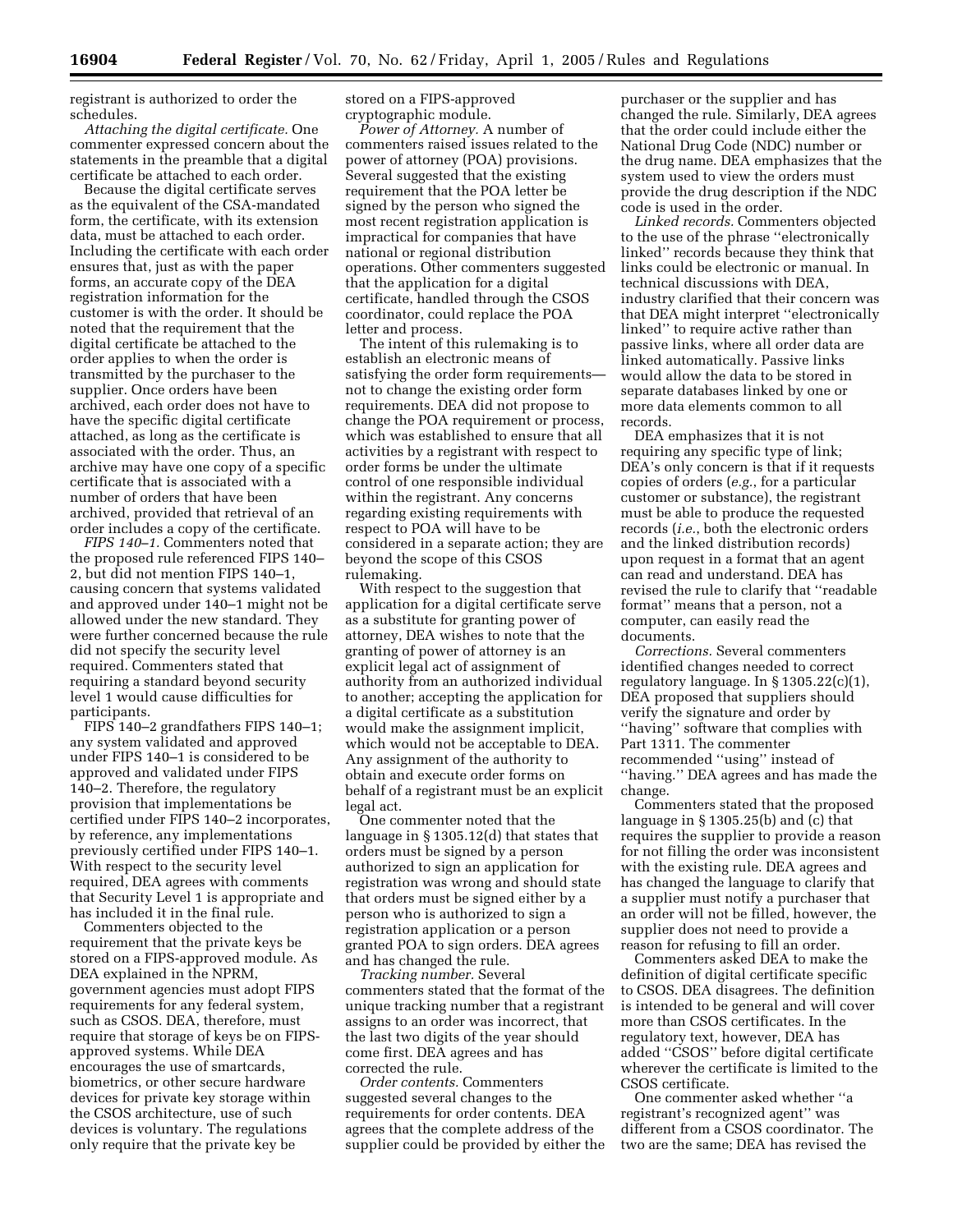rule to replace registrant's recognized agent with CSOS coordinator.

*Central Ordering.* A commenter asked whether the § 1305.22(f) requirement to ship to the registered location of the purchaser allowed for shipment to a different registered location if the order was issued by a central ordering facility. A number of firms issue orders for all their registered locations from a central location which may not, itself, be registered. Each order, however, can be for only one specific registered location and the supplier must ship to that location. If the registered location identified within the order deviates from that identified within the digital certificate, the supplier cannot fill the order; a new order must be requested from the purchaser.

Commenters also recommended that for central processing of orders that DEA allow either the central location or the location filling part of the order to create the record. DEA agrees that either location may create the record and has revised the rule. DEA's concern is not with the creation of the record, but with its maintenance. The registrant that distributes a controlled substance must maintain a full record of the order and make it available for DEA on request.

One commenter raised the issue of linking a single certificate to multiple locations. As DEA explained in the NPRM, DEA understands the concern and has taken steps to reduce the burden for individuals who hold keys for many locations, but to serve as an equivalent of a Form 222, each digital certificate must be specific to a single registered location.

*Endorsed, lost, and canceled orders.* Commenters questioned whether the proposed rule for endorsing electronic orders could be implemented, noting that the requirements were confusing and cumbersome. DEA has reviewed this issue and agrees with the commenters that endorsing electronic orders in a manner that provides adequate safeguards may be technically too complicated. Consequently, DEA has decided to not allow endorsement of electronic orders. Because orders are rarely endorsed and the almost instantaneous communication of electronic orders and confirmations mean that a purchaser will learn that the supplier cannot fill all or part of an order shortly after the order is submitted, DEA does not expect this to pose any significant problem for registrants. The purchaser can quickly issue a new electronic order to another supplier for any items the first supplier cannot fill. Finally, if the order is originally submitted to a firm that processes orders centrally, the central

processing supplier can fill the order from multiple locations without endorsement.

Commenters also stated that the meaning of § 1305.26 on lost orders was confusing and requested that only the purchaser maintain records of lost orders. DEA agrees and has revised the rule to specify that a supplier need maintain only those orders that the supplier fills.

Commenters stated that suppliers should not be required to maintain records of orders that are canceled. DEA agrees. Suppliers are only required to maintain records of orders that they fill. Suppliers need not return the electronic order to the purchaser, however, the supplier must notify the purchaser of the cancellation of the order. Commenters also said that purchasers should be able to use any method to notify the supplier that an order was canceled. DEA disagrees. Notification of an order cancellation must be written so that the purchaser can maintain a verifiable record. Written notification includes paper, facsimile, or electronically transmitted notifications such as e-mail; notification by telephone is not allowed.

*Validity of a signature.* Commenters asked whether it was feasible to determine whether a signature was valid at the time of signing. Commenters were particularly concerned that, if there was a delay in processing an order, they should be able to reject an order if the signature was no longer valid at the time of shipping.

The purpose of the requirement for consistent time systems is to allow suppliers to determine whether a signature was valid at the time of signing. If a digital signature was valid on Friday when the order was signed, but expired on Monday, DEA considers that the order is valid. Unless DEA or the purchaser has notified a supplier that orders issued by a specific person should not be filled, an order signed with a digital certificate that was valid at the time of signing is a valid order. A registrant may choose not to fill the order for any reason; if registrants want to require that the signature still be valid at the time of filling, they may do so. Suppliers have the option of imposing more stringent standards. As a secondary note, DEA wishes to stress that once a supplier has validated a signature on an order, it is not necessary to re-validate the signature prior to actually shipping the order to the purchaser.

*Time period for reporting key compromise or loss of privilege.* Commenters objected to the requirement that they report loss, theft, or

compromise of the key within 24 hours of such loss, theft, or compromise, and that they report a certificate holder's loss of signing privilege within six hours. They also stated that they wanted to be able to report loss of signing privilege in advance (*e.g.*, when they learn an employee will be leaving the firm on a certain date). They stated that the 24-hour and 6-hour time frames were unrealistic and could result in notifications filed outside of business hours.

Registrants may notify the CA in advance of revocations. DEA agrees that the 24-hour period should be within 24 hours of substantiation of key compromise, etc., and has changed the rule. On the 6-hour notification, DEA disagrees with the commenters. DEA believes it is important that the CA be notified as soon as someone's signing privileges are revoked. The digital certificate is the equivalent of a Form 222—a former employee still in possession of their digital certificate and keys would have all they needed to generate orders that would be otherwise indistinguishable from legitimate orders. In the paper world, this concern does not exist since a former employee would no longer have access to the order forms and, thus, could not engage in any mischief. DEA notes that the CA will be staffed 24/7 so there is no need to wait until the next business day. An e-mail to the CA that is digitally signed by the coordinator or registrant will be sufficient notification.

*Certification Authority.* Commenters raised concerns about the DEA CA being run by a contractor and asked about the safety of information. DEA emphasizes that although a contractor may be used to carry out the day-to-day operations of the CA, the contractor will operate under direct DEA supervision and control. All Federal contractors are subject to the same legal requirements as government employees in regard to protection of information. DEA may use information submitted in its investigations, but the information would not be released for other purposes.

*Reports to DEA.* Commenters objected to the requirement that suppliers file reports on orders with DEA every other business day. They stated that this frequency of filing would not provide them with an opportunity to review and correct minor discrepancies. With paper orders, DEA knows which registrants have executed Form 222, which provides a control on the system. DEA needs frequent reports on electronic orders because it has no other means of determining who is ordering and in what volume. DEA recognizes that some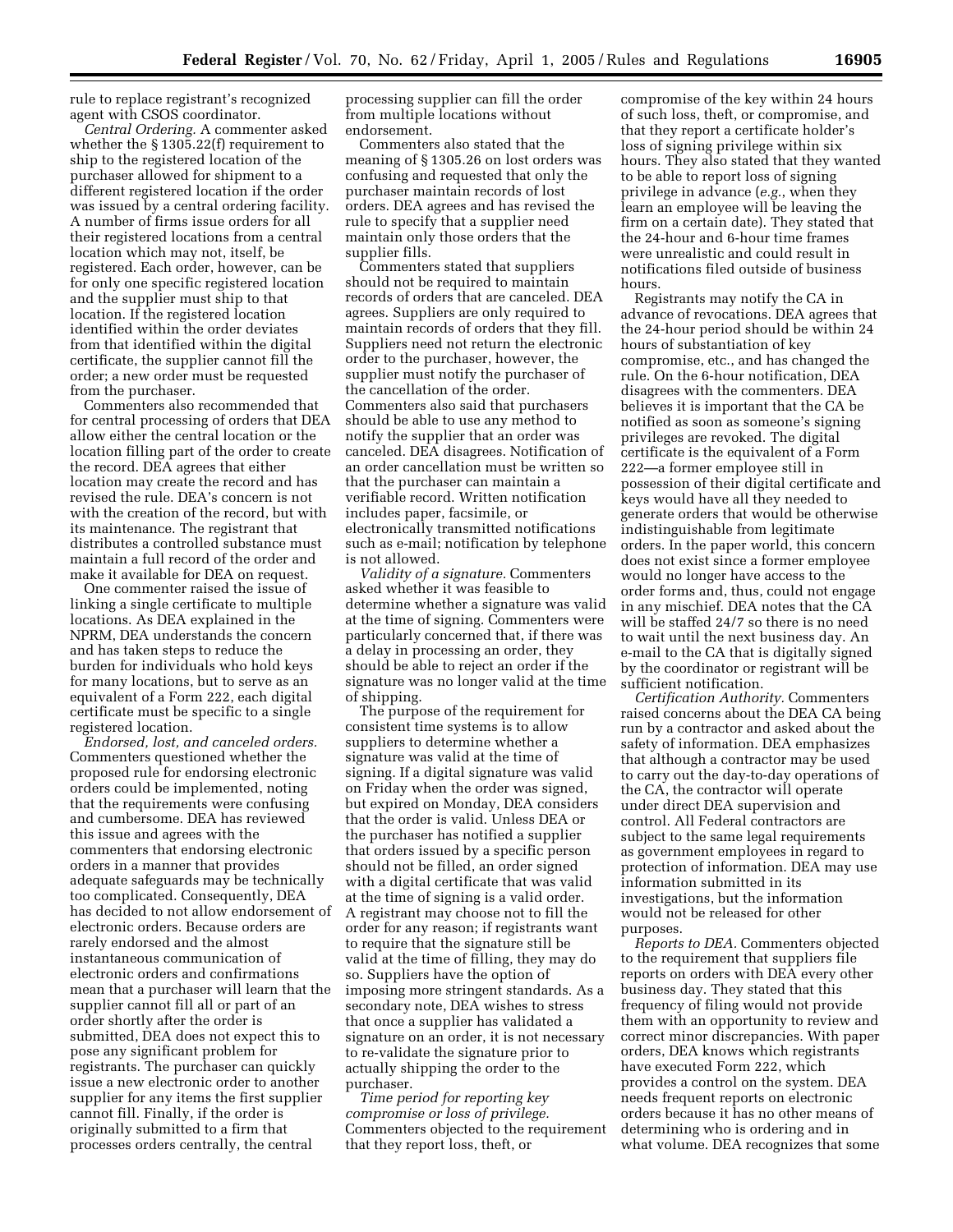of the data may be imprecise due to changes in orders, but DEA needs frequent submissions of reports to account for all orders generated by a given purchasing registrant and as a means to identify and account for all outstanding orders for a given registrant.

Commenters also recommended changes to the information provided in the daily reports to make the data elements consistent with ARCOS data elements and to add four elements on the substances ordered. DEA agrees with the commenters. DEA will specify a format for the report that is consistent with the ARCOS reports plus the data fields on what was ordered. DEA notes that ARCOS is preparing to allow electronic filing of reports; when this occurs, DEA plans to develop a process by which the summary reports can be accepted as a substitute for ARCOS reporting for Schedule I and II substances, with the usual ARCOS provisions for filing corrections.

*Adoption of new technologies.* Commenters stated that it was unclear how DEA would evaluate new technologies and recommended that DEA develop a rapid means for evaluating and approving new technologies. DEA understands the commenters' concern, but approval of any new technology would be subject to the Administrative Procedure Act requirements for public notice and comment prior to adoption. Beyond the statutory mandates, DEA thinks it is vital that the regulated community have an opportunity to consider and discuss new methods to ensure that any new rules can be accommodated by existing systems. Although the development of this rule took several years, DEA believes that the time was well spent because discussions that DEA and industry held made it possible for all parties to identify potential problems and find solutions prior to publishing a regulation. DEA does not anticipate that review and recognition of suitable alternative technologies should take that long.

*Audits.* Comments expressed concern about the scope of the third-party audits and DEA audits. They specifically stated that the reports to DEA should not be included in the third-party audits.

DEA agrees with the commenters that the reports to DEA would not be part of third-party audits. The independent third-party audit is intended to ensure that the digital signature system functions properly for both the supplier and purchaser.

*Reverse Distributors.* Several commenters asked how the electronic order system will work for reverse distributors. DEA recognizes that the

ordering system has different characteristics in reverse distribution and intends to address issues related to those distributions in a separate rulemaking.

*Other Issues.* Commenters objected to the mention of biometrics and smart cards. DEA notes that certificate holders may want to consider using biometric passwords or smart cards, but DEA is not requiring them to do so. Keys may be stored on any secure system provided that the storage module is approved under FIPS 140–2.

Commenters questioned the use of ''system.'' DEA agrees with commenters that systems for creating and processing digitally signed orders may be one or more software systems. As noted above, DEA's concern is the integrity and availability of the records of orders, not the technologies and software used to create and store the information.

Commenters asked that DEA include a definition or description of the subscriber agreement. DEA does not believe that it is necessary to define the subscriber agreement. The DEA CA will provide the agreement, appropriately titled, to each certificate holder.

Commenters objected to the statement in the NPRM that the practical implementation of PKI systems is simple. DEA understands and explained in the NPRM that the technologies involved in PKI systems are complex, but from the user's standpoint, digital signatures are simple because so much of the work is actually done by machine. After authenticating themselves to the system and activating the key, the signer generally digitally ''signs'' the document with a single key stroke.

One commenter raised issues related to digital certificates for pharmacists for use in the electronic prescription system. This issue is beyond the scope of this notice; DEA will address the issue when it proposes its rule for electronic prescriptions.

A commenter noted that the five-year transition period used in the economic analysis may be optimistic. DEA recognizes that the electronic orders may phase in at a different rate; some registrants may continue to use Forms 222 indefinitely, as the rule allows. The five-year period was simply used to estimate costs to avoid understating those costs.

One commenter supported the proposed rule, but expressed the hope that pharmacies would not bear the cost of implementation. DEA notes that use of electronic orders is voluntary. DEA believes that the system will provide cost savings to both purchasers and suppliers, but no registrant is required to adopt electronic orders.

One vendor recommended that DEA adopt an approach more consistent with the vendor's technology. DEA is not dictating a particular technology or PKI implementation. Any approved system that meets the criteria for authentication, non-repudiation, and record integrity may be used.

# *Special Note Regarding Certificate Extension Data*

Finally, following publication of the proposed rule, DEA modified the specification for the certificate extensions. Certain registrants had expressed concerns regarding using the certificates for other health care purposes because their DEA registration number appeared in plain text in the certificate, thus making it easily accessible to the recipient. To address this concern, DEA has modified the certificate profile to allow that, in lieu of listing the plain text DEA number, the DEA number extension will contain a hash value generated from the DEA number and the specific certificate subject distinguished name serial number using the SHA–1 hashing algorithm. Because the DEA number will no longer be available in plain text in the certificate, DEA is modifying the order format requirement in Section 1305.21 to require that the purchaser include their DEA registration number in the body of the order. Further, Section 1311.55 is being amended to require that a supplier must verify that the DEA number listed in the body of the order is the same as the DEA number associated with the certificate. The verification is necessary to avoid circumstances where a person who has been granted POA for multiple registered locations does not inadvertently sign an order with the wrong certificate/private key.

#### **III. Discussion of the Final Rule**

Except for the changes discussed above, DEA is adopting the rule as proposed. Part 1305 has been reorganized to place requirements that apply to all Schedule I and II orders in subpart A; these include old §§ 1305.01, 1305.02, 1305.03, 1305.04, which retain their numbers, old § 1305.07 (power of attorney), which is redesignated as § 1305.05, old § 1305.08 (persons entitled to fill orders), which is redesignated as § 1305.06, and old § 1305.16 (special procedures for filling certain orders), which is redesignated as § 1305.07. The remainder of old Part 1305 is subpart B, which covers the requirements for obtaining, executing, and filling orders on Form 222. Subpart B includes old §§ 1305.05 and 1305.06 (procedures for obtaining and executing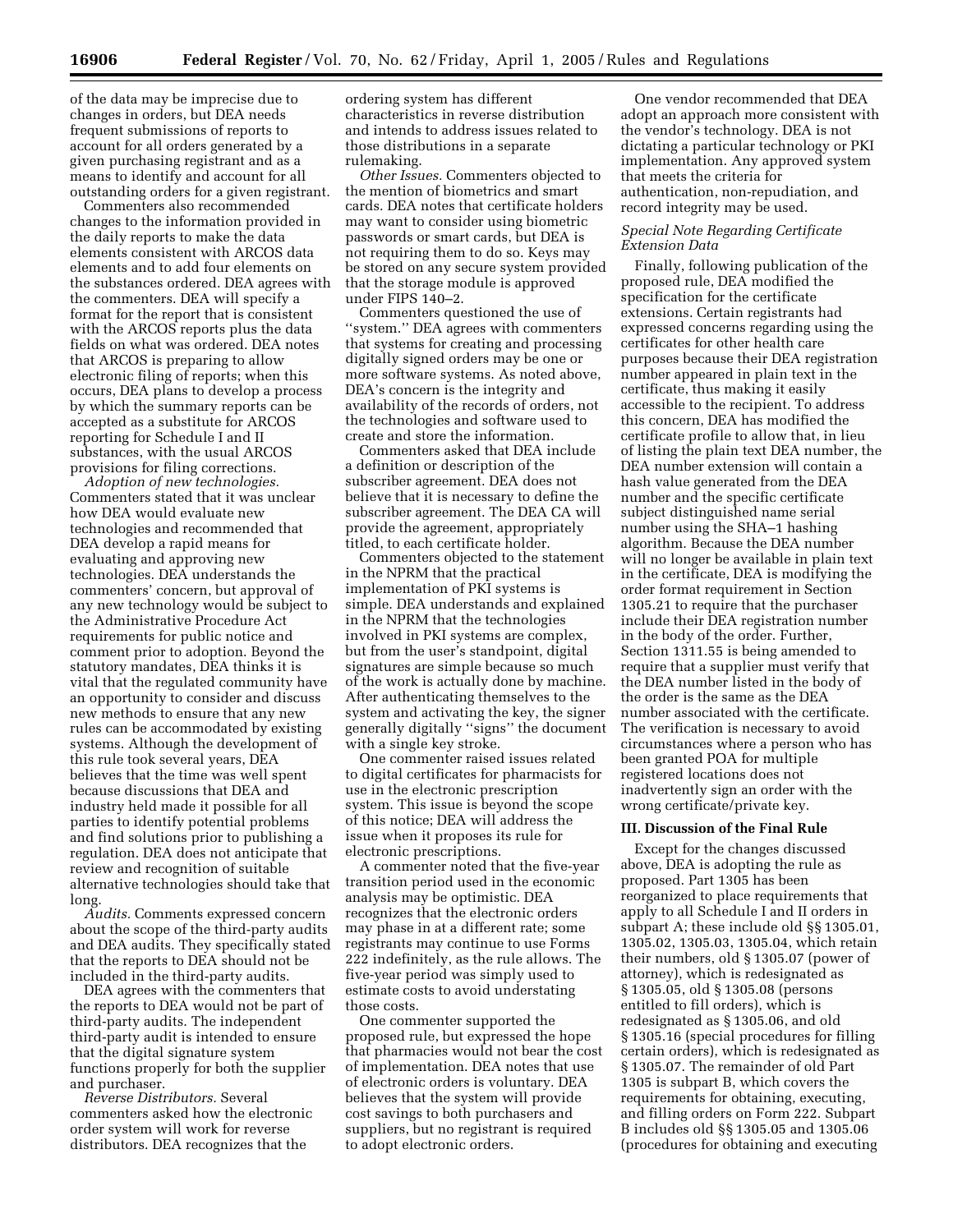Forms 222), which are redesignated as §§ 1305.11 and 1305.12, and old §§ 1305.09–1305.15, which are redesignated as §§ 1305.13–1305.19. These sections include specific references to orders on Form 222.

Subpart C covers the requirements for electronic orders.

Section 1305.21 specifies that an electronic order must be signed with a CSOS digital certificate and that the order may include substances other than Schedule I and II controlled substances. The section specifies the data fields that must be included in electronic orders.

Section 1305.22 specifies procedures for filling electronic orders.

Section 1305.23 covers endorsing electronic orders. As discussed above, endorsement of electronic orders will not be allowed.

Section 1305.24 covers central processing of orders. These requirements are also different for electronic orders because with electronic orders, the supplier may have multiple registered locations fill parts of an order provided that the supplying company owns and operates all of the locations filling an order.

Sections 1305.25 and 1305.26 specify the requirements for handling unaccepted and defective electronic orders and lost orders.

Section 1305.27 covers preservation of electronic orders.

Section 1305.28 covers canceling and voiding electronic orders.

Section 1305.29 specifies the requirements for reporting electronic orders to DEA. Suppliers may submit either a copy of the order and its linked records or a report in a format DEA specifies. DEA intends that the report will be identical to the ARCOS report in format with four additional data elements: the NDC number, quantity, unit, and strength ordered.

New Part 1311 covers the requirements for digital certificates. Subpart A includes the scope, definitions, standards for electronic orders, and incorporations by reference. Subpart B covers the requirements for obtaining and using CSOS digital certificates.

Section 1311.10 specifies who is eligible to obtain a CSOS certificate; § 1311.15 covers the limitation of certificates to the schedules authorized

# PART 1305.—DISTRIBUTION TABLE

for the DEA registration under which the certificate is issued. The revised section states that the registrant is responsible for ensuring that any person whose signing authority the registrant limits abides by those limits.

Section 1311.20 specifies the requirements for CSOS coordinators.

Section 1311.25 specifies the requirements for obtaining a CSOS certificate.

Section 1311.30 provides the requirements for using and storing a digital certificate.

Section 1311.35 specifies the number of certificates needed.

Section 1311.40 specifies when a new certificate must be obtained.

Section 1311.45 specifies requirements for registrants that grant power of attorney authority.

Section 1311.50 specifies requirements for recipients handling electronic orders prior to filling them.

Section 1311.55 specifies software requirements for handling electronic orders.

Section 1311.60 specifies recordkeeping requirements.

| Old section                                                | New section                                                  |
|------------------------------------------------------------|--------------------------------------------------------------|
|                                                            | 1305.01 – Scope of part 1305.                                |
|                                                            | 1305.02-Definitions.                                         |
|                                                            | 1305.03-Distributions requiring order forms.                 |
| 1305.04—Persons entitled to obtain and execute order forms | 1305.04—Persons entitled to obtain and execute order forms.  |
|                                                            | 1305.11—Procedure for obtaining DEA Forms 222.               |
|                                                            | 1305.12—Procedure for executing DEA Forms 222.               |
|                                                            | 1305.05-Power of attorney.                                   |
|                                                            | 1305.06-Persons entitled to fill DEA Forms 222.              |
|                                                            | 1305.13-Procedure for filling DEA Forms 222.                 |
|                                                            | 1305.14—Procedure for endorsing DEA Forms 222.               |
|                                                            | 1305.15-Unaccepted and defective DEA Forms 222.              |
|                                                            | 1305.16-Lost and stolen DEA Forms 222.                       |
|                                                            | 1305.17-Preservation of DEA Forms 222.                       |
|                                                            | 1305.18-Return of unused DEA Forms 222.                      |
| 1305.15–Cancellation and voiding of order forms            | 1305.19-Cancellation and voiding of DEA Forms 222.           |
| 1305.16–Special procedure for filling certain order forms  | 1305.07—Special procedure for filling certain DEA Forms 222. |

#### **Incorporation by Reference**

The following standards are incorporated by reference:

• FIPS 140–2, Security Requirements for Cryptographic Modules.

• FIPS 180–2, Secure Hash Standard.

• FIPS 186–2, Digital Signature Standard.

These standards are available from the National Institute of Standards and Technology, Computer Security Division, Information Technology Laboratory, National Institute of Standards and Technology, 100 Bureau Drive, Gaithersburg, MD 20899–8930 and are available at *[http://csrc.nist.gov/.](http://csrc.nist.gov/)*

#### **V. Required Analyses**

#### *Executive Order 12866*

This regulation has been drafted and reviewed in accordance with Executive Order 12866, ''Regulatory Planning and Review'', Section 1(b), Principles of Regulation. It has been determined that this is a ''significant regulatory action'' under Executive Order 12866, Section 3(f), Regulatory Planning and Review, and accordingly this rule has been reviewed by the Office of Management and Budget.

DEA has conducted a cost-benefit analysis of the rule, which the Office of Management and Budget has reviewed.

The Economic Impact Analysis for the proposed rule was posted on the Diversion Control Program Web site. That analysis has been updated to account for the number of orders expected in 2004 (6,561,000), the first year of implementation, and to adjust registrant estimates based on data from DEA's ARCOS reporting system. DEA estimates that about 98,000 registrants order Schedule I and II controlled substances and will apply for about 145,000 digital certificates. Over ten years, DEA estimates that electronic orders will reduce the annualized cost of Schedule I and II orders by \$284 million; the annualized costs of digital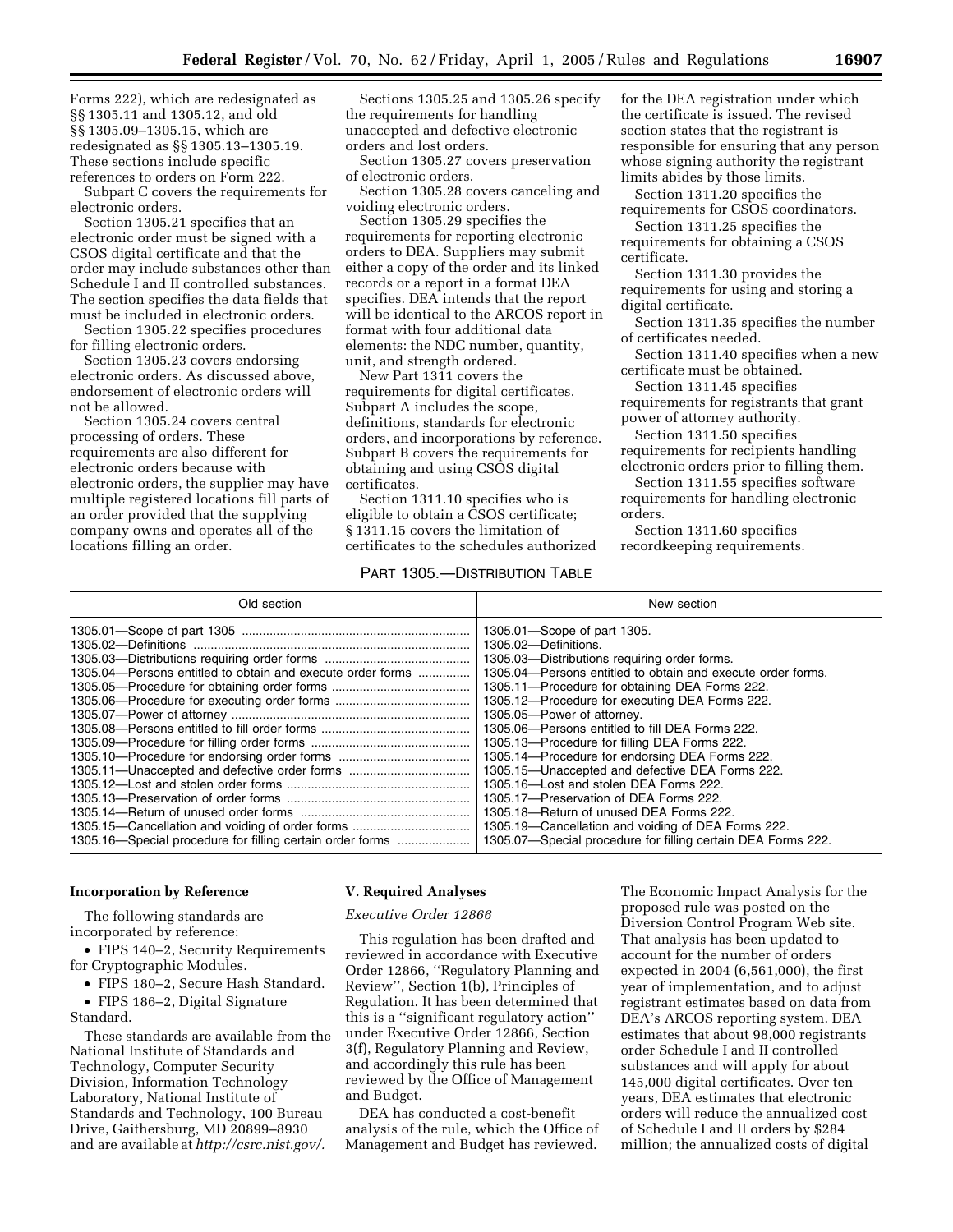certificates are estimated to be \$20 million. The annualized net benefit of the rule, therefore, is \$264 million.

As discussed in the NPRM, DEA developed estimates of the time required for each step in the process of issuing and processing an order and used weighted wage rates based on the number of orders registrant groups are estimated to issue. DEA estimates that issuing and processing a Form 222 order costs purchasers about \$26 and suppliers about \$13. In contrast, issuing and processing a digitally signed order

will cost about \$2.60 for purchasers and \$3.00 for suppliers. (These costs do not include the cost of obtaining a digital certificate or installing software, most of which are one-time costs.) The costs for a single registrant vary depending on the number of orders issued and filled. DEA estimates that annual costs for Form 222 orders range from \$26 for a registrant who issues a single order to more than \$184,000 for distributors who both issue and fill orders. The annual costs for electronic orders range from

\$2.60 to about \$40,000. The initial registrant costs of obtaining a digital certificate range from \$156 to about \$600, varying with the number of applicants a registrant has.

Table 1 presents the total annual hours and costs for the Form 222 system for 2004 orders. Tables 2–4 present the total annual hours and costs for obtaining digital certificates, issuing electronic orders, and developing and installing software, if these activities occurred in a single year.

# TABLE 1.—TOTAL ANNUAL HOURS AND COSTS FOR THE FORM 222 SYSTEM

[2004 orders]

|            | <b>Hours</b> | Labor         | Capital   | O&M         | Total         |
|------------|--------------|---------------|-----------|-------------|---------------|
| Purchaser: |              |               |           |             |               |
|            | 1,640,250    | \$139,323,000 |           | \$7,355,000 | \$146,677,000 |
|            | 3.124        | 265.000       |           | 23,000      | 288,000       |
|            | 328,050      | 27.865.000    |           |             | 27,865,000    |
|            | 109.350      | 3.087.000     | \$129,700 | 2.668.000   | 4.472.000     |
| Supplier:  |              |               |           |             |               |
|            | 1,640,250    | 58.770.000    |           |             | 58,770,000    |
|            | 328.050      | 21.212.000    |           |             | 21,212,000    |
|            | 90.936       | 3.258.000     |           | 174.000     | 3.433.000     |
|            | 109.350      | 3.918.000     | 129.700   | 2.668.000   | 5.303.000     |
| Total      | 4.249.360    | 257.698.000   | 259,000   | 12.887.000  | 270.844.000   |

# TABLE 2.—TOTAL HOURS AND COSTS FOR DIGITAL CERTIFICATES

|            | Hours   | Labor       | O&M       | Total       |
|------------|---------|-------------|-----------|-------------|
| Purchaser: |         |             |           |             |
|            | 58.950  | \$5,007,000 |           | \$5,007,000 |
|            | 78.755  | 6.689.000   | \$638,000 | 7,328,000   |
|            | 12.116  | 1.029.000   |           | 1.029.000   |
|            | 20.778  | 1.765.000   |           | 1.765.000   |
|            | 1.234   | 105.000     |           | 105.000     |
|            | 3.627   | 308.000     |           | 308,000     |
| Supplier:  |         |             |           |             |
|            | 3.311   | 214.000     |           | 214.000     |
|            | 345     | 22,000      | 2.790     | 25.000      |
|            | 406     | 26,000      |           | 26,000      |
|            | 2.032   | 131.000     |           | 131.000     |
|            | 406     | 26,000      |           | 26,000      |
| Total      | 181.960 | 15.324.000  | 641.000   | 15.965.000  |

# TABLE 3.—TOTAL HOURS AND COSTS FOR ELECTRONIC ORDERS

|                           | Hours                      | Activities                        | Total cost                         |
|---------------------------|----------------------------|-----------------------------------|------------------------------------|
| Purchaser:<br>Sign orders | 36.450<br>164.025          | 6,561,000<br>6.561.000            | \$3,096,000<br>13.932.000          |
| Supplier:                 | 27,338<br>5.473<br>273.375 | 6,561,000<br>109.460<br>6.561.000 | 1,768,000<br>354.000<br>17.676.000 |
| Total                     | $506.66^{\circ}$           |                                   | 36.826.000                         |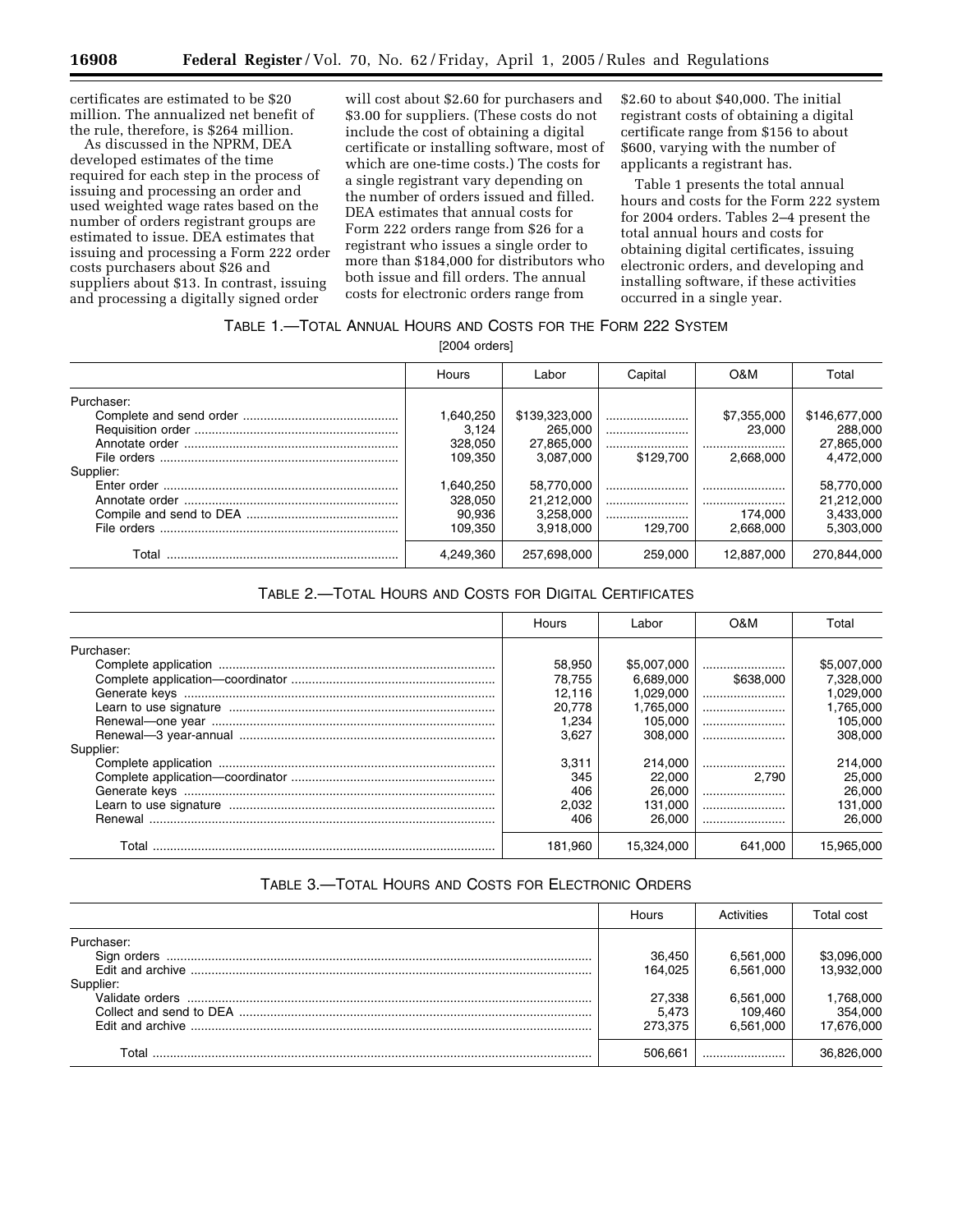|                     | Hours   | ∟abor      | O&M       | Total      |
|---------------------|---------|------------|-----------|------------|
| Purchaser:          |         |            |           |            |
|                     | 8,680   | \$666,000  |           | \$666,000  |
|                     | 314.408 | 13.010.000 |           | 13,010,000 |
|                     | 43.940  | 1.818.000  |           | 1.818.000  |
| Supplier:           |         |            |           |            |
|                     | 280     | 11.600     |           | 11.600     |
| Software Developer: |         |            |           |            |
|                     | 103,600 | 9.700.000  |           | 9,700,000  |
| Maintenance         | 89,000  | 3.683.000  |           | 3,683,000  |
|                     | 17,800  | 1.367.000  |           | 1,367,000  |
| Audit               | 2.314   | 96.000     | \$593,000 | 689,000    |
| Total               | 580,022 | 30.352.000 | 593,000   | 30.945.000 |

TABLE 4.—TOTAL HOURS AND COSTS FOR THE ELECTRONIC ORDER SOFTWARE

To estimate costs over the first ten years, DEA assumed that implementation would be phased in over the first five years (*i.e.*, it would be five years before all registrants were using the electronic order system). Based on discussions with industry, the phase-in was estimated to occur at 20 percent in the first year, 40 percent in the second, 20 percent in the third, and 10 percent each in the fourth and fifth years. DEA made the conservative estimate that orders would phase in at

the same rate as digital certificates. Because a few distributors and large chain drug stores supply and order a large proportion of the drugs, it is likely that orders will phase in more quickly than digital certificates will. A faster phase-in will increase the net benefits; a slower rate would lower the benefits.

DEA also assumed that the number of orders would increase seven percent annually. The seven percent increase is based on the average annual increase in orders over the last seven years. The

total cost of both systems was estimated using a seven percent and a three percent discount rate. Table 5 presents the ten-year total cost of orders under the Form 222 system, the electronic system, and the combined systems as the electronic system is phased in over the first five years as well as the annualized cost of the three systems over ten years. Table 6 presents the costs of digital certificates and software needed to create digitally signed orders.

# TABLE 5.—TOTAL COST OF ORDERS OVER TEN YEARS

[Present value]

|                                 | Paper system                   | Electronic system           | Combined<br>phase-in         |
|---------------------------------|--------------------------------|-----------------------------|------------------------------|
| Total (7%)<br>Annualized (7%)   | \$2,699,913,000<br>384.407.000 | \$298,086,000<br>42.441.000 | \$704.112.000<br>100,250,000 |
| Total $(3%)$<br>Annualized (3%) | 3,223,440,000<br>377,886,000   | 363.653.000<br>42,631,000   | 781,438,000<br>91,608,000    |

TABLE 6.—TOTAL COSTS OF DIGITAL CERTIFICATES AND SOFTWARE OVER 10 YEARS

[Present value]

|                 | New costs                 |
|-----------------|---------------------------|
|                 | \$149,308,000             |
| Annualized (7%) | 21.258.000<br>172.093.000 |
| Annualized (3%) | 20.275.000                |

In addition to the cost savings, electronic orders will also provide a number of other benefits that cannot be quantified. Purchasers will be able to create and send single unified controlled substance orders to their suppliers. With Forms 222, purchasers must create the separate Form 222 for the Schedule I and II controlled substances and complete other orders for all other controlled substance purchases from a particular supplier. If a purchaser needs more than 10 Schedule I or II substances, multiple

Forms 222 must be completed because the form is limited to ten items. With the electronic orders, they will be able to submit a single order covering all controlled substance and other prescription drugs being purchased from the supplier. The combined orders should reduce the orders that need to be logged, tracked, and handled by both purchasers and suppliers.

Electronic orders should also bring faster receipt of controlled substances. Under the present system, the purchaser has the choice of sending the order by overnight service at considerable cost, mailing it and waiting several days, or sending the order back with the delivery truck, which may not be returning directly to the distributor. In most cases, the purchaser is likely to have to wait at least two days and possibly four or five days when the order is mailed or is shipped back by truck. If the distributor that receives the order cannot fill it, the distributor may endorse it to another distributor and ship it on to another

distribution point, further delaying the final shipment. Electronic orders will be received almost instantly and can be shipped the same day. This speed may allow purchasers to order only when they need an item and limit the quantity of controlled substances that they stock. Limiting the quantity of Schedule I and II controlled substances in stock reduces the possibility of diversion and the cost of security.

With the Form 222, if a supplier cannot fill all of an order, the supplier may endorse the entire order over to another supplier. The order cannot be divided and filled in part by one supplier and in part by a second, even if both suppliers belong to the same company. Because each location holds a separate registration, a distributor with multiple locations must maintain stocks of all Schedule I and II controlled substances at each location to be able to fill orders for these substances from that location. Some distributors have created centralized systems where all orders are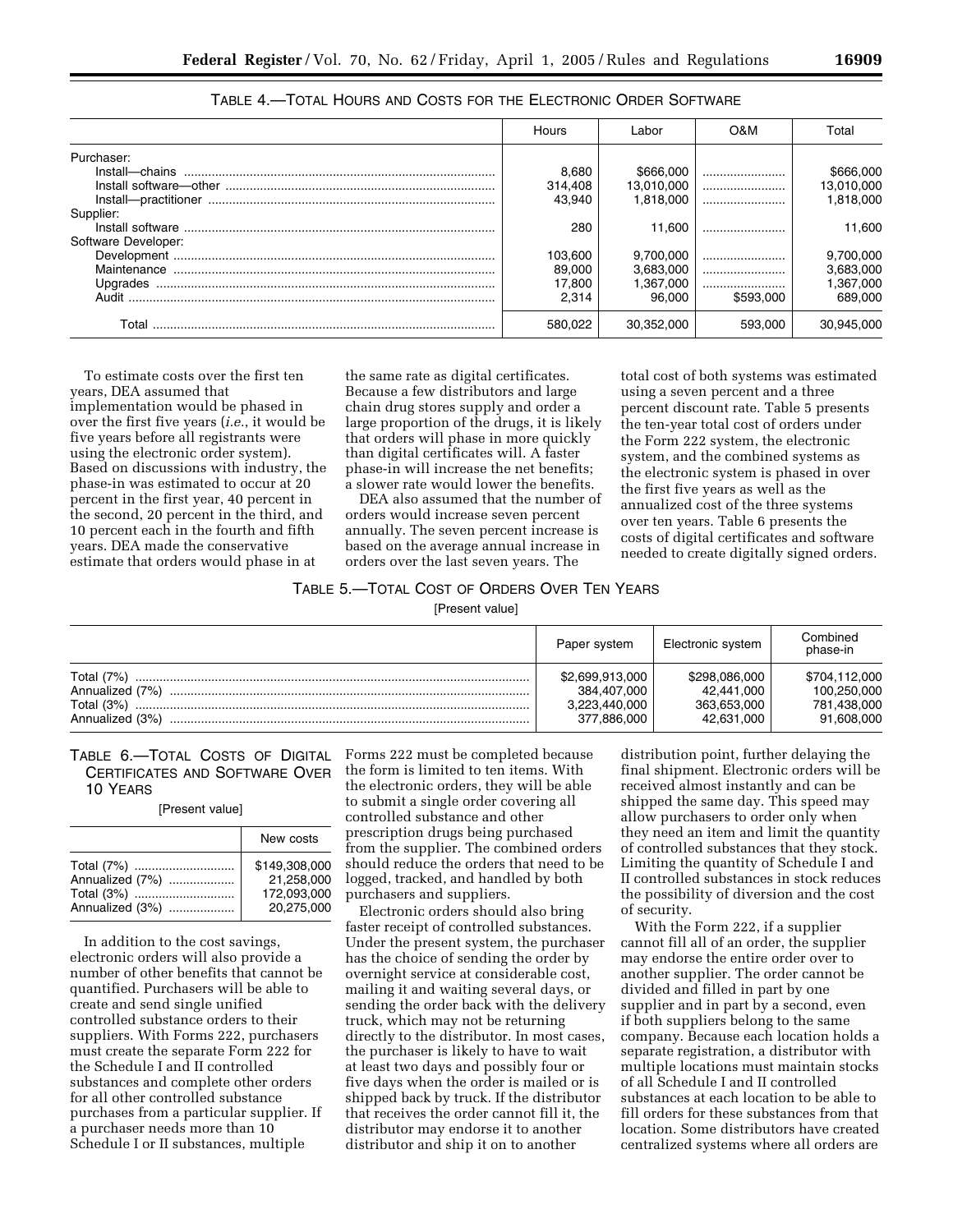processed through the central distribution office, which then transmits parts of the orders to the warehouses that hold specific items. The Form 222 system cannot take advantage of this arrangement because the paper must accompany the order. With electronic orders, DEA will allow a distributor with a central distribution system to divide an order and ship parts of the order from different distribution points. New orders will not need to be generated because the central computer system can track each item in the order and ensure that it is shipped to the appropriate registrant only once. DEA and the supplier will have the records necessary to maintain the closed system of control while allowing the supplier to take advantage of its own system of distribution.

A copy of the Economic Impact Analysis of the Electronic Orders Rule is available on the Diversion Control Program's Web site.

#### **Regulatory Flexibility Act**

The Regulatory Flexibility Act (5 U.S.C. 601–612) requires Federal agencies to determine whether regulations have a significant economic impact on a substantial number of small entities or have a disproportionate effect on small entities. DEA, as part of its economic analysis, considered the costs of the existing system and the electronic system on small entities. The annualized costs of the Form 222 system for the smallest entities (Narcotic Treatment Programs with less than \$100,000 in revenues), are 1.66 percent of annual revenues; for these registrants, the annual costs of the electronic orders are about 0.24 percent of annual revenues. For most small entities affected by the rule, the cost of the electronic system will be less than 0.1 percent of revenues or sales. Consequently, the Deputy Administrator hereby certifies that this rulemaking has been drafted in accordance with the Regulatory Flexibility Act (5 U.S.C. 605(b)), has reviewed this regulation, and by approving it certifies that this regulation will not have a significant economic impact on a substantial number of small entities.

A copy of the small business analysis for this proposed rule, which is section 7 of the economic analysis, can be obtained from the Diversion Control Program web site or by contacting the Liaison and Policy Section, Office of Diversion Control, Drug Enforcement Administration, Washington, DC 20537, Telephone (202) 307–7297.

# **Small Business Regulatory Enforcement Fairness Act of 1996**

This rule has been determined to be a major rule as defined by Section 804 of the Small Business Regulatory Enforcement Fairness Act of 1996. This rule will result in an annual effect on the economy of \$100,000,000 or more, but will not impose a major increase in costs or prices; or significant adverse effects on competition, employment, investment, productivity, innovation, or on the ability of United States-based companies to compete with foreignbased companies in domestic and export markets. In fact, this rule will result in a significant reduction in the cost of ordering Schedule I and II controlled substances.

#### **Paperwork Reduction Act**

The Department of Justice (DOJ), Drug Enforcement Administration (DEA) submitted the following information collection requests to the Office of Management and Budget (OMB) for review and approval in accordance with the Paperwork Reduction Act of 1995. Under the Paperwork Reduction Act, DEA is required to estimate the burden hours and other costs of any requirement for recordkeeping and reporting over a three-year period. Therefore, DEA proposed the revision of an existing collection of information *U.S. Official Order Forms for Schedules I and II Controlled Substances (Accountable Forms), Order Form Requisition, (OMB Control # 1117– 0010)*, and the creation of a new collection of information *Reporting and Recordkeeping for Digital Certificates* under the Paperwork Reduction Act of 1995. This process is conducted in accordance with 5 CFR 1320.11. The Information Collection Request was submitted to the Office of Management and Budget for review under section 307 of the Paperwork Reduction Act.

#### **Overview of U.S. Official Order Forms for Schedules I and II Controlled Substances (Accountable Forms), Order Form Requisition Information Collection**

(1) Type of information collection: Revision of existing collection.

(2) The title of the form/collection: U.S. Official Order Forms for Schedule I and II Controlled Substances (Accountable Forms), Order Form Requisition.

(3) The agency form number, if any, and the applicable component of the Department sponsoring the collection:

Form No.: DEA Form 222, U.S. Official Order Forms for Schedule I and II Controlled Substances (Accountable Forms)

DEA Form 222a: Order Form Requisition

Applicable component of the Department sponsoring the collection: Office of Diversion Control, Drug Enforcement Administration, U.S. Department of Justice

(4) Affected public who will be asked or required to respond, as well as a brief abstract:

Primary: Business or other for-profit. Other: Non-profit, state and local governments.

Abstract: DEA–222 is used to transfer or purchase Schedule I and II controlled substances and data are needed to provide an audit of transfer and purchase. DEA–222a Requisition Form is used to obtain the DEA–222 Order Form. Persons may also digitally sign and transmit orders for controlled substances electronically, using a digital certificate. Orders for Schedule I and II controlled substances are archived and transmitted to DEA; both the supplier and purchaser must retain records for two years.

(5) An estimate of the total number of respondents and the amount of time estimated for an average respondent to respond/reply: DEA estimates that the rule will affect 98,000 registrants. The average time for requisitioning Form 222 is 0.05 hours. The average time for completing, annotating and filing paper orders for purchasers is 0.317 hours. It is estimated that suppliers spend, on average, 0.317 hours annotating, entering and filing the DEA Forms 222. Suppliers spend, on average, 9 hours a month logging and tracking order forms and preparing the mailing to DEA. The average time for signing and annotating electronic orders is estimated to be 0.031 hours per order for purchasers; the average time for validating and annotating electronic orders is estimated to be 0.046 hours per order for suppliers, who also spend 0.05 hours every other business day sending reports to DEA.

(6) An estimate of the total public burden (in hours) associated with the collection: As registrants adopt the electronic ordering, the annual burden hours would average 2.5 million hours a year. During this period, DEA assumes that 20 percent of orders would be electronic in year 1, 60 percent in year 2, and 80 percent in year 3, with a 7 percent growth rate for orders per year.

### **Overview of Reporting and Recordkeeping for Digital Certificates Information Collection**

(1) *Type of information collection:* New collection.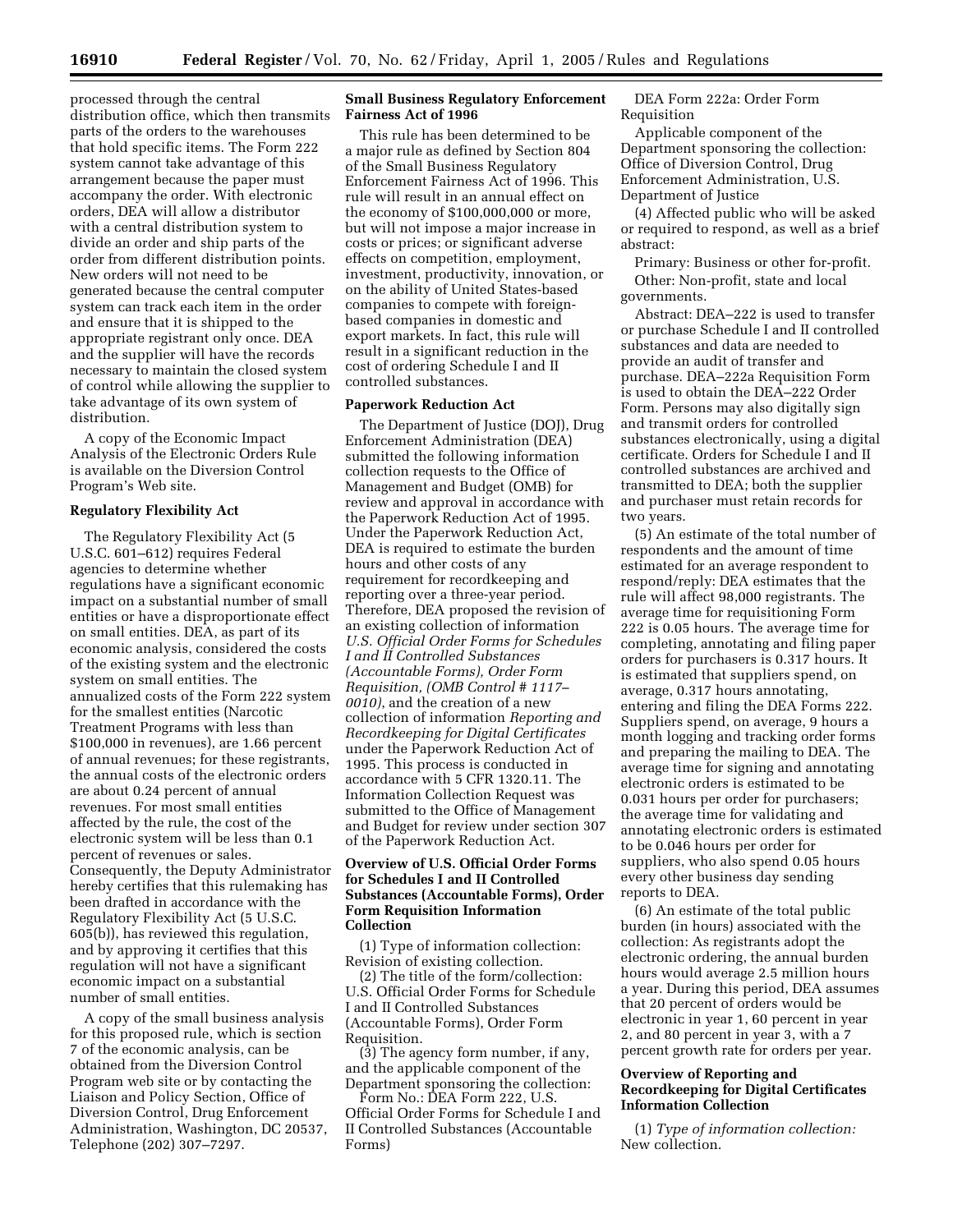(2) *The title of the form/collection:* Reporting and Recordkeeping for Digital Certificates.

(3) The agency form number, if any, and the applicable component of the Department sponsoring the collection: *Form No.:*

*DEA Form 251:* CSOS DEA Registrant Certificate Application.

*DEA Form 252:* CSOS Principal Coordinator/Alternate Coordinator Certificate Application.

*DEA Form 253:* CSOS Power of Attorney Certificate Application.

*DEA Form 254:* CSOS Certificate Application Registrant List Addendum.

CSOS Certificate Revocation. *Applicable component of the Department sponsoring the collection:* Office of Diversion Control, Drug Enforcement Administration, U.S. Department of Justice.

(4) Affected public who will be asked or required to respond, as well as a brief abstract:

*Primary:* Business or other for-profit. *Other:* Non-profit, state and local governments.

*Abstract:* Persons use these forms to apply for DEA-issued digital certificates to order Schedule I and II controlled substances. Certificates must be renewed upon renewal of the DEA registration to which the certificate is linked. Certificates may be revoked and/ or replaced when information on which the certificate is based changes.

(5) An estimate of the total number of respondents and the amount of time estimated for an average respondent to respond/reply: DEA estimates that the rule will affect 98,000 registrants and 145,000 certificate holders. The average time for completing the application for a digital certificate to order controlled substances is estimated to be from 0.72 hours to 1.24 hours. Certificate renewal is estimated to take 0.083 hours.

(6) An estimate of the total public burden (in hours) associated with the collection: As registrants adopt the electronic ordering, the annual burden hours would average 48,500 hours a year. During this period, DEA assumes that 80 percent of the certificate holders will apply for certificates.

If additional information is required regarding these collections of information, contact: Brenda E. Dyer, Department Clearance Officer, Information Management and Security Staff, Justice Management Division, United States Department of Justice, Patrick Henry Building, Suite 1600, 601 D Street, NW., Washington, DC 20530.

#### **Executive Order 12988**

This regulation meets the applicable standards set forth in Sections 3(a) and

3(b)(2) of Executive Order 12988 Civil Justice Reform.

#### **Executive Order 13132**

This rulemaking does not preempt or modify any provision of state law; nor does it impose enforcement responsibilities on any state; nor does it diminish the power of any state to enforce its own laws. Accordingly, this rulemaking does not have federalism implications warranting the application of Executive Order 13132.

#### **Unfunded Mandates Reform Act of 1995**

This rule will not result in the expenditure by State, local, and tribal governments, in the aggregate, or by the private sector, of \$114,540,000 (inflation-adjusted to 2003) or more in any one year, and will not significantly or uniquely affect small governments. Therefore, no actions were deemed necessary under the provisions of the Unfunded Mandates Reform Act of 1995.

### **List of Subjects**

*21 CFR Part 1305* 

Drug traffic control, Reporting requirements.

#### *21 CFR Part 1311*

Administrative practice and procedure, Certification authorities, Controlled substances, Digital certificates, Drug traffic control, Electronic signatures, Incorporation by reference, Prescription drugs, Reporting and recordkeeping requirements.

■ For the reasons set out above, 21 CFR Part 1305 is revised, and Part 1311 is added as follows:

■ 1. Part 1305 is revised to read as follows:

# **PART 1305—ORDERS FOR SCHEDULE I AND II CONTROLLED SUBSTANCES**

#### **Subpart A—General Requirements**

Sec.<br>1305.01

- 1305.01 Scope of part 1305.<br>1305.02 Definitions.
- Definitions.
- 1305.03 Distributions requiring a Form 222 or digitally signed electronic order.
- 1305.04 Persons entitled to order Schedule I and II controlled substances.
- 
- 1305.05 Power of attorney.<br>1305.06 Persons entitled to Persons entitled to fill orders for
- Schedule I and II controlled substances. 1305.07 Special procedure for filling certain orders.

## **Subpart B—DEA Form 222**

- 1305.11 Procedure for obtaining DEA Forms 222.
- 1305.12 Procedure for executing DEA Forms 222.
- 1305.13 Procedure for filling DEA Forms 222.
- 1305.14 Procedure for endorsing DEA Forms 222.
- 1305.15 Unaccepted and defective DEA Forms 222.
- 1305.16 Lost and stolen DEA Forms 222.<br>1305.17 Preservation of DEA Forms 222.
- Preservation of DEA Forms 222.
- 1305.18 Return of unused DEA Forms 222.
- 1305.19 Cancellation and voiding of DEA Forms 222.

#### **Subpart C—Electronic Orders**

- 1305.21 Requirements for electronic orders. 1305.22 Procedure for filling electronic orders.
- 1305.23 Endorsing electronic orders.
- 1305.24 Central processing of orders.
- 1305.25 Unaccepted and defective
- electronic orders.
- 1305.26 Lost electronic orders.
- 1305.27 Preservation of electronic orders.
- 1305.28 Canceling and voiding electronic
- orders.
- 1305.29 Reporting to DEA.

**Authority:** 21 U.S.C. 821, 828, 871(b), unless otherwise noted.

#### **Subpart A—General Requirements**

#### **§ 1305.01 Scope of part 1305.**

Procedures governing the issuance, use, and preservation of orders for Schedule I and II controlled substances are set forth generally by section 308 of the Act (21 U.S.C. 828) and specifically by the sections of this part.

#### **§ 1305.02 Definitions.**

Any term contained in this part shall have the definition set forth in the Act or part 1300 of this chapter.

#### **§ 1305.03 Distributions requiring a Form 222 or a digitally signed electronic order.**

Either a DEA Form 222 or its electronic equivalent as set forth in subpart C of this part and Part 1311 of this chapter is required for each distribution of a Schedule I or II controlled substance except for the following:

(a) Distributions to persons exempted from registration under Part 1301 of this chapter.

(b) Exports from the United States that conform with the requirements of the Act.

(c) Deliveries to a registered analytical laboratory or its agent approved by DEA.

(d) Delivery from a central fill pharmacy, as defined in § 1300.01(b)(44) of this chapter, to a retail pharmacy.

#### **§ 1305.04 Persons entitled to order Schedule I and II controlled substances.**

(a) Only persons who are registered with DEA under section 303 of the Act (21 U.S.C. 823) to handle Schedule I or II controlled substances, and persons who are registered with DEA under section 1008 of the Act (21 U.S.C. 958) to export these substances may obtain and use DEA Form 222 (order forms) or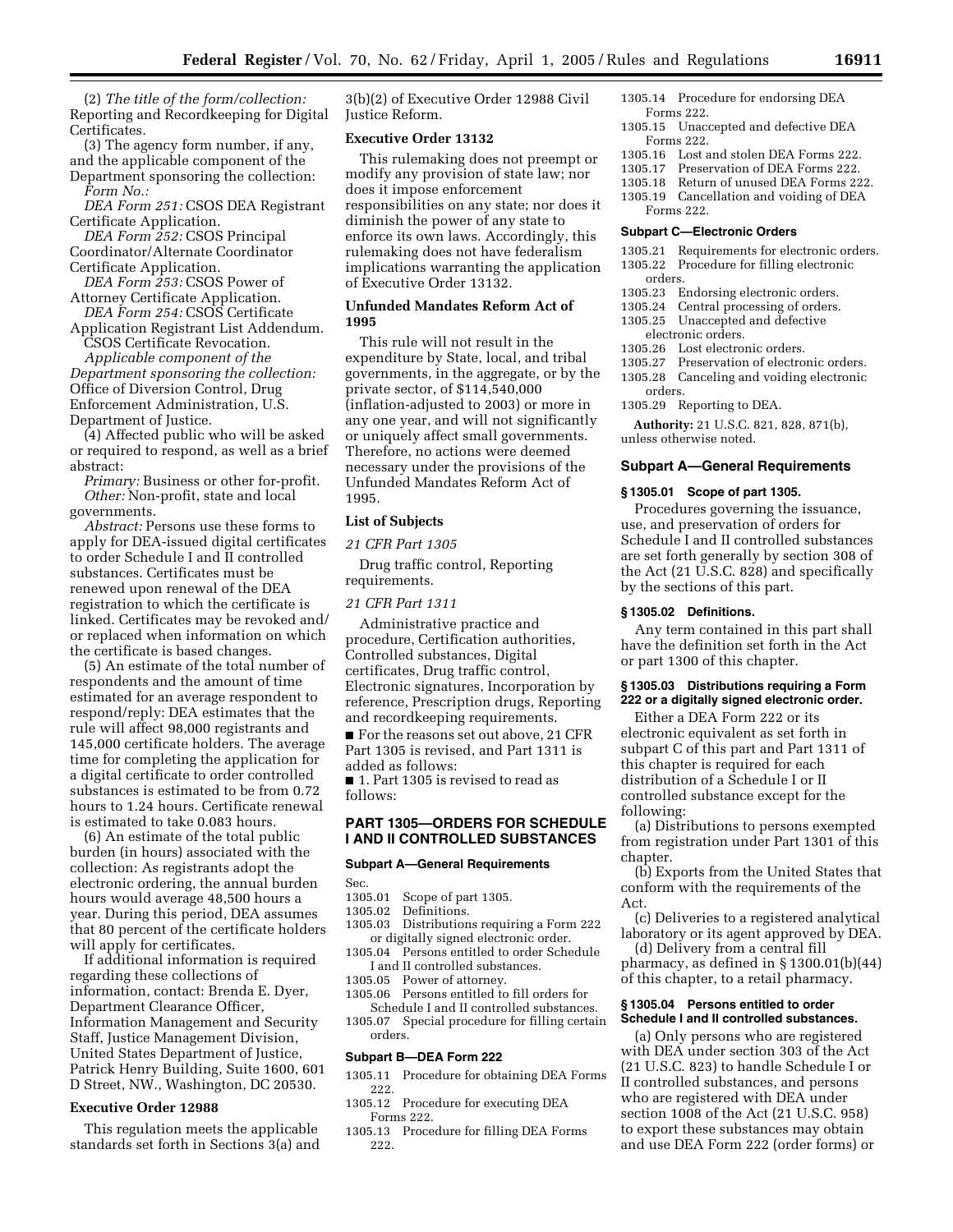issue electronic orders for these substances. Persons not registered to handle Schedule I or II controlled substances and persons registered only to import controlled substances are not entitled to obtain Form 222 or issue electronic orders for these substances.

(b) An order for Schedule I or II controlled substances may be executed only on behalf of the registrant named on the order and only if his or her registration for the substances being purchased has not expired or been revoked or suspended.

#### **§ 1305.05 Power of attorney.**

(a) A registrant may authorize one or more individuals, whether or not located at his or her registered location, to issue orders for Schedule I and II controlled substances on the registrant's behalf by executing a power of attorney for each such individual, if the power of attorney is retained in the files, with executed Forms 222 where applicable, for the same period as any order bearing the signature of the attorney. The power of attorney must be available for inspection together with other order records.

(b) A registrant may revoke any power of attorney at any time by executing a notice of revocation.

(c) The power of attorney and notice of revocation must be similar to the following format:

Power of Attorney for DEA Forms 222 and Electronic Orders

# (Name of registrant)

# (Address of registrant)

# (DEA registration number)

I, \_\_\_\_\_\_ (name of person granting<br>power), the undersigned, who am authorized to sign the current application for registration of the abovenamed registrant under the Controlled Substances Act or Controlled Substances Import and Export Act, have made, constituted, and appointed, and by these presents, do make, constitute,<br>and appoint \_\_\_\_\_\_\_ (name of attorneyand appoint \_\_\_\_\_\_ (name of attorney-<br>in-fact), my true and lawful attorney for me in my name, place, and stead, to execute applications for Forms 222 and to sign orders for Schedule I and II controlled substances, whether these orders be on Form 222 or electronic, in accordance with 21 U.S.C. 828 and Part 1305 of Title 21 of the Code of Federal Regulations. I hereby ratify and confirm all that said attorney must lawfully do or cause to be done by virtue hereof.

(Signature of person granting power)

I, \_\_\_\_\_\_ (name of attorney-in-fact),<br>hereby affirm that I am the person named herein as attorney-in-fact and that the signature affixed hereto is my signature.

(signature of attorney-in-fact)

# Witnesses:

| . . |  |  |  |
|-----|--|--|--|
|     |  |  |  |

| ۷<br>$\sim$ |  |  |  |
|-------------|--|--|--|
|             |  |  |  |

|    | Signed and dated on the | dav |
|----|-------------------------|-----|
| of | , (year), at            |     |
|    |                         |     |

### Notice of Revocation

The foregoing power of attorney is hereby revoked by the undersigned, who is authorized to sign the current application for registration of the abovenamed registrant under the Controlled Substances Act or the Controlled Substances Import and Export Act. Written notice of this revocation has been given to the attorney-in-fact this same day.

(Signature of person revoking power) Witnesses:

| . . |  |  |  |
|-----|--|--|--|
|     |  |  |  |

2.  $\frac{1}{\ln 2 \cdot 1}$ Signed and dated on the  $\frac{1}{\sqrt{1-\frac{1}{\sqrt{1-\frac{1}{\sqrt{1-\frac{1}{\sqrt{1-\frac{1}{\sqrt{1-\frac{1}{\sqrt{1-\frac{1}{\sqrt{1-\frac{1}{\sqrt{1-\frac{1}{\sqrt{1-\frac{1}{\sqrt{1-\frac{1}{\sqrt{1-\frac{1}{\sqrt{1-\frac{1}{\sqrt{1-\frac{1}{\sqrt{1-\frac{1}{\sqrt{1-\frac{1}{\sqrt{1-\frac{1}{\sqrt{1-\frac{1}{\sqrt{1-\frac{1}{\sqrt{1-\frac{1}{\sqrt{1-\frac{1}{\sqrt{1-\frac{1}{\sqrt$  $\_$  , (year), at  $\_$ 

(d) A power of attorney must be executed by the person who signed the most recent application for DEA registration or reregistration; the person to whom the power of attorney is being granted; and two witnesses.

(e) A power of attorney must be revoked by the person who signed the most recent application for DEA registration or reregistration, and two witnesses.

#### **§ 1305.06 Persons entitled to fill orders for Schedule I and II controlled substances.**

An order for Schedule I and II controlled substances, whether on a DEA Form 222 or an electronic order, may be filled only by a person registered with DEA as a manufacturer or distributor of controlled substances listed in Schedule I or II pursuant to section 303 of the Act (21 U.S.C. 823) or as an importer of such substances pursuant to section 1008 of the Act (21 U.S.C. 958), except for the following:

(a) A person registered with DEA to dispense the substances, or to export the substances, if he/she is discontinuing business or if his/her registration is expiring without reregistration, may dispose of any Schedule I or II controlled substances in his/her possession with a DEA Form 222 or an electronic order in accordance with § 1301.52 of this chapter.

(b) A purchaser who has obtained any Schedule I or II controlled substance by

either a DEA Form 222 or an electronic order may return the substance to the supplier of the substance with either a DEA Form 222 or an electronic order from the supplier.

(c) A person registered to dispense Schedule II substances may distribute the substances to another dispenser with either a DEA Form 222 or an electronic order only in the circumstances described in § 1307.11 of this chapter.

(d) A person registered or authorized to conduct chemical analysis or research with controlled substances may distribute a Schedule I or II controlled substance to another person registered or authorized to conduct chemical analysis, instructional activities, or research with the substances with either a DEA Form 222 or an electronic order, if the distribution is for the purpose of furthering the chemical analysis, instructional activities, or research.

(e) A person registered as a compounder of narcotic substances for use at off-site locations in conjunction with a narcotic treatment program at the compounding location, who is authorized to handle Schedule II narcotics, is authorized to fill either a DEA Form 222 or an electronic order for distribution of narcotic drugs to off-site narcotic treatment programs only.

#### **§ 1305.07 Special procedure for filling certain orders.**

A supplier of carfentanil, etorphine hydrochloride, or diprenorphine, if he or she determines that the purchaser is a veterinarian engaged in zoo and exotic animal practice, wildlife management programs, or research, and is authorized by the Administrator to handle these substances, may fill the order in accordance with the procedures set forth in § 1305.17 except that:

(a) A DEA Form 222 or an electronic order for carfentanil, etorphine hydrochloride, and diprenorphine must contain only these substances in reasonable quantities.

(b) The substances must be shipped, under secure conditions using substantial packaging material with no markings on the outside that would indicate the content, only to the purchaser's registered location.

#### **Subpart B—DEA Form 222**

#### **§ 1305.11 Procedure for obtaining DEA Forms 222.**

(a) DEA Forms 222 are issued in mailing envelopes containing either seven or fourteen forms, each form containing an original, duplicate, and triplicate copy (respectively, Copy 1, Copy 2, and Copy 3). A limit, which is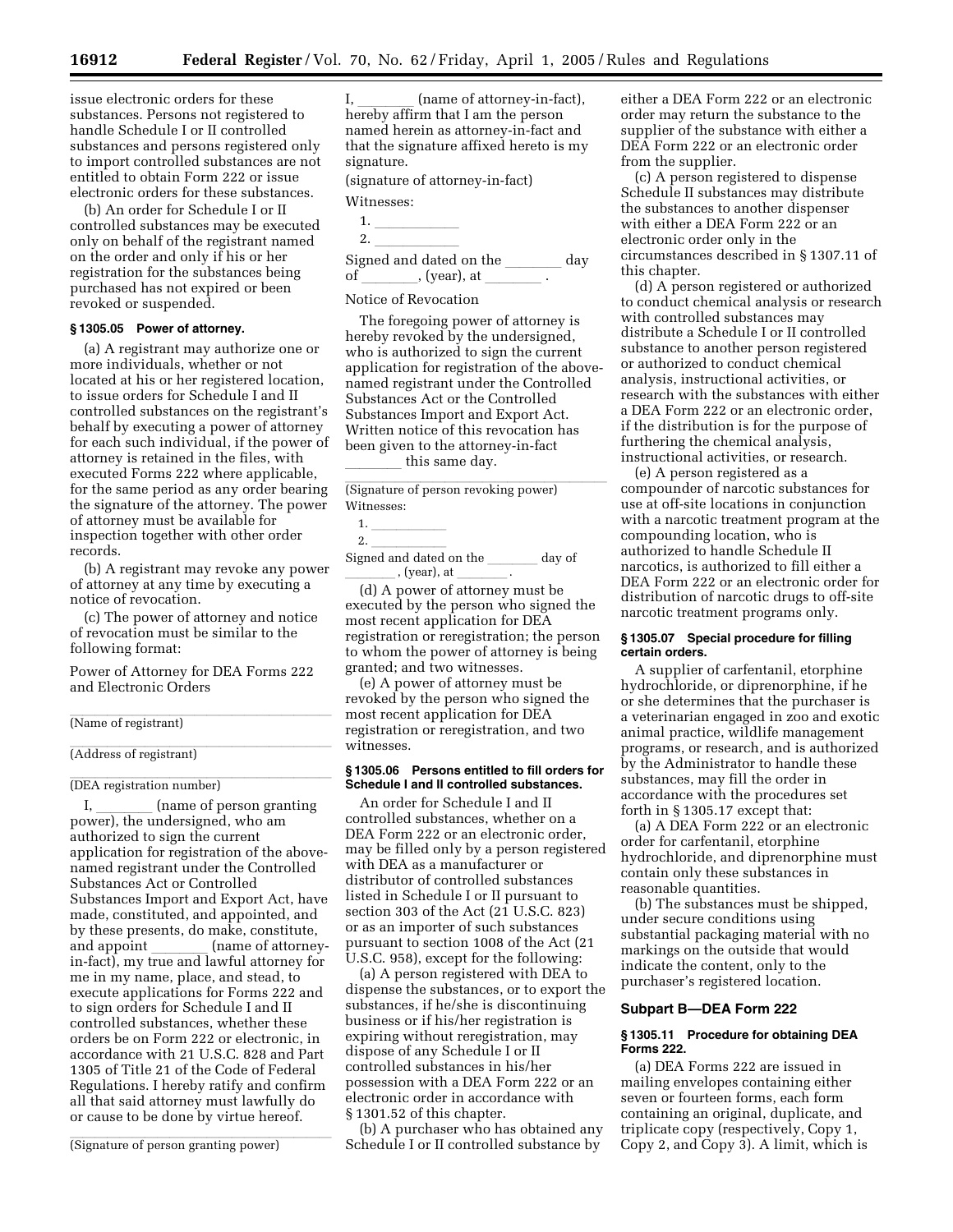based on the business activity of the registrant, will be imposed on the number of DEA Forms 222, which will be furnished on any requisition unless additional forms are specifically requested and a reasonable need for such additional forms is shown.

(b) Any person applying for a registration that would entitle him or her to obtain a DEA Form 222 may requisition the forms by so indicating on the application form; a DEA Form 222 will be supplied upon the registration of the applicant. Any person holding a registration entitling him or her to obtain a DEA Form 222 may requisition the forms for the first time by contacting any Division Office or the Registration Section of the Administration. Any person already holding a DEA Form 222 may requisition additional forms on DEA Form 222a, which is mailed to a registrant approximately 30 days after each shipment of DEA Forms 222 to that registrant, or by contacting any Division Office or the Registration Section of the Administration. All requisition forms (DEA Form 222a) must be submitted to the DEA Registration Section.

(c) Each requisition must show the name, address, and registration number of the registrant and the number of books of DEA Forms 222 desired. Each requisition must be signed and dated by the same person who signed the most recent application for registration or for reregistration, or by any person authorized to obtain and execute DEA Forms 222 by a power of attorney under § 1305.05.

(d) DEA Forms 222 will be serially numbered and issued with the name, address, and registration number of the registrant, the authorized activity, and schedules of the registrant. This information cannot be altered or changed by the registrant; any errors must be corrected by the Registration Section of the Administration by returning the forms with notification of the error.

#### **§ 1305.12 Procedure for executing DEA Forms 222.**

(a) A purchaser must prepare and execute a DEA Form 222 simultaneously in triplicate by means of interleaved carbon sheets that are part of the DEA Form 222. DEA Form 222 must be prepared by use of a typewriter, pen, or indelible pencil.

(b) Only one item may be entered on each numbered line. An item must consist of one or more commercial or bulk containers of the same finished or bulk form and quantity of the same substance. The number of lines completed must be noted on that form at the bottom of the form, in the space

provided. DEA Forms 222 for carfentanil, etorphine hydrochloride, and diprenorphine must contain only these substances.

(c) The name and address of the supplier from whom the controlled substances are being ordered must be entered on the form. Only one supplier may be listed on any form.

(d) Each DEA Form 222 must be signed and dated by a person authorized to sign an application for registration or a person granted power of attorney to sign a Form 222 under § 1305.05. The name of the purchaser, if different from the individual signing the DEA Form 222, must also be inserted in the signature space.

(e) Unexecuted DEA Forms 222 may be kept and may be executed at a location other than the registered location printed on the form, provided that all unexecuted forms are delivered promptly to the registered location upon an inspection of the location by any officer authorized to make inspections, or to enforce, any Federal, State, or local law regarding controlled substances.

#### **§ 1305.13 Procedure for filling DEA Forms 222.**

(a) A purchaser must submit Copy 1 and Copy 2 of the DEA Form 222 to the supplier and retain Copy 3 in the purchaser's files.

(b) A supplier may fill the order, if possible and if the supplier desires to do so, and must record on Copies 1 and 2 the number of commercial or bulk containers furnished on each item and the date on which the containers are shipped to the purchaser. If an order cannot be filled in its entirety, it may be filled in part and the balance supplied by additional shipments within 60 days following the date of the DEA Form 222. No DEA Form 222 is valid more than 60 days after its execution by the purchaser, except as specified in paragraph (f) of this section.

(c) The controlled substances must be shipped only to the purchaser and the location printed by the Administration on the DEA Form 222, except as specified in paragraph (f) of this section.

(d) The supplier must retain Copy 1 of the DEA Form 222 for his or her files and forward Copy 2 to the Special Agent in Charge of the Drug Enforcement Administration in the area in which the supplier is located. Copy 2 must be forwarded at the close of the month during which the order is filled. If an order is filled by partial shipments, Copy 2 must be forwarded at the close of the month during which the final shipment is made or the 60-day validity period expires.

(e) The purchaser must record on Copy 3 of the DEA Form 222 the number of commercial or bulk containers furnished on each item and the dates on which the containers are received by the purchaser.

(f) DEA Forms 222 submitted by registered procurement officers of the Defense Supply Center of the Defense Logistics Agency for delivery to armed services establishments within the United States may be shipped to locations other than the location printed on the DEA Form 222, and in partial shipments at different times not to exceed six months from the date of the order, as designated by the procurement officer when submitting the order.

#### **§ 1305.14 Procedure for endorsing DEA Forms 222.**

(a) A DEA Form 222, made out to any supplier who cannot fill all or a part of the order within the time limitation set forth in § 1305.13, may be endorsed to another supplier for filling. The endorsement must be made only by the supplier to whom the DEA Form 222 was first made, must state (in the spaces provided on the reverse sides of Copies 1 and 2 of the DEA Form 222) the name and address of the second supplier, and must be signed by a person authorized to obtain and execute DEA Forms 222 on behalf of the first supplier. The first supplier may not fill any part of an order on an endorsed form. The second supplier may fill the order, if possible and if the supplier desires to do so, in accordance with § 1305.13(b), (c), and (d), including shipping all substances directly to the purchaser.

(b) Distributions made on endorsed DEA Forms 222 must be reported by the second supplier in the same manner as all other distributions except that where the name of the supplier is requested on the reporting form, the second supplier must record the name, address, and registration number of the first supplier.

#### **§ 1305.15 Unaccepted and defective DEA Forms 222.**

(a) A DEA Form 222 must not be filled if either of the following apply:

(1) The order is not complete, legible, or properly prepared, executed, or endorsed.

(2) The order shows any alteration, erasure, or change of any description.

(b) If a DEA Form 222 cannot be filled for any reason under this section, the supplier must return Copies 1 and 2 to the purchaser with a statement as to the reason (*e.g.*, illegible or altered).

(c) A supplier may for any reason refuse to accept any order and if a supplier refuses to accept the order, a statement that the order is not accepted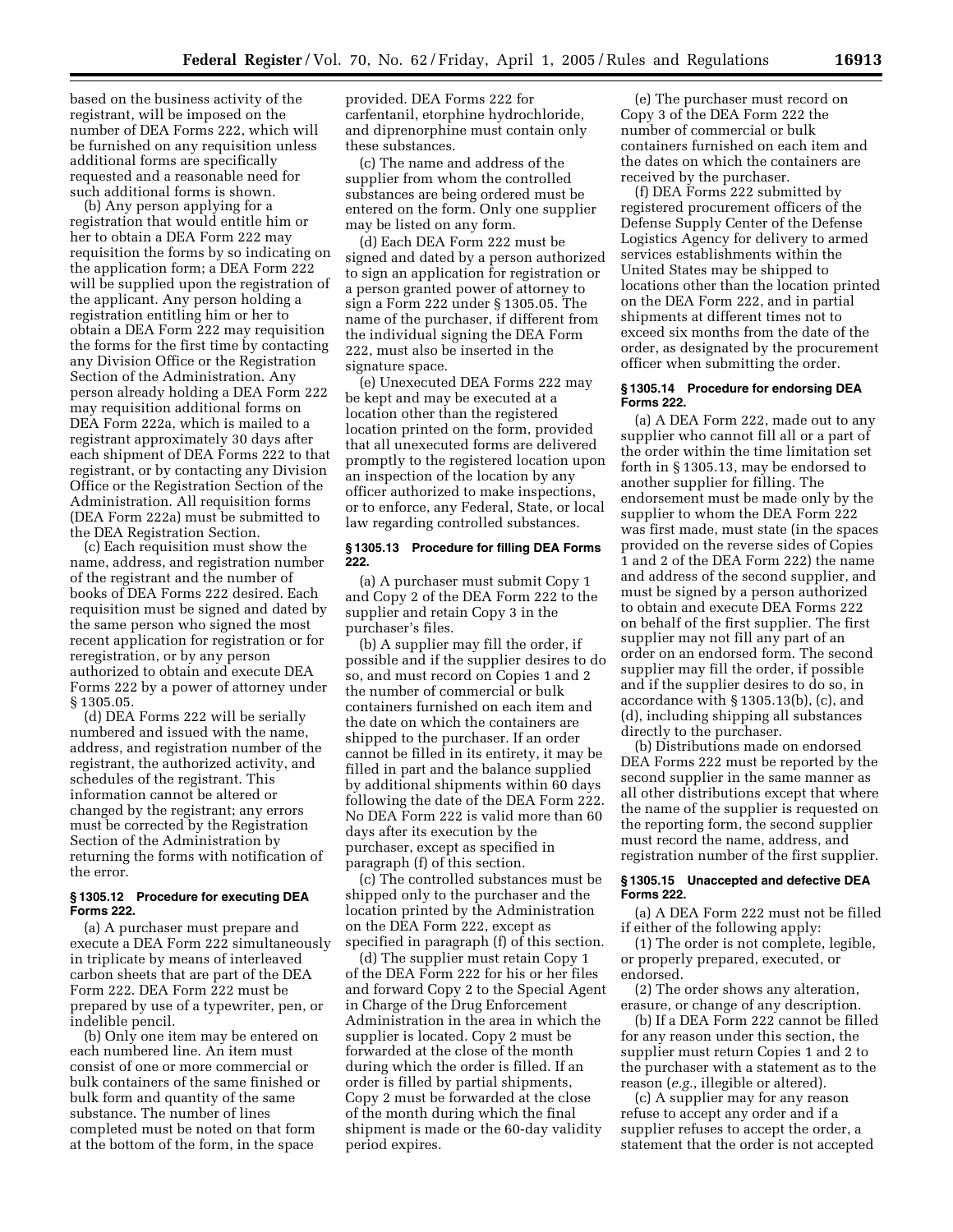is sufficient for purposes of this paragraph.

(d) When a purchaser receives an unaccepted order, Copies 1 and 2 of the DEA Form 222 and the statement must be attached to Copy 3 and retained in the files of the purchaser in accordance with § 1305.17. A defective DEA Form 222 may not be corrected; it must be replaced by a new DEA Form 222 for the order to be filled.

# **§ 1305.16 Lost and stolen DEA Forms 222.**

(a) If a purchaser ascertains that an unfilled DEA Form 222 has been lost, he or she must execute another in triplicate and attach a statement containing the serial number and date of the lost form, and stating that the goods covered by the first DEA Form 222 were not received through loss of that DEA Form 222. Copy 3 of the second form and a copy of the statement must be retained with Copy 3 of the DEA Form 222 first executed. A copy of the statement must be attached to Copies 1 and 2 of the second DEA Form 222 sent to the supplier. If the first DEA Form 222 is subsequently received by the supplier to whom it was directed, the supplier must mark upon the face ''Not accepted'' and return Copies 1 and 2 to the purchaser, who must attach it to Copy 3 and the statement.

(b) Whenever any used or unused DEA Forms 222 are stolen or lost (other than in the course of transmission) by any purchaser or supplier, the purchaser or supplier must immediately upon discovery of the theft or loss, report the theft or loss to the Special Agent in Charge of the Drug Enforcement Administration in the Divisional Office responsible for the area in which the registrant is located, stating the serial number of each form stolen or lost.

(c) If the theft or loss includes any original DEA Forms 222 received from purchasers and the supplier is unable to state the serial numbers of the DEA Forms 222, the supplier must report the date or approximate date of receipt and the names and addresses of the purchasers.

(d) If an entire book of DEA Forms 222 is lost or stolen, and the purchaser is unable to state the serial numbers of the DEA Forms 222 in the book, the purchaser must report, in lieu of the numbers of the forms contained in the book, the date or approximate date of issuance.

(e) If any unused DEA Form 222 reported stolen or lost is subsequently recovered or found, the Special Agent in Charge of the Drug Enforcement Administration in the Divisional Office responsible for the area in which the

registrant is located must immediately be notified.

# **§ 1305.17 Preservation of DEA Forms 222.**

(a) The purchaser must retain Copy 3 of each executed DEA Form 222 and all copies of unaccepted or defective forms with each statement attached.

(b) The supplier must retain Copy 1 of each DEA Form 222 that it has filled.

(c) DEA Forms 222 must be maintained separately from all other records of the registrant. DEA Forms 222 are required to be kept available for inspection for a period of two years. If a purchaser has several registered locations, the purchaser must retain Copy 3 of the executed DEA Form 222 and any attached statements or other related documents (not including unexecuted DEA Forms 222, which may be kept elsewhere under § 1305.12(e)), at the registered location printed on the DEA Form 222.

(d) The supplier of carfentanil, etorphine hydrochloride, and diprenorphine must maintain DEA Forms 222 for these substances separately from all other DEA Forms 222 and records required to be maintained by the registrant.

#### **§ 1305.18 Return of unused DEA Forms 222.**

If the registration of any purchaser terminates (because the purchaser dies, ceases legal existence, discontinues business or professional practice, or changes the name or address as shown on the purchaser's registration) or is suspended or revoked under § 1301.36 of this chapter for all Schedule I and II controlled substances for which the purchaser is registered, the purchaser must return all unused DEA Forms 222 to the nearest office of the Administration.

#### **§ 1305.19 Cancellation and voiding of DEA Forms 222.**

(a) A purchaser may cancel part or all of an order on a DEA Form 222 by notifying the supplier in writing of the cancellation. The supplier must indicate the cancellation on Copies 1 and 2 of the DEA Form 222 by drawing a line through the canceled items and printing ''canceled'' in the space provided for number of items shipped.

(b) A supplier may void part or all of an order on a DEA Form 222 by notifying the purchaser in writing of the voiding. The supplier must indicate the voiding in the manner prescribed for cancellation in paragraph (a) of this section.

## **Subpart C—Electronic Orders**

#### **§ 1305.21 Requirements for electronic orders.**

(a) To be valid, the purchaser must sign an electronic order for a Schedule I or II controlled substance with a digital signature issued to the purchaser, or the purchaser's agent, by DEA as provided in part 1311 of this chapter.

(b) The following data fields must be included on an electronic order for Schedule I and II controlled substances:

(1) A unique number the purchaser assigns to track the order. The number must be in the following 9-character format: the last two digits of the year, X, and six characters as selected by the purchaser.

(2) The purchaser's DEA registration number.

(3) The name of the supplier.

(4) The complete address of the supplier (may be completed by either the purchaser or the supplier).

(5) The supplier's DEA registration number (may be completed by either the purchaser or the supplier).

(6) The date the order is signed. (7) The name (including strength where appropriate) of the controlled substance product or the National Drug Code (NDC) number (the NDC number may be completed by either the purchaser or the supplier).

(8) The quantity in a single package or container.

(9) The number of packages or containers of each item ordered.

(c) An electronic order may include controlled substances that are not in schedules I and II and non-controlled substances.

#### **§ 1305.22 Procedure for filling electronic orders.**

(a) A purchaser must submit the order to a specific supplier. The supplier may initially process the order (*e.g.*, entry of the order into the computer system, billing functions, inventory identification, etc.) centrally at any location, regardless of the location's registration with DEA. Following centralized processing, the supplier may distribute the order to one or more registered locations maintained by the supplier for filling. The registrant must maintain control of the processing of the order at all times.

(b) A supplier may fill the order for a Schedule I or II controlled substance, if possible and if the supplier desires to do so and is authorized to do so under § 1305.06.

(c) A supplier must do the following before filling the order:

(1) Verify the integrity of the signature and the order by using software that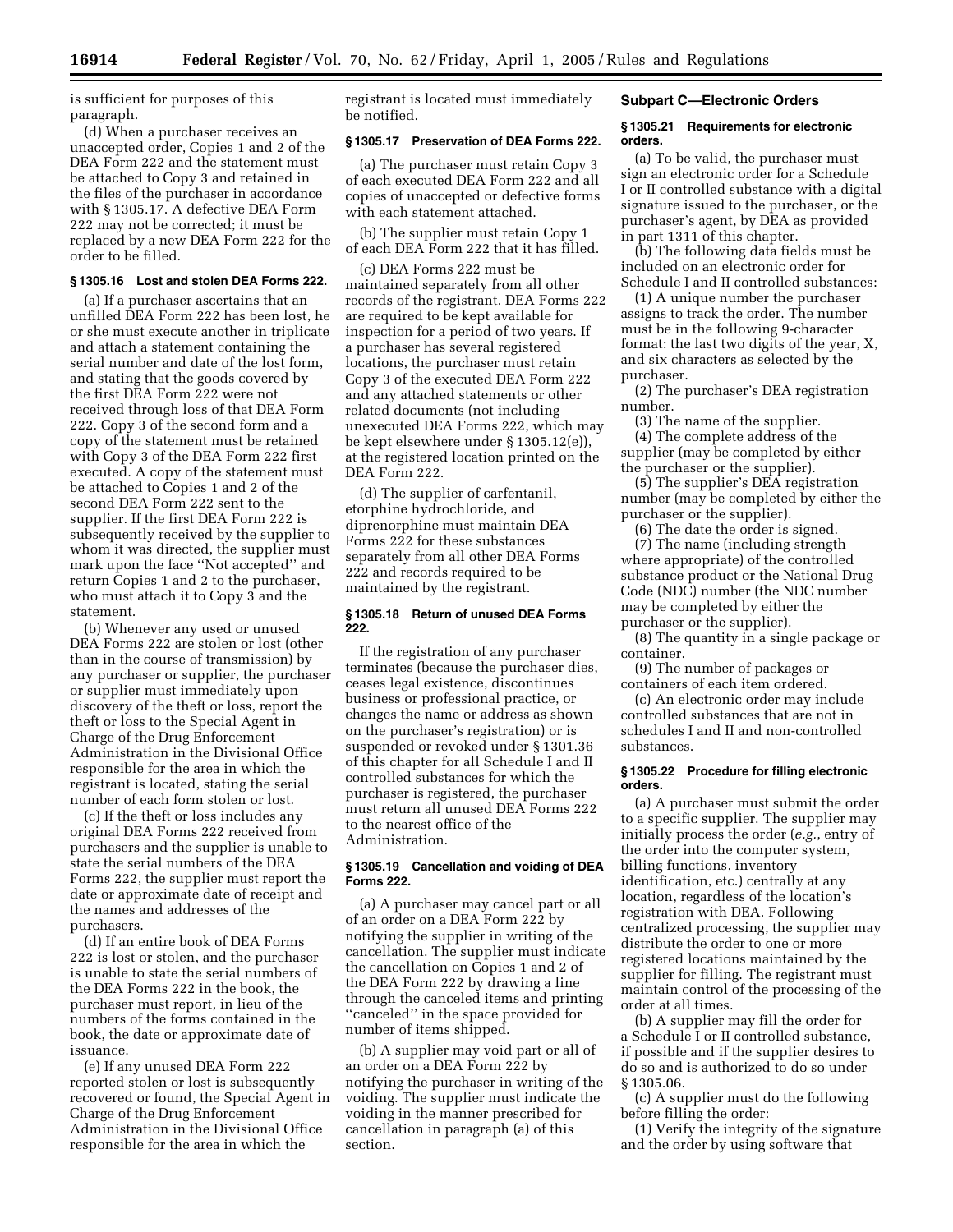complies with Part 1311 of this chapter to validate the order.

(2) Verify that the digital certificate has not expired.

(3) Check the validity of the certificate holder's certificate by checking the Certificate Revocation List. The supplier may cache the Certificate Revocation List until it expires.

(4) Verify the registrant's eligibility to order the controlled substances by checking the certificate extension data.

(d) The supplier must retain an electronic record of every order, and, linked to each order, a record of the number of commercial or bulk containers furnished on each item and the date on which the supplier shipped the containers to the purchaser. The linked record must also include any data on the original order that the supplier completes. Software used to handle digitally signed orders must comply with part 1311 of this chapter.

(e) If an order cannot be filled in its entirety, a supplier may fill it in part and supply the balance by additional shipments within 60 days following the date of the order. No order is valid more than 60 days after its execution by the purchaser, except as specified in paragraph (h) of this section.

(f) A supplier must ship the controlled substances to the registered location associated with the digital certificate used to sign the order, except as specified in paragraph (h) of this section.

(g) When a purchaser receives a shipment, the purchaser must create a record of the quantity of each item received and the date received. The record must be electronically linked to the original order and archived.

(h) Registered procurement officers of the Defense Supply Center of the Defense Logistics Agency may order controlled substances for delivery to armed services establishments within the United States. These orders may be shipped to locations other than the registered location, and in partial shipments at different times not to exceed six months from the date of the order, as designated by the procurement officer when submitting the order.

#### **§ 1305.23 Endorsing electronic orders.**

A supplier may not endorse an electronic order to another supplier to fill.

#### **§ 1305.24 Central processing of orders.**

(a) A supplier that has one or more registered locations and maintains a central processing computer system in which orders are stored may have one or more of the supplier's registered

locations fill an electronic order if the supplier does the following:

(1) Assigns each item on the order to a specific registered location for filling.

(2) Creates a record linked to the central file noting both which items a location filled and the location identity.

(3) Ensures that no item is filled by more than one location.

(4) Maintains the original order with all linked records on the central computer system.

(b) A company that has central processing of orders must assign responsibility for filling parts of orders only to registered locations that the company owns and operates.

#### **§ 1305.25 Unaccepted and defective electronic orders.**

(a) No electronic order may be filled if:

(1) The required data fields have not been completed.

(2) The order is not signed using a digital certificate issued by DEA.

(3) The digital certificate used had expired or had been revoked prior to signature.

(4) The purchaser's public key will not validate the digital signature.

(5) The validation of the order shows that the order is invalid for any reason.

(b) If an order cannot be filled for any reason under this section, the supplier must notify the purchaser and provide a statement as to the reason (*e.g.*, improperly prepared or altered). A supplier may, for any reason, refuse to accept any order, and if a supplier refuses to accept the order, a statement that the order is not accepted is sufficient for purposes of this paragraph.

(c) When a purchaser receives an unaccepted electronic order from the supplier, the purchaser must electronically link the statement of nonacceptance to the original order. The original order and the statement must be retained in accordance with § 1305.27.

(d) Neither a purchaser nor a supplier may correct a defective order; the purchaser must issue a new order for the order to be filled.

# **§ 1305.26 Lost electronic orders.**

(a) If a purchaser determines that an unfilled electronic order has been lost before or after receipt, the purchaser must provide, to the supplier, a signed statement containing the unique tracking number and date of the lost order and stating that the goods covered by the first order were not received through loss of that order.

(b) If the purchaser executes an order to replace the lost order, the purchaser must electronically link an electronic record of the second order and a copy

of the statement with the record of the first order and retain them.

(c) If the supplier to whom the order was directed subsequently receives the first order, the supplier must indicate that it is ''Not Accepted'' and return it to the purchaser. The purchaser must link the returned order to the record of that order and the statement.

#### **§ 1305.27 Preservation of electronic orders.**

(a) A purchaser must, for each order filled, retain the original signed order and all linked records for that order for two years. The purchaser must also retain all copies of each unaccepted or defective order and each linked statement.

(b) A supplier must retain each original order filled and the linked records for two years.

(c) If electronic order records are maintained on a central server, the records must be readily retrievable at the registered location.

#### **§ 1305.28 Canceling and voiding electronic orders.**

(a) A supplier may void all or part of an electronic order by notifying the purchaser of the voiding. If the entire order is voided, the supplier must make an electronic copy of the order, indicate on the copy ''Void,'' and return it to the purchaser. The supplier is not required to retain a record of orders that are not filled.

(b) The purchaser must retain an electronic copy of the voided order.

(c) To partially void an order, the supplier must indicate in the linked record that nothing was shipped for each item voided.

#### **§ 1305.29 Reporting to DEA.**

A supplier must, for each electronic order filled, forward either a copy of the electronic order or an electronic report of the order in a format that DEA specifies to DEA within two business days.

■ 2. Part 1311 is added to read as follows:

#### **PART 1311 ''DIGITAL CERTIFICATES**

#### **Subpart A—General**

Sec.

- 1311.01 Scope.
	- Definitions.
- 1311.05 Standards for technologies for electronic transmission of orders.
- 1311.08 Incorporation by reference.

#### **Subpart B—Obtaining and Using Digital Certificates for Electronic Orders**

- 1311.10 Eligibility to obtain a CSOS digital certificate.
- 1311.15 Limitations on CSOS digital certificates.
- 1311.20 Coordinators for CSOS digital certificate holders.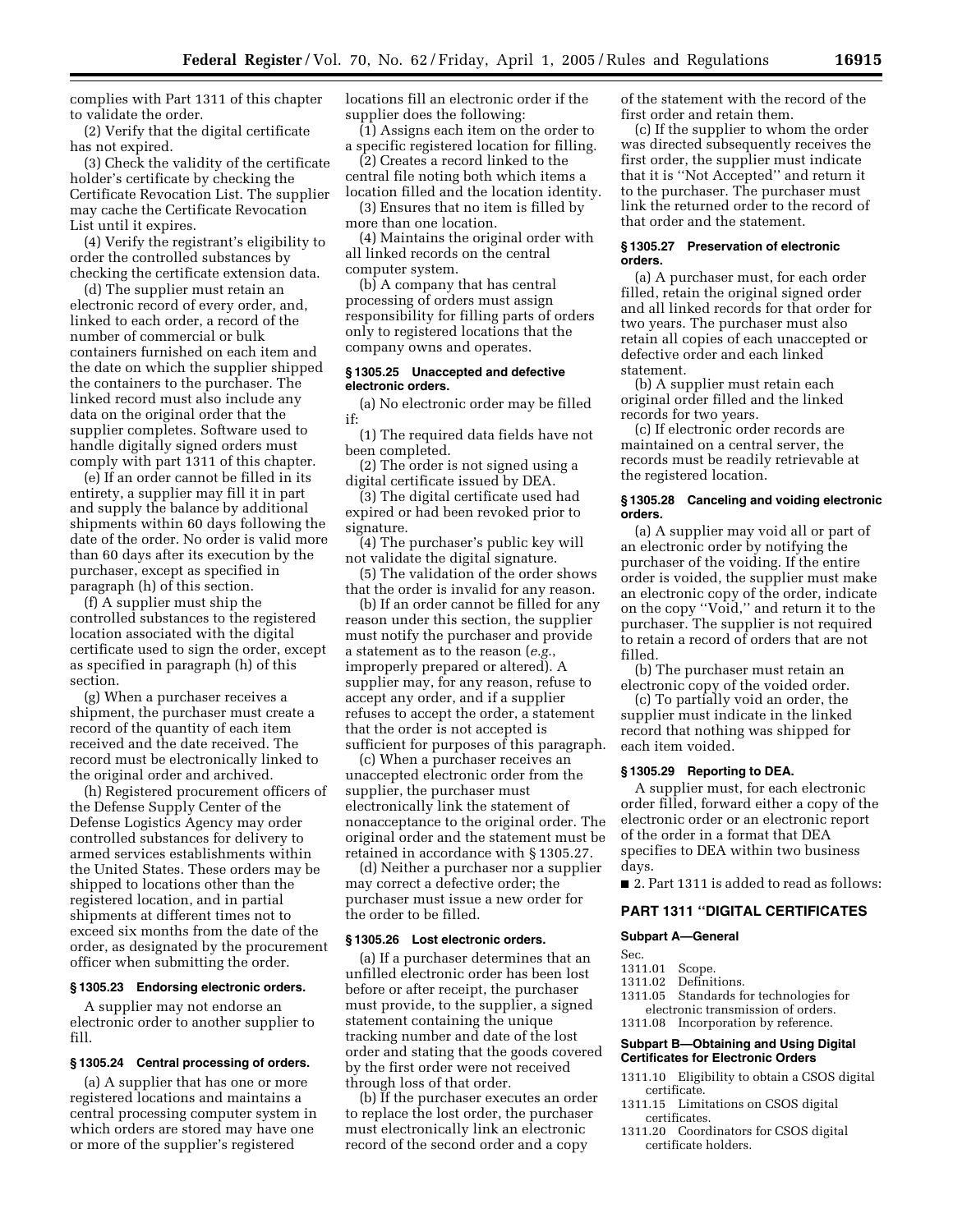- 1311.25 Requirements for obtaining a CSOS digital certificate.
- 1311.30 Requirements for storing and using a private key for digitally signing orders.

1311.35 Number of CSOS digital certificates needed.

1311.40 Renewal of CSOS digital certificates.

- 1311.45 Requirements for registrants that allow powers of attorney to obtain CSOS digital certificates under their DEA registration.
- 1311.50 Requirements for recipients of digitally signed orders.
- 1311.55 Requirements for systems used to process digitally signed orders.
- 1311.60 Recordkeeping.

**Authority:** 21 U.S.C. 821, 828, 829, 871(b), 958(e), 965, unless otherwise noted.

#### **Subpart A—General**

#### **§ 1311.01 Scope.**

This part sets forth the rules governing the use of digital signatures and the protection of private keys by registrants.

#### **§ 1311.02 Definitions.**

For the purposes of this chapter: *Biometric authentication* means authentication based on measurement of the individual's physical features or repeatable actions where those features or actions are both unique to the individual and measurable.

*Cache* means to download and store information on a local server or hard drive.

*Certificate Policy* means a named set of rules that sets forth the applicability of the specific digital certificate to a particular community or class of application with common security requirements.

*Certificate Revocation List (CRL)* means a list of revoked, but unexpired certificates issued by a Certification Authority.

*Certification Authority (CA)* means an organization that is responsible for verifying the identity of applicants, authorizing and issuing a digital certificate, maintaining a directory of public keys, and maintaining a Certificate Revocation List.

*CSOS* means controlled substance ordering system.

*Digital certificate* means a data record that, at a minimum:

- (1) Identifies the certification
- authority issuing it;

(2) Names or otherwise identifies the certificate holder;

(3) Contains a public key that corresponds to a private key under the sole control of the certificate holder;

(4) Identifies the operational period; and

(5) Contains a serial number and is digitally signed by the Certification Authority issuing it.

*Digital signature* means a record created when a file is algorithmically transformed into a fixed length digest that is then encrypted using an asymmetric cryptographic private key associated with a digital certificate. The combination of the encryption and algorithm transformation ensure that the signer's identity and the integrity of the file can be confirmed.

*Electronic signature* means a method of signing an electronic message that identifies a particular person as the source of the message and indicates the person's approval of the information contained in the message.

*FIPS* means Federal Information Processing Standards. These Federal standards, as incorporated by reference in § 1311.08, prescribe specific performance requirements, practices, formats, communications protocols, etc., for hardware, software, data, etc.

*FIPS 140–2,* as incorporated by reference in § 1311.08, means a Federal standard for security requirements for cryptographic modules.

*FIPS 180–2,* as incorporated by reference in § 1311.08, means a Federal secure hash standard.

*FIPS 186–2,* as incorporated by reference in § 1311.08, means a Federal standard for applications used to generate and rely upon digital signatures.

*Key pair* means two mathematically related keys having the properties that:

(1) One key can be used to encrypt a message that can only be decrypted using the other key; and

(2) Even knowing one key, it is computationally infeasible to discover the other key.

*NIST* means the National Institute of Standards and Technology.

*Private key* means the key of a key pair that is used to create a digital signature.

*Public key* means the key of a key pair that is used to verify a digital signature. The public key is made available to anyone who will receive digitally signed messages from the holder of the key pair.

*Public Key Infrastructure* (PKI) means a structure under which a Certification Authority verifies the identity of applicants, issues, renews, and revokes digital certificates, maintains a registry of public keys, and maintains an up-todate Certificate Revocation List.

#### **§ 1311.05 Standards for technologies for electronic transmission of orders.**

(a) A registrant or a person with power of attorney to sign orders for Schedule I and II controlled substances may use any technology to sign and electronically transmit orders if the technology provides all of the following:

(1) *Authentication:* The system must enable a recipient to positively verify the signer without direct communication with the signer and subsequently demonstrate to a third party, if needed, that the sender's identity was properly verified.

(2) *Nonrepudiation:* The system must ensure that strong and substantial evidence is available to the recipient of the sender's identity, sufficient to prevent the sender from successfully denying having sent the data. This criterion includes the ability of a third party to verify the origin of the document.

(3) *Message integrity:* The system must ensure that the recipient, or a third party, can determine whether the contents of the document have been altered during transmission or after receipt.

(b) DEA has identified the following means of electronically signing and transmitting order forms as meeting all of the standards set forth in paragraph (a) of this section.

(1) Digital signatures using Public Key Infrastructure (PKI) technology. (2) [Reserved]

#### **§ 1311.08 Incorporation by reference.**

(a) The following standards are incorporated by reference:

(1) FIPS 140–2, Security Requirements for Cryptographic Modules, May 25, 2001, as amended by Change Notices 2 through 4, December 3, 2002.

(i) Annex A: Approved Security Functions for FIPS PUB 140–2, Security Requirements for Cryptographic Modules, September 23, 2004.

(ii) Annex B: Approved Protection Profiles for FIPS PUB 140–2, Security Requirements for Cryptographic Modules, November 4, 2004.

(iii) Annex C: Approved Random Number Generators for FIPS PUB 140– 2, Security Requirements for Cryptographic Modules, January 31, 2005.

(iv) Annex D: Approved Key Establishment Techniques for FIPS PUB 140–2, Security Requirements for Cryptographic Modules, February 23, 2004.

(2) FIPS 180–2, Secure Hash Standard, August 1, 2002, as amended by change notice 1, February 25, 2004.

(3) FIPS 186–2, Digital Signature Standard, January 27, 2000, as amended by Change Notice 1, October 5, 2001.

(b) These standards are available from the National Institute of Standards and Technology, Computer Security Division, Information Technology Laboratory, National Institute of Standards and Technology, 100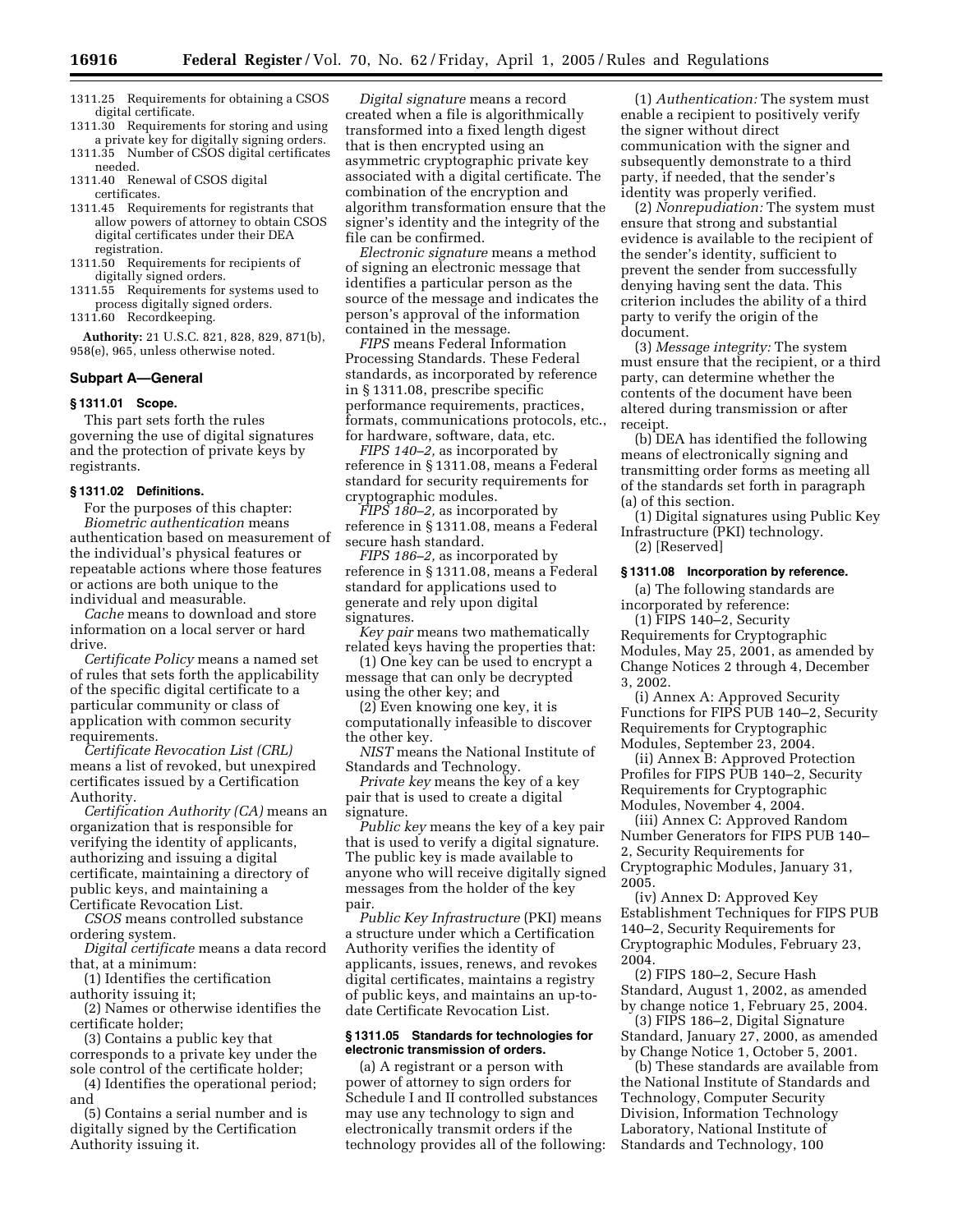Bureau Drive, Gaithersburg, MD 20899– [8930 and are available at](http://csrc.nist.gov/) *http:// csrc.nist.gov/*.

(c) These incorporations by reference were approved by the Director of the Federal Register in accordance with 5 U.S.C. 552(a) and 1 CFR part 51. Copies may be inspected at the Drug Enforcement Administration, 600 Army Navy Drive, Arlington, VA 22202 or at the National Archives and Records Administration (NARA). For information on the availability of this material at NARA, call (202) 741–6030, or go to: *[http://www.archives.gov/](http://www.archives.gov/federal_register/code_of_federal_regulations/ibr_locations.html) federal*\_*register/ code*\_*of*\_*federal*\_*regulations/ ibr*\_*locations.html*.

#### **Subpart B—Obtaining and Using Digital Certificates for Electronic Orders**

#### **§ 1311.10 Eligibility to obtain a CSOS digital certificate.**

The following persons are eligible to obtain a CSOS digital certificate from the DEA Certification Authority to sign electronic orders for controlled substances.

(a) The person who signed the most recent DEA registration application or renewal application and a person authorized to sign a registration application.

(b) A person granted power of attorney by a DEA registrant to sign orders for one or more schedules of controlled substances.

#### **§ 1311.15 Limitations on CSOS digital certificates.**

(a) A CSOS digital certificate issued by the DEA Certification Authority will authorize the certificate holder to sign orders for only those schedules of controlled substances covered by the registration under which the certificate is issued.

(b) When a registrant, in a power of attorney letter, limits a certificate applicant to a subset of the registrant's authorized schedules, the registrant is responsible for ensuring that the certificate holder signs orders only for that subset of schedules.

# **§ 1311.20 Coordinators for CSOS digital certificate holders.**

(a) Each registrant, regardless of number of digital certificates issued, must designate one or more responsible persons to serve as that registrant's CSOS coordinator regarding issues pertaining to issuance of, revocation of, and changes to digital certificates issued under that registrant's DEA registration. While the coordinator will be the main point of contact between one or more DEA registered locations and the CSOS

Certification Authority, all digital certificate activities are the responsibility of the registrant with whom the digital certificate is associated. Even when an individual registrant, *i.e.*, an individual practitioner, is applying for a digital certificate to order controlled substances a CSOS Coordinator must be designated; though in such a case, the individual practitioner may also serve as the coordinator.

(b) Once designated, coordinators must identify themselves, on a one-time basis, to the Certification Authority. If a designated coordinator changes, the Certification Authority must be notified of the change and the new responsibilities assumed by each of the registrant's coordinators, if applicable. Coordinators must complete the application that the DEA Certification Authority provides and submit the following:

(1) Two copies of identification, one of which must be a government-issued photographic identification.

(2) A copy of each current DEA Certificate of Registration (DEA form 223) for each registered location for which the coordinator will be responsible or, if the applicant (or their employer) has not been issued a DEA registration, a copy of each application for registration of the applicant or the applicant's employer.

(3) The applicant must have the completed application notarized and forward the completed application and accompanying documentation to the DEA Certification Authority.

(c) Coordinators will communicate with the Certification Authority regarding digital certificate applications, renewals and revocations. For applicants applying for a digital certificate from the DEA Certification Authority, and for applicants applying for a power of attorney digital certificate for a DEA registrant, the registrant's Coordinator must verify the applicant's identity, review the application package, and submit the completed package to the Certification Authority.

#### **§ 1311.25 Requirements for obtaining a CSOS digital certificate.**

(a) To obtain a certificate to use for signing electronic orders for controlled substances, a registrant or person with power of attorney for a registrant must complete the application that the DEA Certification Authority provides and submit the following:

(1) Two copies of identification, one of which must be a government-issued photographic identification.

(2) A current listing of DEA registrations for which the individual has authority to sign controlled substances orders.

(3) A copy of the power of attorney from the registrant, if applicable.

(4) An acknowledgment that the applicant has read and understands the Subscriber Agreement and agrees to the statement of subscriber obligations that DEA provides.

(b) The applicant must provide the completed application to the registrant's coordinator for CSOS digital certificate holders who will review the application and submit the completed application and accompanying documentation to the DEA Certification Authority.

(c) When the Certification Authority approves the application, it will send the applicant a one-time use reference number and access code, via separate channels, and information on how to use them. Using this information, the applicant must then electronically submit a request for certification of the public digital signature key. After the request is approved, the Certification Authority will provide the applicant with the signed public key certificate.

(d) Once the applicant has generated the key pair, the Certification Authority must prove that the user has possession of the key. For public keys, the corresponding private key must be used to sign the certificate request. Verification of the signature using the public key in the request will serve as proof of possession of the private key.

#### **§ 1311.30 Requirements for storing and using a private key for digitally signing orders.**

(a) Only the certificate holder may access or use his or her digital certificate and private key.

(b) The certificate holder must provide FIPS-approved secure storage for the private key, as discussed by FIPS 140–2, 180–2, 186–2, and accompanying change notices and annexes, as incorporated by reference in § 1311.08.

(c) A certificate holder must ensure that no one else uses the private key. While the private key is activated, the certificate holder must prevent unauthorized use of that private key.

(d) A certificate holder must not make back-up copies of the private key.

(e) The certificate holder must report the loss, theft, or compromise of the private key or the password, via a revocation request, to the Certification Authority within 24 hours of substantiation of the loss, theft, or compromise. Upon receipt and verification of a signed revocation request, the Certification Authority will revoke the certificate. The certificate holder must apply for a new certificate under the requirements of § 1311.25.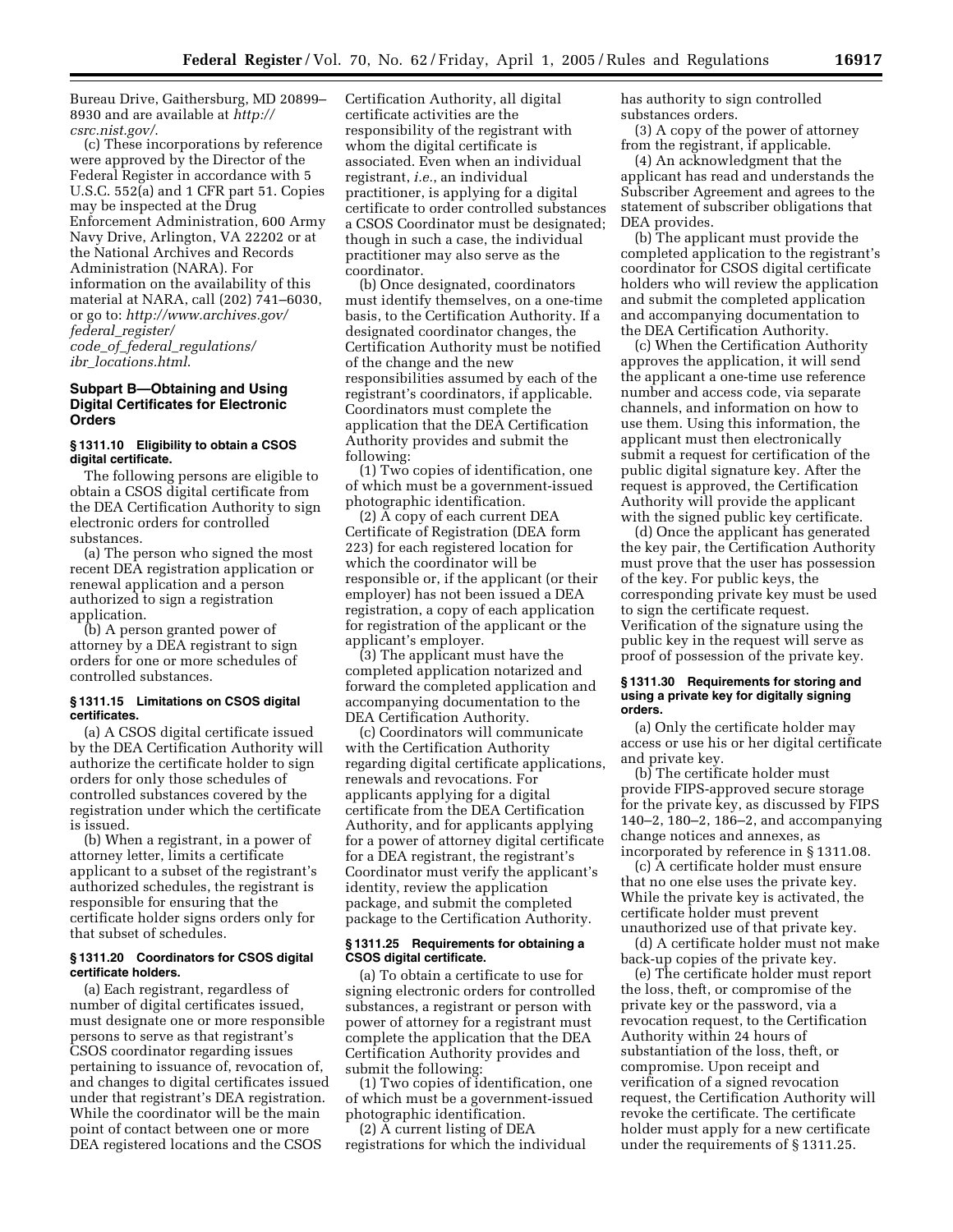#### **§ 1311.35 Number of CSOS digital certificates needed.**

A purchaser of Schedule I and II controlled substances must obtain a separate CSOS certificate for each registered location for which the purchaser will order these controlled substances.

#### **§ 1311.40 Renewal of CSOS digital certificates.**

(a) A CSOS certificate holder must generate a new key pair and obtain a new CSOS digital certificate when the registrant's DEA registration expires or whenever the information on which the certificate is based changes. This information includes the registered name and address, the subscriber's name, and the schedules the registrant is authorized to handle. A CSOS certificate will expire on the date on which the DEA registration on which the certificate is based expires.

(b) The Certification Authority will notify each CSOS certificate holder 45 days in advance of the expiration of the certificate holder's CSOS digital certificate.

(c) If a CSOS certificate holder applies for a renewal before the certificate expires, the certificate holder may renew electronically twice. For every third renewal, the CSOS certificate holder must submit a new application and documentation, as provided in § 1311.25.

(d) If a CSOS certificate expires before the holder applies for a renewal, the certificate holder must submit a new application and documentation, as provided in § 1311.25.

#### **§ 1311.45 Requirements for registrants that allow powers of attorney to obtain CSOS digital certificates under their DEA registration.**

(a) A registrant that grants power of attorney must report to the DEA Certification Authority within 6 hours of either of the following (advance notice may be provided, where applicable):

(1) The person with power of attorney has left the employ of the institution.

(2) The person with power of attorney has had his or her privileges revoked.

(b) A registrant must maintain a record that lists each person granted power of attorney to sign controlled substances orders.

## **§ 1311.50 Requirements for recipients of digitally signed orders.**

(a) The recipient of a digitally signed order must do the following before filling the order:

(1) Verify the integrity of the signature and the order by having the system validate the order.

(2) Verify that the certificate holder's CSOS digital certificate has not expired by checking the expiration date against the date the order was signed.

(3) Check the validity of the certificate holder's certificate by checking the Certificate Revocation List.

(4) Check the certificate extension data to determine whether the sender has the authority to order the controlled substance.

(b) A recipient may cache Certificate Revocation Lists for use until they expire.

#### **§ 1311.55 Requirements for systems used to process digitally signed orders.**

(a) A CSOS certificate holder and recipient of an electronic order may use any system to write, track, or maintain orders provided that the system has been enabled to process digitally signed documents and that it meets the requirements of paragraph (b) or (c) of this section.

(b) A system used to digitally sign Schedule I or II orders must meet the following requirements:

(1) The cryptographic module must be FIPS 140–2, Level 1 validated, as incorporated by reference in § 1311.08.

(2) The digital signature system and hash function must be compliant with FIPS 186–2 and FIPS 180–2, as incorporated by reference in § 1311.08.

(3) The private key must be stored on a FIPS 140–2 Level 1 validated cryptographic module using a FIPSapproved encryption algorithm, as incorporated by reference in § 1311.08.

(4) The system must use either a user identification and password combination or biometric authentication to access the private key. Activation data must not be displayed as they are entered.

(5) The system must set a 10-minute inactivity time period after which the certificate holder must reauthenticate the password to access the private key.

(6) For software implementations, when the signing module is deactivated, the system must clear the plain text private key from the system memory to prevent the unauthorized access to, or use of, the private key.

(7) The system must be able to digitally sign and transmit an order.

(8) The system must have a time system that is within five minutes of the official National Institute of Standards and Technology time source.

(9) The system must archive the digitally signed orders and any other records required in part 1305 of this chapter, including any linked data.

(10) The system must create an order that includes all data fields listed under § 1305.21(b) of this chapter.

(c) A system used to receive, verify, and create linked records for orders signed with a CSOS digital certificate must meet the following requirements:

(1) The cryptographic module must be FIPS 140–2, Level 1 validated, as incorporated by reference in § 1311.08.

(2) The digital signature system and hash function must be compliant with FIPS 186–2 and FIPS 180–2, as incorporated by reference in § 1311.08.

(3) The system must determine that an order has not been altered during transmission. The system must invalidate any order that has been altered.

(4) The system must validate the digital signature using the signer's public key. The system must invalidate any order in which the digital signature cannot be validated.

(5) The system must validate that the DEA registration number contained in the body of the order corresponds to the registration number associated with the specific certificate by separately generating the hash value of the registration number and certificate subject distinguished name serial number and comparing that hash value to the hash value contained in the certificate extension for the DEA registration number. If the hash values are not equal the system must invalidate the order.

(6) The system must check the Certificate Revocation List automatically and invalidate any order with a certificate listed on the Certificate Revocation List.

(7) The system must check the validity of the certificate and the Certification Authority certificate and invalidate any order that fails these validity checks.

(8) The system must have a time system that is within five minutes of the official National Institute of Standards and Technology time source.

(9) The system must check the substances ordered against the schedules that the registrant is allowed to order and invalidate any order that includes substances the registrant is not allowed to order.

(10) The system must ensure that an invalid finding cannot be bypassed or ignored and the order filled.

(11) The system must archive the order and associate with it the digital certificate received with the order.

(12) If a registrant sends reports on orders to DEA, the system must create a report in the format DEA specifies, as provided in § 1305.29 of this chapter.

(d) For systems used to process CSOS orders, the system developer or vendor must have an initial independent thirdparty audit of the system and an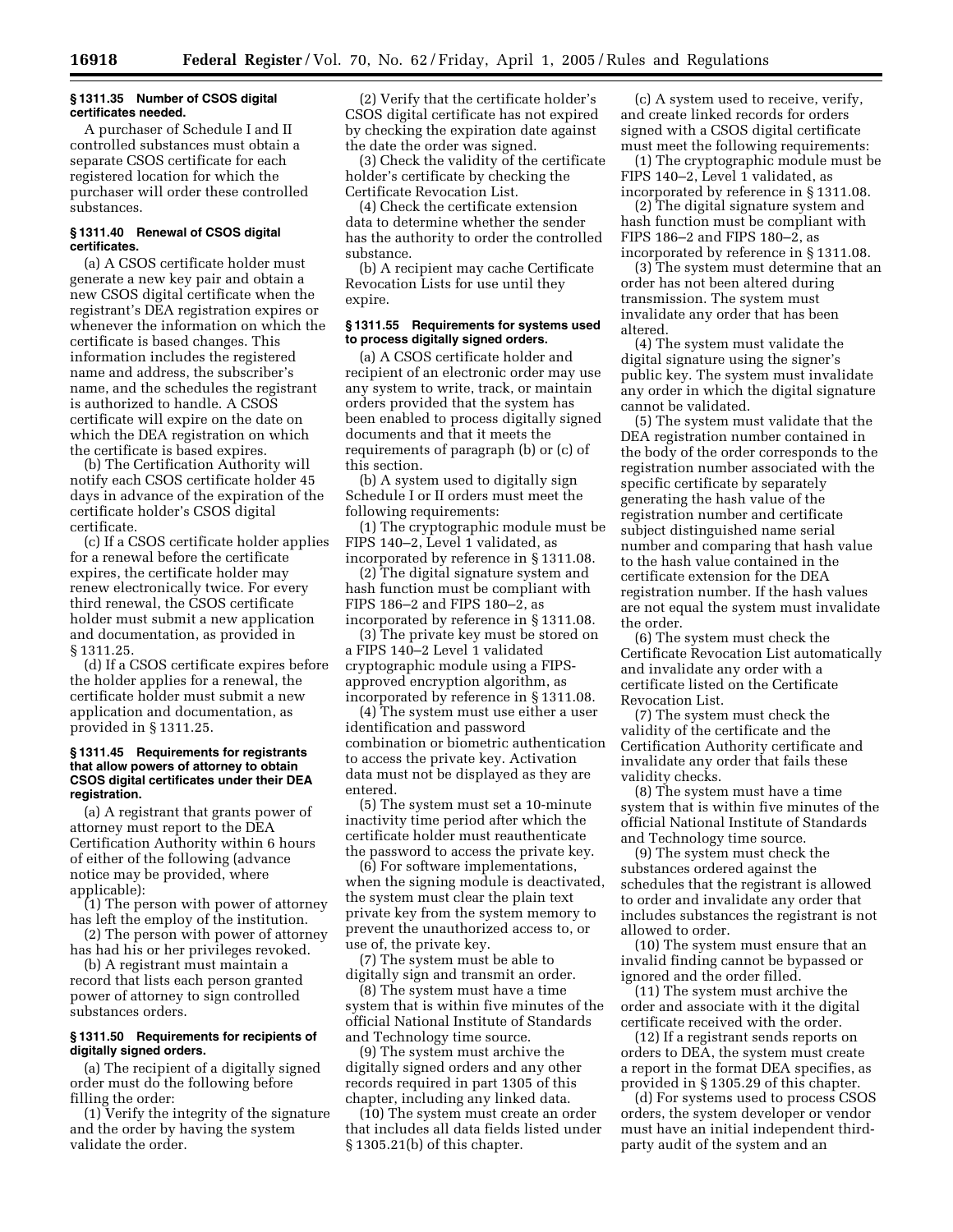additional independent third-party audit whenever the signing or verifying functionality is changed to determine whether it correctly performs the functions listed under paragraphs (b) and (c) of this section. The system developer must retain the most recent audit results and retain the results of any other audits of the software completed within the previous two years.

### **§ 1311.60 Recordkeeping.**

(a) A supplier and purchaser must maintain records of CSOS electronic orders and any linked records for two years. Records may be maintained electronically. Records regarding controlled substances that are maintained electronically must be readily retrievable from all other records.

(b) Electronic records must be easily readable or easily rendered into a format that a person can read. They must be

made available to the Administration upon request.

(c) CSOS certificate holders must maintain a copy of the subscriber agreement that the Certification Authority provides for the life of the certificate.

Dated: March 28, 2005.

# **Michele M. Leonhart,**

*Deputy Administrator.*

[FR Doc. 05–6504 Filed 3–31–05; 8:45 am] **BILLING CODE 4410–09–P**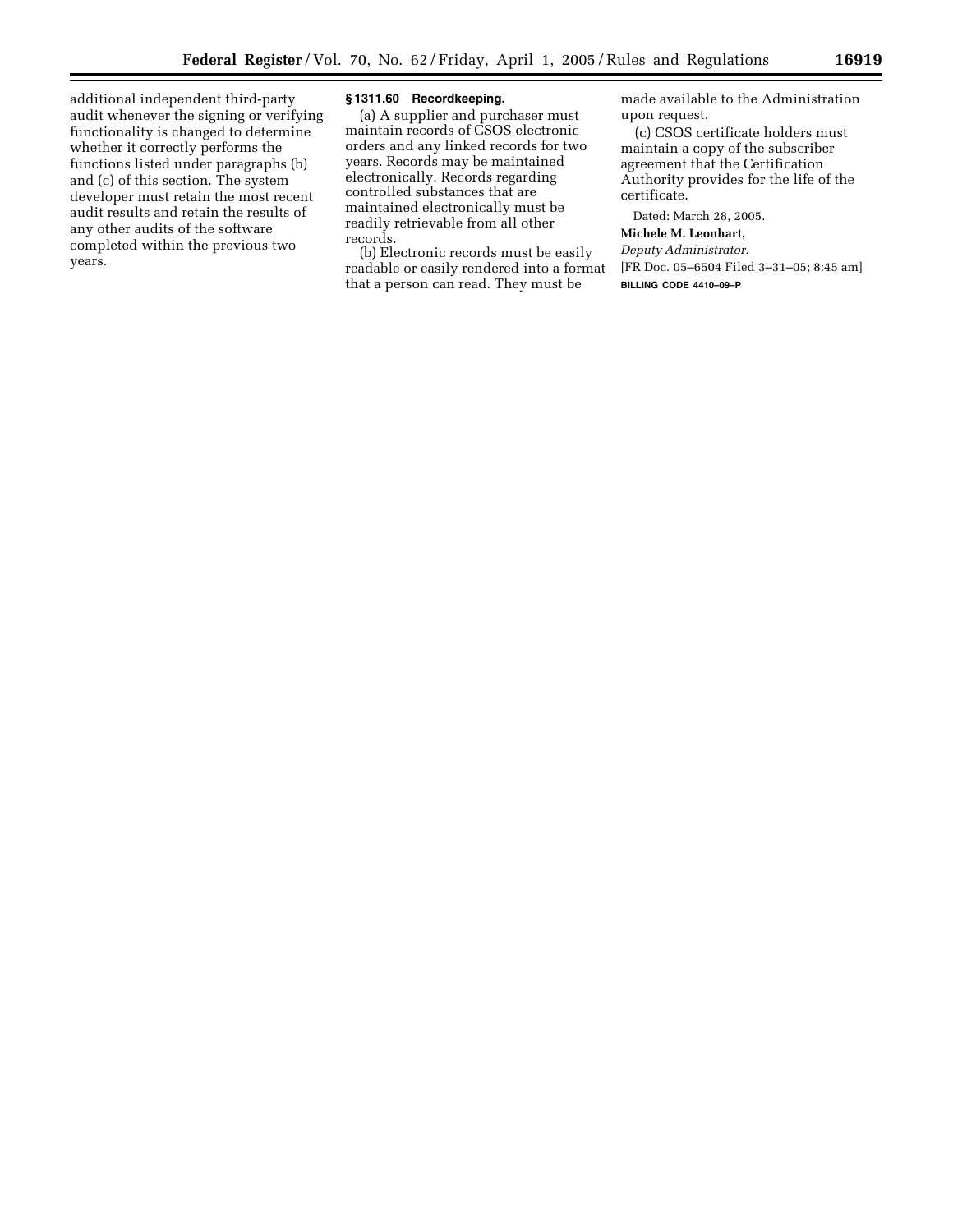# Public Law 109–60 109th Congress

# An Act

To provide for the establishment of a controlled substance monitoring program in each State.

*Be it enacted by the Senate and House of Representatives of the United States of America in Congress assembled*,

### **SECTION 1. SHORT TITLE.**

This Act may be cited as the ''National All Schedules Prescription Electronic Reporting Act of 2005''.

#### **SEC. 2. PURPOSE.**

It is the purpose of this Act to—

(1) foster the establishment of State-administered controlled substance monitoring systems in order to ensure that health care providers have access to the accurate, timely prescription history information that they may use as a tool for the early identification of patients at risk for addiction in order to initiate appropriate medical interventions and avert the tragic personal, family, and community consequences of untreated addiction; and

(2) establish, based on the experiences of existing State controlled substance monitoring programs, a set of best practices to guide the establishment of new State programs and the improvement of existing programs.

# **SEC. 3. CONTROLLED SUBSTANCE MONITORING PROGRAM.**

Part P of title III of the Public Health Service Act (42 U.S.C. 280g et seq.) is amended by adding after section 399N the following:

# **''SEC. 399O. CONTROLLED SUBSTANCE MONITORING PROGRAM.**

''(a) GRANTS.—

"(1) IN GENERAL.—Each fiscal year, the Secretary shall award a grant to each State with an application approved under this section to enable the State—

''(A) to establish and implement a State controlled substance monitoring program; or

''(B) to make improvements to an existing State controlled substance monitoring program.

"(2) DETERMINATION OF AMOUNT.-

''(A) MINIMUM AMOUNT.—In making payments under a grant under paragraph (1) for a fiscal year, the Secretary shall allocate to each State with an application approved under this section an amount that equals 1.0 percent of the amount appropriated to carry out this section for that fiscal year.

Reporting Act of 2005. Health and health care. 42 USC 201 note. 42 USC 280g–3 note.

National All Schedules Prescription Electronic

Aug. 11, 2005 [H.R. 1132]

42 USC 280g–3.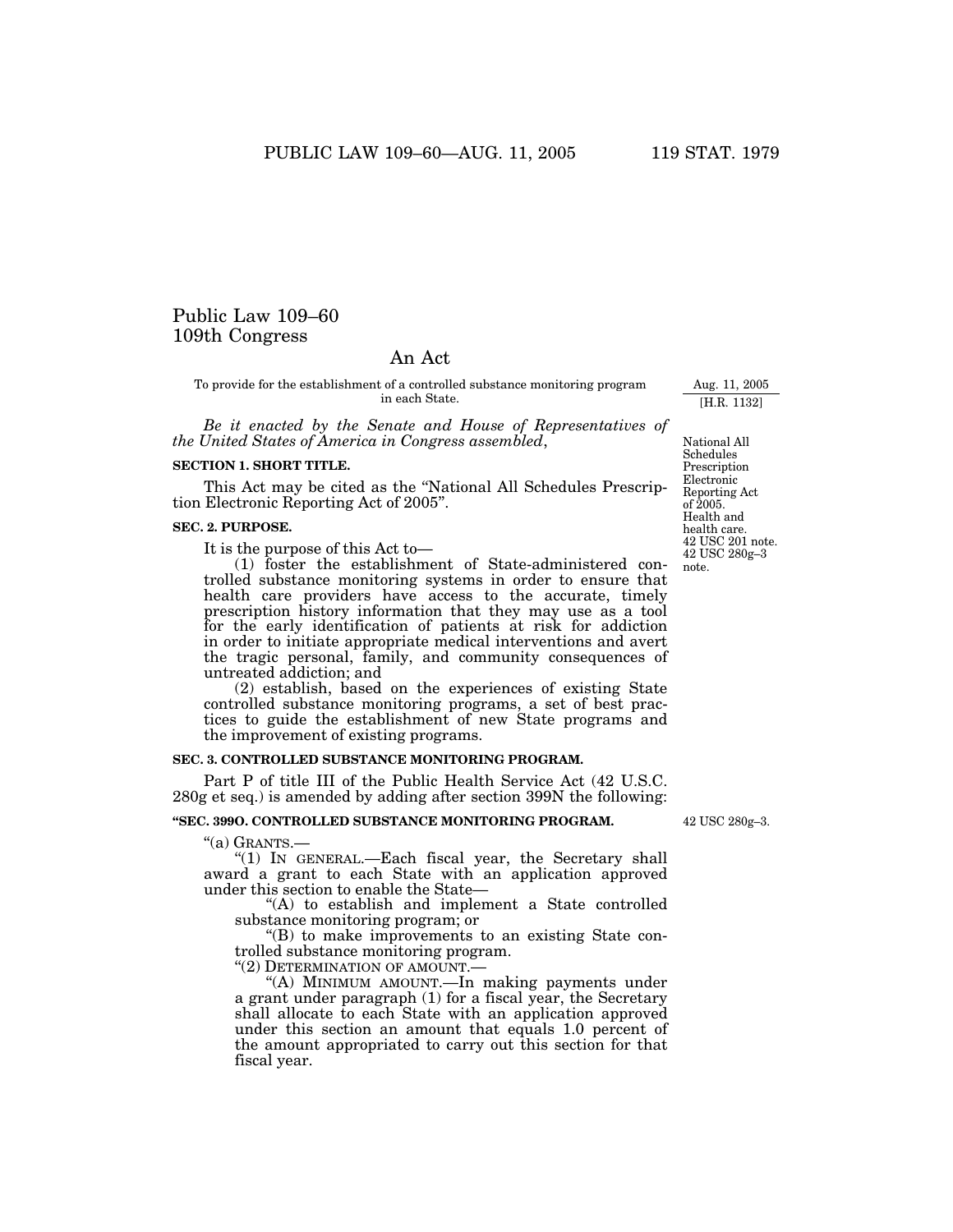''(B) ADDITIONAL AMOUNTS.—In making payments under a grant under paragraph (1) for a fiscal year, the Secretary shall allocate to each State with an application approved under this section an additional amount which bears the same ratio to the amount appropriated to carry out this section for that fiscal year and remaining after amounts are made available under subparagraph (A) as the number of pharmacies of the State bears to the number of pharmacies of all States with applications approved under this section (as determined by the Secretary), except that the Secretary may adjust the amount allocated to a State under this subparagraph after taking into consideration the budget cost estimate for the State's controlled substance monitoring program.

"(3) TERM OF GRANTS.—Grants awarded under this section shall be obligated in the year in which funds are allotted.

''(b) DEVELOPMENT OF MINIMUM REQUIREMENTS.—Prior to awarding a grant under this section, and not later than 6 months after the date on which funds are first appropriated to carry out this section, after seeking consultation with States and other interested parties, the Secretary shall, after publishing in the Federal Register proposed minimum requirements and receiving public comments, establish minimum requirements for criteria to be used by States for purposes of clauses  $(ii)$ ,  $(v)$ ,  $(vi)$ , and  $(vii)$  of subsection  $(c)(1)(A).$ 

''(c) APPLICATION APPROVAL PROCESS.—

" $(1)$  In GENERAL.—To be eligible to receive a grant under this section, a State shall submit an application to the Secretary at such time, in such manner, and containing such assurances and information as the Secretary may reasonably require. Each such application shall include—

''(A) with respect to a State that intends to use funds under the grant as provided for in subsection  $(a)(1)(A)$ —

''(i) a budget cost estimate for the controlled substance monitoring program to be implemented under the grant;

''(ii) criteria for security for information handling and for the database maintained by the State under subsection (e) generally including efforts to use appropriate encryption technology or other appropriate technology to protect the security of such information;

''(iii) an agreement to adopt health information interoperability standards, including health vocabulary and messaging standards, that are consistent with any such standards generated or identified by the Secretary or his or her designee;

"(iv) criteria for meeting the uniform electronic format requirement of subsection (h);

" $(v)$  criteria for availability of information and limitation on access to program personnel;

"(vi) criteria for access to the database, and procedures to ensure that information in the database is accurate;

"(vii) criteria for the use and disclosure of information, including a description of the certification process to be applied to requests for information under subsection  $(f)$ ;

Deadline. Federal Register, publication.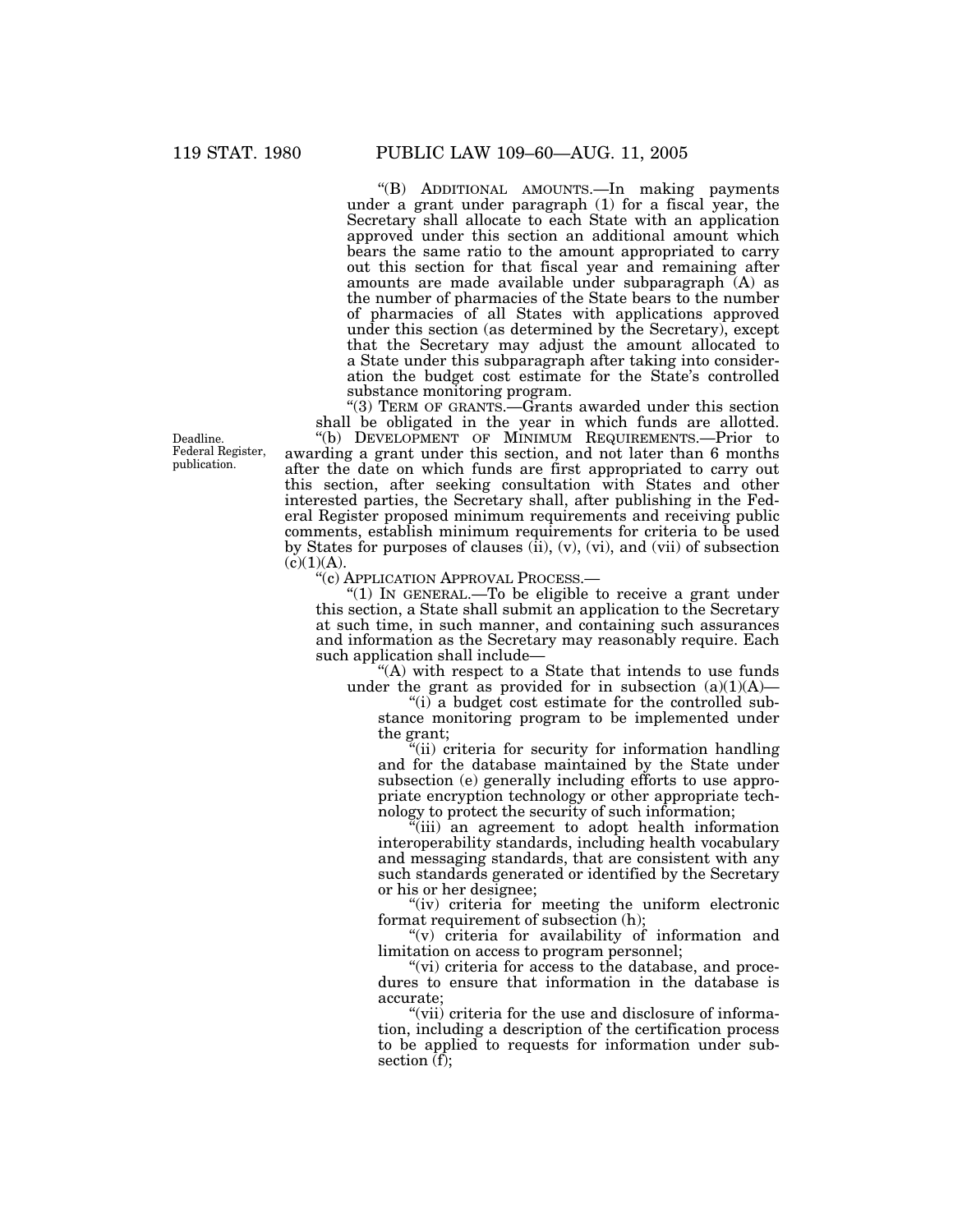"(viii) penalties for the unauthorized use and disclosure of information maintained in the State controlled substance monitoring program in violation of applicable State law or regulation;

"(ix) information on the relevant State laws, policies, and procedures, if any, regarding purging of information from the database; and

" $(x)$  assurances of compliance with all other requirements of this section; or

 $\mathrm{H}(B)$  with respect to a State that intends to use funds under the grant as provided for in subsection  $(a)(1)(B)$ —

"(i) a budget cost estimate for the controlled substance monitoring program to be improved under the grant;

''(ii) a plan for ensuring that the State controlled substance monitoring program is in compliance with the criteria and penalty requirements described in clauses (ii) through (viii) of subparagraph (A);

"(iii) a plan to enable the State controlled substance monitoring program to achieve interoperability with at least one other State controlled substance monitoring program; and

"(iv) assurances of compliance with all other requirements of this section or a statement describing why such compliance is not feasible or is contrary

to the best interests of public health in such State. "(2) STATE LEGISLATION.—As part of an application under paragraph (1), the Secretary shall require a State to demonstrate that the State has enacted legislation or regulations

to permit the implementation of the State controlled substance monitoring program and the imposition of appropriate penalties for the unauthorized use and disclosure of information maintained in such program.

''(3) INTEROPERABILITY.—If a State that submits an application under this subsection geographically borders another State that is operating a controlled substance monitoring program under subsection  $(a)(1)$  on the date of submission of such application, and such applicant State has not achieved interoperability for purposes of information sharing between its monitoring program and the monitoring program of such border State, such applicant State shall, as part of the plan under paragraph  $(1)(B)(iii)$ , describe the manner in which the applicant State will achieve interoperability between the monitoring programs of such States.

 $\sqrt[q]{4}$ ) APPROVAL.—If a State submits an application in accordance with this subsection, the Secretary shall approve such application.

''(5) RETURN OF FUNDS.—If the Secretary withdraws approval of a State's application under this section, or the State chooses to cease to implement or improve a controlled substance monitoring program under this section, a funding agreement for the receipt of a grant under this section is that the State will return to the Secretary an amount which bears the same ratio to the overall grant as the remaining time period for expending the grant funds bears to the overall time period for expending the grant (as specified by the Secretary at the time of the grant).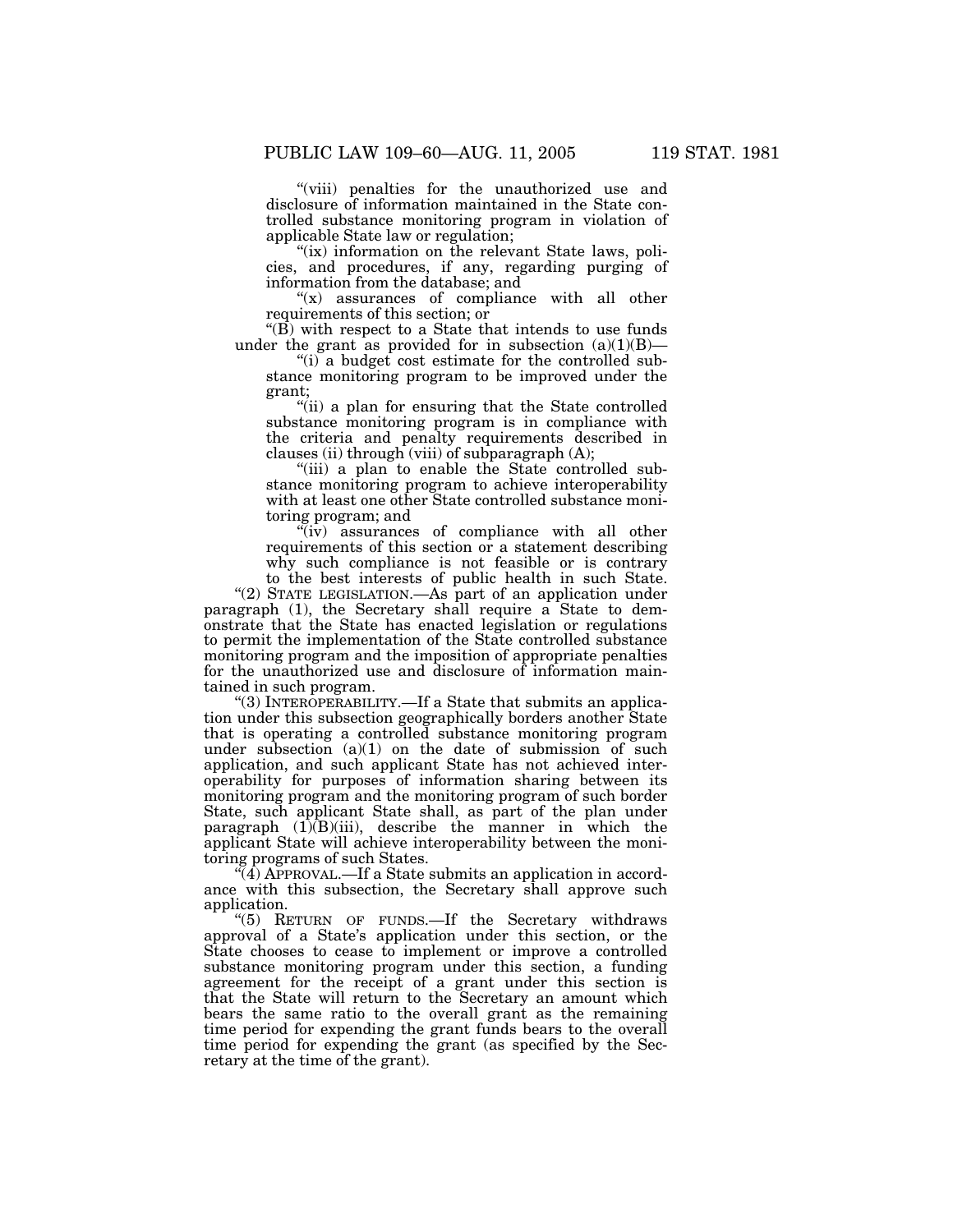''(d) REPORTING REQUIREMENTS.—In implementing or improving a controlled substance monitoring program under this section, a State shall comply, or with respect to a State that applies for a grant under subsection  $(a)(1)(B)$  submit to the Secretary for approval a statement of why such compliance is not feasible or is contrary to the best interests of public health in such State, with the following:

" $(1)$  The State shall require dispensers to report to such State each dispensing in the State of a controlled substance to an ultimate user not later than 1 week after the date of such dispensing.

"(2) The State may exclude from the reporting requirement of this subsection—

''(A) the direct administration of a controlled substance to the body of an ultimate user;

''(B) the dispensing of a controlled substance in a quantity limited to an amount adequate to treat the ultimate user involved for 48 hours or less; or

''(C) the administration or dispensing of a controlled substance in accordance with any other exclusion identified by the Secretary for purposes of this paragraph.

''(3) The information to be reported under this subsection with respect to the dispensing of a controlled substance shall include the following:

''(A) Drug Enforcement Administration Registration Number (or other identifying number used in lieu of such Registration Number) of the dispenser.

''(B) Drug Enforcement Administration Registration Number (or other identifying number used in lieu of such Registration Number) and name of the practitioner who prescribed the drug.

''(C) Name, address, and telephone number of the ultimate user or such contact information of the ultimate user as the Secretary determines appropriate.

''(D) Identification of the drug by a national drug code number.

''(E) Quantity dispensed.

''(F) Number of refills ordered.

''(G) Whether the drug was dispensed as a refill of a prescription or as a first-time request.

''(H) Date of the dispensing.

''(I) Date of origin of the prescription.

''(J) Such other information as may be required by State law to be reported under this subsection.

''(4) The State shall require dispensers to report information under this section in accordance with the electronic format specified by the Secretary under subsection (h), except that the State may waive the requirement of such format with respect to an individual dispenser that is unable to submit such information by electronic means.

''(e) DATABASE.—In implementing or improving a controlled substance monitoring program under this section, a State shall comply with the following:

''(1) The State shall establish and maintain an electronic database containing the information reported to the State under subsection (d).

Deadline.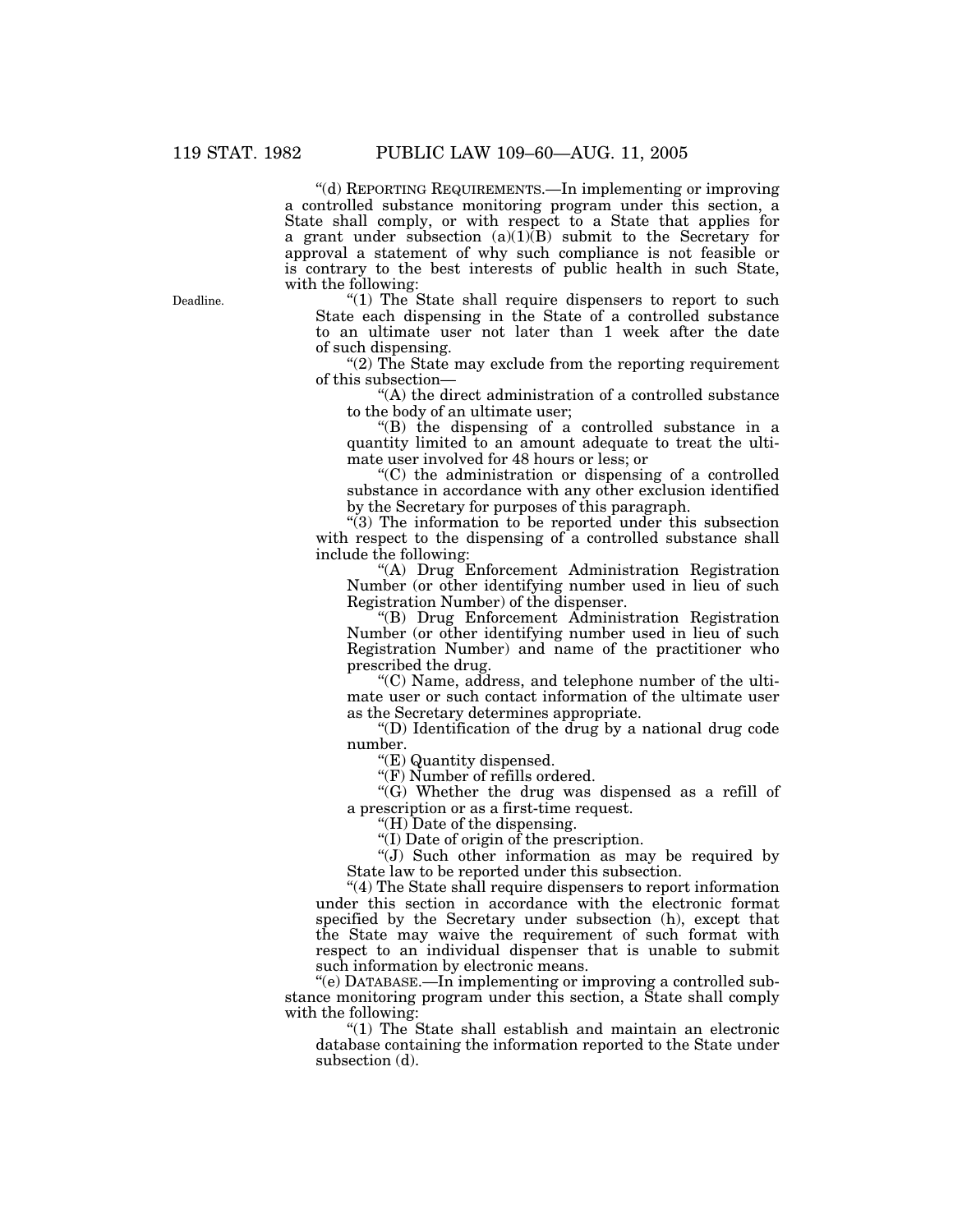"(2) The database must be searchable by any field or combination of fields.

''(3) The State shall include reported information in the database in a manner consistent with criteria established by the Secretary, with appropriate safeguards for ensuring the accuracy and completeness of the database.

"(4) The State shall take appropriate security measures to protect the integrity of, and access to, the database.

''(f) USE AND DISCLOSURE OF INFORMATION.—

"(1) IN GENERAL.—Subject to subsection  $(g)$ , in implementing or improving a controlled substance monitoring program under this section, a State may disclose information from the database established under subsection (e) and, in the case of a request under subparagraph (D), summary statistics of such information, only in response to a request by—

Certification.

''(A) a practitioner (or the agent thereof) who certifies, under the procedures determined by the State, that the requested information is for the purpose of providing medical or pharmaceutical treatment or evaluating the need for such treatment to a bona fide current patient;

''(B) any local, State, or Federal law enforcement, narcotics control, licensure, disciplinary, or program authority, who certifies, under the procedures determined by the State, that the requested information is related to an individual investigation or proceeding involving the unlawful diversion or misuse of a schedule II, III, or IV substance, and such information will further the purpose of the investigation or assist in the proceeding;

''(C) the controlled substance monitoring program of another State or group of States with whom the State has established an interoperability agreement;

''(D) any agent of the Department of Health and Human Services, a State medicaid program, a State health department, or the Drug Enforcement Administration who certifies that the requested information is necessary for research to be conducted by such department, program, or administration, respectively, and the intended purpose of the research is related to a function committed to such department, program, or administration by law that is not investigative in nature; or

''(E) an agent of the State agency or entity of another State that is responsible for the establishment and maintenance of that State's controlled substance monitoring program, who certifies that—

''(i) the State has an application approved under this section; and

''(ii) the requested information is for the purpose of implementing the State's controlled substance monitoring program under this section.

''(2) DRUG DIVERSION.—In consultation with practitioners, dispensers, and other relevant and interested stakeholders, a State receiving a grant under subsection (a)—

''(A) shall establish a program to notify practitioners and dispensers of information that will help identify and prevent the unlawful diversion or misuse of controlled substances; and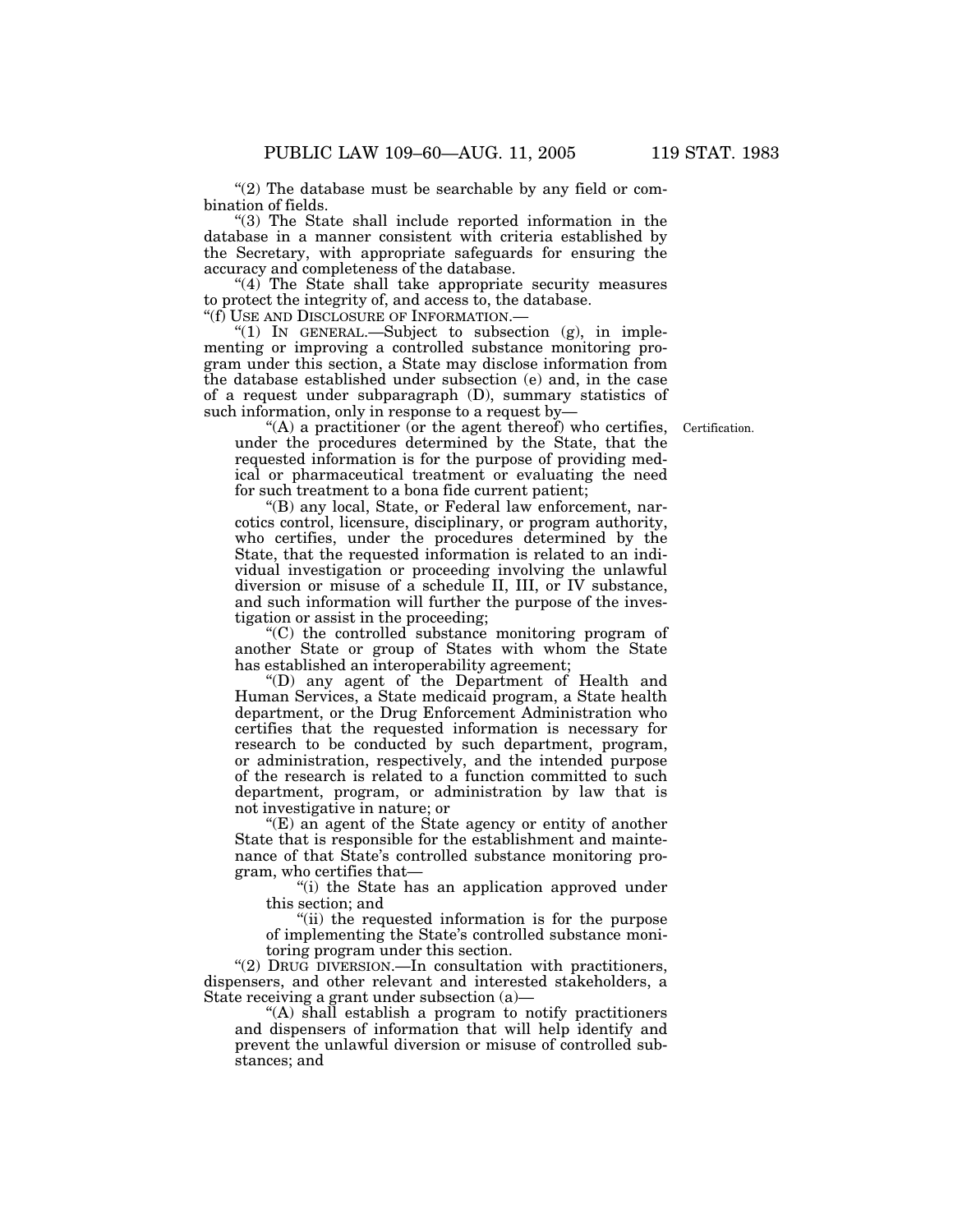''(B) may, to the extent permitted under State law, notify the appropriate authorities responsible for carrying out drug diversion investigations if the State determines that information in the database maintained by the State under subsection (e) indicates an unlawful diversion or abuse of a controlled substance.

"(g) LIMITATIONS.—In implementing or improving a controlled substance monitoring program under this section, a State—

"(1) shall limit the information provided pursuant to a valid request under subsection  $(f)(1)$  to the minimum necessary to accomplish the intended purpose of the request; and

"(2) shall limit information provided in response to a request under subsection  $(f)(1)(D)$  to nonidentifiable information.

''(h) ELECTRONIC FORMAT.—The Secretary shall specify a uniform electronic format for the reporting, sharing, and disclosure of information under this section.

''(i) RULES OF CONSTRUCTION.—

"(1) FUNCTIONS OTHERWISE AUTHORIZED BY LAW.—Nothing in this section shall be construed to restrict the ability of any authority, including any local, State, or Federal law enforcement, narcotics control, licensure, disciplinary, or program authority, to perform functions otherwise authorized by law.

"(2) NO PREEMPTION.—Nothing in this section shall be construed as preempting any State law, except that no such law may relieve any person of a requirement otherwise applicable under this Act.

''(3) ADDITIONAL PRIVACY PROTECTIONS.—Nothing in this section shall be construed as preempting any State from imposing any additional privacy protections.

"(4) FEDERAL PRIVACY REQUIREMENTS.—Nothing in this section shall be construed to supersede any Federal privacy or confidentiality requirement, including the regulations promulgated under section 264(c) of the Health Insurance Portability and Accountability Act of 1996 (Public Law 104–191; 110 Stat. 2033) and section 543 of the Public Health Service Act.

''(5) NO FEDERAL PRIVATE CAUSE OF ACTION.—Nothing in this section shall be construed to create a Federal private cause of action.

''(j) STUDIES AND REPORTS.—

''(1) IMPLEMENTATION REPORT.—

"(A) IN GENERAL.—Not later than 180 days after the date of enactment of this section, the Secretary, based on a review of existing State controlled substance monitoring programs and other relevant information, shall determine whether the implementation of such programs has had a substantial negative impact on—

''(i) patient access to treatment, including therapy for pain or controlled substance abuse;

''(ii) pediatric patient access to treatment; or

''(iii) patient enrollment in research or clinical trials in which, following the protocol that has been approved by the relevant institutional review board for the research or clinical trial, the patient has obtained a controlled substance from either the scientific investigator conducting such research or clinical trial or the agent thereof.

Records.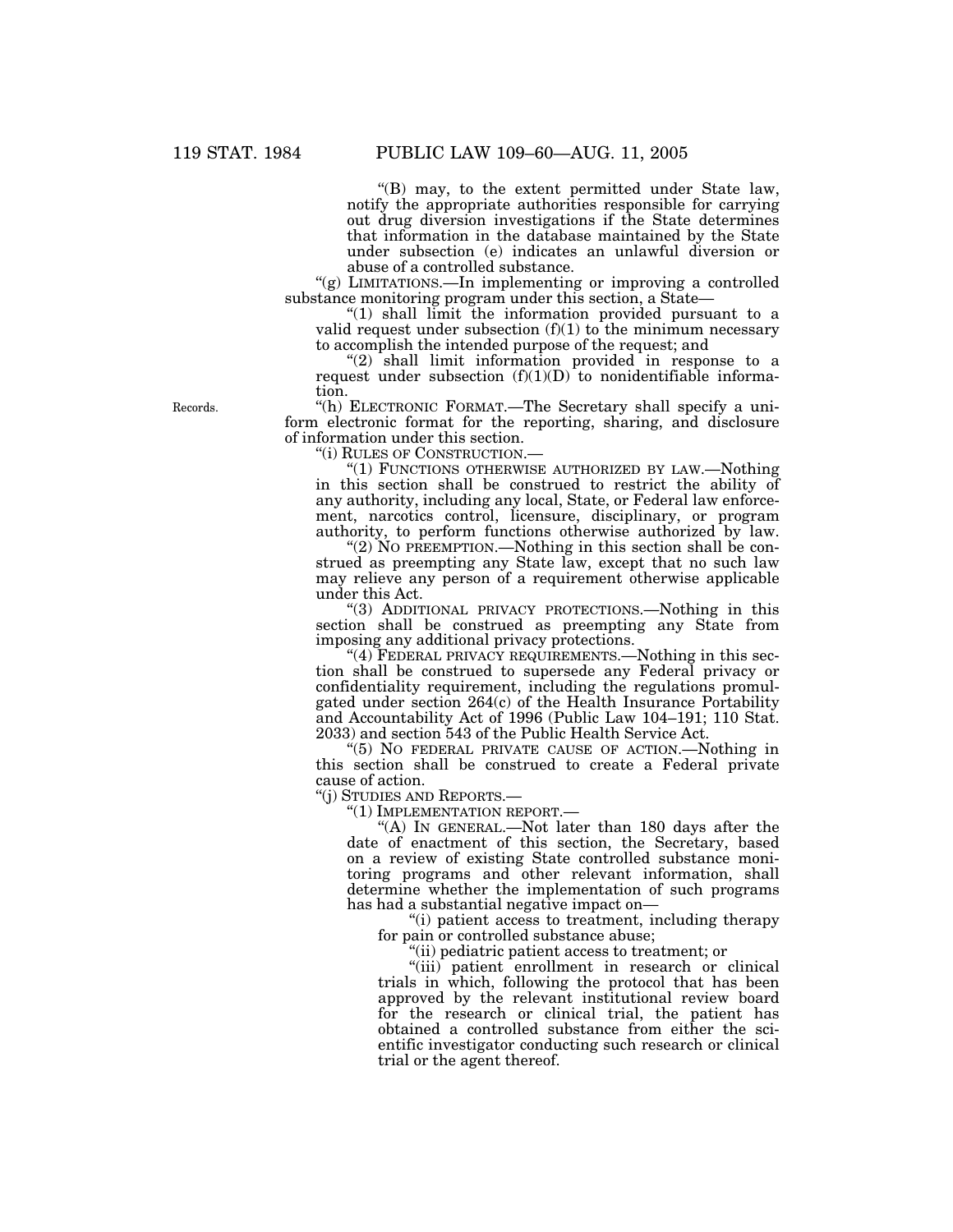''(B) ADDITIONAL CATEGORIES OF EXCLUSION.—If the Secretary determines under subparagraph (A) that a substantial negative impact has been demonstrated with regard to one or more of the categories of patients described in such subparagraph, the Secretary shall identify additional appropriate categories of exclusion from reporting as authorized under subsection  $(d)(2)(C)$ .

"(2) PROGRESS REPORT.—Not later than 3 years after the date on which funds are first appropriated under this section, the Secretary shall—

''(A) complete a study that—

''(i) determines the progress of States in establishing and implementing controlled substance monitoring programs under this section;

 $\tilde{f}$ (ii) provides an analysis of the extent to which the operation of controlled substance monitoring programs have reduced inappropriate use, abuse, or diversion of controlled substances or affected patient access to appropriate pain care in States operating such programs;

''(iii) determines the progress of States in achieving interoperability between controlled substance monitoring programs, including an assessment of technical and legal barriers to such activities and recommendations for addressing these barriers;

"(iv) determines the feasibility of implementing a real-time electronic controlled substance monitoring program, including the costs associated with establishing such a program;

 $\widetilde{\mathfrak{y}}$ ) provides an analysis of the privacy protections in place for the information reported to the controlled substance monitoring program in each State receiving a grant for the establishment or operation of such program, and any recommendations for additional requirements for protection of this information;

''(vi) determines the feasibility of implementing technological alternatives to centralized data storage, such as peer-to-peer file sharing or data pointer systems, in controlled substance monitoring programs and the potential for such alternatives to enhance the privacy and security of individually identifiable data; and

"(vii) evaluates the penalties that States have enacted for the unauthorized use and disclosure of information maintained in the controlled substance monitoring program, and reports on the criteria used by the Secretary to determine whether such penalties qualify as appropriate pursuant to this section; and ''(B) submit a report to the Congress on the results of the study.

''(k) PREFERENCE.—Beginning 3 years after the date on which Effective date. funds are first appropriated to carry out this section, the Secretary, in awarding any competitive grant that is related to drug abuse (as determined by the Secretary) and for which only States are eligible to apply, shall give preference to any State with an application approved under this section. The Secretary shall have the discretion to apply such preference to States with existing controlled substance monitoring programs that meet minimum requirements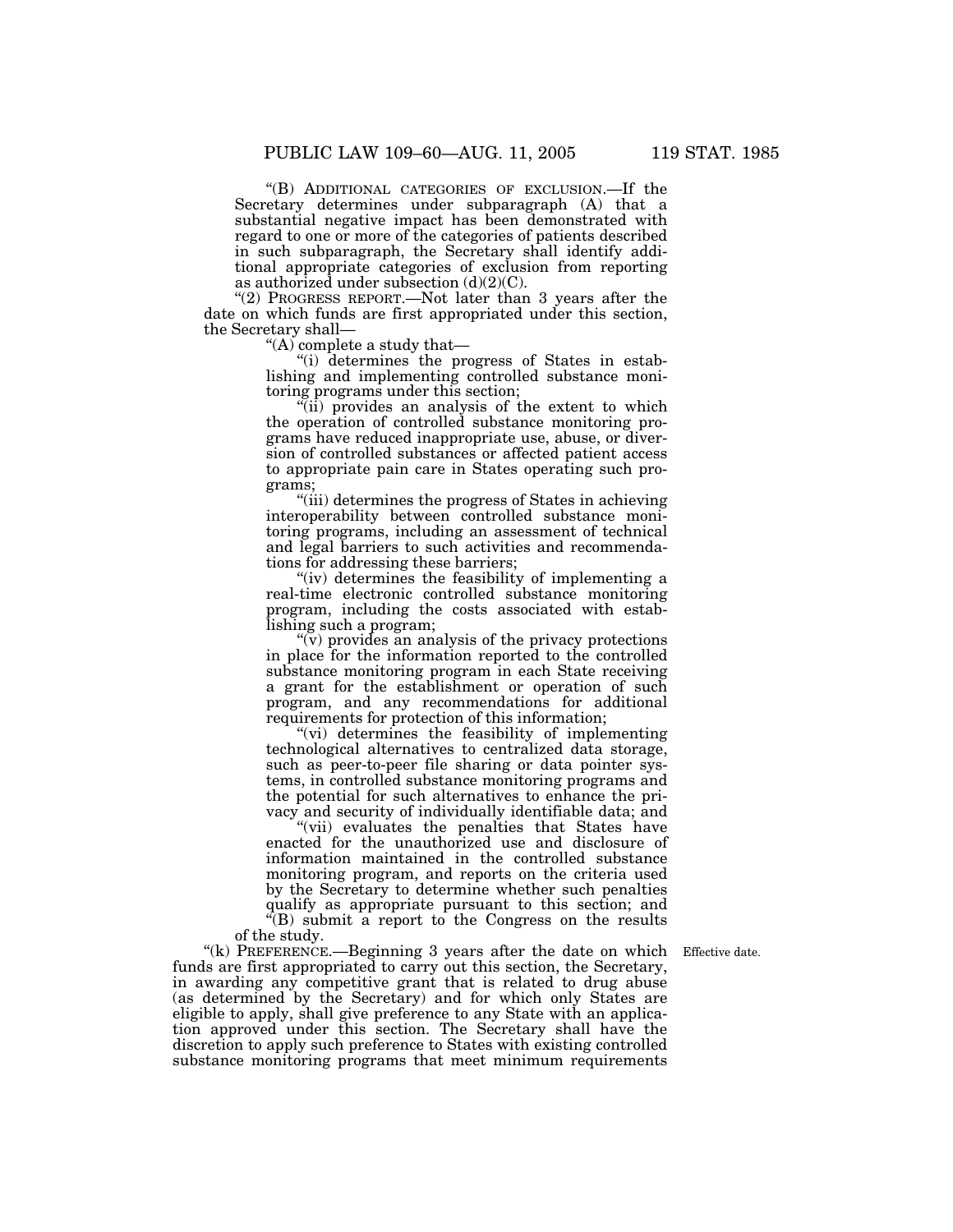under this section or to States that put forth a good faith effort to meet those requirements (as determined by the Secretary).

''(l) ADVISORY COUNCIL.—

''(1) ESTABLISHMENT.—A State may establish an advisory council to assist in the establishment, implementation, or improvement of a controlled substance monitoring program under this section.

"(2) LIMITATION.—A State may not use amounts received under a grant under this section for the operations of an advisory council established under paragraph (1).

''(3) SENSE OF CONGRESS.—It is the sense of the Congress that, in establishing an advisory council under this subsection, a State should consult with appropriate professional boards and other interested parties.

''(m) DEFINITIONS.—For purposes of this section:

"(1) The term 'bona fide patient' means an individual who is a patient of the practitioner involved.

 $f''(2)$  The term 'controlled substance' means a drug that is included in schedule II, III, or IV of section 202(c) of the Controlled Substance Act.

"(3) The term 'dispense' means to deliver a controlled substance to an ultimate user by, or pursuant to the lawful order of, a practitioner, irrespective of whether the dispenser uses the Internet or other means to effect such delivery.

"(4) The term 'dispenser' means a physician, pharmacist, or other person that dispenses a controlled substance to an ultimate user.

"(5) The term 'interoperability' with respect to a State controlled substance monitoring program means the ability of the program to electronically share reported information, including each of the required report components described in subsection (d), with another State if the information concerns either the dispensing of a controlled substance to an ultimate user who resides in such other State, or the dispensing of a controlled substance prescribed by a practitioner whose principal place of business is located in such other State.

 $\sqrt{6}$ ) The term 'nonidentifiable information' means information that does not identify a practitioner, dispenser, or an ultimate user and with respect to which there is no reasonable basis to believe that the information can be used to identify a practitioner, dispenser, or an ultimate user.

 $''(7)$  The term 'practitioner' means a physician, dentist, veterinarian, scientific investigator, pharmacy, hospital, or other person licensed, registered, or otherwise permitted, by the United States or the jurisdiction in which he or she practices or does research, to distribute, dispense, conduct research with respect to, administer, or use in teaching or chemical analysis, a controlled substance in the course of professional practice or research.

"(8) The term 'State' means each of the 50 States and the District of Columbia.

''(9) The term 'ultimate user' means a person who has obtained from a dispenser, and who possesses, a controlled substance for his or her own use, for the use of a member of his or her household, or for the use of an animal owned by him or her or by a member of his or her household.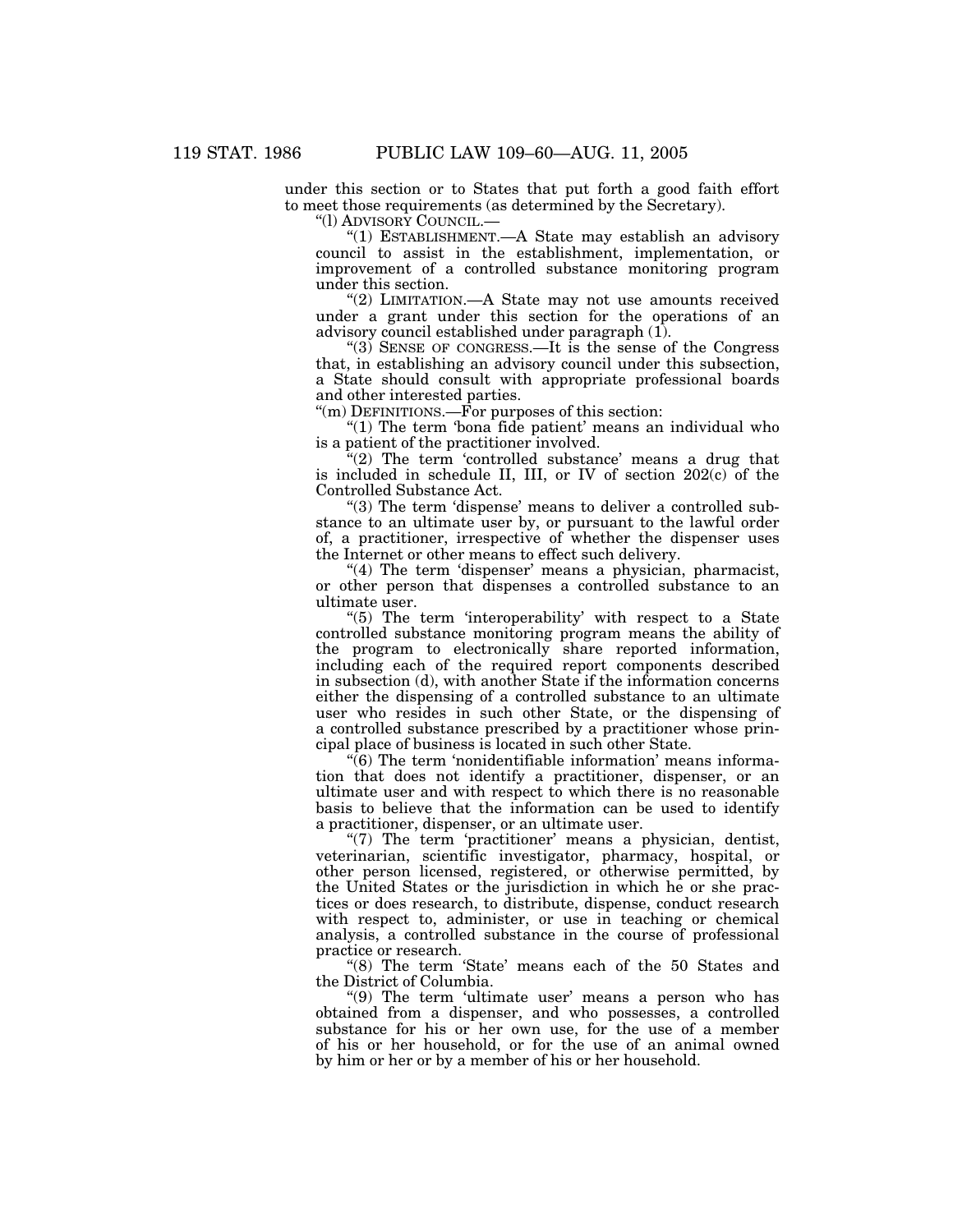''(n) AUTHORIZATION OF APPROPRIATIONS.—To carry out this section, there are authorized to be appropriated—<br>"(1) \$15,000,000 for each of fiscal years 2006 and 2007;

and

''(2) \$10,000,000 for each of fiscal years 2008, 2009, and  $2010.$ ".

Approved August 11, 2005.

July 27, considered and passed House. July 29, considered and passed Senate.

LEGISLATIVE HISTORY—H.R. 1132 (S. 518):

HOUSE REPORTS: No. 109–191 (Comm. on Energy and Commerce).

SENATE REPORTS: No. 109–117 accompanying S. 518 (Comm. on Health, Education, Labor, and Pensions). CONGRESSIONAL RECORD, Vol. 151 (2005):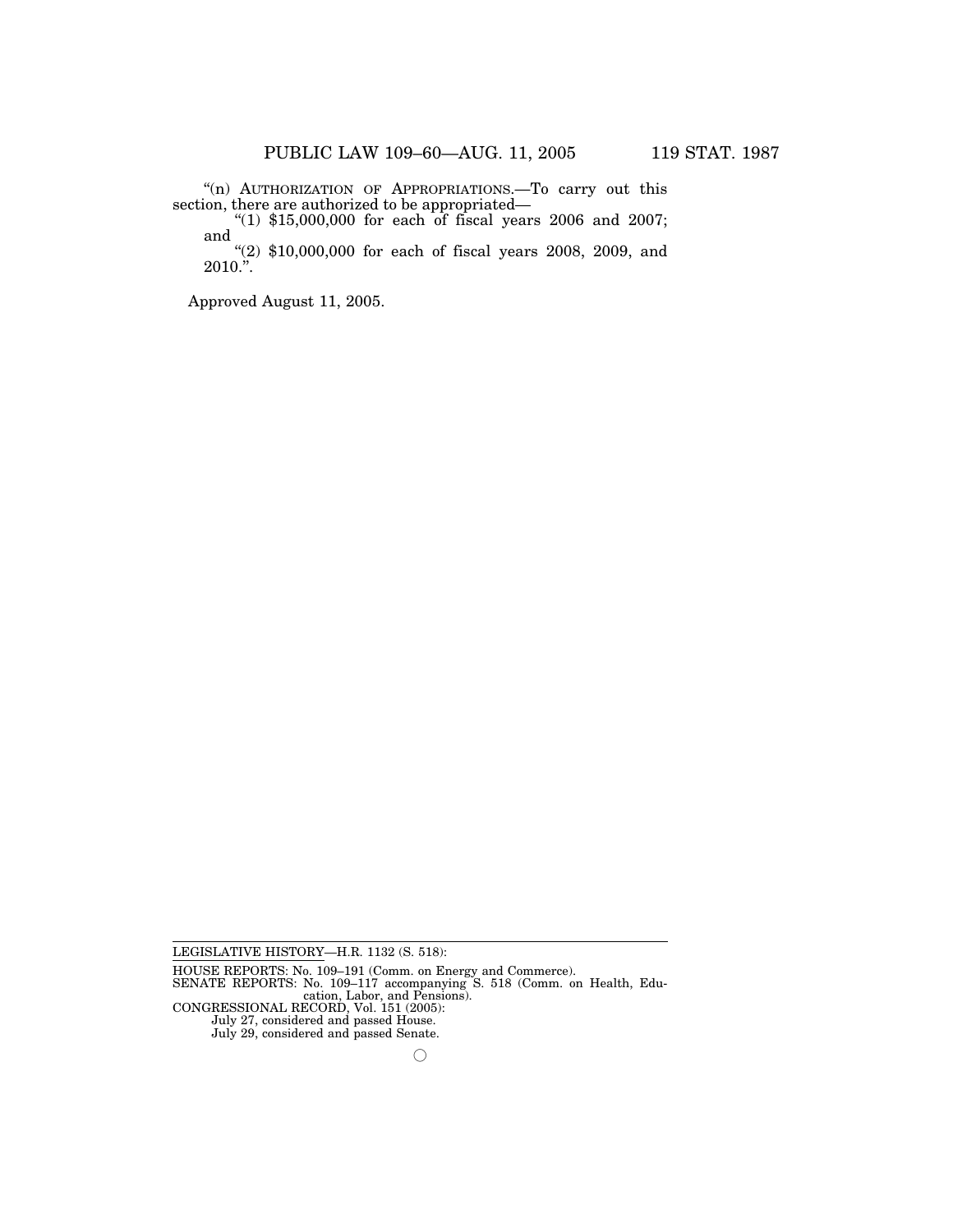office when the Associate Commissioner for OHA determines that appearances at hearings conducted in the areas can be conducted more efficiently by VTC than in person. However, while the Associate Commissioner makes the decision about the general efficiency of using VTC in an area, the ALJ is responsible for determining if using VTC for any appearance in a particular case will be efficient.

*Comment:* The same organization also commented that our rules should require the hearing notice to include a statement that a ME and/or a VE will appear by VTC and provide an opportunity to object.

*Response:* Sections 404.938(b) and 416.1438(b) of the final rules with request for comment specify that the claimant ''will also be told if [his/her] appearance or that of any other party or witness is scheduled to be made by [VTC] rather than in person.'' We reflect these requirements in HALLEX guidance that modifies our standardized notices of hearing to notify claimants that a witness will appear by VTC and to advise them explicitly of their right to object to any aspect of the hearing (see Footnote 7 above).

#### **Regulatory Procedures**

### *Executive Order 12866, As Amended by Executive Order 13258*

We have consulted with the Office of Management and Budget (OMB) and determined that this final rules document meets the criteria for a significant regulatory action under Executive Order 12866, as amended by Executive Order 13258. Thus, it was reviewed by OMB.

#### *Regulatory Flexibility Act*

We certify that these rules will not have a significant economic impact on a substantial number of small entities as they affect individuals only. Therefore, a regulatory flexibility analysis as provided in the Regulatory Flexibility Act, as amended, is not required.

#### *Paperwork Reduction Act*

The Paperwork Reduction Act (PRA) of 1995 says that no persons are required to respond to a collection of information unless it displays a valid OMB control number. In accordance with the PRA, SSA is providing notice that the Office of Management and Budget has approved the information collection requirements contained in §§ 404.929, 404.936(d), (e) & (f), 404.938(c) (HA–504), 404.950(a), 416.1429, 416.1436(d), (e) and (f), 416.1438(c) (HA–504), and 416.1450(a) of these final rules. The OMB control

number for this collection is 0960–0671, expiring November 30, 2004.

(Catalog of Federal Domestic Assistance Program Nos. 96.001, Social Security-Disability Insurance; 96.002, Social Security-Retirement Insurance; 96.003, Social Security-Special Benefits for Persons Aged 72 and Over; 96.004, Social Security-Survivors Insurance; 96.006, Supplemental Security Income.)

#### **List of Subjects**

#### *20 CFR Part 404*

Administrative practice and procedure, Aged, Blind, Disability benefits, Old-age, Survivors and Disability Insurance, Reporting and recordkeeping requirements, Social Security.

#### *20 CFR Part 416*

Administrative practice and procedure, Aged, Blind, Disability benefits, Public assistance programs, Reporting and recordkeeping requirements, Supplemental Security Income (SSI).

Dated: October 3, 2003.

#### **Jo Anne B. Barnhart,**

*Commissioner of Social Security.*

■ Accordingly, the final rules with request for comment amending 20 CFR parts 404 and 416 that were published at 68 FR 5210 on February 3, 2003, are adopted as final rules without change. [FR Doc. 03–30691 Filed 12–10–03; 8:45 am] **BILLING CODE 4191–02–P**

#### **DEPARTMENT OF HEALTH AND HUMAN SERVICES**

# **Food and Drug Administration**

#### **21 CFR Parts 314 and 601**

**[Docket No. 2000N–1652]**

#### **RIN 0910–AB91**

## **Requirements for Submission of Labeling for Human Prescription Drugs and Biologics in Electronic Format**

**AGENCY:** Food and Drug Administration, HHS.

#### **ACTION:** Final rule.

**SUMMARY:** The Food and Drug Administration (FDA) is amending its regulations governing the format in which certain labeling is required to be submitted for review with new drug applications (NDAs), certain biological license applications (BLAs), abbreviated new drug applications (ANDAs), supplements, and annual reports. The final rule requires that certain labeling content be submitted electronically in a

form that FDA can process, review, and archive. Submitting the content of labeling in electronic format will simplify the drug labeling review process and speed up the approval of labeling changes.

**DATES:** The rule is effective June 8, 2004.

# **FOR FURTHER INFORMATION CONTACT:**

- Randy Levin, Center for Drug Evaluation and Research (CDER) (HFD–001), Food and Drug Administration, 5600 Fishers Lane, Rockville, MD 20857, 301–827– 7756, or
- Robert A. Yetter, Center for Biologics Evaluation and Research (HFM–10), Food and Drug Administration, 1401 Rockville Pike, Rockville, MD 20852, 301–827–0373.

## **SUPPLEMENTARY INFORMATION:**

#### **I. Background**

In the **Federal Register** of May 3, 2002 (67 FR 22367), FDA published a proposed rule to require the submission of the content of labeling for human prescription drugs and certain biologics in electronic format in a form that FDA can process, review, and archive. This electronic submission requirement would necessitate the amendment of FDA's regulations under §§ 314.50(l) (21 CFR 314.50(l)), 314.81(b)(2)(iii) (21 CFR 314.81(b)(2)(iii)), 314.94(d)(1) (21 CFR  $314.94(d)(1)$ , and the addition of § 601.14 (21 CFR 601.14).

Under current regulations, as noted in the preamble to the proposed rule, labeling for the archival copy of an NDA must be submitted to the agency on paper, labeling for the archival copy of an ANDA may be submitted in any form that FDA and the applicant agree upon, and the current regulations for BLA labeling do not specify a format for submission to the agency. The term ''labeling'' used in §§ 314.50, 314.94, 314.81, and § 601.12 is defined in section 201(m) of the Federal Food, Drug, and Cosmetic Act (the act) (21 U.S.C.  $321(m)$  to mean both labels<sup>1</sup> and other written, printed, or graphic matter upon any article or any of its containers or wrappers, or accompanying such article. Thus, requiring the submission of ''labeling'' entails submission of the label (i.e., the label on the immediate container) and labeling. Labeling consists of the comprehensive prescription drug labeling directed to health care practitioners (i.e., the labeling required under § 201.100(d)(3) (21 CFR 201.100(d)(3)), commonly referred to as the ''package insert'' or

<sup>1</sup>Under section 201(k) of the act, the term ''label'' means a display of written, printed, or graphic matter upon the immediate container of any article.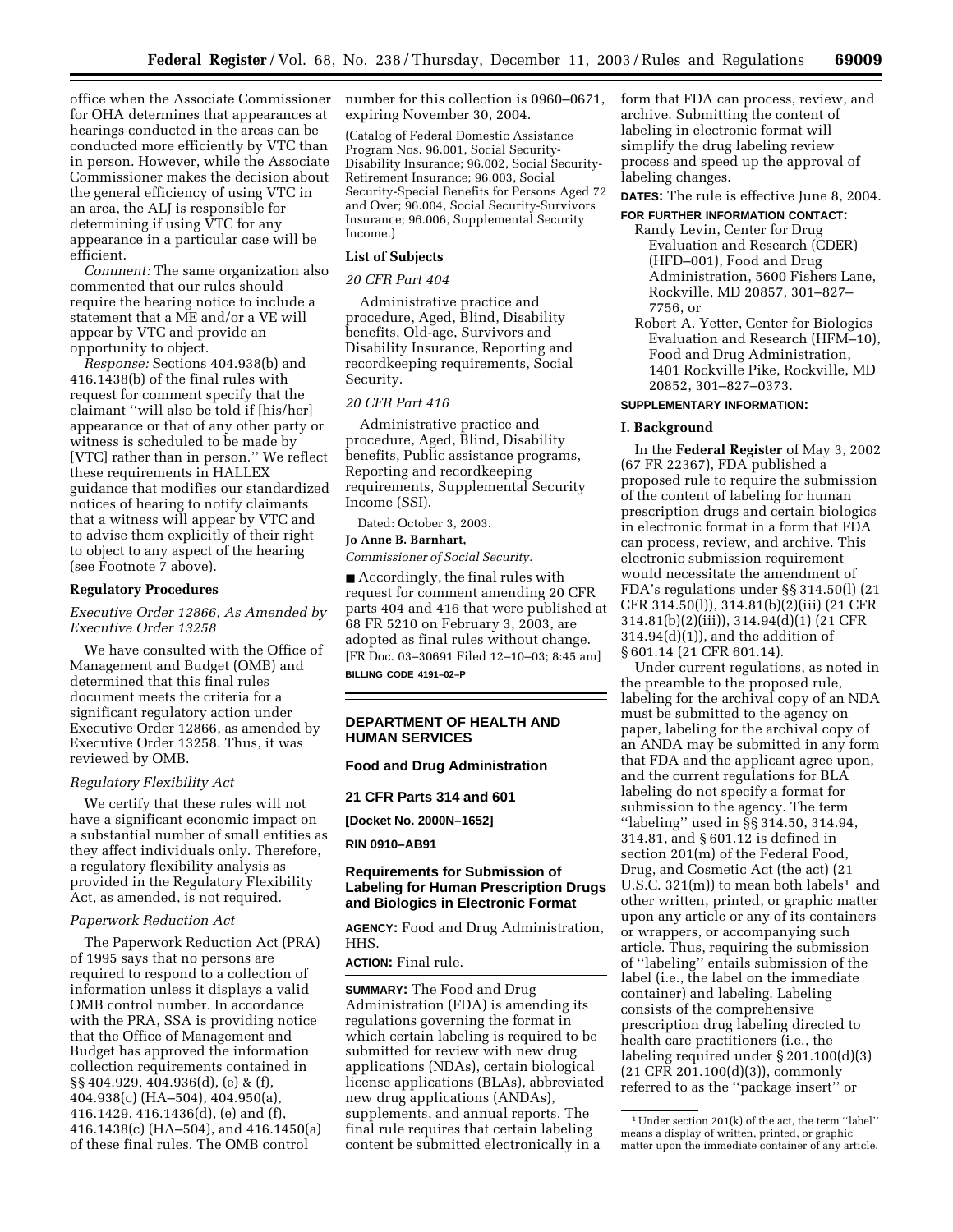"professional labeling")<sup>2</sup> and other labeling. This final rule applies to the electronic submission of the content of labeling, defined as the contents of the package insert or professional labeling, including all text, tables, and figures.

Each year FDA conducts a word-forword comparison of the labeling as part of the review process for more than 1,000 proposed labeling changes for approved NDAs and BLAs, and more than 2,600 proposed original and supplemental labeling changes for ANDAs.3 Because reviewers currently conduct these comparisons manually using two paper copies of the labeling, the process is slow and subject to error. Requiring the electronic submission of labeling for NDAs, certain BLAs, ANDAs, supplements, and annual reports will greatly enhance the accuracy and speed of labeling review. This will result in increased protection of the public health because electronic review and comparison of labeling files will provide a higher degree of certainty that all sections of prescription drug labeling are correct.

Although FDA has not previously required regulatory submissions in electronic format, we have issued several guidances describing how to make voluntary electronic submissions to the agency. In the **Federal Register** of January 28, 1999 (64 FR 4433), we (FDA) issued a guidance on general considerations for electronic submissions entitled ''Providing Regulatory Submissions in Electronic Format—General Considerations'' (general considerations guidance). In the general considerations guidance, we included a description of the types of electronic file formats that we are able to accept for processing, reviewing, and archiving electronic documents. In the **Federal Register** of January 28, 1999 (64 FR 4432), we announced the availability of a guidance entitled ''Providing Regulatory Submissions in Electronic Format—NDAs,'' which provided information on how to submit a complete archival copy of an NDA in electronic format. In November 1999, we published a guidance to assist applicants in submitting documents in

electronic format for review and archive purposes as part of a BLA, product license application (PLA), or establishment license application (ELA) (64 FR 61647, November 12, 1999). Most recently, we published a guidance for ANDAs entitled ''Providing Regulatory Submission in Electronic Format— ANDAs'' (67 FR 43331, June 27, 2002). In addition, part 11 (21 CFR part 11), concerning electronic records and electronic signatures, describes certain controls for electronic regulatory submissions and states that we are prepared to accept those regulatory submissions that have been identified in the public docket (62 FR 13430, March 20, 1997).

FDA received 13 comments (which raised 21 issues) on the proposed rule and addresses each of those comments in section III of this document. The majority of the comments supported the proposed amendments to FDA's regulations. After careful consideration of the comments, the agency is adopting this final rule without any changes from the proposed rule. The final rule is described in section II of this document.

#### **II. Description of the Final Rule**

We are revising our regulations to require the electronic submission of the content of labeling (i.e., the content of the package insert or professional labeling, including all text, tables, and figures) for NDAs, certain BLAs, ANDAs, supplements, and annual reports. This requirement is in addition to existing requirements, found elsewhere in our regulations, that copies of the label and labeling and specimens of enclosures be submitted.

Under the amended regulations that we are adopting in this final rule, §§ 314.50(l), 314.81(b)(2)(iii), and 314.94(d)(1) are revised to require applicants to submit the content of labeling in NDAs, ANDAs, supplements, and annual reports electronically in a form that we can process, review, and archive.4 Under new § 314.94(d)(1), ANDA applicants are required to submit in electronic format the content of labeling for the proposed drug product (i.e., the content of the generic drug product labeling). As previously stated in the preamble to the proposed rule, ANDA applicants are not required to submit in electronic format the content of labeling for the reference listed drug product. Section 601.14 is added to require applicants for biological products subject to the requirements of § 201.100(d)(3) to submit the content of labeling in BLAs, supplements, and annual reports electronically in a form that we can process, review, and archive.5

At this time, portable document format (PDF) is the only type of electronic file format that we have the ability to accept for processing, reviewing, and archiving. PDF is commonly used, easily obtainable, and affordable. Software to convert electronic files to PDF is commercially available at a cost of approximately \$100 to \$300. The technology necessary to create PDF documents is also publicly available. Because PDF is the only acceptable file type, references to specific media (microfiche, microform, optical disc, and magnetic tape) under §§ 314.50(l)(1) and 314.94.(d)(1) will be deleted.

To be responsive to technological advances, we may recommend in the future that new file formats and software applications be used to submit labeling electronically. As mentioned in the preamble to the proposed rule, we will provide advance notice, in accordance with FDA's good guidance practice regulations under § 10.115 (21 CFR 10.115), so that affected parties will have adequate time to convert to any new format or software. In addition, we expect that such format or software will be widely available before we switch to a new technology. Changes in format and/or software will be identified in public docket number 92S–0251. During any such transition, we will accept submissions using either file format or software.

Finally, these new regulations also make minor changes to reformat and modernize certain regulatory provisions. This final rule is amending § 314.50(l) by adding headings to paragraphs (l)(1) through (l)(4) and by removing the word ''shall'' and adding in its place the word ''must.''

<sup>2</sup>Section 201.100(d) requires that any labeling distributed by or on behalf of the manufacturer, packer, or distributor of the drug, that furnishes or purports to furnish information for use of the drug, or which prescribes, recommends, or suggests a dosage for the use of the drug, must meet the content and format requirements in 21 CFR 201.56 and 201.57.

<sup>3</sup>We also conduct a word-for-word comparison of the labeling for the proposed generic drug product and the reference listed drug to verify that any differences in labeling have been correctly annotated and explained by the ANDA applicant under § 314.94(a)(8)(iv).

<sup>4</sup>The submission of labeling for the archival copy of an NDA is required under § 314.50(e)(2)(ii). Section 314.71(b) (21 CFR 314.71(b)) requires that supplements to approved applications submitted to the agency under § 314.70 (21 CFR 314.70) follow the procedures described in § 314.50. Section 314.81(b)(2)(iii) (21 CFR 314.81(b)(2)(iii)) requires that annual reports include ''currently used professional labeling, patient brochures, or package inserts.'' With respect to the archival copy of an ANDA, § 314.94(a)(8)(ii) requires copies of the label and all labeling for the drug product. Under § 314.97 (21 CFR 314.97), supplements and other changes to approved ANDAs must be submitted to the agency under the requirements of §§ 314.70 and 314.71. Under § 314.98(c) (21 CFR 314.98(c)), annual reports for ANDAs must be submitted as required in § 314.81(b)(2)(iii).

<sup>5</sup>Section 601.2 (21 CFR 601.2) describes the requirements for submission of a BLA, which include the requirement that specimens of enclosures and Medication Guides for a product, if any, be submitted. Section 601.12 (21 CFR 601.12) describes the requirements to make changes to an approved BLA, including labeling changes.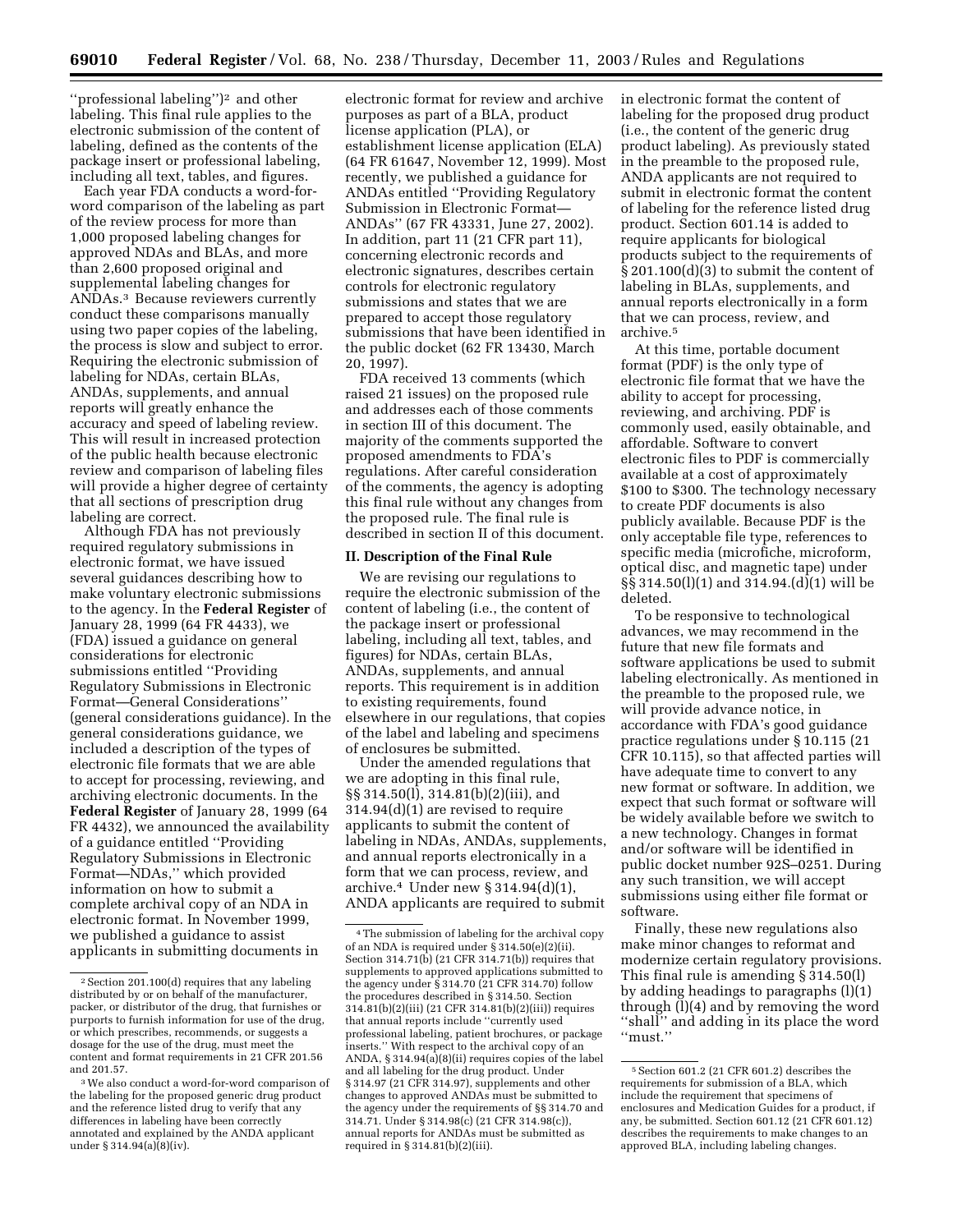### **III. Comments on the Proposed Rule**

FDA received 13 sets of written comments on the proposed rule from manufacturers, trade associations, advocacy groups, consulting firms, and individuals. The majority of the comments supported FDA's proposal to require that the content of certain labeling be submitted electronically in a form that FDA can process, review, and archive. A few comments requested clarification on various aspects of the rule and one comment opposed the exemptions from specific controls under part 11. A summary of the comments received and the agency's responses follows:

# *A. General Comments*

(Comment 1) One comment identified as a typographical error the citation of § 314.50(l). The comment suggested that § 314.50(l)(1)(i) was being referenced as  $(1)(1)(i).$ 

(Response) This is not a typographical error; we are citing to  $\S 314.50(l)(1)(i)$  in the proposed rule, but the lower case letter L (''l'') looks similar to the number 1.

(Comment 2) One comment recommended adding changes to § 314.70 and § 601.12 to address labeling supplements.

(Response) FDA believes that § 314.70 and § 601.12 do not need any changes because the recommended requirements already exist.

Under § 314.71, all procedures that apply to an application under § 314.50 also apply to supplement submissions. Thus, by amending the provisions in § 314.50, the final rule also covers the requirements for labeling supplements. Similarly, § 601.14 requires applicants for biological products subject to the requirements of § 201.100(d)(3) to submit the content of labeling in BLAs, supplements, and annual reports electronically in a form that FDA can process, review, and archive.

(Comment 3) One comment stated that it supported the adoption of regulations to require bar coding for all pharmaceuticals.

(Response) The agency is pursuing bar coding initiatives separately from this rulemaking. A proposed rule to require bar codes on certain human drug product labels and biological product labels was published in the **Federal Register** of March 14, 2003 (68 FR 12500). This final rule deals solely with the content of labeling for human prescription drugs and biologics submitted to FDA in electronic format that FDA can process, review, and archive.

(Comment 4) Although supportive of the proposed rule, one comment was

concerned about industry initiatives to use this rule to advocate for electronic versions as a substitute for printed patient inserts (PPIs).6 The comment expressed concern that this rule could serve as a basis for the elimination of printed PPIs.

(Response) FDA understands the comment's concern, but the agency's regulation of PPIs is unrelated to the requirement to submit the content of labeling electronically. This rule requires that the content of labeling (i.e., the content of the package insert or professional labeling, including all text, tables, and figures) be submitted electronically. It does not alter the current regulatory treatment of PPIs. The PPIs can be submitted in paper or electronic format under part 11. If the PPI is submitted electronically, it must appear in the electronic format as it would in printed form.

(Comment 5) One comment mentioned that this rule will enable the agency to move forward with other initiatives to make labeling more rapidly available. The comment asks the agency to consider providing certain recommendations on a standard database for labeling and standard display formats for viewing labels.

(Response) FDA welcomes the comment, and we are working on several initiatives to make labeling more readily available to the public. This rule is a necessary step to provide FDA with the information needed to improve the readability, organization, and access to labeling information, including the possibility of using the information in a standard database.

#### *B. Applicability/Scope of the Proposed Rule*

(Comment 6) One comment requested that FDA clarify whether the Circular of Information for the Use of Human Blood Components (the Circular) is exempt from this rule. The comment stated that the Circular is prepared on a biannual basis by a committee representing all blood organizations and a single submission is made to FDA. The same version of the Circular is used by the majority of licensed blood establishments.

(Response) It is true that FDA reviews a version of the Circular that a consortium of blood establishments submits periodically. Although individual blood establishments may use different versions of the Circular and must submit those versions in supplemental applications to FDA, the

amount of variation from the FDArecognized Circular is so minimal that electronic submission is not necessary at this time. Therefore, the final rule does not require the submission of the Circular to the agency in electronic format.

(Comment 7) Several comments asked for clarification of the following statement in the proposed rule: ''This proposed requirement would be in addition to existing requirements, described in section I.A of this document, that copies of the label and labeling and specimens of enclosures be submitted.'' The comments requested that the agency explicitly state that no paper copies of labeling are to be submitted.

(Response) The content of labeling is a new labeling type not previously required in the regulations to be submitted. The content of labeling, defined as the contents of the package insert or professional labeling, including all text, tables, and figures for prescription products approved under an ANDA, BLA, or NDA, does not replace any previously required labeling type, including the package insert. In other words, the regulations require the package insert to be submitted in addition to the content of labeling. However, no paper copies of any labeling are required. As discussed in our response to comment 4, the applicant has the option of providing the package insert in paper or electronic format under part 11. The package insert, if submitted electronically, must appear as it would in printed form. Submission in this form allows us to evaluate the format of the package insert, such as font size and positioning of the text.

(Comment 8) A few comments asked for clarification of whether the rule requires the submission in electronic format of all types of labeling, such as carton and container labels, labels submitted with advertising material, and labeling that might be submitted with periodic adverse drug experience reports.

(Response) The agency did not intend that the final rule require the electronic submission of the previously mentioned types of labeling. The rule requires only that the content of labeling (i.e. the content of the package insert or professional labeling, including all text, tables, and figures) be submitted in electronic format.

(Comment 9) Some comments requested clarification of whether the rule restricts the submission of labeling in electronic format to the content of labeling.

<sup>&</sup>lt;sup>6</sup>The comment refers to patient package inserts as ''PIs.'' FDA, though, refers to such inserts as ''PPIs.''.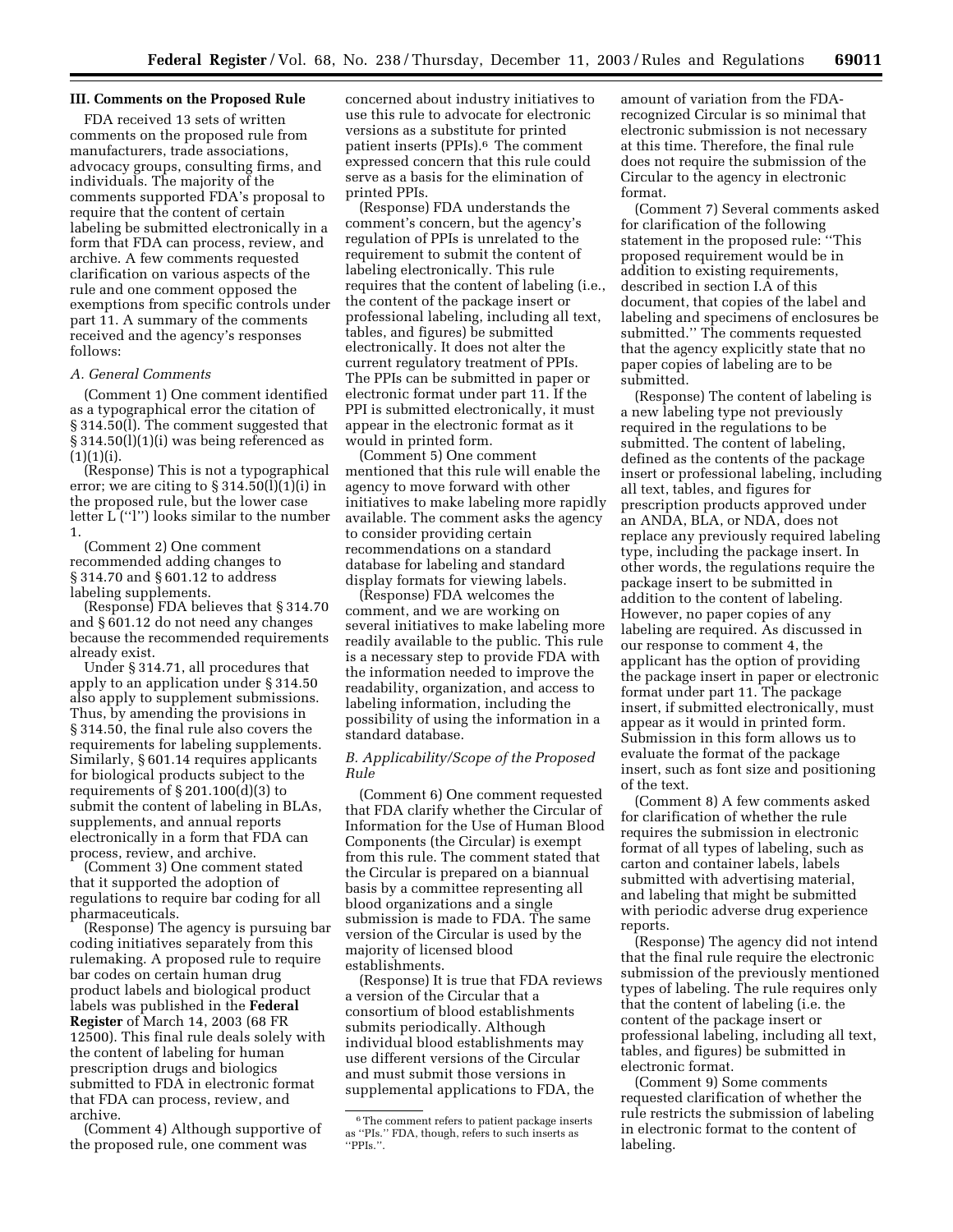(Response) The agency did not intend to restrict the voluntary submission of labeling in electronic format. Under part 11, an applicant may submit labeling in electronic format as long as the controls in part 11 are met and the labeling is listed in public docket number 92S– 0251.7 Because the agency has listed labeling in conjunction with NDAs, BLAs, and ANDAs in public docket number 92S–0251, applicants may submit all labeling for an NDA, BLA, or ANDA in electronic format.

(Comment 10) Two comments suggested that the electronic submission of labeling submitted with annual reports under § 314.81 should be optional if the product's labeling has not been revised beyond editorial changes. The comments noted that the labeling revisions to older products are infrequent and often insubstantial in nature; therefore, the submission of annual report labeling is not justified by the objectives of this rule.

(Response) FDA disagrees that the electronic submission of labeling in the annual report is not justified by the objectives of the final rule. The labeling submitted with the annual report, aside from editorial corrections, can also include other changes related to the manufacturing of the product. As with other labeling changes, these changes must be reviewed and require the same degree of comparison with previous versions of labeling. In addition, the labeling changes described in the annual report must be included in FDA's database. Finally, it is important to note that in our economic analysis, we found that the one-time costs to convert the labeling in annual reports to electronic format would not be overly burdensome (see section VIII of this document). Accordingly, the electronic submission of labeling submitted with annual reports under § 314.81 is not optional.

## *C. Reviewer Support and Training*

(Comment 11) Some comments expressed concern that reviewers will accept ''special requests'' to receive the labeling in paper format or other formats to bypass existing agency guidance on electronic submissions. These same comments emphasized the importance of training and support of reviewers and

staff in the use of electronic review and version comparison utilities.

(Response) FDA agrees that reviewers should not ''bypass'' our guidance documents. We train reviewers and managers on the details and provisions of guidance documents. When there are differences in opinion concerning the meaning of such provisions, it is best for the applicant and agency personnel to discuss those differences to ensure that everyone understands the relevant issues and the parties' respective positions. In addition, we will update our specific policy and procedure documents for reviewers to help enforce the common practice of reviewing documents electronically. The reviewers and staff will have sufficient training and support to fulfill their duties in reviewing the electronic version of the content of labeling.

(Comment 12) One comment pointed out that the Office of Generic Drugs (OGD) has limited experience with electronic labeling because it has only recently published guidance on providing an ANDA in electronic format.8 The comment recommended that OGD pilot a program with industry to accept and process electronic labeling before the effective date of this rule.

(Response) FDA does not believe a pilot program is necessary to prepare OGD reviewers for the implementation of this rule. OGD reviewers used the electronic label review technology for many years before the issuance of the guidance on electronic submissions of ANDAs9 and; therefore, have adequate experience in this area.

#### *D. Requiring Electronic Submission*

(Comment 13) The comments were overwhelmingly supportive of requiring the electronic submission of the content of labeling. The comments commend FDA's goal of using electronic labeling to facilitate labeling reviews. However, a few comments suggested that the agency use appropriate metrics for tracking the gains associated with the electronic submission of labeling.

(Response) The agency agrees with the comment, and notes that, as explained in section II.A of the proposed rule, there will be numerous benefits from the regulation, particularly through enhancing the accuracy and speed of the labeling review process. Nevertheless, it may be difficult to quantify precisely the improvements derived solely from receiving labeling in electronic format because we also plan

to improve our current business practice for processing and reviewing such labeling changes. To the extent possible, we plan to evaluate the success of all these changes and hope to make the results of our evaluations available to the public.

(Comment 14) A few comments suggested that the implementation of the rule would improve the availability of labeling to the public.

(Response) We believe that a number of changes are needed to improve the public's access to medication information. This rule is an important and necessary step toward that goal, because it will greatly enhance the accuracy and speed of labeling reviews. We are actively working with the pharmaceutical industry, other government agencies, and health care information suppliers to achieve success in this area. For example, we are currently working with several agencies, including the National Library of Medicine, on an initiative to promote patient safety through accessible medication information (DailyMed Initiative). The electronic submission of the content of labeling will allow the agency to provide the DailyMed system with labeling in a comprehensive, reliable, and structured format. The DailyMed can then use this information to make information on medications available to the public. Consumers, health professionals, and others may use this information in several ways, including to identify drug interactions, contraindications, and possible adverse reactions.

(Comment 15) Some comments suggested that the use of electronic labeling may lead to improvement in the communication between the agency and industry when the review division requests modifications for proposed labeling changes. Specifically, the comments referred to word processing software available for tracking changes and editing documents. In addition, the comments suggested that the use of a secure electronic mail exchange system between applicants and the agency during labeling negotiations could be beneficial.

(Response) We appreciate the suggestion and our guidance document entitled ''Providing Regulatory Submissions in Electronic Format— NDAs,'' currently describes submission of the content of labeling in a word processing format in addition to PDF to support editing changes. As mentioned in the proposed rule, PDF is the only type of electronic file format that we have the ability to process, review, and archive because it is currently the most cost effective and best meets our needs

<sup>7</sup>A recent draft guidance issued by the agency provides for the exercise of enforcement discretion with respect to the following part 11 requirements: Validation (§ 11.10(a) (21 CFR 11.10(a))); copies of records § 11.10(b)); record retention (§ 11.10(c)); audit trails (§ 11.10(e) and (k)(2)); and any corresponding requirements in § 11.30. See FDA guidance for industry entitled ''Part 11, Electronic Records; Electronic Signatures—Scope and [Application,'' available at](http://www.fda.gov/cder/guidance) *www.fda.gov/cder/ guidance*.

<sup>8</sup>See ''Providing Regulatory Submission in Electronic Format—ANDAs'' guidance (67 FR 43331, June 27, 2002). 9 Id.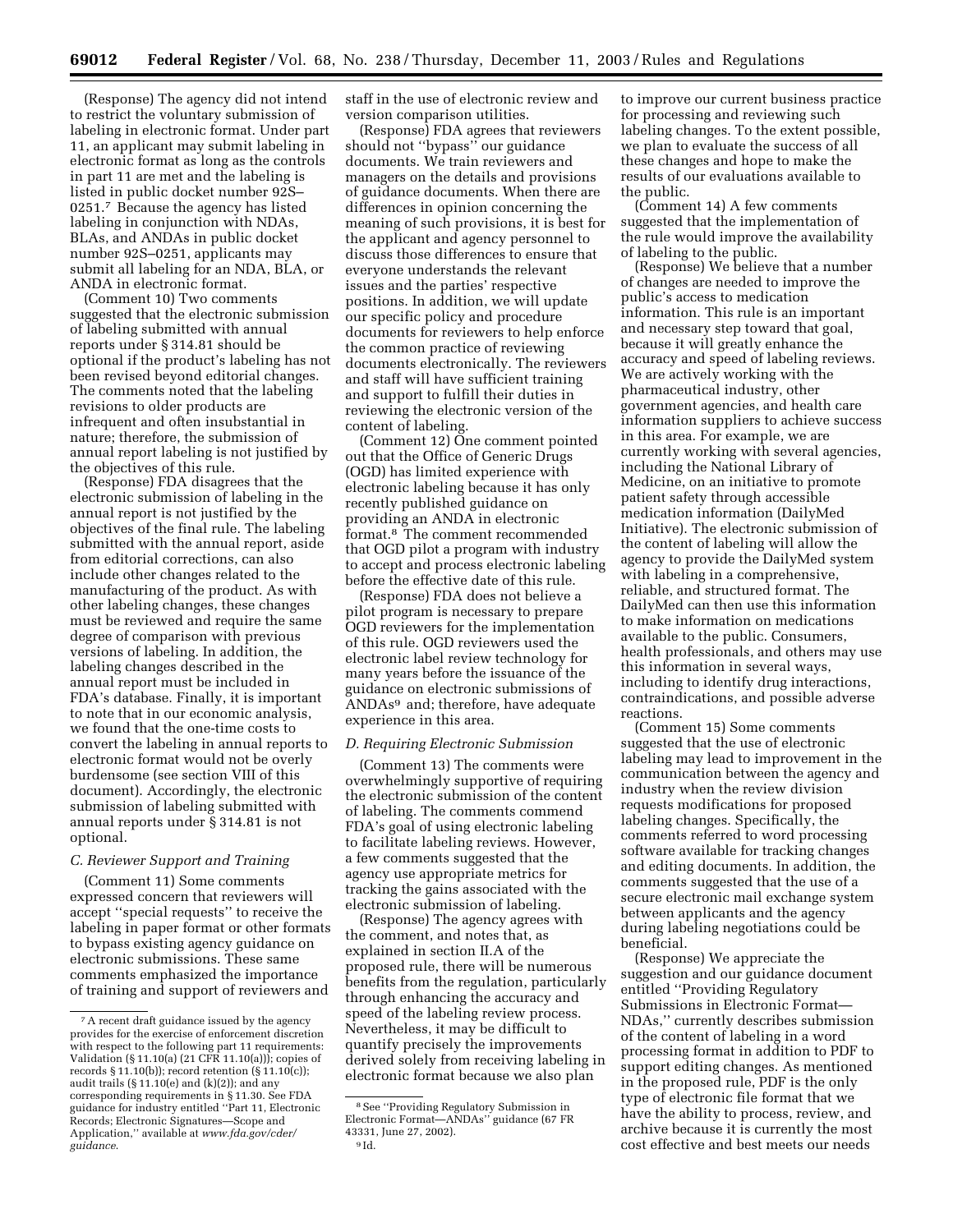for word-for-word comparisons of files. As for any direct communication between applicants and FDA requiring the editing of specific content of labeling, the guidance notes the utility of also submitting labeling in word processing format to facilitate this editing process. In addition, we are looking into new technologies to improve the methods for exchanging and reviewing labeling changes.

#### *E. Providing Labeling to FDA in Electronic Format*

(Comment 16) Two comments requested clarification on how to provide labeling with annual reports. They state that some of the confusion with the annual report labeling is because of the lack of a published guidance document on the submission of annual reports in electronic format. The comments also asked if the hard copy information submitted with annual reports containing electronic labeling (distribution, chemistry, manufacturing and controls, preclinical/clinical) should be submitted to the respective reviewing divisions, the central document room, or both.

(Response) As explained previously, the agency has issued guidance for the electronic submission of NDAs, ANDAs, and BLAs. Although there is no published guidance specifically on providing labeling with annual reports, submission of that labeling is covered by these other agency guidance documents on electronic submissions. Therefore, the content of labeling submitted with annual reports would be prepared and submitted electronically as described in the following FDA guidance documents: (1) ''Providing Regulatory Submissions in Electronic Format—General Considerations,'' (2) ''Providing Regulatory Submissions in Electronic Format—NDAs,'' and (3) ''Providing Regulatory Submission in Electronic Format—ANDAs'' (see section I for a description of these guidance documents).

It should be noted that this final rule only applies to the electronic submission of the content of labeling. It does not address the electronic submission of annual reports generally or any other part of an application. To the extent that the commentors asked for more detailed information about annual report submissions, applicants should continue following the regulations and guidance documents pertaining to those submissions.

(Comment 17) One comment requested harmonization of all elements of annual reports for NDAs, ANDAs, and BLAs.

(Response) As noted previously, the content of the annual report, other than labeling, is not affected by this regulation. However, the labeling submitted with an annual report will be prepared and submitted electronically in the same fashion as described for other electronic labeling submissions in an application (i.e., original labeling submissions in an NDA, ANDA, or BLA).

(Comment 18) One comment requested that Form FDA 2567 not be required with each labeling component submitted to a BLA because CDER does not require that such a form accompany labeling.

(Response) The agency agrees that Form FDA 2567 is not required when submitting BLA labeling electronically using form 356h (Application to Market a New Drug, Biologic, or an Antibiotic Drug for Human Use). The form should only be used for human blood and blood components (The human blood and blood components circular is not covered by this rule. See comment 6 in section III of this document.)

(Comment 19) Generally, the comments supported our flexible approach regarding the acceptable content of labeling file format. The comments recognized that a flexible approach would enable the industry and FDA to take advantage of future improvements in computer technology and software design. They also agreed with the proposal to describe the method for submitting the content of labeling in guidance, but requested that FDA guidance accompany the final rule. Some comments, however, made suggestions for the use of specific technologies. In addition, we were requested to limit changes to the file format or software specifications.

(Response) Currently, guidance on the submission of labeling is included in the guidance for industry series ''Providing Regulatory Submissions in Electronic Format'' (see section I of this document). We understand that changes to the file format or software can lead to costly changes in the information technology systems used by industry. For this reason, we plan to limit future changes to those that can lead to increased benefits for both the agency and industry. As mentioned in section II of this final rule, the agency will not switch to new format or software until it is widely available.

(Comment 20) One comment asked that we identify the software used for working on an applicant's labeling (e.g., to compare texts) and whether the software is commercially available or proprietary.

(Response) Currently, the reviewers use Adobe Acrobat and Microsoft Word for reviewing labeling. Both are commercially available. As new technology is developed and we change the software used in reviews, we will make this information available to the public.

## *F. Part 11 Requirements for Electronic Submissions*

(Comment 21) We received a number of comments related to the proposed exemption of the submission of electronic labeling from specific controls under §§ 11.10 and 11.30. Most of the comments were positive and supported the rationale for the exemptions. One comment, however, raised concerns about the effect of the proposed exemptions from part 11 requirements on the integrity of part 11 generally.

(Response) We have recently articulated our current thinking on part 11 in the draft guidance document entitled ''Part 11, Electronic Records; Electronic Signatures—Scope and Application'' (part 11 draft guidance) issued in the **Federal Register** of February 25, 2003 (68 FR 8775). Among other things, this part 11 draft guidance announces the agency's intent to exercise enforcement discretion in the manner specified in the draft guidance with respect to the specific part 11 requirements of validation (§ 11.10 (a)), copies of records (§ 11.10(b)), record retention, audit trails (§ 11.10(e) and (k)(2)), and any corresponding requirements in § 11.30. This final rule exempts the electronic submission of labeling content from the requirements of § 11.10(a), (c) through (h), and (k), and the corresponding requirements of § 11.30.

We recognize that there are some differences with respect to the exemptions from part 11 requirements provided in this final rule (i.e., § 11.10(a), (c) through (h), and (k), and the corresponding requirements of § 11.30), and the part 11 requirements set forth in the part 11 draft guidance for which the agency intends to exercise enforcement discretion (i.e., § 11.10(a) through  $(c)$ ,  $(e)$ , and  $(k)(2)$ , and any other corresponding requirements in 11.30)). Although the final rule does not provide an exemption from § 11.10(b), the part 11 draft guidance announces that we intend to exercise enforcement discretion with respect to that section in the manner described in the draft guidance.

The exemptions in the final rule and the part 11 requirements for which we intend to exercise enforcement discretion, as described in the part 11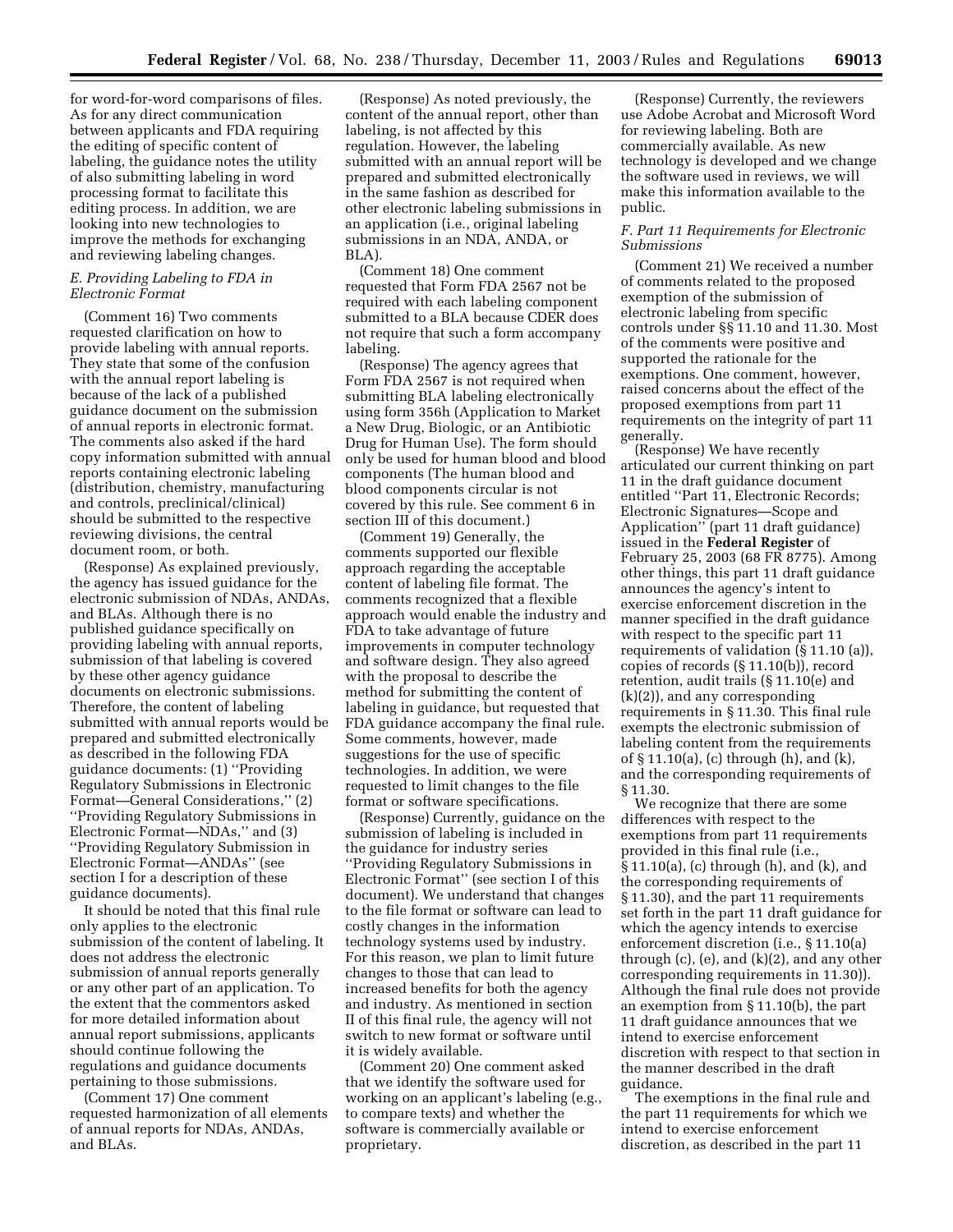draft guidance, differ because the final rule is specific to the electronic submission of labeling content for human prescription drugs and certain biologics, and the part 11 draft guidance applies to the maintenance of all electronic records and to all electronic submissions subject to part 11.

We exempted the submission of electronic labeling content from certain part 11 requirements because we believe these part 11 requirements are not critical to ensure the quality of the content of labeling submitted under this rule and we want to ensure that industry resources are not being spent on unnecessary controls. For example, validation for the system used to generate the labeling record is not necessary because the applicant's verification that the information in the labeling record is accurate serves the same objective. Our review of the content of labeling is based on the version of the labeling record submitted to us. Earlier versions of the record, as well as changes made to the earlier versions, are not relevant to our analysis. Thus, other controls related to the creation, modification, and maintenance of the labeling records are also not needed.

#### **IV. Legal Authority**

Our legal authority to amend our regulations governing the format of labeling for human prescription drugs and biologics derives from sections 201, 301, 501, 502, 503, 505, 506, 506A, 506B, 506C, 510, 513–516, 518–520, 701, 704, 721, and 801 of the act (21 U.S.C. 321, 331, 351, 352, 353, 355, 356, 356a, 356b, 356c, 360, 360c–360f, 360h– 360j, 371, 374, 379e, and 381); 15 U.S.C. 1451–1561; the Public Health Service Act (42 U.S.C. 216, 241, 262, 263, 264); and section 122, Public Law 105–115, 111 Stat. 2322 (21 U.S.C. 355 note).

#### **V. Paperwork Reduction Act of 1995**

This final rule contains information collection provisions that are subject to review by the Office of Management and Budget (OMB) under the Paperwork Reduction Act of 1995 (44 U.S.C. 3501– 3520). A description of these provisions is given below with an estimate of the annual reporting burden. Included in this estimate is the time for reviewing instructions, searching existing data sources, gathering and maintaining the data needed, and completing and reviewing each collection of information.

*Title*: Requirements for Submission of Labeling for Human Prescription Drugs and Biologics in Electronic Format.

*Description*: FDA is amending its regulations governing the format in

which certain labeling is required to be submitted for review with NDAs, certain BLAs, ANDAs, supplements, and annual reports. The final rule requires that the content of labeling for prescription drug and biological products required under § 201.100(d)(3) be submitted to FDA electronically in a form that we can process, review, and archive. Copies of product labeling are currently required to be submitted to FDA for review in NDAs, certain BLAs, ANDAs, certain supplements, and annual reports under §§ 314.50, 314.70, 314.81, 314.94, 314.97, 314.98, §§ 601.2, and 601.12. Copies of labeling may be submitted electronically or on paper. The agency is adding the new requirements because submitting the content of labeling in electronic format will simplify the drug labeling review process and speed up the approval of labeling changes.

As required under section 3506(c)(2)(B) of the Paperwork Reduction Act, FDA provided an opportunity for public comments on May 3, 2002 (67 FR 22367), on the information collection provisions of the proposed rule. FDA received two comments stating that the agency underestimated the time and costs to prepare the content of labeling in electronic format for submission to FDA. Specifically, the comments stated that the 15 minutes to convert the labeling into PDF was underestimated because it did not take into account the time needed to proofread the content of labeling document.

FDA believes that proofreading is not an additional cost for submitting labeling in electronic format for new submissions of NDAs, BLAs, and ANDAs. Labeling is proofread prior to submission regardless of the format. If the labeling is in a word processing file, it is irrelevant whether the document is printed or converted to a PDF file. This is because the finished product, the labeling, is proofread for quality assurance in either case. We also note that someone may need even less time to proofread an electronic file than a printed document because the computer could assist in finding errors. As such, we are not changing the burden estimate for these applications in the final rule.

However, we agree that we should allow for proofreading of labeling under certain circumstances. Applicants that have previously submitted labeling in paper format in annual reports or supplements, but also maintained the labeling document in electronic format, should be provided time for proofreading the converted file. This category of labeling would not require any changes to the labeling since it was

last submitted to the agency. It only requires additional time for proofreading to ensure that the electronic document being submitted is the same as the labeling previously submitted in paper format. We estimate that the hours per response (i.e., the time it will take an applicant to submit the labeling content electronically for these annual reports and supplements) will be approximately 5 hours. We discuss this new category of reporting in more detail in this section V when we calculate the burdens associated with submission of electronic labeling in supplements and annual reports. We also add sections to the estimated annual reporting burden chart to report the burdens.

As we noted in the proposed rule, we recognize that some older annual reports may require additional steps, such as accessing the labeling in the archives, putting the content of labeling into an electronic format, and converting it to a PDF file. In response to the proofreading comments mentioned previously, we are allowing an additional 2 hours for proofreading this type of labeling (the proposed rule allowed for 8 hours and the final rule is allowing for 10 hours).

The reporting burdens for submitting labeling as currently required under §§ 314.50, 314.70, 314.81, 314.94, 314.97, and 314.98 have previously been estimated by FDA, and this collection of information was approved by OMB until March 31, 2005, under OMB control number 0910–0001. The reporting burdens associated with current §§ 601.2 and 601.12 have also previously been estimated and this collection of information was approved by OMB until August 31, 2005, under OMB control number 0910–0338 (this includes the collection of information previously approved by OMB under control number 0910–0315). We are not reestimating these approved burdens in this rulemaking. Only the additional reporting burdens associated with the electronic submission of the content of labeling are estimated.

*New NDAs (§ 314.50), ANDAs (§ 314.94), and BLAs (§ 601.2)*: Based on data in the approved collections of information for §§ 314.50, 314.94, and § 601.2, we estimate that approximately 83 NDA applicants, 117 ANDA applicants, and 17 BLA applicants (respondents) submit applications to us annually. We estimate that these applicants (respondents) will submit approximately 85 NDAs, 323 ANDAs, and 17 BLAs each year that will be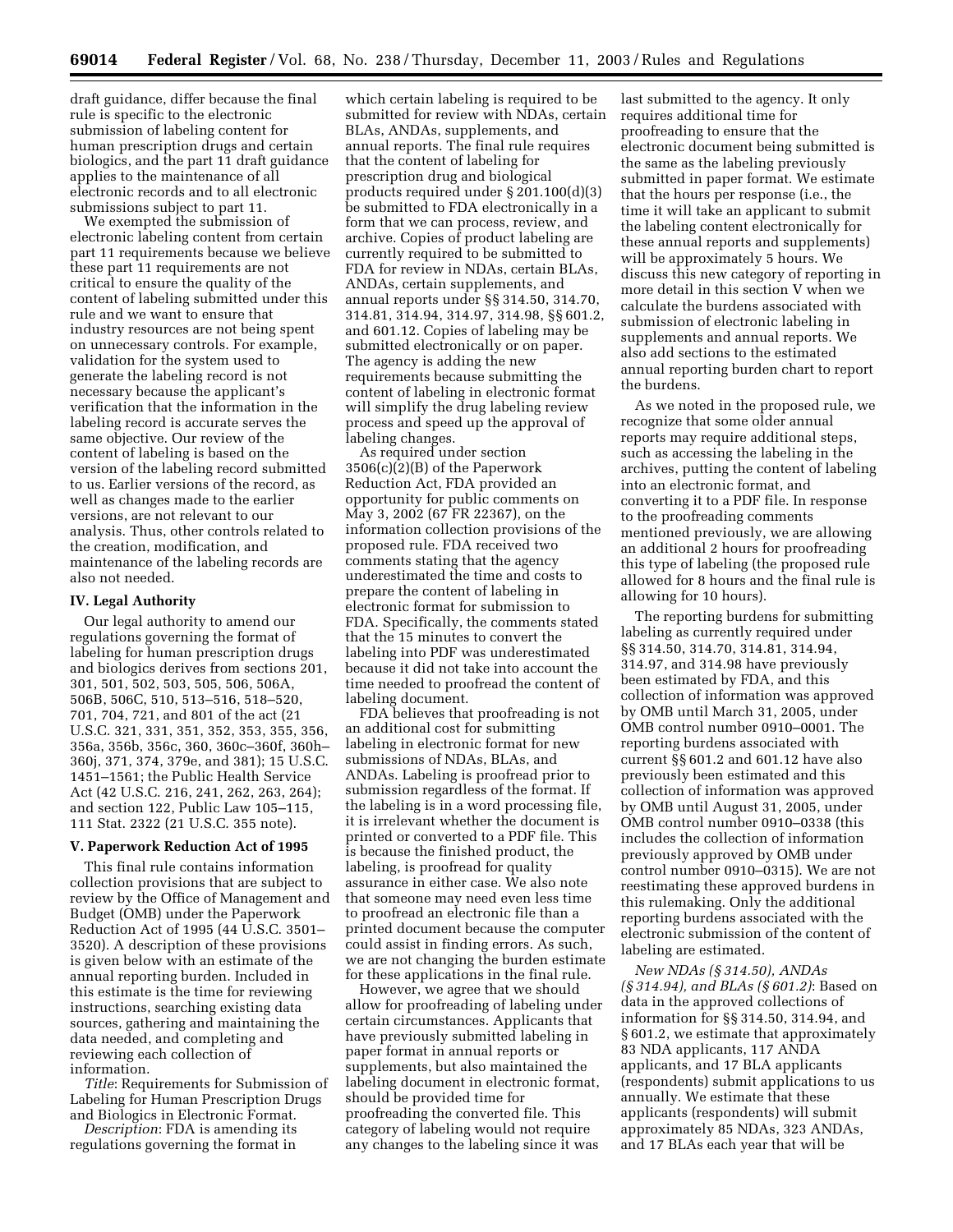subject to this rule.10 Based on our experience with voluntary electronic submissions and our knowledge of the drug and biologic industries, we assume that applicants for new NDAs, ANDAs, and BLAs will already have the necessary labeling in an electronic format that can be easily accessed and converted to a PDF file. Thus, we have estimated that the hours per response, i.e., the additional time necessary for submission of the content of labeling in electronic format for these applications, will be less than 15 minutes. Therefore, we estimate that respondents will spend approximately 106 hours per year submitting the content of labeling to us in accordance with the final rule.

*Supplements to NDAs (§ 314.70) and ANDAs (§ 314.97) and BLAs (§ 601.12(f)(1) and (f)(2))*: Based on data in the approved collections of information for §§ 314.70, 314.97, and  $§ 601.12(f)(1)$  and  $(f)(2)$ , we estimate that approximately 418 NDA applicants, 152 ANDA applicants, and 20 BLA applicants (respondents) submit supplements to approved applications to us annually. We estimate that these applicants (respondents) will submit approximately 630 NDA supplements, 1,000 ANDA supplements, and 20 BLA supplements each year that will be subject to this rule.

Based on our experience with voluntary electronic submissions and our knowledge of the drug and biologic industries, we assume that approximately 254 NDA supplements, 396 ANDA supplements, and 10 BLA supplements will be submitted by applicants who already have the necessary labeling in an electronic format that can be easily accessed and converted to a PDF file. Thus, we have estimated that the hours per response, i.e., the additional time necessary for submission of the content of labeling in electronic format for these supplements, will be less than 15 minutes. Therefore, we estimate that respondents would spend approximately 165 hours per year submitting the content of labeling to us in these supplements under the final rule.

As mentioned previously, we are adding a new category to the paperwork section to allow for proofreading the converted file of labeling that was previously submitted in supplements in paper form (and not requiring any changes since it was last submitted), but is also maintained by the applicant in an electronic format. We estimate that approximately 376 NDA supplements,

604 ANDA supplements, and 10 BLA supplements will be submitted by applicants who previously submitted labeling in paper, but have such labeling available in electronic format. We estimate that the hours per response, i.e., the time it will take an applicant to submit the labeling content electronically for these supplements, will be approximately 5 hours. Therefore, we estimate that in the first year, respondents will spend approximately 4,950 hours submitting the content of labeling that was previously submitted in supplements in paper form. For all supplements combined, we estimate that in the first year, respondents will spend approximately 5,115 hours submitting the content of labeling to us in supplements under the final rule. This expenditure of time will only be necessary the first time that a supplement is submitted with the content of labeling in electronic format. Once the content of labeling has been converted to an electronic format, the time necessary to submit the content of labeling in subsequent supplements will be the same as that for the other types of submissions or less than 15 minutes. Therefore, we estimate that, in subsequent years, respondents will spend approximately 413 hours per year submitting the content of labeling in supplements.

*Annual Reports for NDAs (§ 314.81), ANDAs (§ 314.98), and BLAs (§ 601.12(f)(3))*: Based on data in the approved collections of information for §§ 314.81, 314.98, and § 601.12(f)(3), we estimate that approximately 275 NDA applicants, 275 ANDA applicants, and 75 BLA applicants (respondents) submit annual reports to us annually. We also estimate that each NDA applicant submits to us approximately 9.45 annual reports, each ANDA applicant submits approximately 16.18 annual reports, and each BLA applicant submits approximately 1 annual report each year. Further, we estimate that the total annual responses, i.e., the total number of annual reports submitted to us per year, will remain approximately 2,600 NDA annual reports, 4,450 ANDA annual reports, and 75 BLA annual reports.

Based on our experience with voluntary electronic submissions and our knowledge of the drug and biologic industries, we estimate that approximately 24 percent of NDA annual reports (624 NDA annual reports), 20 percent of ANDA annual reports (890 ANDA annual reports), and 24 percent of BLA annual reports (18 BLA annual reports), will already have the necessary labeling in an electronic

format that can be easily accessed and converted to a PDF file. As discussed above, we estimate that each NDA applicant submits to us approximately 9.45 annual reports, each ANDA applicant submits approximately 16.18 annual reports, and each BLA applicant submits approximately 1 annual report each year. Therefore, approximately 66 NDA applicants, 55 ANDA applicants, and 18 BLA applicants can easily access labeling in electronic form and convert it to a PDF file. For the applicants submitting these annual reports, we estimate that the hours per response, i.e., the additional time necessary for submission of the content of labeling in electronic format in the annual report, will be less than 15 minutes. Therefore, we estimate that respondents would spend approximately 383 hours per year submitting the content of labeling to us in these annual reports under the final rule.

As mentioned previously, we are adding a new category to the paperwork section to allow for proofreading the converted file of labeling that was previously submitted in annual reports in paper form (and not requiring any changes since it was last submitted), but is also maintained by the applicant in an electronic format. For applicants to include labeling content in their annual reports in electronic format, we estimate that approximately 36 percent of NDA annual reports (936 NDA annual reports), 30 percent of ANDA annual reports (1,335 ANDA annual reports), and 36 percent of BLA annual reports (27 BLA annual reports) will be submitted by applicants who previously submitted labeling in paper, but have such labeling available in electronic format. As discussed above, we estimate that each NDA applicant submits to us approximately 9.45 annual reports, each ANDA applicant submits approximately 16.18 annual reports, and each BLA applicant submits approximately 1 annual report each year. Therefore, under the final rule, approximately 99 NDA applicants, 83 ANDA applicants, and 27 BLA applicants would need additional time to proofread these annual reports. We estimate that the hours per response, i.e., the time it will take an applicant to submit the labeling content electronically for these annual reports, will be approximately 5 hours. Therefore, we estimate that respondents would spend approximately 11,490 hours per year submitting the content of labeling to us in these annual reports under the final rule.

We recognize that annual reports for some drug and biological products, particularly older products for which labeling changes have not been made in

<sup>10</sup>The numbers in this final rule have changed from the proposed rule because we have updated the numbers to be more current.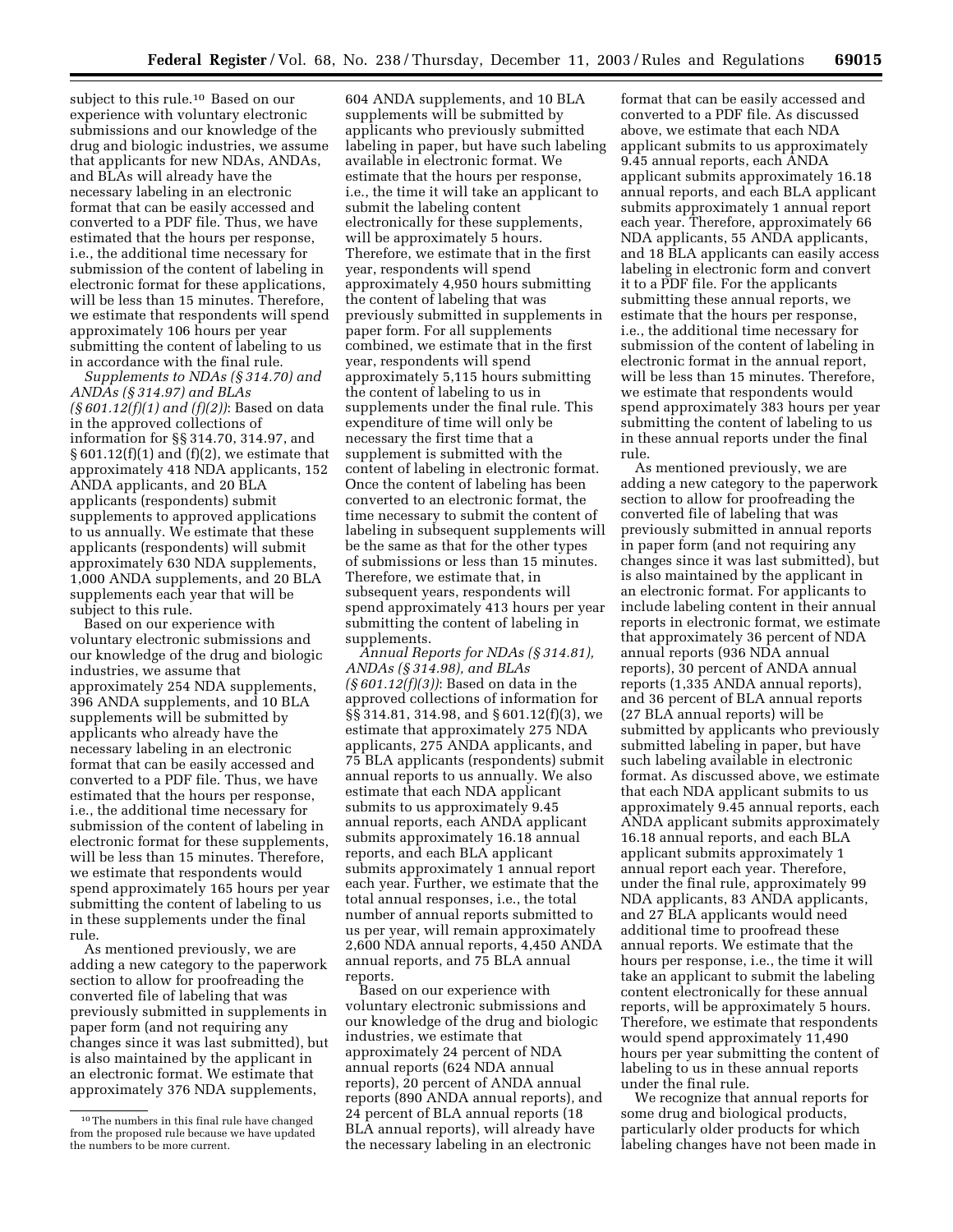several years, may require additional steps. For applicants to include labeling content in their annual reports in electronic format, we estimate that approximately 40 percent of NDA annual reports (1,040 NDA annual reports), 50 percent of ANDA annual reports (2,225 ANDA annual reports), and 40 percent of BLA annual reports (30 BLA annual reports) will be submitted by applicants who may need to access the labeling in their archives, put the content of labeling into an electronic format, and convert it to a PDF file. As discussed previously, we estimate that each NDA applicant submits to us approximately 9.45 annual reports, each ANDA applicant submits approximately 16.18 annual reports, and each BLA applicant

submits approximately 1 annual report each year. Therefore, under the final rule, approximately 110 NDA applicants, 137 ANDA applicants, and 30 BLA applicants would need to put labeling content in an electronic format and convert it to a PDF file. We estimate that the hours per response, i.e., the time it will take an applicant to submit the labeling content electronically for these annual reports, will be approximately 10 hours.11 Therefore, we estimate that respondents would spend approximately 32,950 hours per year submitting the content of labeling to us in these annual reports under the final rule.

labeling to us in annual reports under the final rule. This expenditure of time will only be necessary the first time that an annual report is submitted with the content of labeling in electronic format. Once the content of labeling has been converted to an electronic format, the time necessary to submit the content of labeling in subsequent annual reports will be the same as that for the other types of submissions or less than 15 minutes. Therefore, we estimate that, in subsequent years, respondents will spend approximately 1,781 hours per year submitting the content of labeling

*Description of Respondents*: An applicant submitting an NDA, ANDA, BLA, supplement, or annual report to us

for a drug or biological product.

in annual reports.

We estimate that in the first year, respondents will spend approximately 44,823 hours submitting the content of

| TABLE 1.—ESTIMATED ANNUAL REPORTING BURDEN <sup>1</sup> |  |
|---------------------------------------------------------|--|
|---------------------------------------------------------|--|

21 CFR Section  $\begin{vmatrix} \text{No. of Respondents} \end{vmatrix}$  No. of Respondents  $\begin{vmatrix} \text{No. of Respondent} \end{vmatrix}$ Total Responses | Hours per Response | Total Hours Applications: 314.50 1.03 1.02 1.02 1.02 1.02 1.05 1.02 1.02 21 314.94 117 2.76 323 25 81 601.14 (Applications submitted under § 601.2) 17 | 17 | 17 | .25 | 4 Subtotal, applications and the control of the control of the control of the control of the control of the control of the control of the control of the control of the control of the control of the control of the control of Supplements: 314.70 (Products not requiring additional steps for electronic submission) | 167 | 1.52 | 254 | .25 | 63 314.70 (Products requiring additional proofreading) 251 1.50 376 5 1,880 314.97 (Products not requiring additional steps for electronic submission) 61 | 6.50 | 396 | .25 | 99 314.97(Products requiring additional proofreading) 91 6.50 604 5 3,020 601.14 (Supplements submitted under § 601.12(f)(1) and (f)(2))(Products not requiring additional steps for electronic submission) 8 1.25 10 .25 3 601.14 (Supplements submitted under § 601.12(f)(1) and (f)(2)) (Products requiring additional proofreading) 12 | .83 | 10 | 5 50 Subtotal, supplements, year one 5,115 Subtotal, supplements, subsequent years<sup>2</sup> 413 Annual Reports: 314.81 (Products not requiring additional steps for electronic submission) 66 9.45 624 .25 156 314.81 (Products requiring additional proofreading) 99 9.45 936 5 4,680

 $^{11}$  The number increased from 8 hours to 10 hours

to allow for additional time to proofread.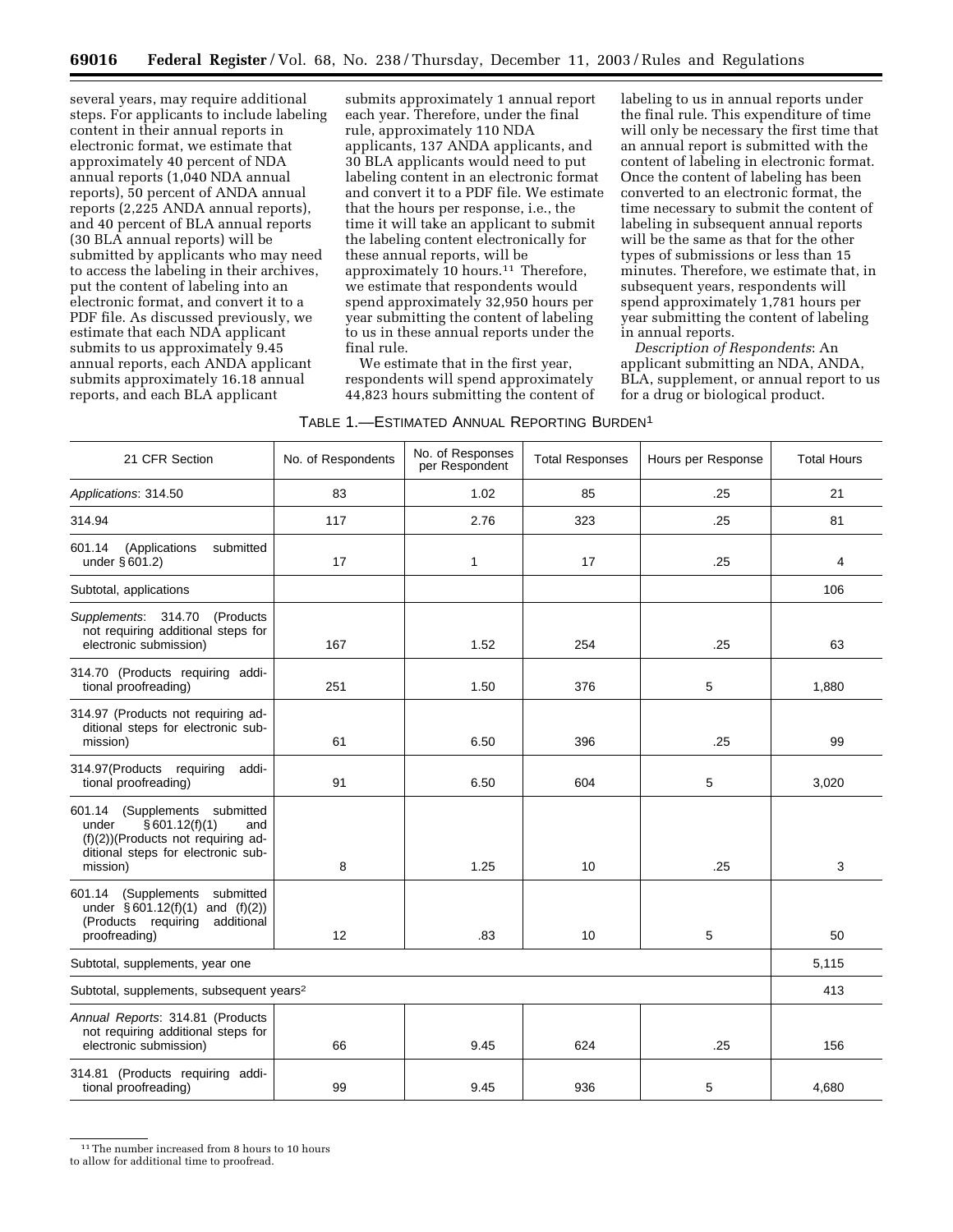| 21 CFR Section                                                                                                             | No. of Respondents | No. of Responses<br>per Respondent | <b>Total Responses</b> | Hours per Response | <b>Total Hours</b> |
|----------------------------------------------------------------------------------------------------------------------------|--------------------|------------------------------------|------------------------|--------------------|--------------------|
| 314.81 (Products requiring addi-<br>tional steps for electronic sub-<br>mission)                                           | 110                | 9.45                               | 1,040                  | 10                 | 10,400             |
| 314.98 (Products not requiring ad-<br>ditional steps for electronic sub-<br>mission)                                       | 55                 | 16.18                              | 890                    | .25                | 222                |
| 314.98 (Products requiring addi-<br>tional proofreading)                                                                   | 83                 | 16.18                              | 1,335                  | 5                  | 6,675              |
| 314.98 (Products requiring addi-<br>tional steps for electronic sub-<br>mission)                                           | 137                | 16.18                              | 2,225                  | 10                 | 22,250             |
| 601.14 (Annual reports submitted<br>under $§ 601.12(f)(3)$ not requiring<br>additional steps for electronic<br>submission) | 18                 | 1                                  | 18                     | .25                | 5                  |
| 601.14 Annual reports submitted<br>under $§ 601.12(f)(3)$ (Products<br>requiring additional proofreading)                  | 27                 | 1                                  | 27                     | 5                  | 135                |
| 601.14 (Annual reports submitted<br>under $§ 601.12(f)(3)$<br>requiring<br>additional steps for electronic<br>submission)  | 30                 | $\mathbf{1}$                       | 30                     | 10                 | 300                |
| Subtotal, annual reports, year one                                                                                         |                    |                                    |                        |                    | 44,823             |
| Subtotal, annual reports, subsequent years <sup>3</sup>                                                                    |                    |                                    |                        |                    | 1.781              |
| Total, year one                                                                                                            |                    |                                    |                        |                    | 50,044             |
| Total, subsequent years <sup>3</sup>                                                                                       |                    |                                    |                        |                    | 2,300              |

| TABLE 1.-ESTIMATED ANNUAL REPORTING BURDEN <sup>1</sup> -Continued |  |  |  |
|--------------------------------------------------------------------|--|--|--|
|--------------------------------------------------------------------|--|--|--|

1There are one-time capital costs to: (1) Acquire computer software; (2) train employees to use the software; and (3) convert certain labeling to an electronic format. These costs are estimated to be about \$2.3 million (see section VIII of this document). There are no operating or mainte-<br>nance costs associated with this collection of information.

<sup>2</sup>We estimate that for certain annual reports, respondents will spend 5 hours per response in the first year. We estimate that in subsequent years respondents will spend less than 15 minutes per response for all supplemen

<sup>3</sup>We estimate that for certain annual reports, respondents will spend either 5 or 10 hours per response in the first year. We estimate that in subsequent years respondents will spend less than 15 minutes per response for all annual reports.

In compliance with section 3507(d) of the Paperwork Reduction Act of 1995 (44 U.S.C. 3507(d)), the agency has submitted a copy of this rule to OMB for its review and approval of these information collections.

The information collection provisions in this final rule have been approved under OMB control number 0910–0530. This approval expires on November 30, 2006. An agency may not conduct or sponsor, and a person is not required to respond to, a collection of information unless the information collection displays a currently valid OMB control number.

#### **VI. Environmental Impact**

The agency has determined under 21 CFR 25.30(h) that this action is of a type that does not individually or cumulatively have a significant effect on the human environment. Therefore, neither an environmental assessment

nor an environmental impact statement is required.

# **VII. Federalism**

FDA has analyzed this final rule in accordance with the principles set forth in Executive Order 13132. FDA has determined that the rule does not contain policies that have substantial direct effects on the States, on the relationship between the National Government and the States, or on the distribution of power and responsibilities among the various levels of government. Accordingly, the agency has concluded that the rule does not contain policies that have federalism implications as defined in the Executive order and, consequently, a federalism summary impact statement is not required.

#### **VIII. Analysis of Economic Impacts**

We have examined the impacts of this final rule under Executive Order 12866 and the Regulatory Flexibility Act (5 U.S.C. 601–612), and the Unfunded Mandates Reform Act of 1995 (Public Law 104–4). Executive Order 12866 directs agencies to assess all costs and benefits of available regulatory alternatives and, when regulation is necessary, to select regulatory approaches that maximize net benefits (including potential economic, environmental, public health and safety, and other advantages; distributive impacts; and equity). Under the Regulatory Flexibility Act, if a rule may have a significant economic impact on a substantial number of small entities, an agency must consider alternatives that would minimize the economic impact of the rule on small entities. Section 202(a) of the Unfunded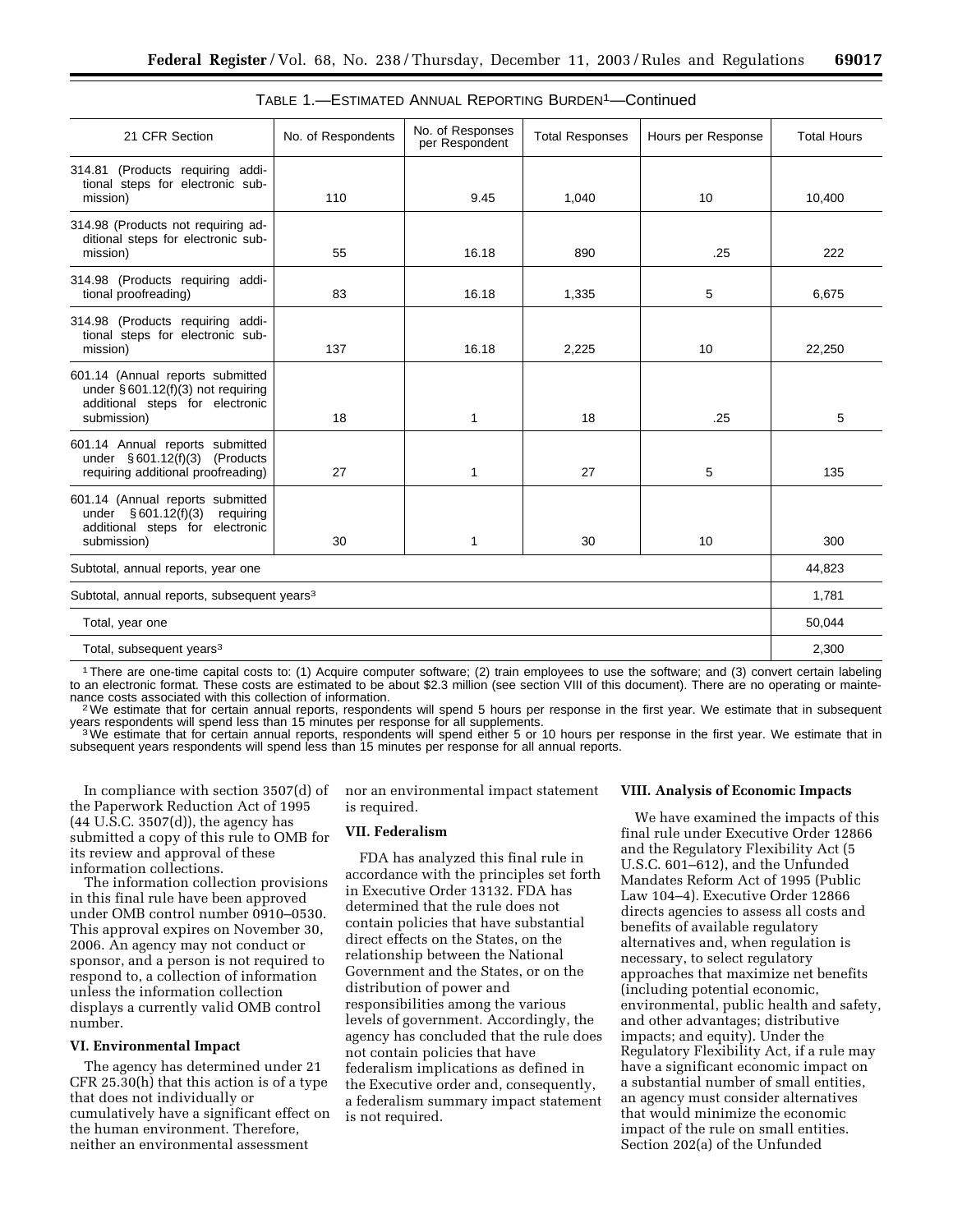Mandates Reform Act of 1995 requires that agencies prepare a written assessment of anticipated costs and benefits before proposing any rule that may result in an expenditure by State, local, and tribal governments, in the aggregate, or by the private sector, of \$100 million in any one year (adjusted annually for inflation).

We believe that this final rule is consistent with the regulatory philosophy and principles identified in Executive Order 12866 and in these two statutes. The final rule is a significant regulatory action as defined in section 3 paragraph (f)(4) of the Executive order. However, as shown in this section VIII, the final rule will not be an economically significant regulatory action as defined by the Executive order and will not require further analysis under the Regulatory Flexibility Act.

The Unfunded Mandates Reform Act of 1995 does not require FDA to prepare a statement of costs and benefits for the final rule because the final rule would not result in an expenditure of \$100 million in any one year, adjusted for inflation. The current inflation-adjusted statutory threshold is approximately \$110 million.

The purpose of this final rule is to require applicants to submit in electronic format the content of labeling required under § 201.100(d)(3) in NDAs, ANDAs, BLAs, annual reports, and applicable supplements. Submissions in electronic format will help simplify and speed up our review of these documents. Currently, applicants may voluntarily submit such data in electronic form, but they are not required to do so. The rule will require all applicants of approved and new NDAs, BLAs, and ANDAs to convert the content of labeling to an electronic format for submission. At this time, PDF is the type of electronic file format that we have the ability to accept for processing, reviewing, and archiving. Applicants that do not already have the capabilities to create PDF files will have to acquire the software and expertise to do so or make contractual arrangements to have documents converted.

The economic burden on industry will include a one-time cost to acquire the appropriate computer software and train employees on its use. Applicants may also incur additional one-time costs to revise applications that have not had any labeling changes within the last few years to a format that can be converted to a PDF file. We do not know the number of applicants that currently have the capability to submit electronic files, nor do we have firsthand information on how labeling files are currently maintained or on how much

time will be required to train employees on the software and new procedures.

Three comments were received regarding the economic impact analysis. Two of these comments suggested that the cost to convert the content of labeling to a PDF format was underestimated because it did not include the cost to proofread the labeling after it is converted to a PDF file. The time required for proofreading ranged from 4 to 6 hours depending on the complexity/length of the labeling. One of these comments also suggested that the cost for converting older labeling that is only available on paper was underestimated, suggesting that the costs should include costs for equipment, training, and time to scan paper documents.

The agency agrees that we should allow for proofreading of labeling under certain circumstances. Applicants that have previously submitted annual reports or supplements in paper form, but also maintained the documents in electronic format, should be provided time for proofreading the converted file. This category of labeling would not require any changes to the labeling since it was last submitted to the agency. It only requires additional time for proofreading to ensure that it is the same as the labeling submitted in paper format. Five hours was used in this analysis to reflect the cost under these circumstances.

However, we do not agree that proofreading is an incremental cost for labeling that has been changed and is in a word processing file. Proofreading of the finished product for submission (in this case, the PDF file) is done now as part of current industry quality assurance practice. We also do not agree with the comment that costs for scanning labeling should be included in the impact analysis. While scanning paper labeling and using optical character recognition software is an option some firms may choose, it is not required. The labeling can be transcribed into a word processing format and then converted. However, we did increase the time estimate for such conversions by an additional 2 hours and we also increased our estimate of the percent of labeling that is included in this category because we now believe that number was underestimated.

Annually, we receive approximately 425 applications, 7,125 annual reports, and 1,650 supplements that contain labeling from approximately 625 applicants. Based on our experience working with voluntary electronic submissions, we estimate that overall approximately 70 percent of the

applicants (440) already have the necessary software and trained personnel to comply with this rule. The remaining 30 percent of applicants (190) would need to purchase software, which costs about \$250. Based on agency review, approximately 78 percent of these 190 applicants 148 would be considered small (fewer than 750 employees for drug product manufacturers and fewer than 500 employees for biological product manufacturers). We estimate that each small applicant would need to purchase only one copy of the software, for a total of 148 copies. The remaining 22 percent of applicants (42) that would need to purchase software are large entities. The agency estimates that each of these firms would need to purchase about 3 copies of the software or 126 copies (42 x 3). Thus, the total one-time cost for software is \$68,500 ((148 + 126) x \$250). Training costs include the cost of the software training course (estimated at \$150 for a 6-hour course) and the wages of the employees attending the course (assuming an average weighted wage rate of \$40 per hour). We estimate that applicants would train two employees per software purchase (548 employees), for a total one-time cost of \$213,720  $((\$150 + (6 \text{ hours} \times \$40)) \times 548)$ . The total one-time cost for software and training combined is estimated to be \$282,220 (\$68,500 + \$213,720).

The cost to convert the applicable labeling to an electronic format is a onetime cost. The cost of conversions for new NDAs, BLAs, and ANDAs will be nominal because the file would be in a format easily convertible to PDF. The PDF file, being the finished product, would be proofread for quality assurance. Annually, we receive approximately 1,650 supplements that would be subject to the final rule. Because the majority of products for which supplements are submitted would have had labeling changes within the last few years, most labeling files would be easily accessible. Currently, the labeling in about 40 percent (660) of the supplements received is submitted in a PDF format and would require an estimated additional 15 minutes to comply with this final rule. The labeling in the remaining 60 percent (990) will require an estimated 5 hours to process and proofread. Thus, the total number of hours needed to convert applicable labeling in supplements to a PDF file format is  $5,115$  ((0.25 x 660) + (5 x 990)).

Labeling in most of the annual reports will also need to be converted. The conversion of this labeling to a PDF file for about 40 percent of NDA annual reports (975), 50 percent of ANDA annual reports (2,295), and 40 percent of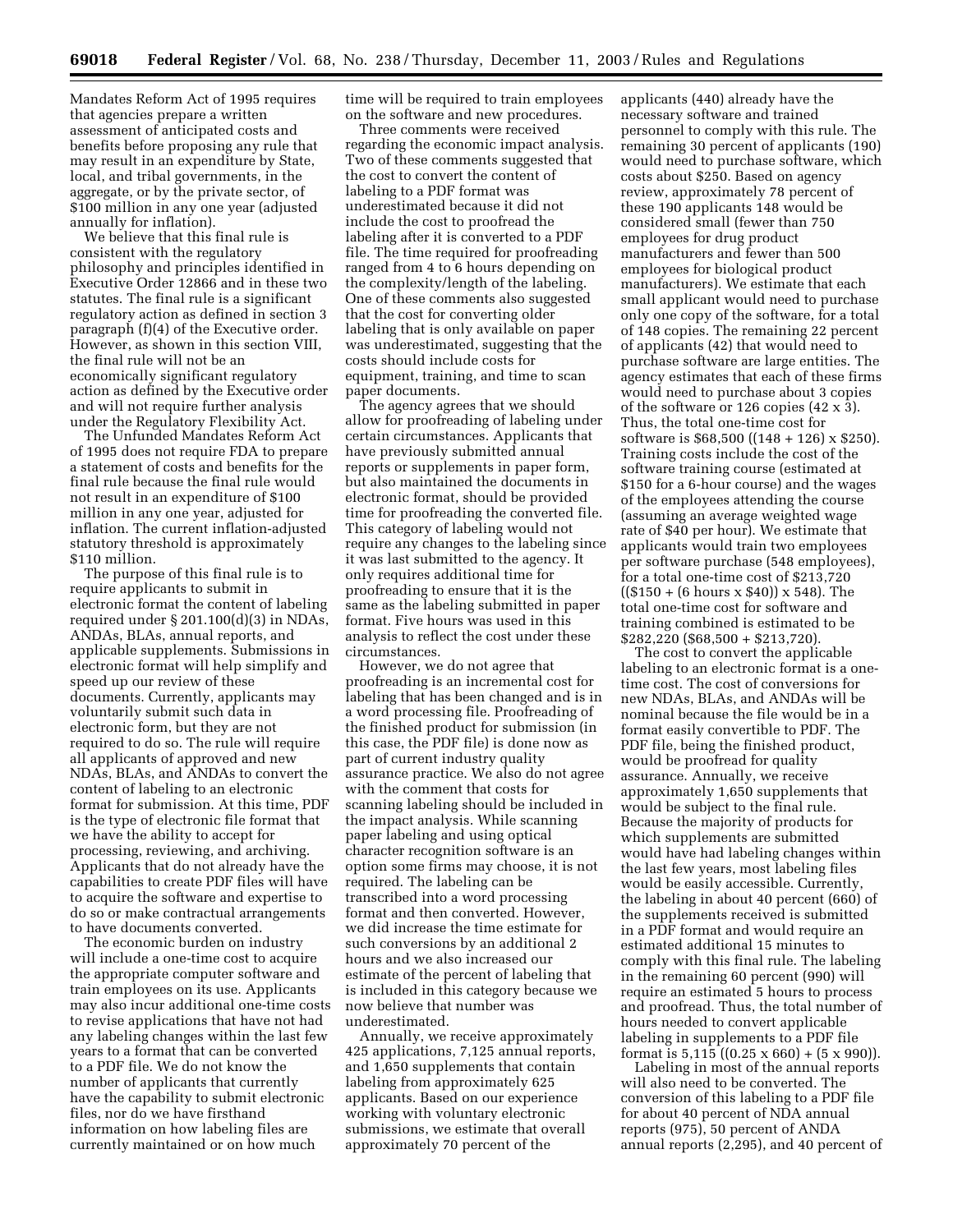BLA annual reports (40), would require additional time to complete because they are not in a format easily convertible to PDF. We estimate that these annual reports would require 10 hours to complete, for a total of 33,100 hours  $((975 + 2,295 + 40) \times 10)$ . For the content of labeling in the remaining annual reports (3,815), an estimated 40 percent (1,526) would require 15 minutes to process because they are currently in PDF format, and the remaining 2,289 annual reports will require approximately 5 hours to process and proofread, for a total of 11,827 hours ((1,526 x 0.25) + (2,289 x 5)). Thus, the total number of hours needed to convert all applicable labeling to a PDF file format in supplements and annual reports is 50,042 (5,115 + 33,100 + 11,827). Using the weighted average wage rate (\$40 per hour), the total onetime costs to convert applicable labeling in supplements and annual reports would be about \$2.0 million (50,042 x \$40). The cost for the entire rule is estimated to be about \$2.3 million (\$0.3 million (software and training + \$2.0 million labeling)).

Approximately 300 domestic entities would be affected by this final rule, about 240 of which meet the Small Business Administration's definition of a small entity (fewer than 750 employees for drug product manufacturers and fewer than 500 employees for biological product manufacturers). The economic impact of this final rule would vary by firm depending on the number of applications they hold and whether or not the company has PDF capabilities. The number of applications per firm ranges from 1 to 124, with a median of 4 applications per small entity. The average small entity has about 7 applications, and, assuming a worst case scenario—the firm did not have the content of labeling in an electronic format and needed to purchase software and train employees—this rule would cost the average small firm about \$4,000  $($1,030$$  software and training  $+ (7 \times 10)$ hours x \$40)), which is about \$550 per application. Because these costs would almost certainly be less than 1 percent of product revenues, the agency certifies that this final rule will not have a significant economic impact on a substantial number of small entities.

#### **List of Subjects**

#### *21 CFR Part 314*

Administrative practice and procedure, Confidential business information, Drugs, Reporting and recordkeeping requirements.

#### *21 CFR Part 601*

Administrative practice and procedure, Biologics, Confidential business information.

■ Therefore, under the Federal Food, Drug, and Cosmetic Act, the Public Health Service Act, and under authority delegated to the Commissioner of Food and Drugs, 21 CFR parts 314 and 601 are amended as follows:

# **PART 314—APPLICATIONS FOR FDA APPROVAL TO MARKET A NEW DRUG**

■ 1. The authority citation for 21 CFR part 314 continues to read as follows:

**Authority:** 21 U.S.C. 321, 331, 351, 352, 353, 355, 355a, 356, 356a, 356b, 356c, 371, 374, 379e.

■ 2. Section 314.50 is amended by revising paragraph (l)(1); by adding headings for paragraphs (l)(2), (l)(3), and (l)(4); by removing from paragraphs (l)(2) and (l)(3) the word ''shall'' and adding in its place the word ''must''; and by adding paragraph (l)(5) to read as follows:

#### **§ 314.50 Content and format of an application.**

\* \* \* \* \* (l) *Format of an original application*. (1) *Archival copy*. The applicant must submit a complete archival copy of the application that contains the information required under paragraphs (a) through (f) of this section. FDA will maintain the archival copy during the review of the application to permit individual reviewers to refer to information that is not contained in their particular technical sections of the application, to give other agency personnel access to the application for official business, and to maintain in one place a complete copy of the application. Except as required by paragraph (l)(1)(i) of this section, applicants may submit the archival copy on paper or in electronic format provided that electronic submissions are made in accordance with part 11 of this chapter.

(i) *Labeling*. The content of labeling required under § 201.100(d)(3) of this chapter (commonly referred to as the package insert or professional labeling), including all text, tables, and figures, must be submitted to the agency in electronic format as described in paragraph (l)(5) of this section. This requirement is in addition to the requirements of paragraph (e)(2)(ii) of this section that copies of the formatted label and all labeling be submitted. Submissions under this paragraph must be made in accordance with part 11 of this chapter, except for the requirements of § 11.10(a), (c) through (h), and (k),

and the corresponding requirements of § 11.30.

- (ii) [Reserved]
- (2) *Review copy*. \* \* \*
- $(3)$  *Field copy.* \* \* \*
- (4) *Binding folders*. \* \* \*

(5) *Electronic format submissions*. Electronic format submissions must be in a form that FDA can process, review, and archive. FDA will periodically issue guidance on how to provide the electronic submission (e.g., method of transmission, media, file formats, preparation and organization of files).

■ 3. Section 314.81 is amended by revising paragraph (b)(2)(iii) to read as follows:

# **§ 314.81 Other postmarketing reports.**

- \* \* \* \* \*
	- (b) \* \* \*
	- $(2)^{*}$  \* \*

(iii) *Labeling*. (*a*) Currently used professional labeling, patient brochures or package inserts (if any), and a representative sample of the package labels.

(*b*) The content of labeling required under § 201.100(d)(3) of this chapter (i.e., the package insert or professional labeling), including all text, tables, and figures, must be submitted in electronic format. Electronic format submissions must be in a form that FDA can process, review, and archive. FDA will periodically issue guidance on how to provide the electronic submission (e.g., method of transmission, media, file formats, preparation and organization of files). Submissions under this paragraph must be made in accordance with part 11 of this chapter, except for the requirements of § 11.10(a), (c) through (h), and (k), and the corresponding requirements of § 11.30.

(*c*) A summary of any changes in labeling that have been made since the last report listed by date in the order in which they were implemented, or if no changes, a statement of that fact.

\* \* \* \* \*

■ 4. Section 314.94 is amended by revising paragraph (d)(1) to read as follows:

### **§ 314.94 Content and format of an abbreviated application.**

\* \* \* \* \* (d)  $*$   $*$   $*$  (1) The applicant must submit a complete archival copy of the abbreviated application as required under paragraphs (a) and (c) of this section. FDA will maintain the archival copy during the review of the application to permit individual reviewers to refer to information that is not contained in their particular technical sections of the application, to give other agency personnel access to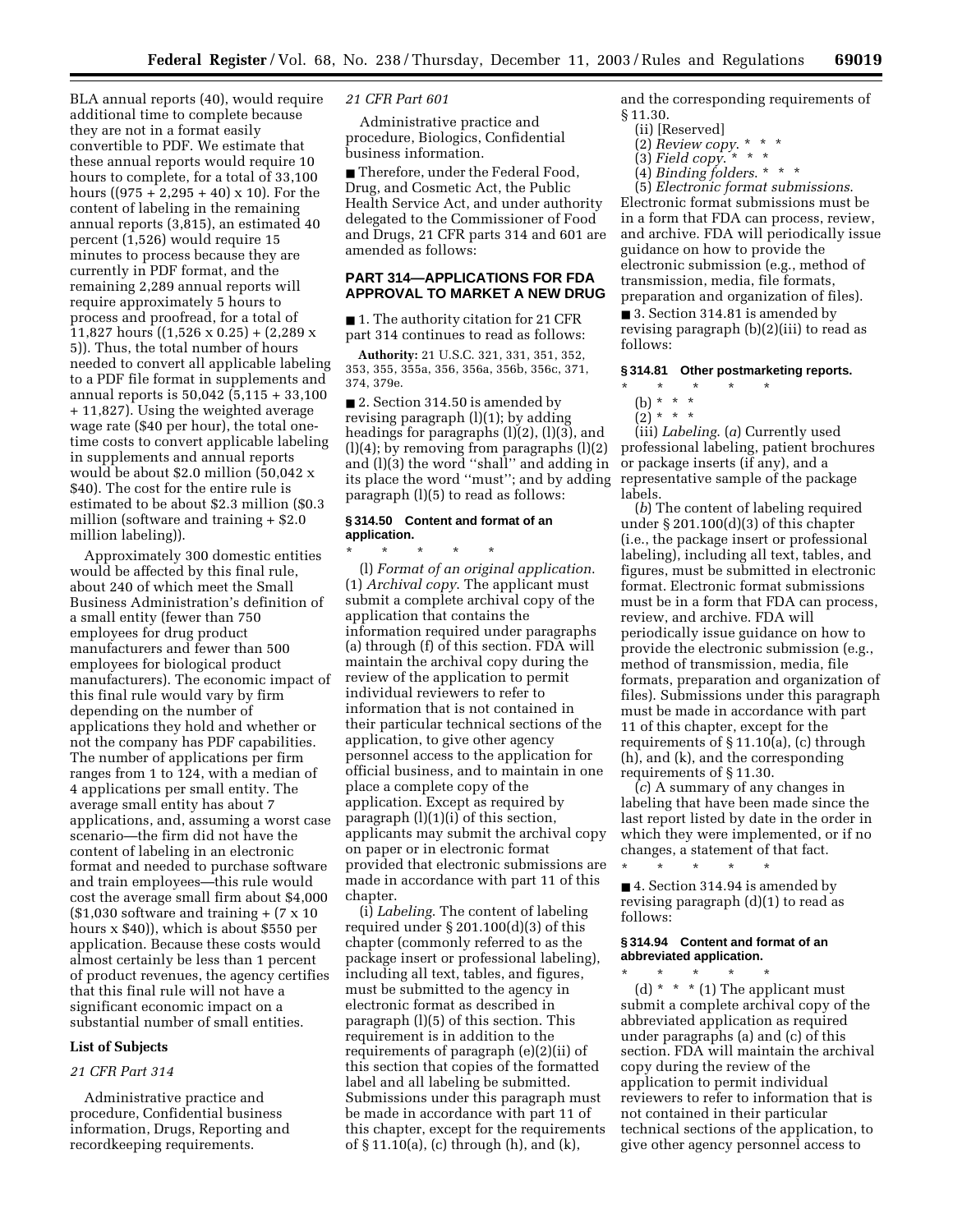the application for official business, and to maintain in one place a complete copy of the application.

(i) *Format of submission*. An applicant may submit portions of the archival copy of the abbreviated application in any form that the applicant and FDA agree is acceptable, except as provided in paragraph  $(d)(1)(ii)$  of this section.

(ii) *Labeling*. The content of labeling required under § 201.100(d)(3) of this chapter (commonly referred to as the package insert or professional labeling), including all text, tables, and figures, must be submitted to the agency in electronic format as described in paragraph (d)(1)(iii) of this section. This requirement applies to the content of labeling for the proposed drug product only and is in addition to the requirements of paragraph (a)(8)(ii) of this section that copies of the formatted label and all proposed labeling be submitted. Submissions under this paragraph must be made in accordance with part 11 of this chapter, except for the requirements of § 11.10(a), (c) through (h), and (k), and the corresponding requirements of § 11.30.

(iii) *Electronic format submissions*. Electronic format submissions must be in a form that FDA can process, review, and archive. FDA will periodically issue guidance on how to provide the electronic submission (e.g., method of transmission, media, file formats, preparation and organization of files). \* \* \* \* \*

# **PART 601—LICENSING**

■ 5. The authority citation for 21 CFR part 601 continues to read as follows:

**Authority:** 15 U.S.C. 1451–1561; 21 U.S.C. 321, 351, 352, 353, 355, 356b, 360, 360c– 360f, 360h–360j, 371, 374, 379e, 381; 42 U.S.C. 216, 241, 262, 263, 264; sec. 122, Pub. L. 105–115, 111 Stat. 2322 (21 U.S.C. 355 note).

■ 6. Add 601.14 to subpart C to read as follows:

#### **§ 601.14 Regulatory submissions in electronic format.**

(a) *General*. Electronic format submissions must be in a form that FDA can process, review, and archive. FDA will periodically issue guidance on how to provide the electronic submission (e.g., method of transmission, media, file formats, preparation and organization of files.)

(b) *Labeling*. The content of labeling required under § 201.100(d)(3) of this chapter (commonly referred to as the package insert or professional labeling), including all text, tables, and figures, must be submitted to the agency in

electronic format as described in paragraph (a) of this section. This requirement is in addition to the provisions of §§ 601.2(a) and 601.12(f) that require applicants to submit specimens of the labels, enclosures, and containers, or to submit other final printed labeling. Submissions under this paragraph must be made in accordance with part 11 of this chapter except for the requirements of § 11.10(a), (c) through (h), and (k), and the corresponding requirements of § 11.30.

Dated: July 31, 2003.

## **Jeffrey Shuren,**

*Assistant Commissioner for Policy.* [FR Doc. 03–30641 Filed 12–9–03; 8:45 am] **BILLING CODE 4160–01–S**

#### **DEPARTMENT OF THE TREASURY**

**Internal Revenue Service** 

**26 CFR Part 1** 

**[TD 9097]** 

**RIN 1545–AX22** 

# **Arbitrage Restrictions Applicable to Tax-Exempt Bonds Issued by State and Local Governments**

**AGENCY:** Internal Revenue Service (IRS), Treasury.

**ACTION:** Final regulations.

**SUMMARY:** This document contains final regulations on the arbitrage restrictions applicable to tax-exempt bonds issued by state and local governments. The regulations affect issuers of tax-exempt bonds and provide a safe harbor for qualified administrative costs for broker's commissions and similar fees incurred in connection with the acquisition of guaranteed investment contracts or investments purchased for a yield restricted defeasance escrow.

**DATES:** *Effective Date:* These regulations are effective February 9, 2004.

*Applicability Date:* For dates of applicability, *see* § 1.148–11(i) of these regulations.

**FOR FURTHER INFORMATION CONTACT:** Rose M. Weber, (202) 622–3980 (not a tollfree number).

#### **SUPPLEMENTARY INFORMATION:**

#### **Background**

This document amends 26 CFR part 1 under section 148 of the Internal Revenue Code by providing rules for determining when certain brokers' commissions or similar fees are qualified administrative costs (the final regulations). On August 27, 1999, the

IRS published in the **Federal Register** a notice of proposed rulemaking (REG– 105565–99)(64 FR 46876) (the proposed regulations). The proposed regulations modify § 1.148–5(e)(2) to provide a safe harbor for determining whether brokers' commissions and similar fees incurred in connection with the acquisition of guaranteed investment contracts or investments purchased for a yield restricted defeasance escrow are treated as qualified administrative costs. Comments on the proposed regulations were received and a hearing was held on December 14, 1999. After consideration of all the comments, the proposed regulations are adopted as revised by this Treasury decision. The revisions are discussed below.

#### **Explanation of Provisions**

#### *I. Existing Regulations*

A. Investment Yield and Administrative Costs

Section 148 limits the yield on investments purchased with proceeds of tax-exempt bonds. In general, under § 1.148–5(b)(1) of the existing regulations, the yield on an investment is computed by comparing receipts from the investment to payments for the investment. Section 1.148–5(e)(1) provides that the yield on an investment generally is not adjusted to take into account any costs or expenses paid, directly or indirectly, to purchase, carry, sell, or retire the investment (administrative costs). However, § 1.148–5(e)(2)(i) provides that the yield on nonpurpose investments (as defined in § 1.148–1(b)) is adjusted to take into account qualified administrative costs. Qualified administrative costs are reasonable, direct administrative costs, other than carrying costs, such as separately stated brokerage or selling commissions, but not legal and accounting fees, recordkeeping, custody, and similar costs. In general, under § 1.148–5(e)(2)(i), administrative costs are not reasonable unless they are comparable to administrative costs that would be charged for the same investment or a reasonably comparable investment if acquired with a source of funds other than gross proceeds of taxexempt bonds (the comparability standard).

# B. Special Rule for Guaranteed Investment Contracts

Section  $1.148-5(e)(2)(iii)$  of the existing regulations provides that, for a guaranteed investment contract, a broker's commission or similar fee paid on behalf of either an issuer or the guaranteed investment contract provider generally is a qualified administrative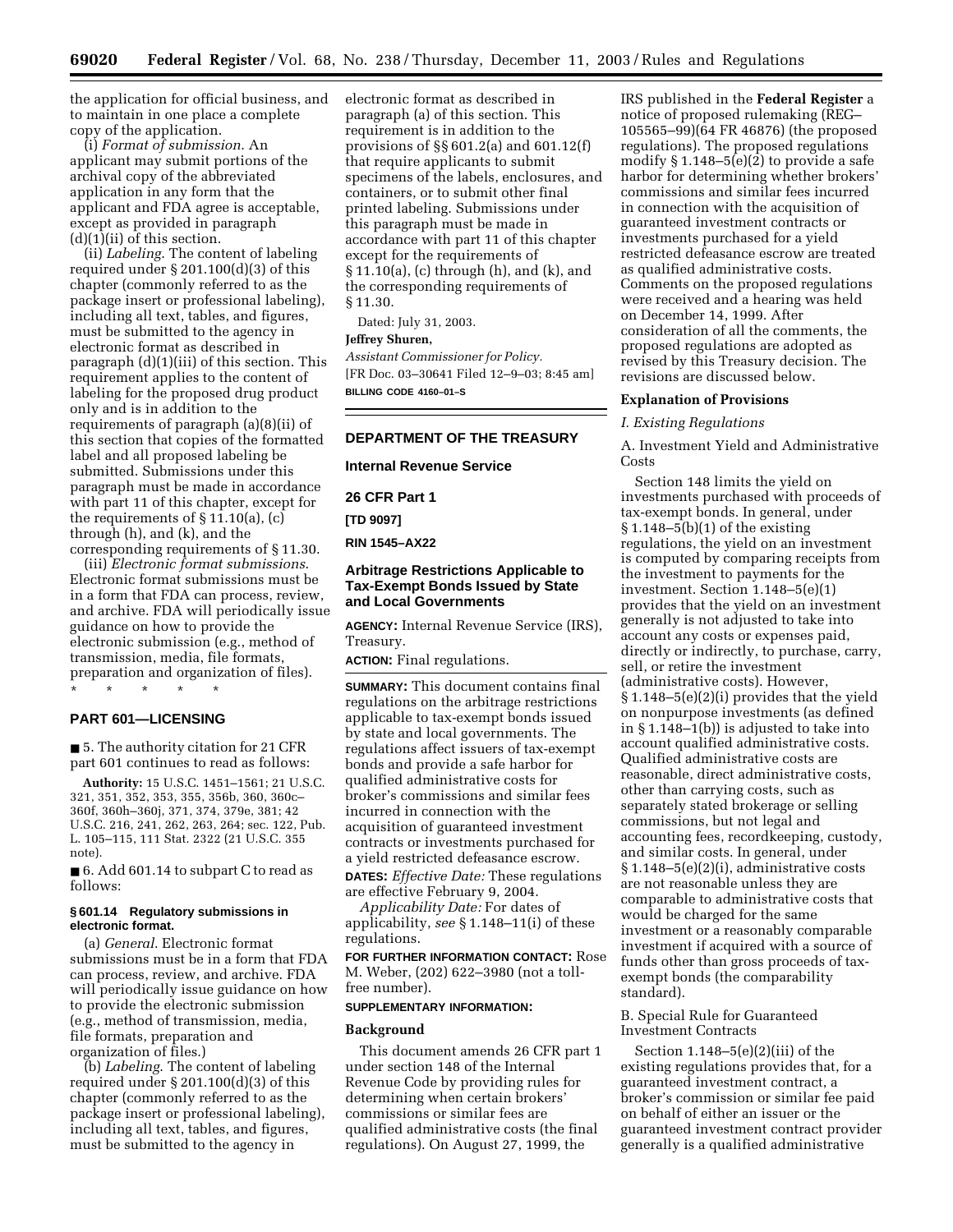From: Margo Burnette, Director **Office of Information Technology<br>Office of Information Technology**<br>CDER, HFD-070 mo

Subject: Docket 92S-0251 - Transmittal

To: Chief, Dockets Management Branch, HFA-305

Pursuant to 21 CFR part 112(b)(2), and on behalf of the Center for Drug Evaluation and Research (CDER), please find the attached notification of CDER's readiness to accept electronic regulatory submissions for content of labeling.

Regulatory citation: 21 CFR 314,50(I), 314.94(d), 601.14(b), and 314.81(b)

Effective date: October 31, 2005

Please add the attached notification to the official docket 92S-0251

Memorandum 31 to docket 92S-0251 (dated September 21, 2004) announced the Center's readiness to accept content of labeling in either PDF or XML format

This notification updates Memorandum 31 by eliminating the use of PDF as an acceptable format for the submission of content of labeling beginning October 31, 2005. Health Level Seven (HL7) Structured Product Labeling (SPL) in XML format is the only acceptable format for the submission of the content of labeling in electronic format. This applies to the content of labeling provided with original submissions, supplements, and annual reports.

The Agency has developed an automated system to process, review and archive the contents of labeling in electronic format using the HL7/SPL standard and implementation begins on October 31,2005.

Applicants should provide the SPL content of labeling file as described in the document SPL Implementation Guide for FDA Content of Labeling Submissions available from HL7. Additional details on content of labeling submissions may be found in guidance to industry: Providing Regulatory Submissions in Electronic Format - Content of Labeling.

Documentation for creating and viewing SPL files may be found through the FDA web site at http://www.fda.gov/oc/datacouncil/spl.html . This site provides the following :

 $\bullet$  Directions for obtaining the SPL standard and schema from HL7

 $19925 - 0251$ 

 $m32$ 

**P.82** EBT9 76S TOE

**FDA/CDER/OIT** DCL-57-5002 T3:22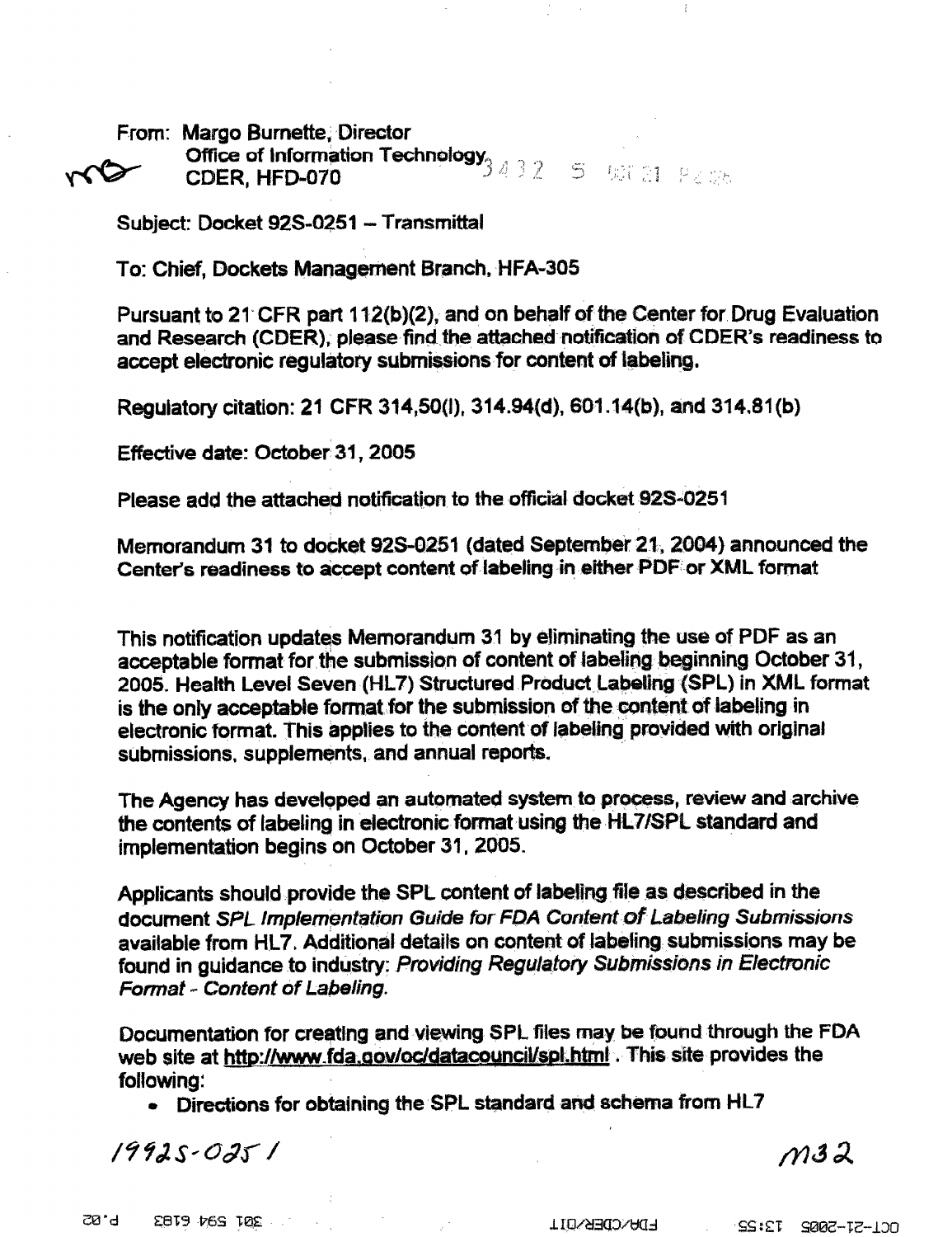- . Links to the document SPL Implementation Guide for FDA Content of Labeling Submissions, the companion document to the HL7 SPL standard providing additional details on creating SPL files
- Link to the guidance to industry: Providing Regulatory Submissions in **Electronic Format - Content of Labeling**
- Stylesheet files for viewing SPL content of labeling files
- Sample SPL content of labeling files  $\bullet$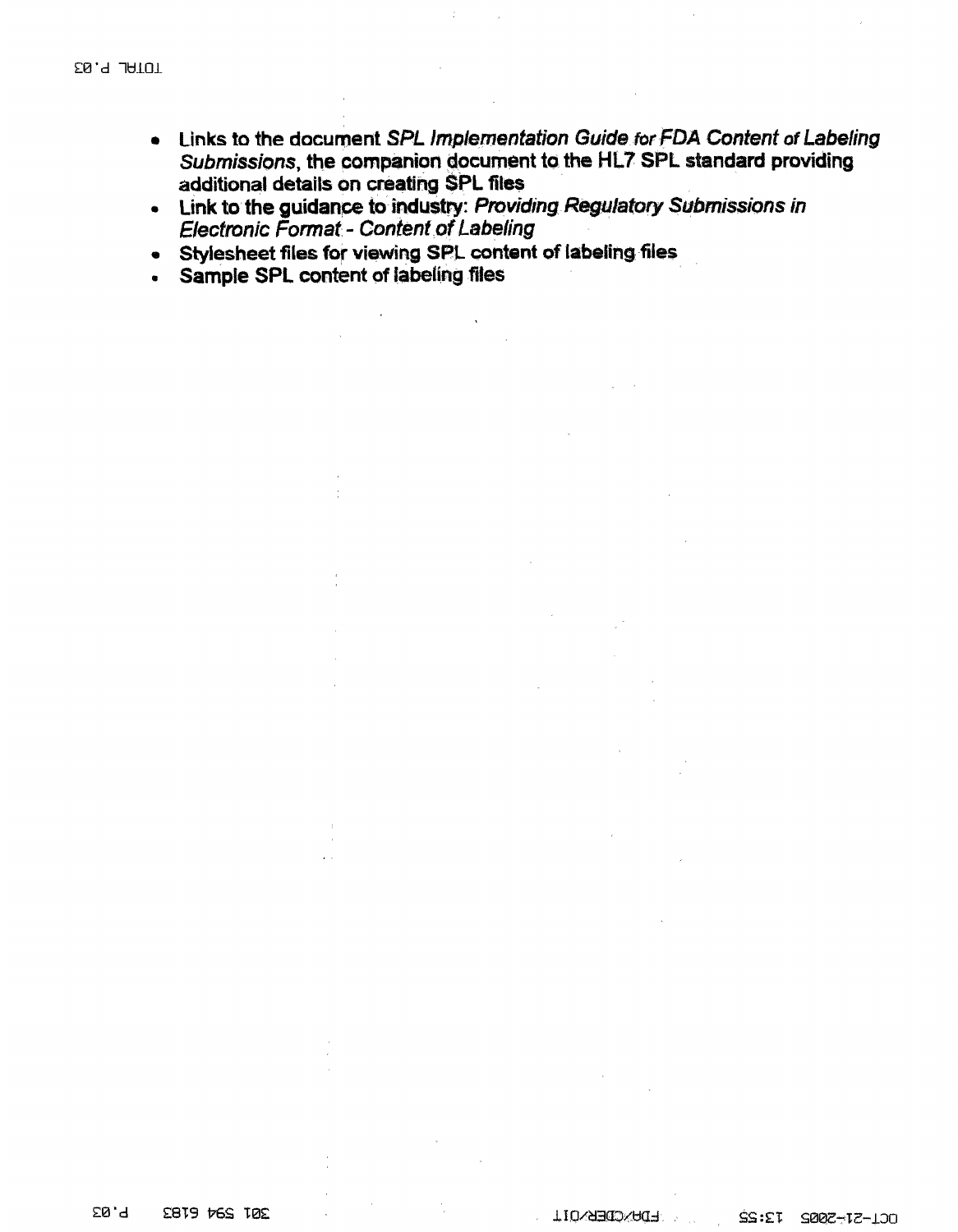# **Electronic Labeling Information Processing System (ELIPS) Validation and Conformance Rules**

October, 2005

 $\overline{a}$ 

<span id="page-43-0"></span><sup>1</sup> This document is not an HL7 informative document. It is used with the *SPL Implementation Guide for FDA Content of Labeling Submissions* posted on the FDA website at <http://www.fda.gov/oc/datacouncil/spl.html>). Questions or comments regarding this document should be directed to Binh Ta at [binh.ta@fda.gov](mailto:binh.ta@fda.gov)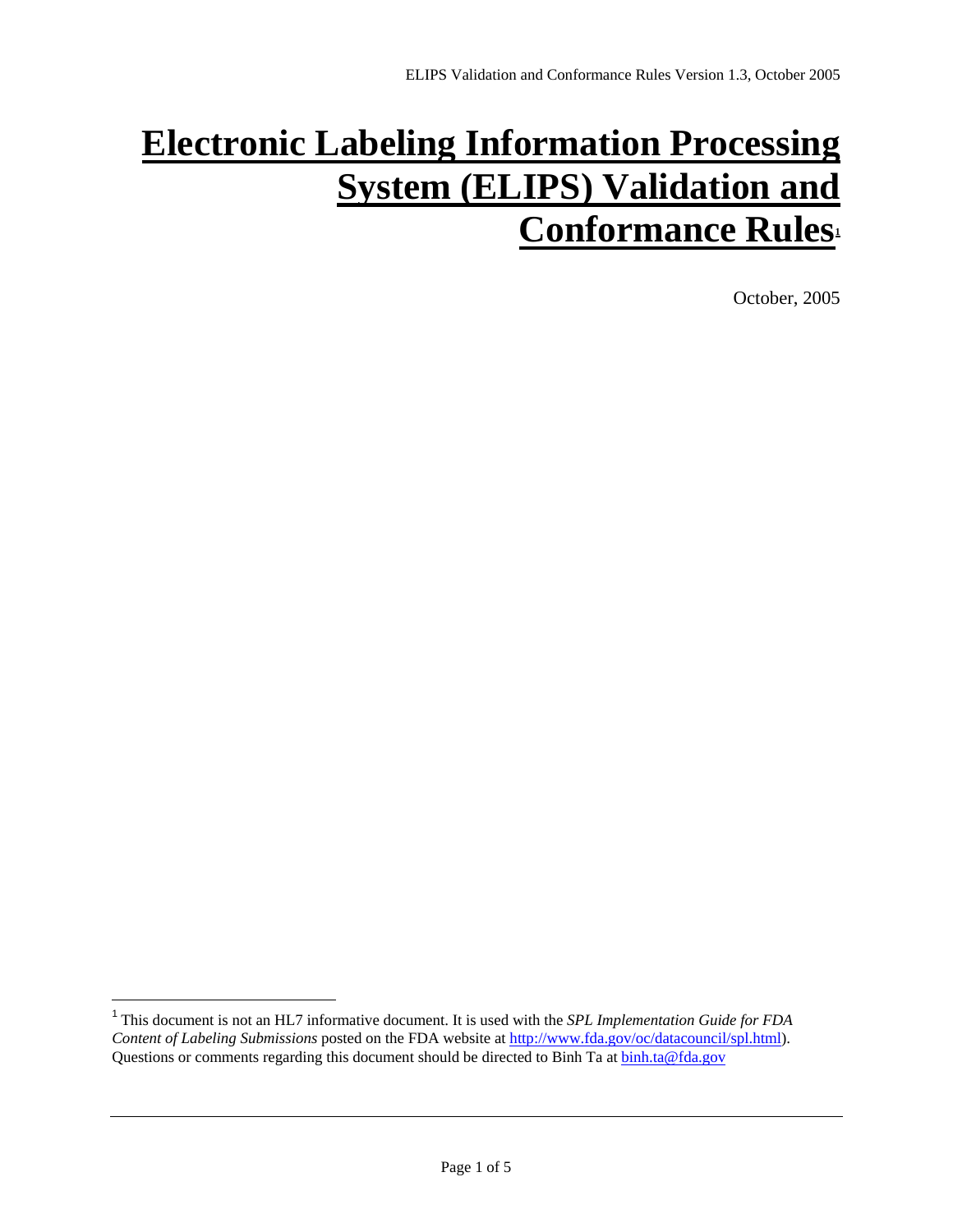# **1. Purpose and Scope**

The purpose of this document is to provide the Electronic Labeling Information Processing System (ELIPS) validation and conformance rules for the submission of Structured Product Labeling (SPL). The concept of 'validation' is well-defined in XML to mean the successful parsing of an instance against a DTD or Schema, in this case the SPL Schema. In addition, an SPL instance must also conform to the business rules as documented in the *SPL Implementation Guide for FDA Content of Labeling Submissions*.

# **2. SPL Validation**

SPL validation includes three tiers. The detailed business rules for the first two tiers are presented in the following sub-sections. Final tier involves a manual review of data elements in SPL.

# 2.1 First Tier Validations

The first tier validation includes file validation, XML validation, and header and section data element validation on the SPL submission files. **Failure of first tier validation prevents SPL from loading into ELIPS**. The validation results will be reported to the review division.

# *2.1.1 File Validation*

Table 1, *File Validation Business Rules for Incoming SPL Submissions* lists the rules used to check the SPL submission files. SPL will fail to load into ELIPS if any of the rules are violated.

| No.              | <b>Business Rule</b>                                                                                                 |
|------------------|----------------------------------------------------------------------------------------------------------------------|
|                  | • SPL submission files must be accessible (opened and copied) from the electronic<br>submission media (e.g., CD-ROM) |
| 2.               | • SPL submission files (SPL and all associated image files) must be present in the SPL<br>folder/directory           |
| $\mathfrak{Z}$ . | SPL submission files must have valid extensions (XML, JPG, GIF)<br>$\bullet$                                         |

|  |  |  |  |  | Table 1. File Validation Business Rules for Incoming SPL Submissions |
|--|--|--|--|--|----------------------------------------------------------------------|
|--|--|--|--|--|----------------------------------------------------------------------|

# *2.1.2 XML Validation*

Table 2, *XML Validation Business Rules for Incoming SPL Submissions* lists the rules used to check the SPL xml file. SPL will fail to load into ELIPS if any of the rules are violated.

|  |  |  |  |  | Table 2. XML Validation Business Rules for Incoming SPL Submissions |
|--|--|--|--|--|---------------------------------------------------------------------|
|--|--|--|--|--|---------------------------------------------------------------------|

| No. | <b>Business Rule</b>                                                 |
|-----|----------------------------------------------------------------------|
|     | • The SPL document must validate successfully against the SPL schema |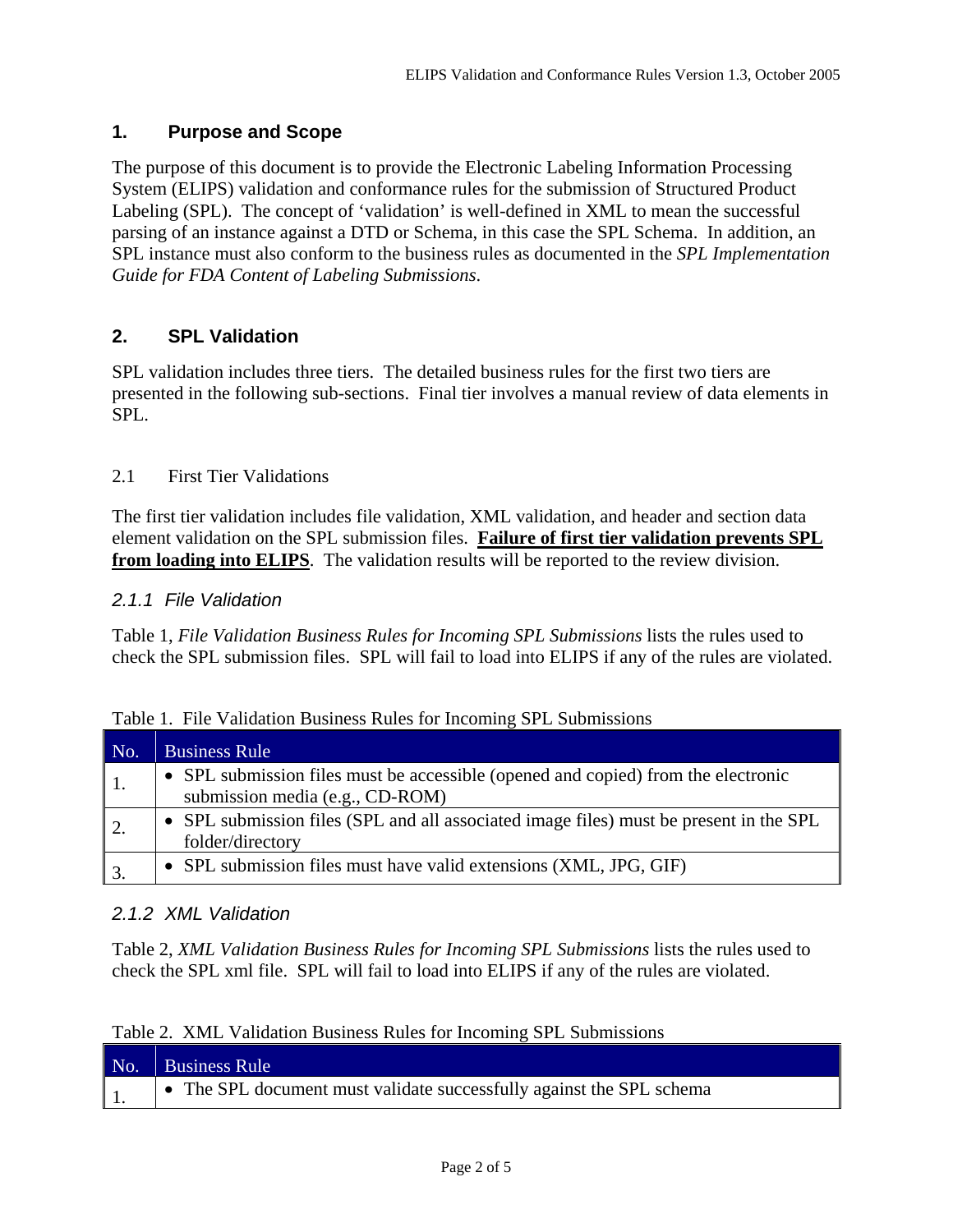| No. | <b>Business Rule</b>                                                                                     |
|-----|----------------------------------------------------------------------------------------------------------|
| Z.  | • The references to the image files in the SPL XML must have a valid path relative to<br>the SPL folder. |

# Table 2. XML Validation Business Rules for Incoming SPL Submissions

# *2.1.3 Data Element Validation*

Table 3, *Data Elements Validation Business Rules for Incoming SPL Submissions* lists the rules used to check the SPL data elements. SPL will fail to load into ELIPS if any of the rules are violated.

| No. | Data Element                                           | <b>Business Rule</b>                                                                                                                                                               |
|-----|--------------------------------------------------------|------------------------------------------------------------------------------------------------------------------------------------------------------------------------------------|
|     | <b>SPL Header Data Elements</b>                        |                                                                                                                                                                                    |
| 1.  | setId                                                  | • Data element must be present                                                                                                                                                     |
| 2.  | id                                                     | Data element must have an unique value for each SPL<br>file submitted<br>This value must be a properly formatted GUID                                                              |
| 3.  | code                                                   | Data element must have a value representing the LOINC code<br>$\bullet$<br>(34391-3) for Human Prescription Drug Label                                                             |
| 4.  | title                                                  | Data element must be present<br>$\bullet$                                                                                                                                          |
|     | <b>SPL Elements Within <section> Element</section></b> |                                                                                                                                                                                    |
| 5.  | id                                                     | Data element must be present<br>٠<br>• Data element must have a unique value for the particular logical<br>instance.<br>• Value for data element must be a properly formatted GUID |
| 6.  | code                                                   | • Value for data element must be a valid LOINC code if<br>specified. May be omitted for sections having no LOINC code<br>assigned.                                                 |
| 7.  | component                                              | Data element must be present for nested <section>s<br/><math display="inline">\bullet</math></section>                                                                             |

# Table 3. Data Elements Validation Business Rules for Incoming SPL Submissions

# 2.2 Second Tier Validations

The second tier validation includes an automated data element validation. Failure of second tier validations causes the SPL data elements to be flagged for manual review during the labeling review process. Problems found during tier 2 must be corrected prior to transmission to NLM.

Table 4, *Data Elements Validation Business Rules during Labeling Review* lists business rules that will result in the flagging of data elements.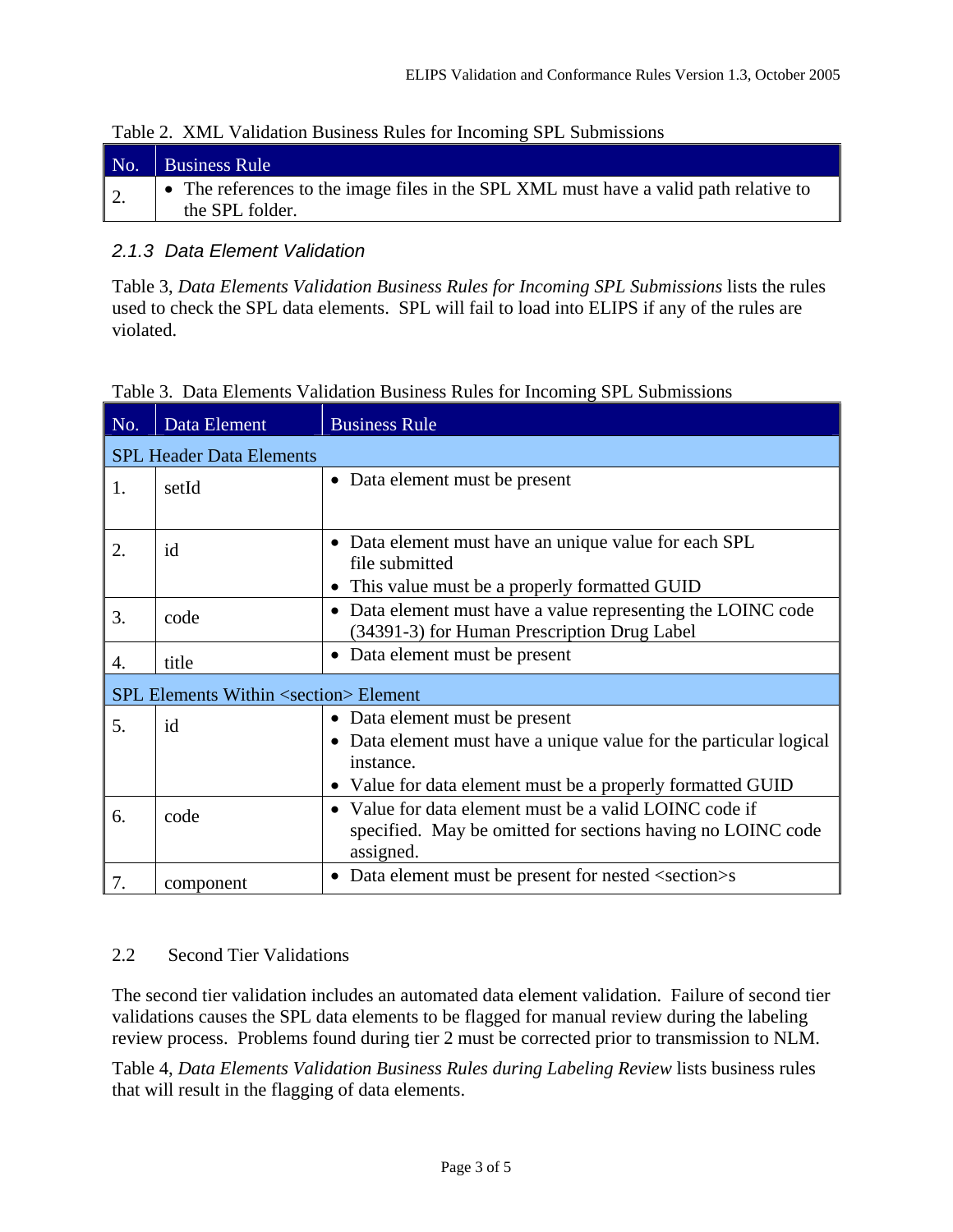| No. | <b>Conceptual Data</b><br>Element  | <b>Business Rule</b>                                                                                                                                                                                                                                                                                                                                             |
|-----|------------------------------------|------------------------------------------------------------------------------------------------------------------------------------------------------------------------------------------------------------------------------------------------------------------------------------------------------------------------------------------------------------------|
|     | <b>SPL Data Elements</b>           |                                                                                                                                                                                                                                                                                                                                                                  |
| 1.  | <b>Proprietary Name</b>            | • Name element must be present and have a value                                                                                                                                                                                                                                                                                                                  |
| 2.  | Nonproprietary<br>Name             | Data element must be present<br>Data element must have a value                                                                                                                                                                                                                                                                                                   |
| 3.  | <b>Active Ingredients</b>          | Data element must be present<br>Data element must have a value<br>Value must be from the Substance Registration System<br>/Ingredient Dictionary (SRS/ID), which is populated by FDA in<br>the original submission.<br>Package type, quantity, and unit must be present and must have<br>values. Values for package type and unit must be from NCI<br>Thesaurus. |
| 4.  | <b>Inactive Ingredients</b>        | Data element must have a value if data element tag is present<br>Value must be from the SRS/ID, which is populated by FDA<br>after original submission.<br>• If inactive ingredient is specified, the package type, quantity,<br>and unit must also be present and have values. Values for<br>package type and unit must be from NCI Thesaurus.                  |
| 5.  | Dosage Form                        | Data element must be present<br>Data element must have a value<br>Value must be from NCI Thesaurus                                                                                                                                                                                                                                                               |
| 6.  | Labeled Route of<br>Administration | Data element must be present<br>$\bullet$<br>Data element must have a value<br>Value must be from NCI Thesaurus                                                                                                                                                                                                                                                  |
| 7.  | <b>NDC</b>                         | • Data element must be present<br>Data element must have a value                                                                                                                                                                                                                                                                                                 |
| 8.  | <b>DEA</b> Schedule                | • Data element must have a value if present<br>Value must be from NCI Thesaurus                                                                                                                                                                                                                                                                                  |
| 9.  | Color                              | • If the data element tag is present, then the data element must<br>have a value<br>Value must be from NCI Thesaurus                                                                                                                                                                                                                                             |
| 10. | Score                              | • If the data element tag is present, then the data element must<br>have a value                                                                                                                                                                                                                                                                                 |
| 11. | Shape                              | • If the data element tag is present, then the data element must<br>have a value<br>Value must be from NCI Thesaurus                                                                                                                                                                                                                                             |
| 12. | Size                               | • If the data element tag is present, then the data element must<br>have a value                                                                                                                                                                                                                                                                                 |

Table 4. Data Elements Validation Business Rules during Labeling Review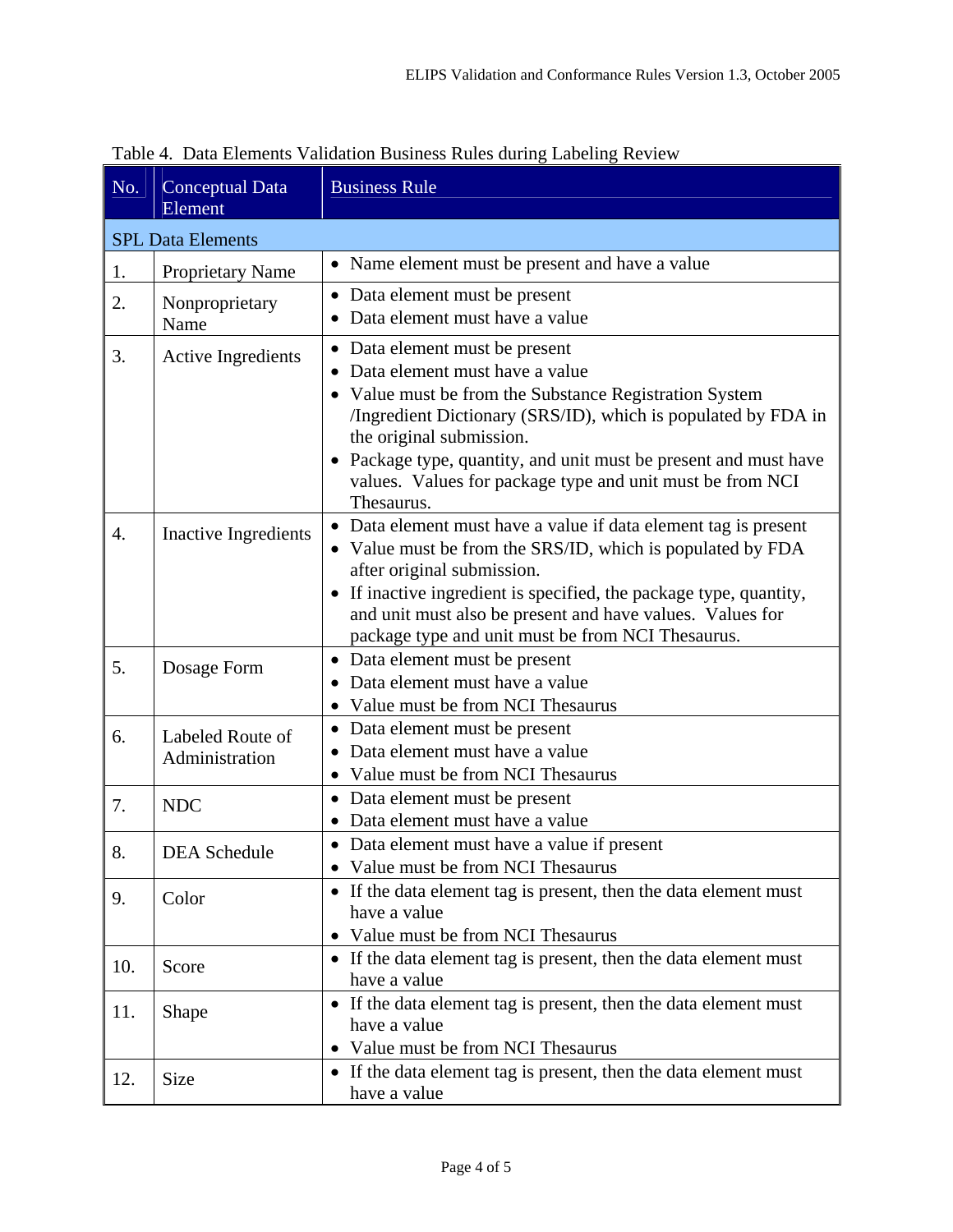| No. | Conceptual Data<br>Element | <b>Business Rule</b>                                                             |
|-----|----------------------------|----------------------------------------------------------------------------------|
| 13. | Coating                    | • If the data element tag is present, then the data element must<br>have a value |
|     |                            | • Value must be true or false                                                    |
| 14. | Symbol                     | • If the data element tag is present, then the data element must<br>have a value |
|     |                            | • Value must be true or false                                                    |
| 15. | Imprint                    | • If the data element tag is present, then the data element must<br>have a value |

Table 4. Data Elements Validation Business Rules during Labeling Review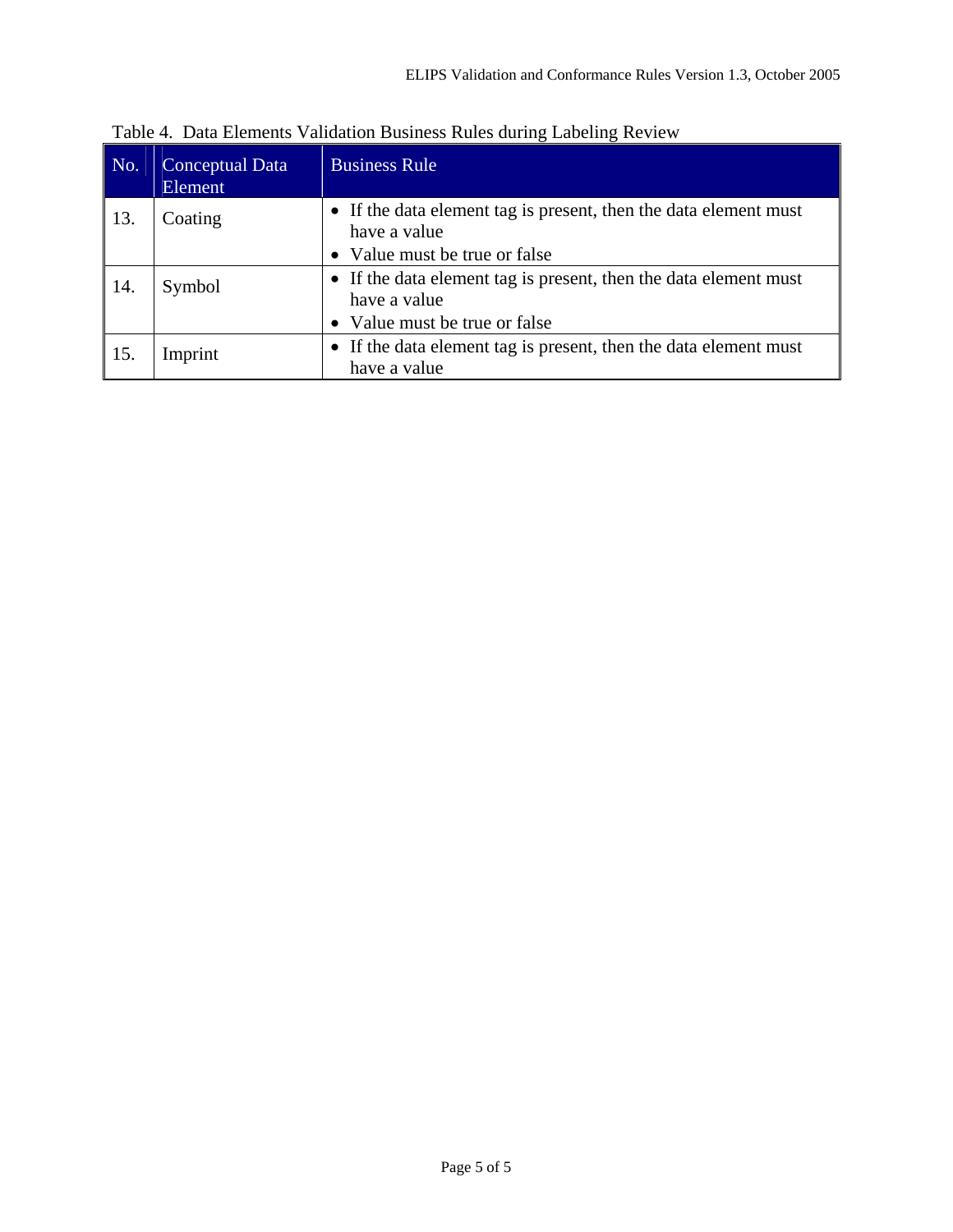| 106TH CONGRESS |  |
|----------------|--|
| 2d Session     |  |

106TH CONGRESS REPORT 2d Session **| HOUSE OF REPRESENTATIVES** | 106–661

# ELECTRONIC SIGNATURES IN GLOBAL AND NATIONAL COMMERCE ACT

JUNE 8, 2000.—Ordered to be printed

Mr. BLILEY, from the committee of conference, submitted the following

# CONFERENCE REPORT

#### [To accompany S. 761]

The committee of conference on the disagreeing votes of the two Houses on the amendments of the House to the bill (S. 761), to regulate interstate commerce by electronic means by permitting and encouraging the continued expansion of electronic commerce through the operation of free market forces, and other purposes, having met, after full and free conference, have agreed to recommend and do recommend to their respective Houses as follows:

That the Senate recede from its disagreement to the amendment of the House to the text of the bill and agree to the same with an amendment as follows:

In lieu of the matter proposed to be inserted by the House amendment, insert the following:

# *SECTION 1. SHORT TITLE.*

*This Act may be cited as the ''Electronic Signatures in Global and National Commerce Act''.*

# *TITLE I—ELECTRONIC RECORDS AND SIGNATURES IN COMMERCE*

# *SEC. 101. GENERAL RULE OF VALIDITY.*

*(a) IN GENERAL.—Notwithstanding any statute, regulation, or other rule of law (other than this title and title II), with respect to any transaction in or affecting interstate or foreign commerce—*

*(1) a signature, contract, or other record relating to such transaction may not be denied legal effect, validity, or enforceability solely because it is in electronic form; and*

79–006 *(2) a contract relating to such transaction may not be denied legal effect, validity, or enforceability solely because an*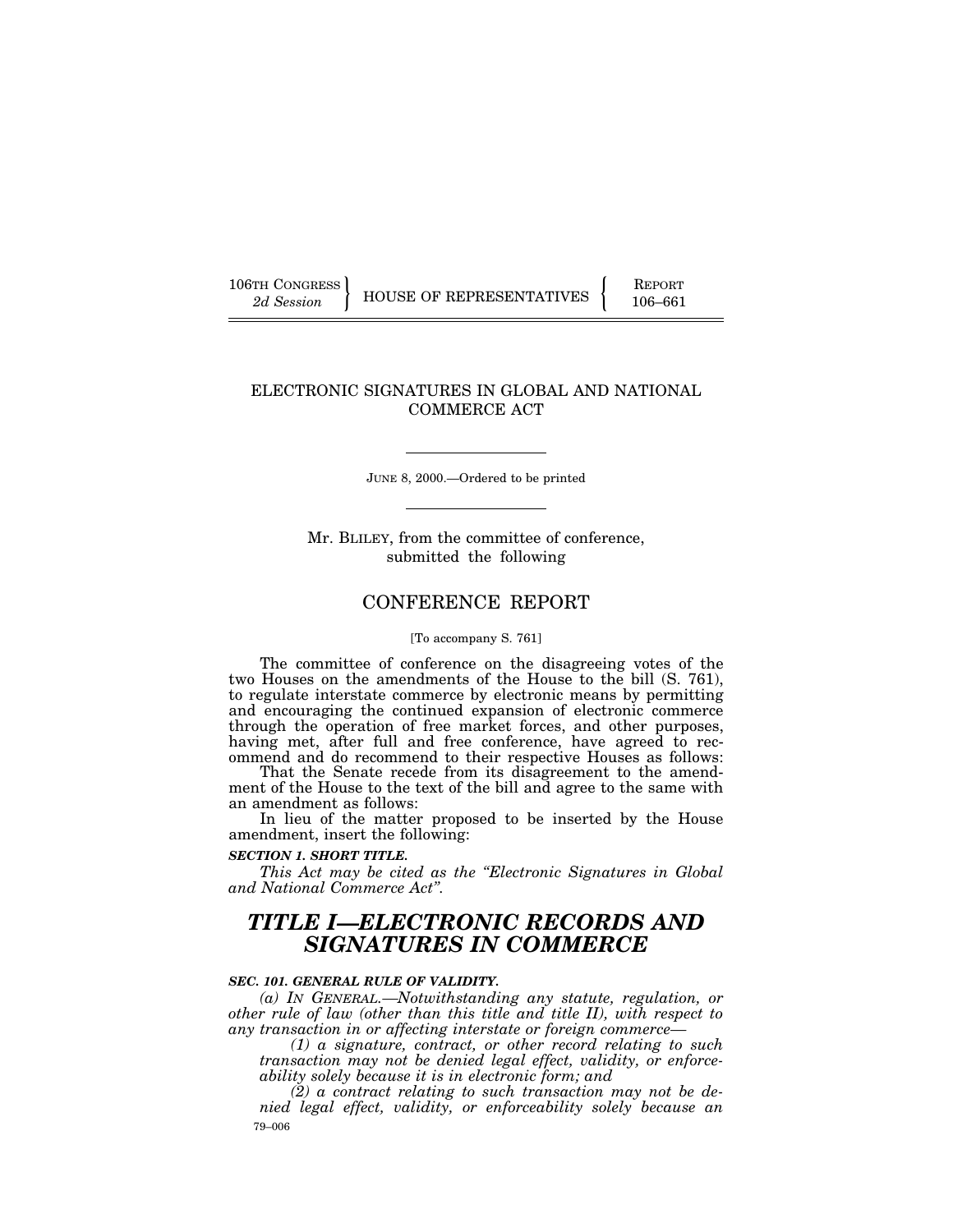*electronic signature or electronic record was used in its formation.*

*(b) PRESERVATION OF RIGHTS AND OBLIGATIONS.—This title does not—*

*(1) limit, alter, or otherwise affect any requirement imposed by a statute, regulation, or rule of law relating to the rights and obligations of persons under such statute, regulation, or rule of law other than a requirement that contracts or other records be written, signed, or in nonelectronic form; or*

*(2) require any person to agree to use or accept electronic records or electronic signatures, other than a governmental agency with respect to a record other than a contract to which it is a party.*

*(c) CONSUMER DISCLOSURES.—*

*(1) CONSENT TO ELECTRONIC RECORDS.—Notwithstanding subsection (a), if a statute, regulation, or other rule of law requires that information relating to a transaction or transactions in or affecting interstate or foreign commerce be provided or made available to a consumer in writing, the use of an electronic record to provide or make available (whichever is required) such information satisfies the requirement that such information be in writing if—*

*(A) the consumer has affirmatively consented to such use and has not withdrawn such consent;*

*(B) the consumer, prior to consenting, is provided with a clear and conspicuous statement—*

*(i) informing the consumer of (I) any right or option of the consumer to have the record provided or made available on paper or in nonelectronic form, and (II) the right of the consumer to withdraw the consent to have the record provided or made available in an electronic form and of any conditions, consequences (which may include termination of the parties' relationship), or fees in the event of such withdrawal;*

*(ii) informing the consumer of whether the consent applies (I) only to the particular transaction which gave rise to the obligation to provide the record, or (II) to identified categories of records that may be provided or made available during the course of the parties' relationship;*

*(iii) describing the procedures the consumer must use to withdraw consent as provided in clause (i) and to update information needed to contact the consumer electronically; and*

*(iv) informing the consumer (I) how, after the consent, the consumer may, upon request, obtain a paper copy of an electronic record, and (II) whether any fee will be charged for such copy;*

*(C) the consumer—*

*(i) prior to consenting, is provided with a statement of the hardware and software requirements for access to and retention of the electronic records; and*

*(ii) consents electronically, or confirms his or her consent electronically, in a manner that reasonably demonstrates that the consumer can access information*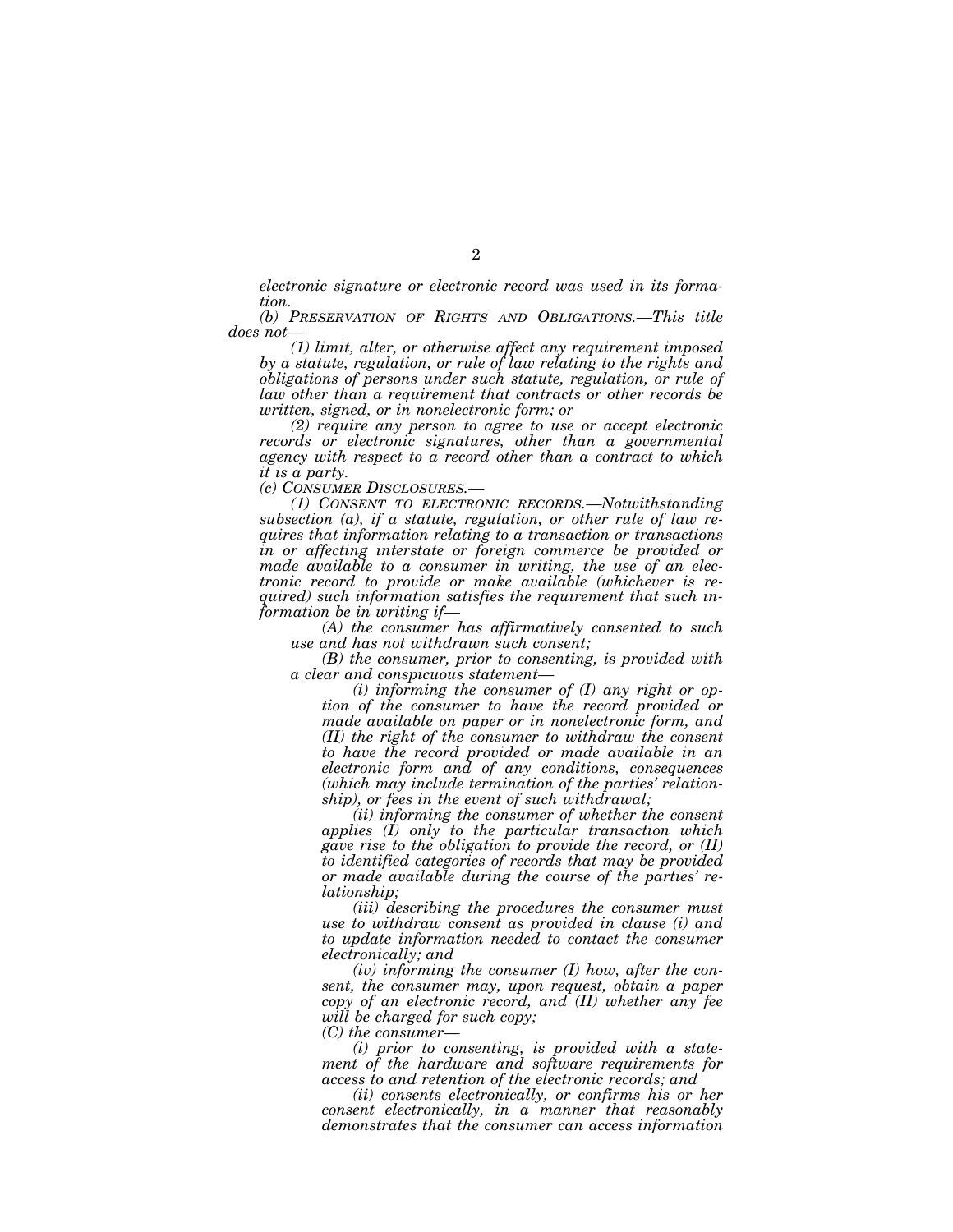*in the electronic form that will be used to provide the information that is the subject of the consent; and*

*(D) after the consent of a consumer in accordance with subparagraph (A), if a change in the hardware or software requirements needed to access or retain electronic records creates a material risk that the consumer will not be able to access or retain a subsequent electronic record that was the subject of the consent, the person providing the electronic record—*

*(i) provides the consumer with a statement of (I) the revised hardware and software requirements for access to and retention of the electronic records, and (II) the right to withdraw consent without the imposition of any fees for such withdrawal and without the imposition of any condition or consequence that was not disclosed under subparagraph (B)(i); and*

*(ii) again complies with subparagraph (C). (2) OTHER RIGHTS.—*

*(A) PRESERVATION OF CONSUMER PROTECTIONS.—Nothing in this title affects the content or timing of any disclosure or other record required to be provided or made available to any consumer under any statute, regulation, or other rule of law.*

*(B) VERIFICATION OR ACKNOWLEDGEMENT.—If a law that was enacted prior to this Act expressly requires a record to be provided or made available by a specified method that requires verification or acknowledgment of receipt, the record may be provided or made available electronically only if the method used provides verification or acknowledgment of receipt (whichever is required).*

*(3) EFFECT OF FAILURE TO OBTAIN ELECTRONIC CONSENT OR CONFIRMATION OF CONSENT.—The legal effectiveness, validity, or enforceability of any contract executed by a consumer shall not be denied solely because of the failure to obtain electronic consent or confirmation of consent by that consumer in accordance with paragraph (1)(C)(ii).*

*(4) PROSPECTIVE EFFECT.—Withdrawal of consent by a consumer shall not affect the legal effectiveness, validity, or enforceability of electronic records provided or made available to that consumer in accordance with paragraph (1) prior to implementation of the consumer's withdrawal of consent. A consumer's withdrawal of consent shall be effective within a reasonable period of time after receipt of the withdrawal by the provider of the record. Failure to comply with paragraph (1)(D) may, at the election of the consumer, be treated as a withdrawal of consent for purposes of this paragraph.*

*(5) PRIOR CONSENT.—This subsection does not apply to any records that are provided or made available to a consumer who has consented prior to the effective date of this title to receive such records in electronic form as permitted by any statute, regulation, or other rule of law.*

*(6) ORAL COMMUNICATIONS.—An oral communication or a recording of an oral communication shall not qualify as an electronic record for purposes of this subsection except as otherwise provided under applicable law.*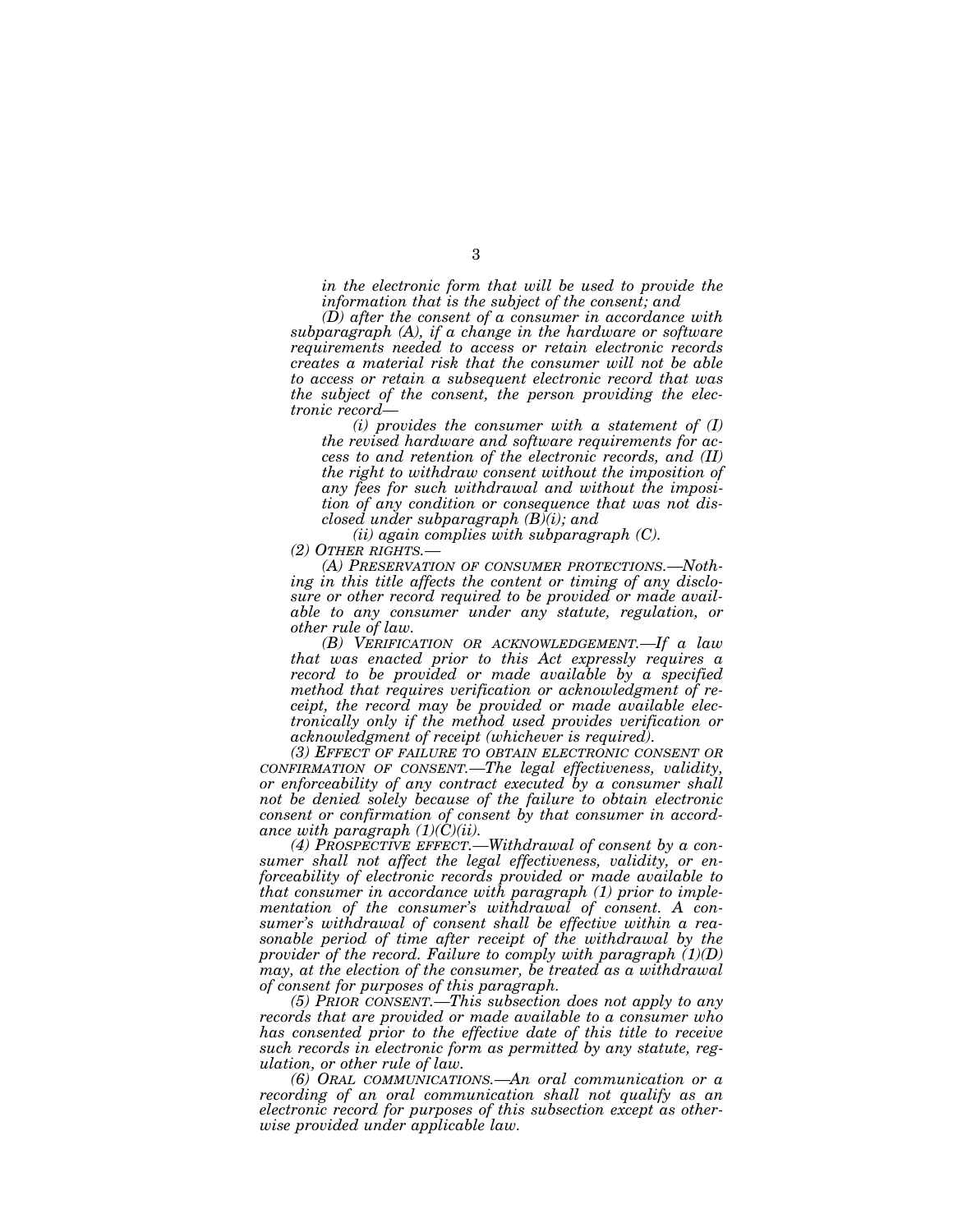*(d) RETENTION OF CONTRACTS AND RECORDS.—*

*(1) ACCURACY AND ACCESSIBILITY.—If a statute, regulation, or other rule of law requires that a contract or other record relating to a transaction in or affecting interstate or foreign commerce be retained, that requirement is met by retaining an electronic record of the information in the contract or other record that—*

*(A) accurately reflects the information set forth in the contract or other record; and*

*(B) remains accessible to all persons who are entitled to access by statute, regulation, or rule of law, for the period required by such statute, regulation, or rule of law, in a form that is capable of being accurately reproduced for later reference, whether by transmission, printing, or otherwise.*

*(2) EXCEPTION.—A requirement to retain a contract or other record in accordance with paragraph (1) does not apply to any information whose sole purpose is to enable the contract or other record to be sent, communicated, or received.*

*(3) ORIGINALS.—If a statute, regulation, or other rule of law requires a contract or other record relating to a transaction in or affecting interstate or foreign commerce to be provided, available, or retained in its original form, or provides consequences if the contract or other record is not provided, available, or retained in its original form, that statute, regulation, or rule of law is satisfied by an electronic record that complies with paragraph (1).*

*(4) CHECKS.—If a statute, regulation, or other rule of law requires the retention of a check, that requirement is satisfied by retention of an electronic record of the information on the front and back of the check in accordance with paragraph (1).*

*(e) ACCURACY AND ABILITY TO RETAIN CONTRACTS AND OTHER RECORDS.—Notwithstanding subsection (a), if a statute, regulation, or other rule of law requires that a contract or other record relating to a transaction in or affecting interstate or foreign commerce be in writing, the legal effect, validity, or enforceability of an electronic record of such contract or other record may be denied if such electronic record is not in a form that is capable of being retained and accurately reproduced for later reference by all parties or persons who are entitled to retain the contract or other record.*

*(f) PROXIMITY.—Nothing in this title affects the proximity required by any statute, regulation, or other rule of law with respect to any warning, notice, disclosure, or other record required to be posted, displayed, or publicly affixed.*

*(g) NOTARIZATION AND ACKNOWLEDGMENT.—If a statute, regulation, or other rule of law requires a signature or record relating to a transaction in or affecting interstate or foreign commerce to be notarized, acknowledged, verified, or made under oath, that requirement is satisfied if the electronic signature of the person authorized to perform those acts, together with all other information required to be included by other applicable statute, regulation, or rule of law, is attached to or logically associated with the signature or record.*

*(h) ELECTRONIC AGENTS.—A contract or other record relating to a transaction in or affecting interstate or foreign commerce may not be denied legal effect, validity, or enforceability solely because its*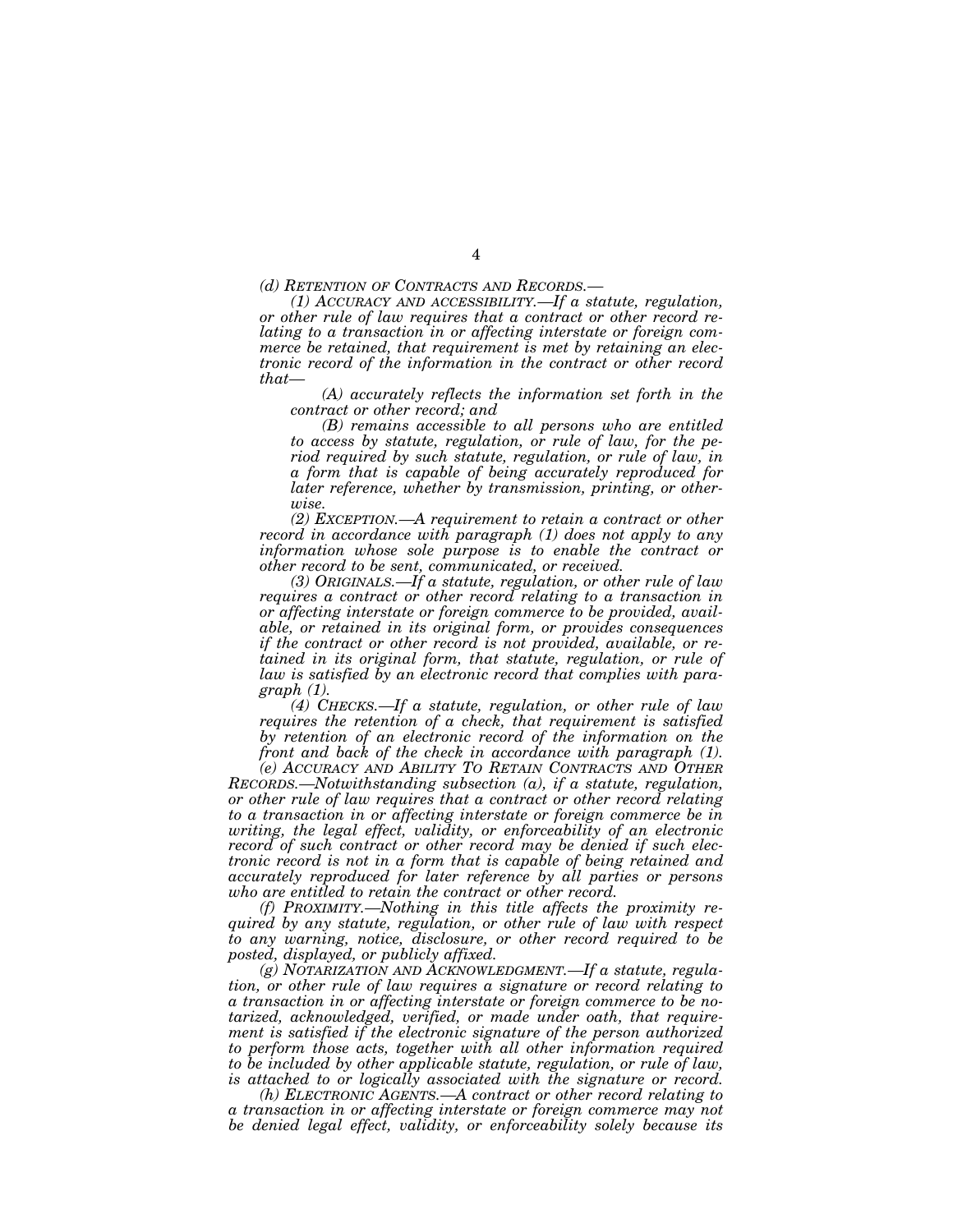*formation, creation, or delivery involved the action of one or more electronic agents so long as the action of any such electronic agent is legally attributable to the person to be bound.*

*(i) INSURANCE.—It is the specific intent of the Congress that this title and title II apply to the business of insurance.*

*(j) INSURANCE AGENTS AND BROKERS.—An insurance agent or broker acting under the direction of a party that enters into a contract by means of an electronic record or electronic signature may not be held liable for any deficiency in the electronic procedures agreed to by the parties under that contract if—*

*(1) the agent or broker has not engaged in negligent, reckless, or intentional tortious conduct;*

*(2) the agent or broker was not involved in the development or establishment of such electronic procedures; and*

*(3) the agent or broker did not deviate from such procedures.*

#### *SEC. 102. EXEMPTION TO PREEMPTION.*

*(a) IN GENERAL.—A State statute, regulation, or other rule of law may modify, limit, or supersede the provisions of section 101 with respect to State law only if such statute, regulation, or rule of law—*

*(1) constitutes an enactment or adoption of the Uniform Electronic Transactions Act as approved and recommended for enactment in all the States by the National Conference of Commissioners on Uniform State Laws in 1999, except that any exception to the scope of such Act enacted by a State under section 3(b)(4) of such Act shall be preempted to the extent such exception is inconsistent with this title or title II, or would not be permitted under paragraph (2)(A)(ii) of this subsection; or*

*(2)(A) specifies the alternative procedures or requirements for the use or acceptance (or both) of electronic records or electronic signatures to establish the legal effect, validity, or enforceability of contracts or other records, if—*

*(i) such alternative procedures or requirements are consistent with this title and title II; and*

*(ii) such alternative procedures or requirements do not require, or accord greater legal status or effect to, the implementation or application of a specific technology or technical specification for performing the functions of creating, storing, generating, receiving, communicating, or authenticating electronic records or electronic signatures; and*

*(B) if enacted or adopted after the date of the enactment of this Act, makes specific reference to this Act.*

*(b) EXCEPTIONS FOR ACTIONS BY STATES AS MARKET PARTICI-PANTS.—Subsection (a)(2)(A)(ii) shall not apply to the statutes, regulations, or other rules of law governing procurement by any State, or any agency or instrumentality thereof.*

*(c) PREVENTION OF CIRCUMVENTION.—Subsection (a) does not permit a State to circumvent this title or title II through the imposition of nonelectronic delivery methods under section 8(b)(2) of the Uniform Electronic Transactions Act.*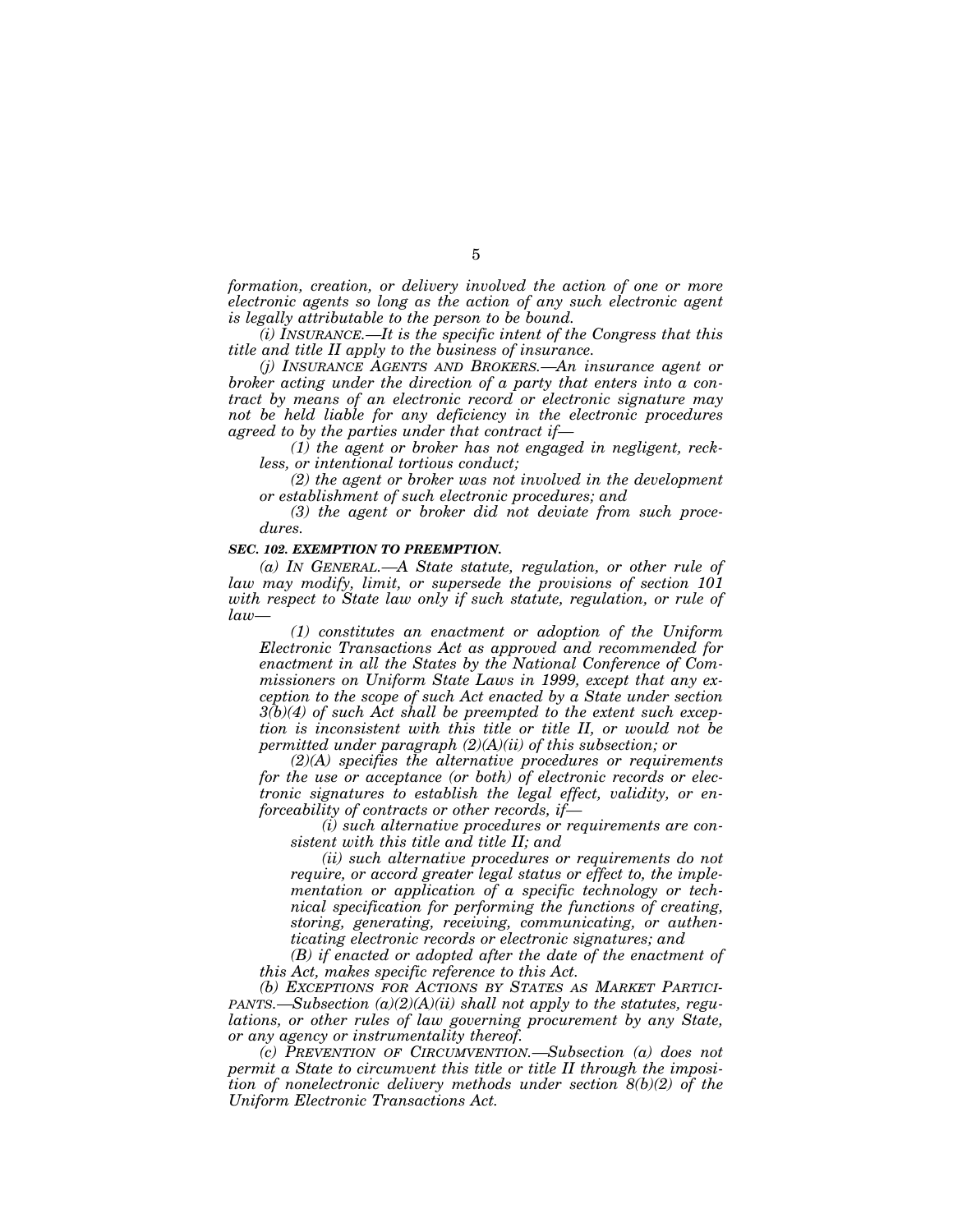#### *SEC. 103. SPECIFIC EXCEPTIONS.*

*(a) EXCEPTED REQUIREMENTS.—The provisions of section 101 shall not apply to a contract or other record to the extent it is governed by—*

*(1) a statute, regulation, or other rule of law governing the creation and execution of wills, codicils, or testamentary trusts; (2) a State statute, regulation, or other rule of law gov-*

*erning adoption, divorce, or other matters of family law; or*

*(3) the Uniform Commercial Code, as in effect in any State, other than sections 1–107 and 1–206 and Articles 2 and 2A.*

*(b) ADDITIONAL EXCEPTIONS.—The provisions of section 101 shall not apply to—*

*(1) court orders or notices, or official court documents (including briefs, pleadings, and other writings) required to be executed in connection with court proceedings;*

*(2) any notice of—*

*(A) the cancellation or termination of utility services (including water, heat, and power);*

*(B) default, acceleration, repossession, foreclosure, or eviction, or the right to cure, under a credit agreement secured by, or a rental agreement for, a primary residence of an individual;*

*(C) the cancellation or termination of health insurance or benefits or life insurance benefits (excluding annuities); or*

*(D) recall of a product, or material failure of a product, that risks endangering health or safety; or*

*(3) any document required to accompany any transportation or handling of hazardous materials, pesticides, or other toxic or dangerous materials.*

*(c) REVIEW OF EXCEPTIONS.—*

*(1) EVALUATION REQUIRED.—The Secretary of Commerce, acting through the Assistant Secretary for Communications and Information, shall review the operation of the exceptions in subsections (a) and (b) to evaluate, over a period of 3 years, whether such exceptions continue to be necessary for the protection of consumers. Within 3 years after the date of enactment of this Act, the Assistant Secretary shall submit a report to the Congress on the results of such evaluation.*

*(2) DETERMINATIONS.—If a Federal regulatory agency, with respect to matter within its jurisdiction, determines after notice and an opportunity for public comment, and publishes a finding, that one or more such exceptions are no longer necessary for the protection of consumers and eliminating such exceptions will not increase the material risk of harm to consumers, such agency may extend the application of section 101 to the exceptions identified in such finding.*

### *SEC. 104. APPLICABILITY TO FEDERAL AND STATE GOVERNMENTS.*

*(a) FILING AND ACCESS REQUIREMENTS.—Subject to subsection (c)(2), nothing in this title limits or supersedes any requirement by a Federal regulatory agency, self-regulatory organization, or State regulatory agency that records be filed with such agency or organization in accordance with specified standards or formats.*

*(b) PRESERVATION OF EXISTING RULEMAKING AUTHORITY.—*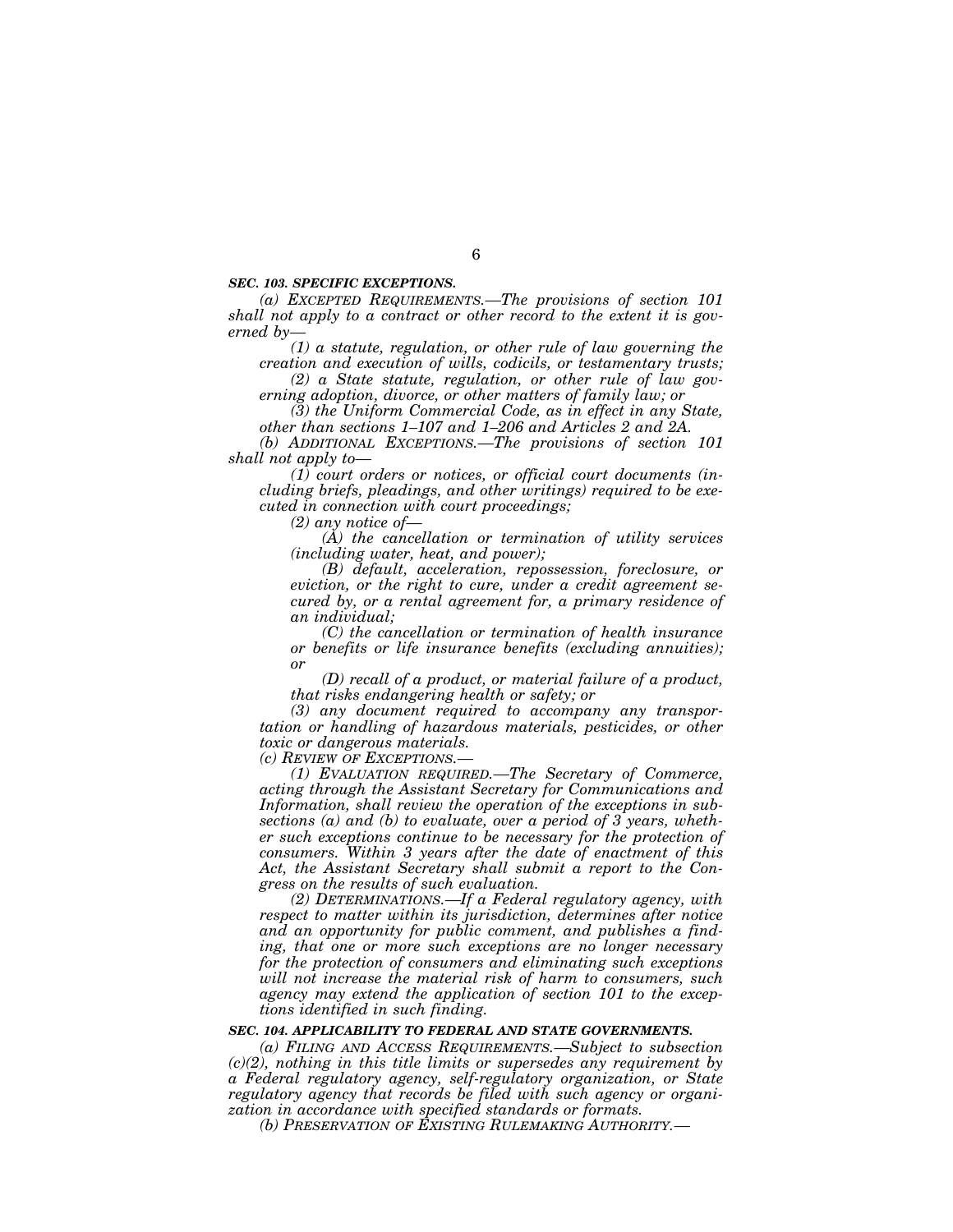*(1) USE OF AUTHORITY TO INTERPRET.—Subject to paragraph (2) and subsection (c), a Federal regulatory agency or State regulatory agency that is responsible for rulemaking under any other statute may interpret section 101 with respect to such statute through—*

*(A) the issuance of regulations pursuant to a statute; or*

*(B) to the extent such agency is authorized by statute to issue orders or guidance, the issuance of orders or guidance of general applicability that are publicly available and published (in the Federal Register in the case of an order or guidance issued by a Federal regulatory agency).*

*This paragraph does not grant any Federal regulatory agency or State regulatory agency authority to issue regulations, orders, or guidance pursuant to any statute that does not authorize such issuance.*

*(2) LIMITATIONS ON INTERPRETATION AUTHORITY.—Notwithstanding paragraph (1), a Federal regulatory agency shall not adopt any regulation, order, or guidance described in paragraph (1), and a State regulatory agency is preempted by section 101 from adopting any regulation, order, or guidance described in paragraph (1), unless—*

*(A) such regulation, order, or guidance is consistent with section 101;*

*(B) such regulation, order, or guidance does not add to the requirements of such section; and*

*(C) such agency finds, in connection with the issuance of such regulation, order, or guidance, that—*

*(i) there is a substantial justification for the regulation, order, or guidance;*

*(ii) the methods selected to carry out that purpose—*

*(I) are substantially equivalent to the requirements imposed on records that are not electronic records; and*

*(II) will not impose unreasonable costs on the acceptance and use of electronic records; and*

*(iii) the methods selected to carry out that purpose do not require, or accord greater legal status or effect to, the implementation or application of a specific technology or technical specification for performing the functions of creating, storing, generating, receiving, communicating, or authenticating electronic records or electronic signatures.*

*(3) PERFORMANCE STANDARDS.—*

*(A) ACCURACY, RECORD INTEGRITY, ACCESSIBILITY.— Notwithstanding paragraph (2)(C)(iii), a Federal regulatory agency or State regulatory agency may interpret section 101(d) to specify performance standards to assure accuracy, record integrity, and accessibility of records that are required to be retained. Such performance standards may be specified in a manner that imposes a requirement in violation of paragraph (2)(C)(iii) if the requirement (i) serves an important governmental objective; and (ii) is substantially related to the achievement of that objective. Nothing in this paragraph shall be construed to grant any Federal regu-*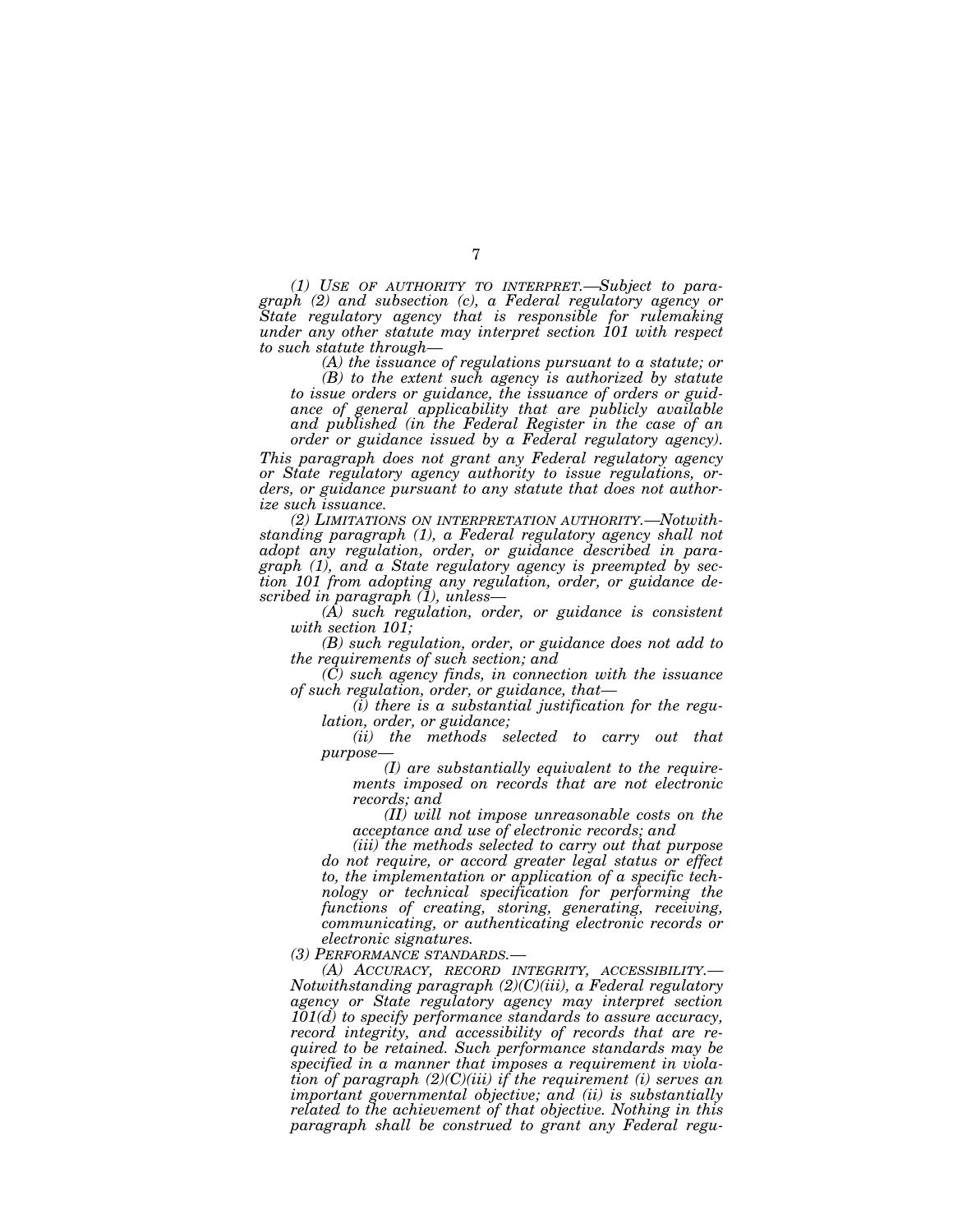*latory agency or State regulatory agency authority to require use of a particular type of software or hardware in order to comply with section 101(d).*

*(B) PAPER OR PRINTED FORM.—Notwithstanding subsection (c)(1), a Federal regulatory agency or State regulatory agency may interpret section 101(d) to require retention of a record in a tangible printed or paper form if—*

*(i) there is a compelling governmental interest relating to law enforcement or national security for imposing such requirement; and*

*(ii) imposing such requirement is essential to attaining such interest.*

*(4) EXCEPTIONS FOR ACTIONS BY GOVERNMENT AS MARKET PARTICIPANT.—Paragraph (2)(C)(iii) shall not apply to the statutes, regulations, or other rules of law governing procurement by the Federal or any State government, or any agency or instrumentality thereof.*

*(c) ADDITIONAL LIMITATIONS.—*

*(1) REIMPOSING PAPER PROHIBITED.—Nothing in subsection (b) (other than paragraph (3)(B) thereof) shall be construed to grant any Federal regulatory agency or State regulatory agency authority to impose or reimpose any requirement that a record be in a tangible printed or paper form.*

*(2) CONTINUING OBLIGATION UNDER GOVERNMENT PAPER-WORK ELIMINATION ACT.—Nothing in subsection (a) or (b) relieves any Federal regulatory agency of its obligations under the Government Paperwork Elimination Act (title XVII of Public Law 105–277).*

*(d) AUTHORITY TO EXEMPT FROM CONSENT PROVISION.—*

*(1) IN GENERAL.—A Federal regulatory agency may, with respect to matter within its jurisdiction, by regulation or order issued after notice and an opportunity for public comment, exempt without condition a specified category or type of record from the requirements relating to consent in section 101(c) if such exemption is necessary to eliminate a substantial burden on electronic commerce and will not increase the material risk of harm to consumers.*

*(2) PROSPECTUSES.—Within 30 days after the date of enactment of this Act, the Securities and Exchange Commission shall issue a regulation or order pursuant to paragraph (1) exempting from section 101(c) any records that are required to be provided in order to allow advertising, sales literature, or other information concerning a security issued by an investment company that is registered under the Investment Company Act of 1940, or concerning the issuer thereof, to be excluded from the definition of a prospectus under section 2(a)(10)(A) of the Securities Act of 1933.*

*(e) ELECTRONIC LETTERS OF AGENCY.—The Federal Communications Commission shall not hold any contract for telecommunications service or letter of agency for a preferred carrier change, that otherwise complies with the Commission's rules, to be legally ineffective, invalid, or unenforceable solely because an electronic record or electronic signature was used in its formation or authorization.*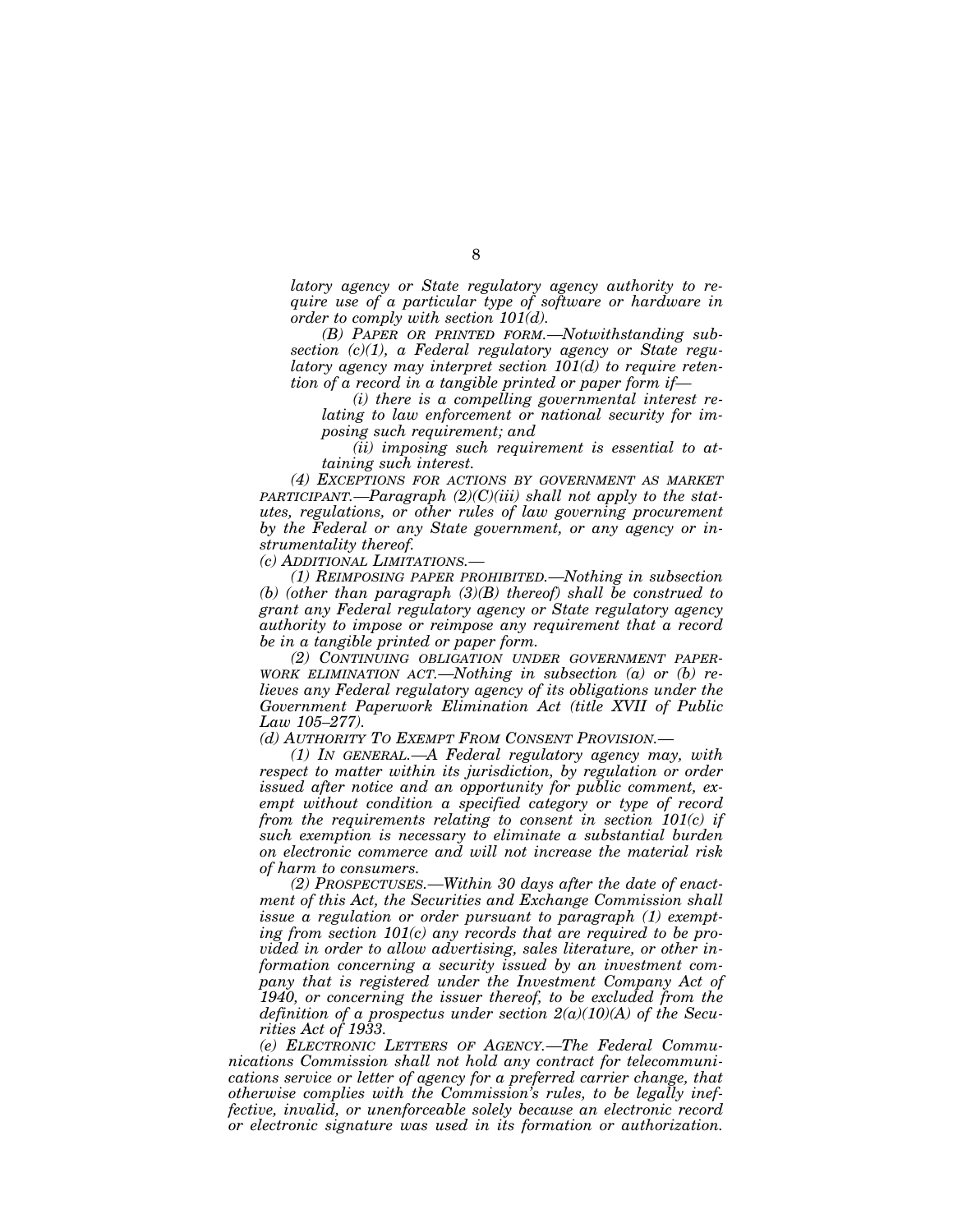#### *SEC. 105. STUDIES.*

*(a) DELIVERY.—Within 12 months after the date of the enactment of this Act, the Secretary of Commerce shall conduct an inquiry regarding the effectiveness of the delivery of electronic records to consumers using electronic mail as compared with delivery of written records via the United States Postal Service and private express mail services. The Secretary shall submit a report to the Congress regarding the results of such inquiry by the conclusion of such 12-month period.*

*(b) STUDY OF ELECTRONIC CONSENT.—Within 12 months after the date of the enactment of this Act, the Secretary of Commerce and the Federal Trade Commission shall submit a report to the Congress evaluating any benefits provided to consumers by the procedure required by section 101(c)(1)(C)(ii); any burdens imposed on electronic commerce by that provision; whether the benefits outweigh the burdens; whether the absence of the procedure required by section 101(c)(1)(C)(ii) would increase the incidence of fraud directed against consumers; and suggesting any revisions to the provision deemed appropriate by the Secretary and the Commission. In conducting this evaluation, the Secretary and the Commission shall solicit comment from the general public, consumer representatives, and electronic commerce businesses.*

# *SEC. 106. DEFINITIONS.*

*For purposes of this title:*

*(1) CONSUMER.—The term ''consumer'' means an individual who obtains, through a transaction, products or services which are used primarily for personal, family, or household purposes, and also means the legal representative of such an individual.*

*(2) ELECTRONIC.—The term ''electronic'' means relating to technology having electrical, digital, magnetic, wireless, optical, electromagnetic, or similar capabilities.*

*(3) ELECTRONIC AGENT.—The term ''electronic agent'' means a computer program or an electronic or other automated means used independently to initiate an action or respond to electronic records or performances in whole or in part without review or action by an individual at the time of the action or response.*

*(4) ELECTRONIC RECORD.—The term ''electronic record'' means a contract or other record created, generated, sent, communicated, received, or stored by electronic means.*

*(5) ELECTRONIC SIGNATURE.—The term ''electronic signature'' means an electronic sound, symbol, or process, attached to or logically associated with a contract or other record and executed or adopted by a person with the intent to sign the record.*

*(6) FEDERAL REGULATORY AGENCY.—The term ''Federal regulatory agency'' means an agency, as that term is defined in section 552(f) of title 5, United States Code.*

*(7) INFORMATION.—The term ''information'' means data, text, images, sounds, codes, computer programs, software, databases, or the like.*

*(8) PERSON.—The term ''person'' means an individual, corporation, business trust, estate, trust, partnership, limited liability company, association, joint venture, governmental agency, public corporation, or any other legal or commercial entity.*

9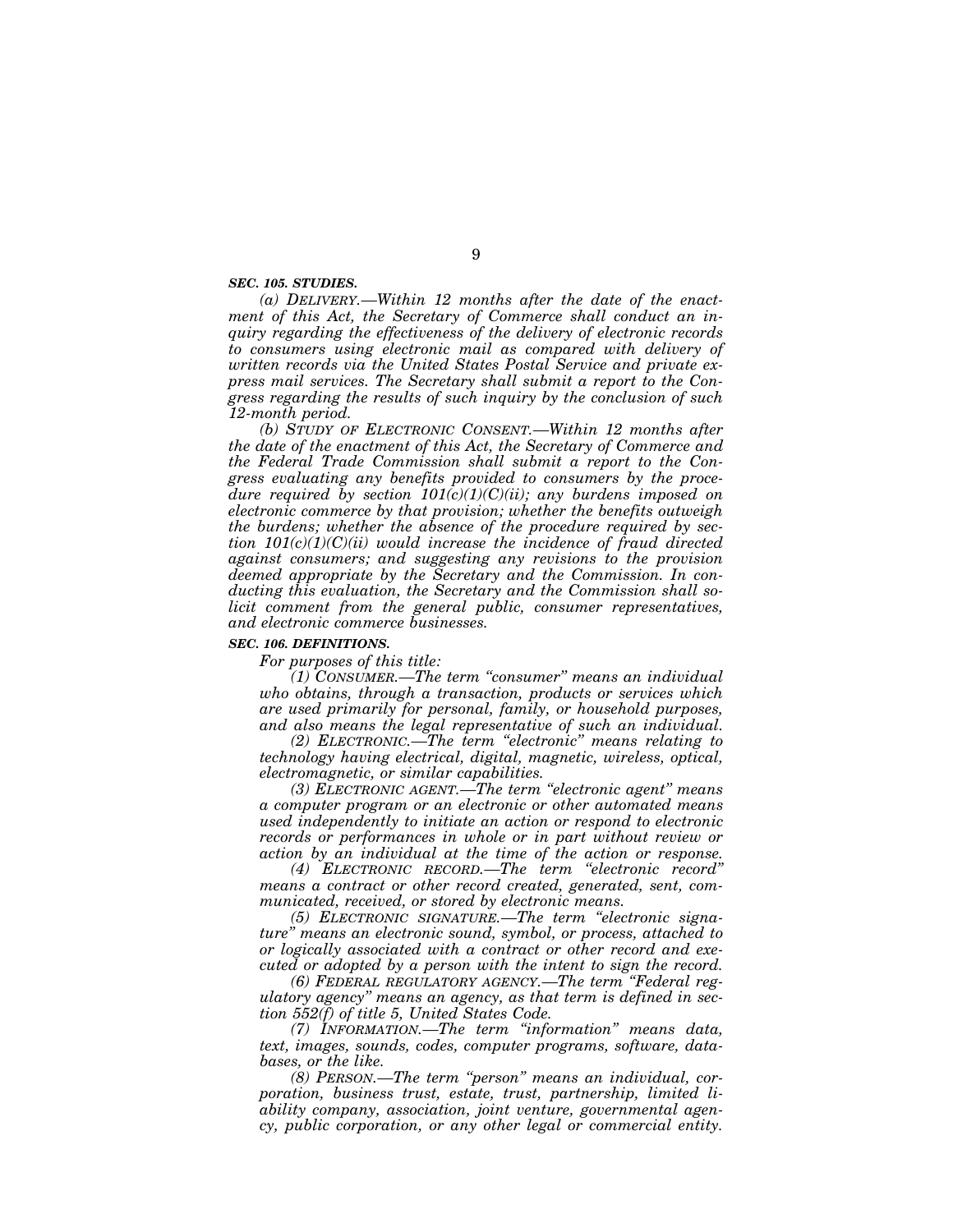*(9) RECORD.—The term ''record'' means information that is inscribed on a tangible medium or that is stored in an electronic or other medium and is retrievable in perceivable form. (10) REQUIREMENT.—The term ''requirement'' includes a prohibition.*

*(11) SELF-REGULATORY ORGANIZATION.—The term ''self-regulatory organization'' means an organization or entity that is not a Federal regulatory agency or a State, but that is under the supervision of a Federal regulatory agency and is authorized under Federal law to adopt and administer rules applicable to its members that are enforced by such organization or entity, by a Federal regulatory agency, or by another self-regulatory organization.*

*(12) STATE.—The term ''State'' includes the District of Columbia and the territories and possessions of the United States.*

*(13) TRANSACTION.—The term ''transaction'' means an action or set of actions relating to the conduct of business, consumer, or commercial affairs between two or more persons, including any of the following types of conduct:*

*(A) the sale, lease, exchange, licensing, or other disposition of (i) personal property, including goods and intangibles, (ii) services, and (iii) any combination thereof; and*

*(B) the sale, lease, exchange, or other disposition of any interest in real property, or any combination thereof.*

#### *SEC. 107. EFFECTIVE DATE.*

*(a) IN GENERAL.—Except as provided in subsection (b), this title shall be effective on October 1, 2000.*

*(b) EXCEPTIONS.—*

*(1) RECORD RETENTION.—*

*(A) IN GENERAL.—Subject to subparagraph (B), this title shall be effective on March 1, 2001, with respect to a requirement that a record be retained imposed by—*

*(i) a Federal statute, regulation, or other rule of law, or*

*(ii) a State statute, regulation, or other rule of law administered or promulgated by a State regulatory agency.*

*(B) DELAYED EFFECT FOR PENDING RULEMAKINGS.—If on March 1, 2001, a Federal regulatory agency or State regulatory agency has announced, proposed, or initiated, but not completed, a rulemaking proceeding to prescribe a regulation under section 104(b)(3) with respect to a requirement described in subparagraph (A), this title shall be effective on June 1, 2001, with respect to such requirement.*

*(2) CERTAIN GUARANTEED AND INSURED LOANS.—With regard to any transaction involving a loan guarantee or loan guarantee commitment (as those terms are defined in section 502 of the Federal Credit Reform Act of 1990), or involving a program listed in the Federal Credit Supplement, Budget of the United States, FY 2001, this title applies only to such transactions entered into, and to any loan or mortgage made, insured, or guaranteed by the United States Government thereunder, on and after one year after the date of enactment of this Act.*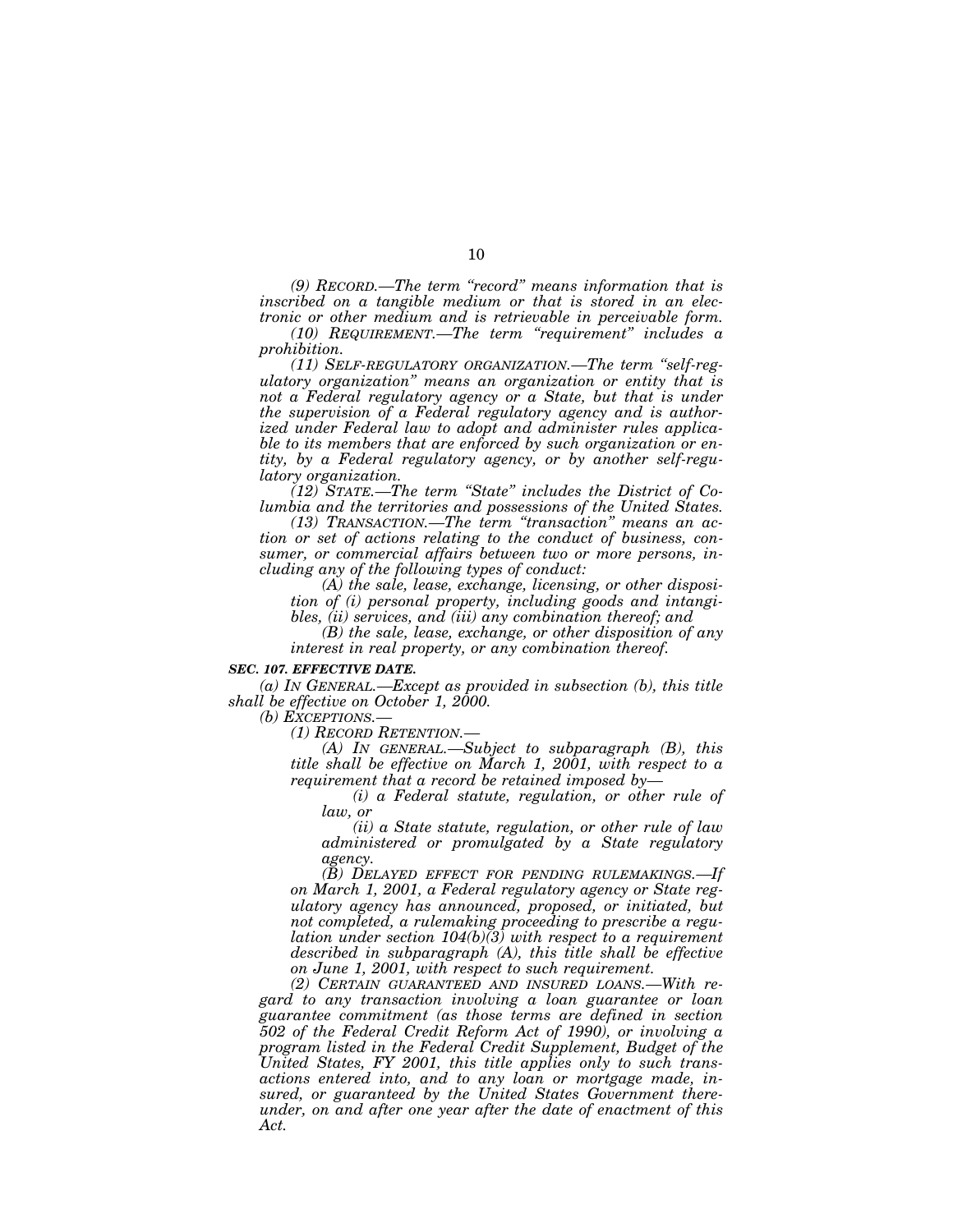*(3) STUDENT LOANS.—With respect to any records that are provided or made available to a consumer pursuant to an application for a loan, or a loan made, pursuant to title IV of the Higher Education Act of 1965, section 101(c) of this Act shall not apply until the earlier of—*

*(A) such time as the Secretary of Education publishes revised promissory notes under section 432(m) of the Higher Education Act of 1965; or*

*(B) one year after the date of enactment of this Act.*

# *TITLE II—TRANSFERABLE RECORDS*

#### *SEC. 201. TRANSFERABLE RECORDS.*

*(a) DEFINITIONS.—For purposes of this section:*

*(1) TRANSFERABLE RECORD.—The term ''transferable record'' means an electronic record that—*

*(A) would be a note under Article 3 of the Uniform*

*Commercial Code if the electronic record were in writing; (B) the issuer of the electronic record expressly has*

*agreed is a transferable record; and*

*(C) relates to a loan secured by real property.*

*A transferable record may be executed using an electronic signature.*

*(2) OTHER DEFINITIONS.—The terms ''electronic record'', ''electronic signature'', and ''person'' have the same meanings provided in section 106 of this Act.*

*(b) CONTROL.—A person has control of a transferable record if a system employed for evidencing the transfer of interests in the transferable record reliably establishes that person as the person to which the transferable record was issued or transferred.*

*(c) CONDITIONS.—A system satisfies subsection (b), and a person is deemed to have control of a transferable record, if the transferable record is created, stored, and assigned in such a manner that—*

*(1) a single authoritative copy of the transferable record exists which is unique, identifiable, and, except as otherwise provided in paragraphs (4), (5), and (6), unalterable;*

*(2) the authoritative copy identifies the person asserting control as—*

*(A) the person to which the transferable record was issued; or*

*(B) if the authoritative copy indicates that the transferable record has been transferred, the person to which the transferable record was most recently transferred;*

*(3) the authoritative copy is communicated to and maintained by the person asserting control or its designated custodian;*

*(4) copies or revisions that add or change an identified assignee of the authoritative copy can be made only with the consent of the person asserting control;*

*(5) each copy of the authoritative copy and any copy of a copy is readily identifiable as a copy that is not the authoritative copy; and*

*(6) any revision of the authoritative copy is readily identifiable as authorized or unauthorized.*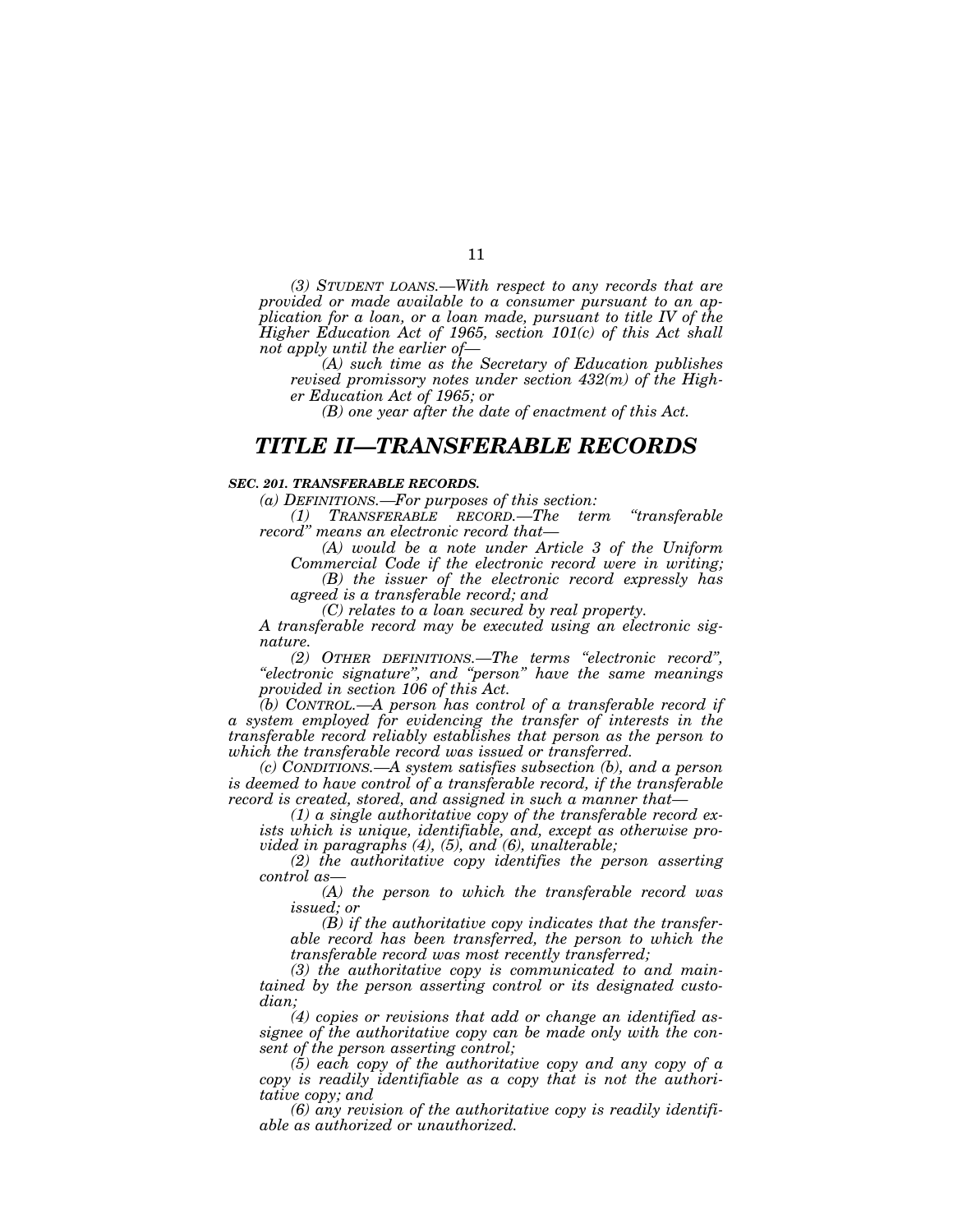*(d) STATUS AS HOLDER.—Except as otherwise agreed, a person having control of a transferable record is the holder, as defined in section 1–201(20) of the Uniform Commercial Code, of the transferable record and has the same rights and defenses as a holder of an equivalent record or writing under the Uniform Commercial Code, including, if the applicable statutory requirements under section 3– 302(a), 9–308, or revised section 9–330 of the Uniform Commercial Code are satisfied, the rights and defenses of a holder in due course or a purchaser, respectively. Delivery, possession, and endorsement are not required to obtain or exercise any of the rights under this subsection.*

*(e) OBLIGOR RIGHTS.—Except as otherwise agreed, an obligor under a transferable record has the same rights and defenses as an equivalent obligor under equivalent records or writings under the Uniform Commercial Code.*

*(f) PROOF OF CONTROL.—If requested by a person against which enforcement is sought, the person seeking to enforce the transferable record shall provide reasonable proof that the person is in control of the transferable record. Proof may include access to the authoritative copy of the transferable record and related business records sufficient to review the terms of the transferable record and to establish the identity of the person having control of the transferable record.*

*(g) UCC REFERENCES.—For purposes of this subsection, all references to the Uniform Commercial Code are to the Uniform Commercial Code as in effect in the jurisdiction the law of which governs the transferable record.*

#### *SEC. 202. EFFECTIVE DATE.*

*This title shall be effective 90 days after the date of enactment of this Act.*

# *TITLE III—PROMOTION OF INTER-NATIONAL ELECTRONIC COMMERCE*

# *SEC. 301. PRINCIPLES GOVERNING THE USE OF ELECTRONIC SIGNA-TURES IN INTERNATIONAL TRANSACTIONS.*

*(a) PROMOTION OF ELECTRONIC SIGNATURES.—*

*(1) REQUIRED ACTIONS.—The Secretary of Commerce shall promote the acceptance and use, on an international basis, of electronic signatures in accordance with the principles specified in paragraph (2) and in a manner consistent with section 101 of this Act. The Secretary of Commerce shall take all actions necessary in a manner consistent with such principles to eliminate or reduce, to the maximum extent possible, the impediments to commerce in electronic signatures, for the purpose of facilitating the development of interstate and foreign commerce.*

*(2) PRINCIPLES.—The principles specified in this paragraph are the following:*

*(A) Remove paper-based obstacles to electronic transactions by adopting relevant principles from the Model Law on Electronic Commerce adopted in 1996 by the United Nations Commission on International Trade Law.*

*(B) Permit parties to a transaction to determine the appropriate authentication technologies and implementation*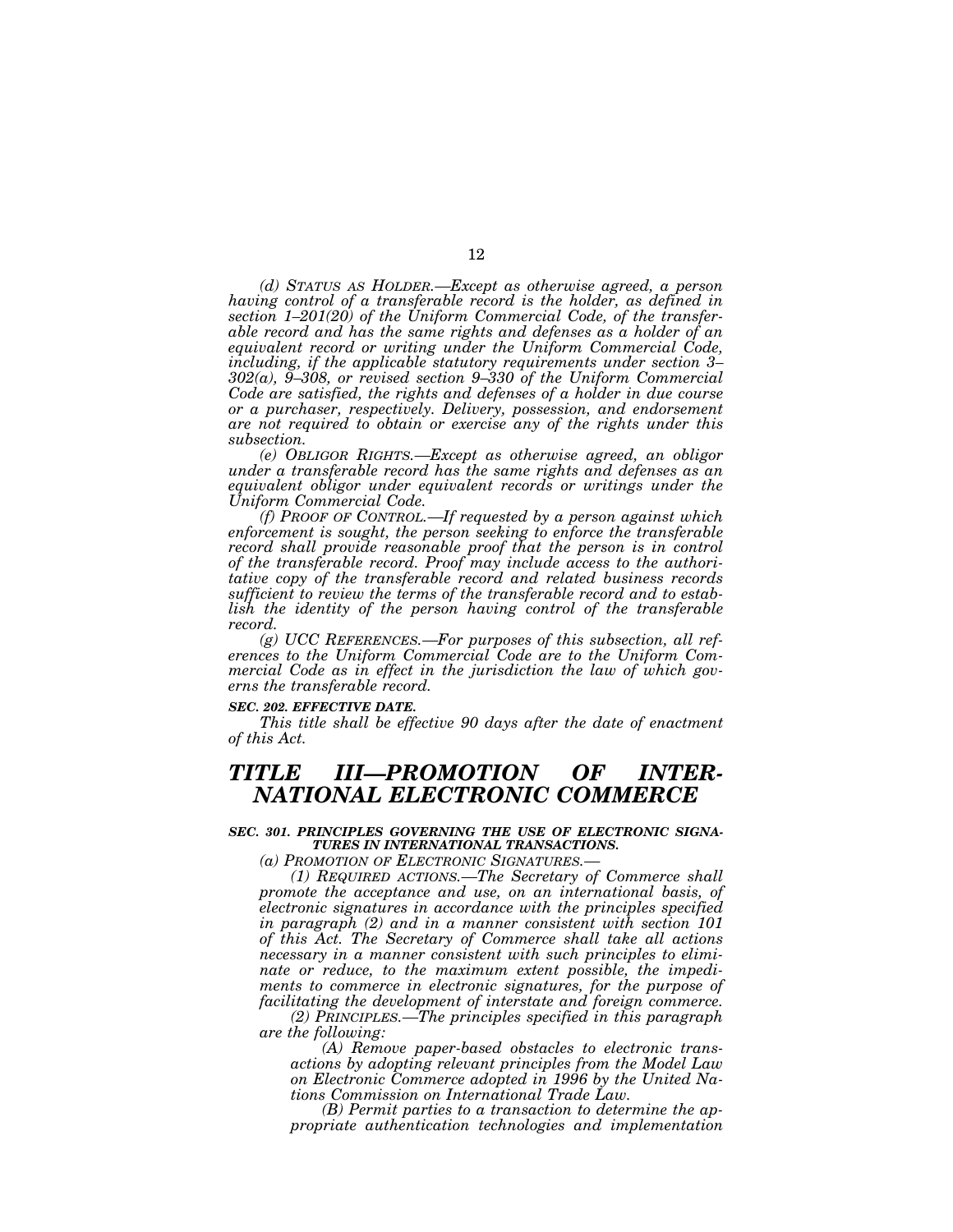*models for their transactions, with assurance that those technologies and implementation models will be recognized and enforced.*

*(C) Permit parties to a transaction to have the opportunity to prove in court or other proceedings that their authentication approaches and their transactions are valid.*

*(D) Take a nondiscriminatory approach to electronic signatures and authentication methods from other jurisdictions.*

*(b) CONSULTATION.—In conducting the activities required by this section, the Secretary shall consult with users and providers of electronic signature products and services and other interested persons.*

*(c) DEFINITIONS.—As used in this section, the terms ''electronic record'' and ''electronic signature'' have the same meanings provided in section 106 of this Act.*

# *TITLE IV—COMMISSION ON ONLINE CHILD PROTECTION*

# *SECTION 401. AUTHORITY TO ACCEPT GIFTS.*

*Section 1405 of the Child Online Protection Act (47 U.S.C. 231 note) is amended by inserting after subsection (g) the following new subsection:*

*''(h) GIFTS, BEQUESTS, AND DEVISES.—The Commission may accept, use, and dispose of gifts, bequests, or devises of services or property, both real (including the use of office space) and personal, for the purpose of aiding or facilitating the work of the Commission. Gifts or grants not used at the termination of the Commission shall be returned to the donor or grantee.''.*

And the House agree to the same.

That the Senate recede from its disagreement to the amendment of the House to the title of the bill and agree to the same.

> TOM BLILEY, BILLY TAUZIN, MICHAEL G. OXLEY, JOHN D. DINGELL, EDWARD J. MARKEY, *Managers on the Part of the House.*

From the Committee on Commerce, Science, and Transportation:

> JOHN MCCAIN, CONRAD BURNS, TED STEVENS, SLADE GORTON, SPENCER ABRAHAM, ERNEST F. HOLLINGS, DANIEL K. INOUYE, JAY ROCKEFELLER, JOHN F. KERRY, RON WYDEN,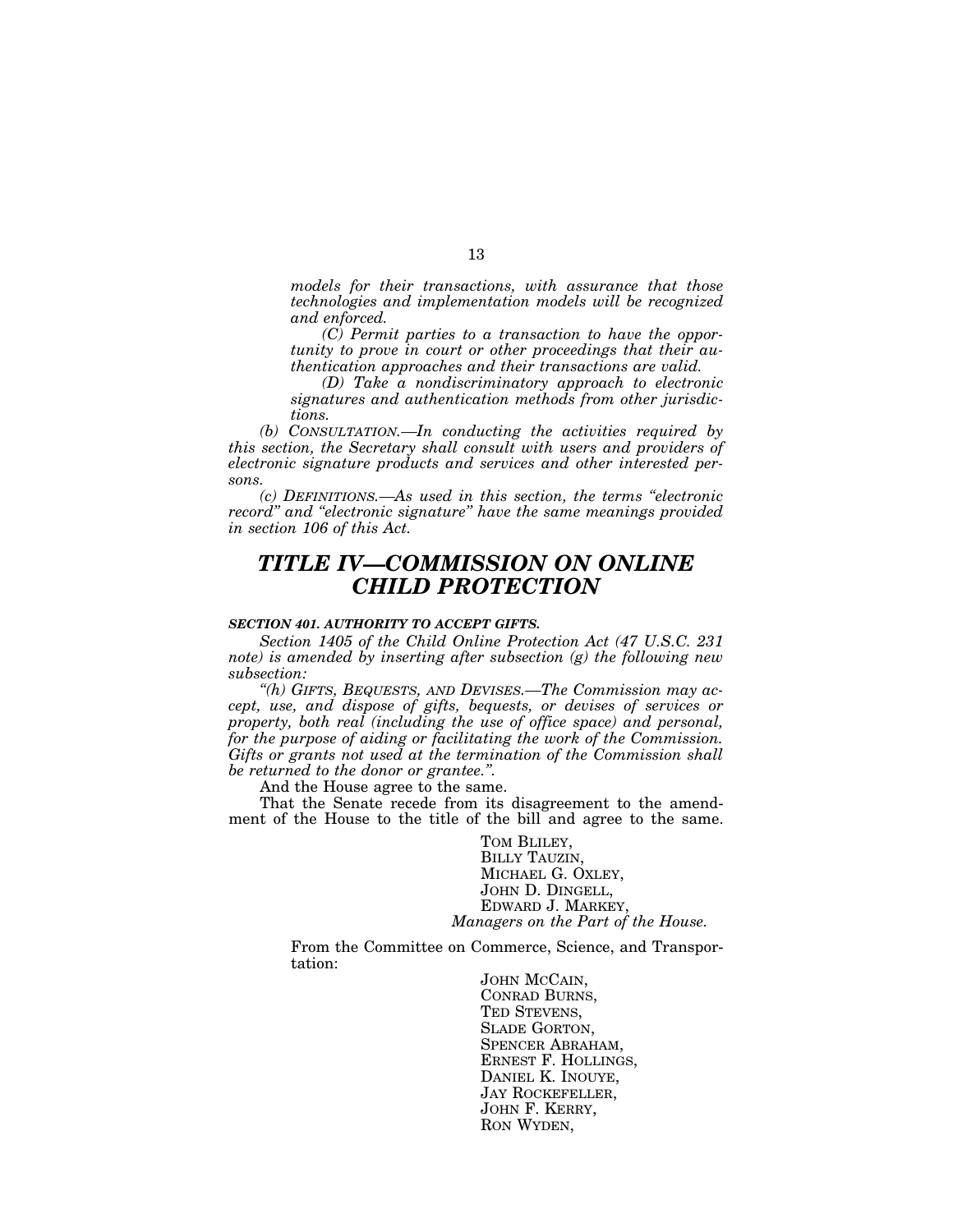From the Committee on Banking, Housing, and Urban Affairs, for items within their jurisdiction:

PAUL S. SARBANES,

From the Committee on the Judiciary, for items within their jurisdiction:

ORRIN HATCH, PATRICK LEAHY, *Managers on the Part of the Senate.*

14